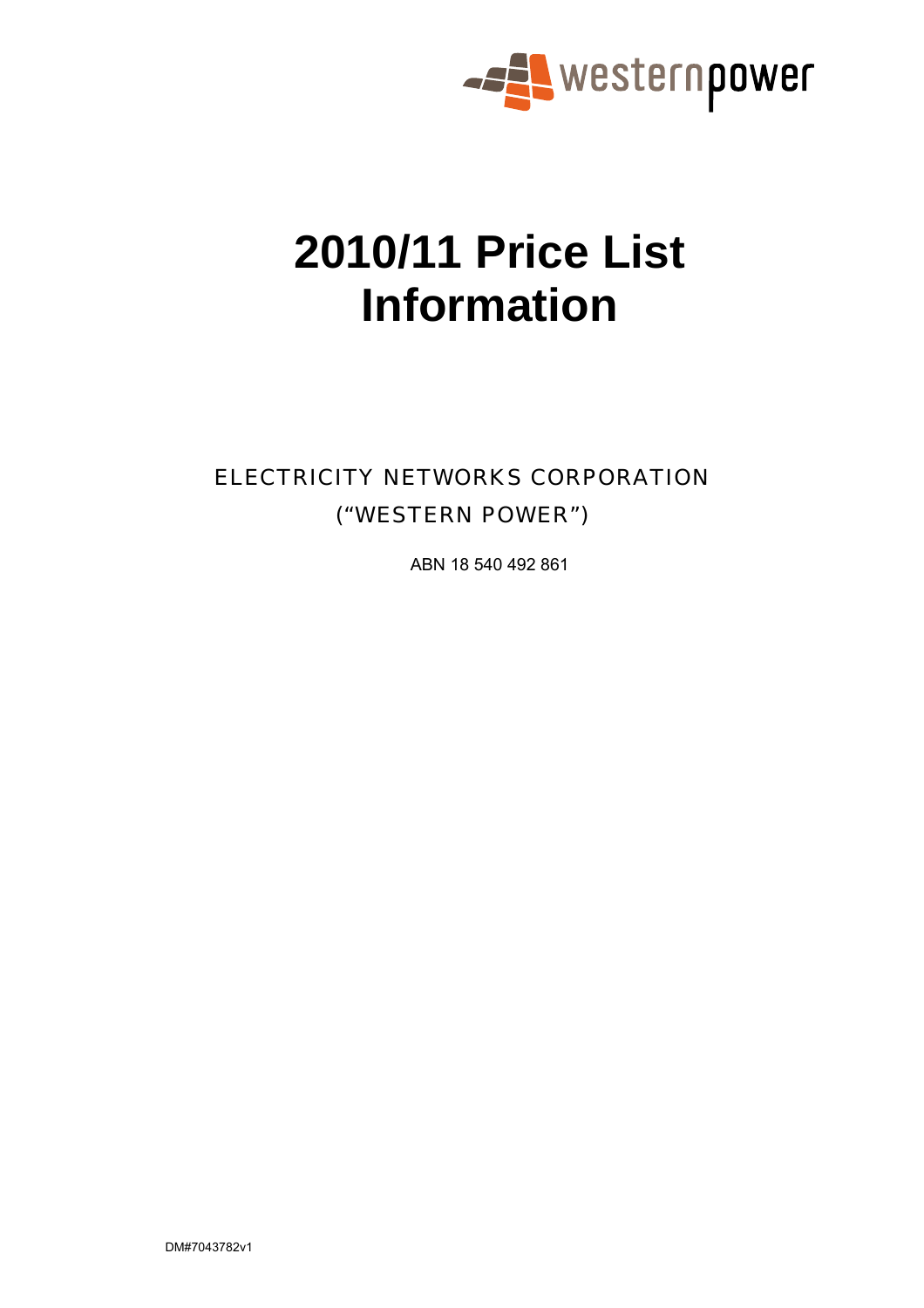# Table of contents

| $\mathbf 1$    |     | Introduction                              |                                                                                                                                                                                                                                           | $\mathbf{1}$                        |
|----------------|-----|-------------------------------------------|-------------------------------------------------------------------------------------------------------------------------------------------------------------------------------------------------------------------------------------------|-------------------------------------|
|                | 1.1 |                                           | <b>Code Requirements</b>                                                                                                                                                                                                                  | 1                                   |
|                | 1.2 |                                           | 2010/11 Foreword                                                                                                                                                                                                                          | 1                                   |
|                |     | 1.2.1<br>1.2.2                            | Scaled increase<br>Introduction of new CFL streetlights                                                                                                                                                                                   | $\mathbf 1$<br>$\overline{2}$       |
|                | 1.3 |                                           | History of the Tariffs                                                                                                                                                                                                                    | $\overline{4}$                      |
| $\overline{2}$ |     |                                           | 2010/11 Price List compliance with Access Arrangement                                                                                                                                                                                     | 5                                   |
|                | 2.1 |                                           | <b>Compliance with Price Control</b>                                                                                                                                                                                                      | 5                                   |
|                |     | 2.1.1<br>2.1.2<br>2.1.3<br>2.1.4          | <b>Maximum Transmission Regulated Revenue</b><br>Maximum Distribution Regulated Revenue<br>Derivation of Inflation Factor<br>Forecast revenue recovery                                                                                    | 5<br>$\overline{7}$<br>$\,8\,$<br>8 |
|                | 2.2 |                                           | Compliance with side constraint                                                                                                                                                                                                           | 9                                   |
|                | 2.3 |                                           | Compliance with pricing methods                                                                                                                                                                                                           | 9                                   |
|                |     | 2.3.1<br>2.3.2<br>2.3.3                   | <b>Cost Allocations</b><br>Incremental and stand-alone cost of service provision<br>Conclusion                                                                                                                                            | 9<br>10<br>11                       |
| 3              |     |                                           | <b>Pricing Principles Overview</b>                                                                                                                                                                                                        | 12                                  |
|                | 3.1 |                                           | <b>Pricing Objectives</b>                                                                                                                                                                                                                 | 12                                  |
|                | 3.2 |                                           | <b>Pricing Principles</b>                                                                                                                                                                                                                 | 13                                  |
|                | 3.3 |                                           | <b>Pricing Methods</b>                                                                                                                                                                                                                    | 13                                  |
|                |     | 3.3.1<br>3.3.2<br>3.3.3<br>3.3.4          | General<br>Process to Determine Cost of Supply<br>Process to Determine Reference Tariffs<br><b>Modelling Cost Allocations</b>                                                                                                             | 14<br>14<br>15<br>15                |
| 4              |     |                                           | Derivation of Transmission System Cost of Supply                                                                                                                                                                                          | 17                                  |
|                | 4.1 | <b>Cost Pools</b>                         |                                                                                                                                                                                                                                           | 17                                  |
|                |     | 4.1.1<br>4.1.2<br>4.1.3<br>4.1.4<br>4.1.5 | <b>Connection Services for Exit Points Cost Pool</b><br><b>Connection Services for Entry Points Cost Pool</b><br>Use of System for Loads Cost Pool<br>Use of System for Generators Cost Pool<br><b>Common Service for Loads Cost Pool</b> | 17<br>17<br>17<br>17<br>17          |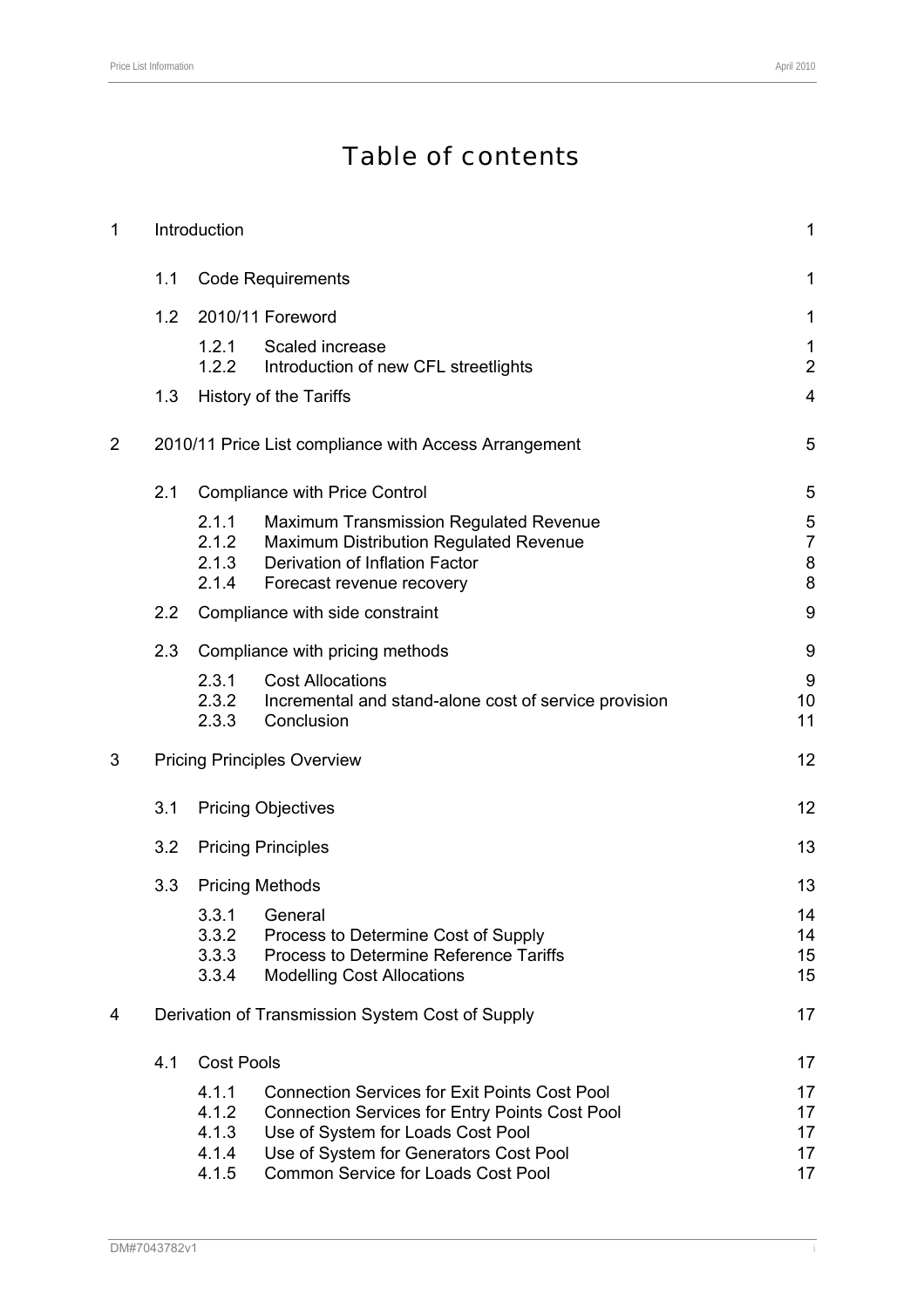|   |     | 4.1.6<br>4.1.7                                                                                                                     | Control System Service for Loads Cost Pool<br>Control System Service for Generators Cost Pool                                                                                                                                                                                                                                                                                                                                                                                                                                                                                                                                                                                                                                                                    | 18<br>18                                                             |
|---|-----|------------------------------------------------------------------------------------------------------------------------------------|------------------------------------------------------------------------------------------------------------------------------------------------------------------------------------------------------------------------------------------------------------------------------------------------------------------------------------------------------------------------------------------------------------------------------------------------------------------------------------------------------------------------------------------------------------------------------------------------------------------------------------------------------------------------------------------------------------------------------------------------------------------|----------------------------------------------------------------------|
|   | 4.2 | Cost of Supply                                                                                                                     |                                                                                                                                                                                                                                                                                                                                                                                                                                                                                                                                                                                                                                                                                                                                                                  | 18                                                                   |
|   |     | 4.2.1<br>4.2.2<br>4.2.3                                                                                                            | <b>Transmission Assets</b><br><b>Asset Valuation</b><br>Valuation of Individual Branches and Nodes                                                                                                                                                                                                                                                                                                                                                                                                                                                                                                                                                                                                                                                               | 18<br>21<br>21                                                       |
|   | 4.3 |                                                                                                                                    | Methodology of Allocating to Cost Pools                                                                                                                                                                                                                                                                                                                                                                                                                                                                                                                                                                                                                                                                                                                          | 21                                                                   |
|   |     | 4.3.1                                                                                                                              | Overview                                                                                                                                                                                                                                                                                                                                                                                                                                                                                                                                                                                                                                                                                                                                                         | 21                                                                   |
|   | 4.4 |                                                                                                                                    | <b>Cost Pool Allocations</b>                                                                                                                                                                                                                                                                                                                                                                                                                                                                                                                                                                                                                                                                                                                                     | 22                                                                   |
| 5 |     |                                                                                                                                    | Derivation of Distribution System Cost of Supply                                                                                                                                                                                                                                                                                                                                                                                                                                                                                                                                                                                                                                                                                                                 | 23                                                                   |
|   | 5.1 | <b>Cost Pools</b>                                                                                                                  |                                                                                                                                                                                                                                                                                                                                                                                                                                                                                                                                                                                                                                                                                                                                                                  | 23                                                                   |
|   | 5.2 |                                                                                                                                    | <b>Customer Groups</b>                                                                                                                                                                                                                                                                                                                                                                                                                                                                                                                                                                                                                                                                                                                                           | 23                                                                   |
|   | 5.3 |                                                                                                                                    | <b>Locational Zones</b>                                                                                                                                                                                                                                                                                                                                                                                                                                                                                                                                                                                                                                                                                                                                          | 23                                                                   |
|   |     | 5.3.1<br>5.3.2<br>5.3.3<br>5.3.4<br>5.3.5                                                                                          | <b>CBD Locational Zone</b><br><b>Urban Locational Zone</b><br><b>Rural Locational Zone</b><br><b>Mixed Locational Zone</b><br><b>Mining Locational Zone</b>                                                                                                                                                                                                                                                                                                                                                                                                                                                                                                                                                                                                      | 24<br>24<br>24<br>24<br>24                                           |
|   | 5.4 |                                                                                                                                    | Methodology of Deriving the Cost of Supply                                                                                                                                                                                                                                                                                                                                                                                                                                                                                                                                                                                                                                                                                                                       | 24                                                                   |
|   |     | 5.4.1<br>5.4.2<br>5.4.3<br>5.4.4<br>5.4.5<br>5.4.6<br>5.4.7<br>5.4.8<br>5.4.9<br>5.4.10<br>Groups 29<br>5.4.11<br>5.4.12<br>5.4.13 | Flowchart<br>Calculate the Forecast Distribution Network Revenue to be Recovered<br>from Distribution-Connected Users<br>Allocate Revenue Entitlement to Cost Pools HV Network, Transformers<br>and LV Network<br>Derive HV Annual Stand-alone Cost and Incremental Cost of Supply for<br>each HV and LV CMD Users with Demand Greater than 1 MVA<br><b>Redefine Revenue Pools</b><br>Allocation of Residual HV Network Costs to Customer Groups<br><b>Fixed and Variable Costs</b><br>Allocation of Transformer Costs to Customer Groups<br>Allocation of LV Network Costs to Customer Groups<br>Allocation of Tariff Equalisation Contribution (TEC) Costs to Customer<br><b>Street Lighting Costs</b><br><b>Metering Costs</b><br><b>Administration Costs</b> | 24<br>25<br>26<br>26<br>26<br>27<br>27<br>28<br>28<br>29<br>29<br>30 |
|   | 5.5 |                                                                                                                                    | <b>Cost Pool Allocations</b>                                                                                                                                                                                                                                                                                                                                                                                                                                                                                                                                                                                                                                                                                                                                     | 30                                                                   |
| 6 |     |                                                                                                                                    | <b>Reference Tariff Structure</b>                                                                                                                                                                                                                                                                                                                                                                                                                                                                                                                                                                                                                                                                                                                                | 32                                                                   |
|   | 6.1 |                                                                                                                                    | Reference Services & Tariff Structure                                                                                                                                                                                                                                                                                                                                                                                                                                                                                                                                                                                                                                                                                                                            | 32                                                                   |
|   | 6.2 |                                                                                                                                    | <b>Exit Service Tariff Overview</b>                                                                                                                                                                                                                                                                                                                                                                                                                                                                                                                                                                                                                                                                                                                              | 32                                                                   |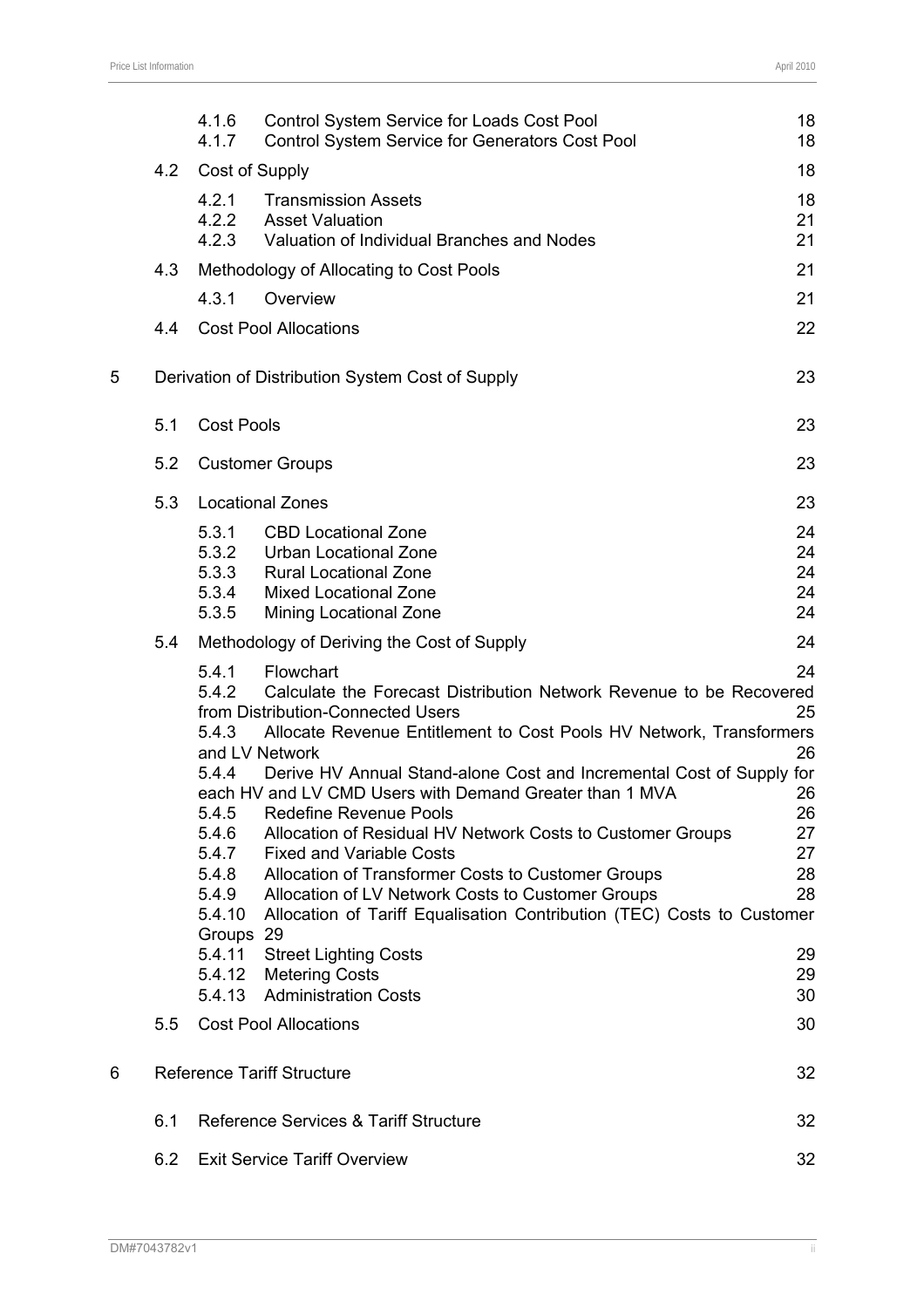|   |     | 6.2.1<br>6.2.2<br>6.2.3<br>6.2.4<br>6.2.5<br>6.2.6<br>6.2.7<br>6.2.8<br>6.2.9<br>6.2.10<br>6.2.11 | RT1 - Anytime Energy (Residential)<br>RT2 - Anytime Energy (Business)<br>RT3 - Time of Use Energy (Residential)<br>RT4 - Time of Use Energy (Business)<br>RT5 - High Voltage Metered Demand<br>RT6 - Low Voltage Metered Demand<br>RT7 - High Voltage Contract Maximum Demand<br>RT8 - Low Voltage Contract Maximum Demand<br>RT9 - Streetlighting<br>RT10 - Un-Metered Supplies<br>TRT1 - Transmission                                                               | 32<br>32<br>33<br>33<br>33<br>34<br>34<br>34<br>34<br>35<br>35 |
|---|-----|---------------------------------------------------------------------------------------------------|-----------------------------------------------------------------------------------------------------------------------------------------------------------------------------------------------------------------------------------------------------------------------------------------------------------------------------------------------------------------------------------------------------------------------------------------------------------------------|----------------------------------------------------------------|
|   | 6.3 |                                                                                                   | <b>Entry Service Tariff Overview</b>                                                                                                                                                                                                                                                                                                                                                                                                                                  | 35                                                             |
|   |     | 6.3.1<br>6.3.2                                                                                    | RT11 - Distribution<br>TRT2 - Transmission                                                                                                                                                                                                                                                                                                                                                                                                                            | 35<br>36                                                       |
|   | 6.4 |                                                                                                   | <b>Bidirectional Service Tariff Overview</b>                                                                                                                                                                                                                                                                                                                                                                                                                          | 36                                                             |
|   |     | 6.4.1                                                                                             | RT12 – Time of Use Energy (Bidirectional Residential)                                                                                                                                                                                                                                                                                                                                                                                                                 | 36                                                             |
| 7 |     |                                                                                                   | Derivation of Transmission System Tariff Components                                                                                                                                                                                                                                                                                                                                                                                                                   | 38                                                             |
|   | 7.1 |                                                                                                   | <b>Cost Reflective Network Pricing</b>                                                                                                                                                                                                                                                                                                                                                                                                                                | 38                                                             |
|   |     | 7.1.1<br>7.1.2<br>7.1.3                                                                           | General<br>Allocation of Generation to Load<br><b>Operating Conditions for Cost Allocation</b>                                                                                                                                                                                                                                                                                                                                                                        | 38<br>38<br>38                                                 |
|   | 7.2 |                                                                                                   | <b>Price Setting for Transmission Reference Services</b>                                                                                                                                                                                                                                                                                                                                                                                                              | 39                                                             |
|   |     | 7.2.1<br>7.2.2<br>7.2.3<br>7.2.4<br>7.2.5<br>7.2.6                                                | <b>Transmission Pricing Model</b><br><b>Connection Price</b><br>Use of System Prices<br><b>Common Service Price for Loads</b><br><b>Control System Service Price</b><br><b>Transmission Reference Tariff Setting</b>                                                                                                                                                                                                                                                  | 39<br>39<br>40<br>40<br>40<br>41                               |
|   | 7.3 |                                                                                                   | <b>Price Setting for Distribution Reference Services</b>                                                                                                                                                                                                                                                                                                                                                                                                              | 41                                                             |
|   |     | 7.3.1<br>7.3.2<br>7.3.3<br>7.3.4<br>7.3.5<br>7.3.6<br>7.3.7<br>Revenue                            | <b>Flow Chart</b><br>Calculate the Forecast Revenue to be recovered from Distribution-<br><b>Connected Users</b><br>Calculate Transmission Nodal Prices in Terms of \$ per kVA<br>Determine Average Transmission Price at 1,000 kVA<br>Calculate Transmission Revenue to be recovered from Users with<br>Demands below 1,000 kVA<br>Calculate Transmission Prices for all other Customer Groups<br>Transmission Components of Distribution Reference Tariffs Forecast | 42<br>44<br>44<br>44<br>47<br>47<br>48                         |
|   | 7.4 |                                                                                                   | <b>Annual Price Review</b>                                                                                                                                                                                                                                                                                                                                                                                                                                            | 49                                                             |
| 8 |     |                                                                                                   | Derivation of Distribution System Tariff Components                                                                                                                                                                                                                                                                                                                                                                                                                   | 50                                                             |
|   | 8.1 | <b>Price Setting</b>                                                                              |                                                                                                                                                                                                                                                                                                                                                                                                                                                                       | 50                                                             |
|   |     | 8.1.1                                                                                             | <b>Tariff Components</b>                                                                                                                                                                                                                                                                                                                                                                                                                                              | 50                                                             |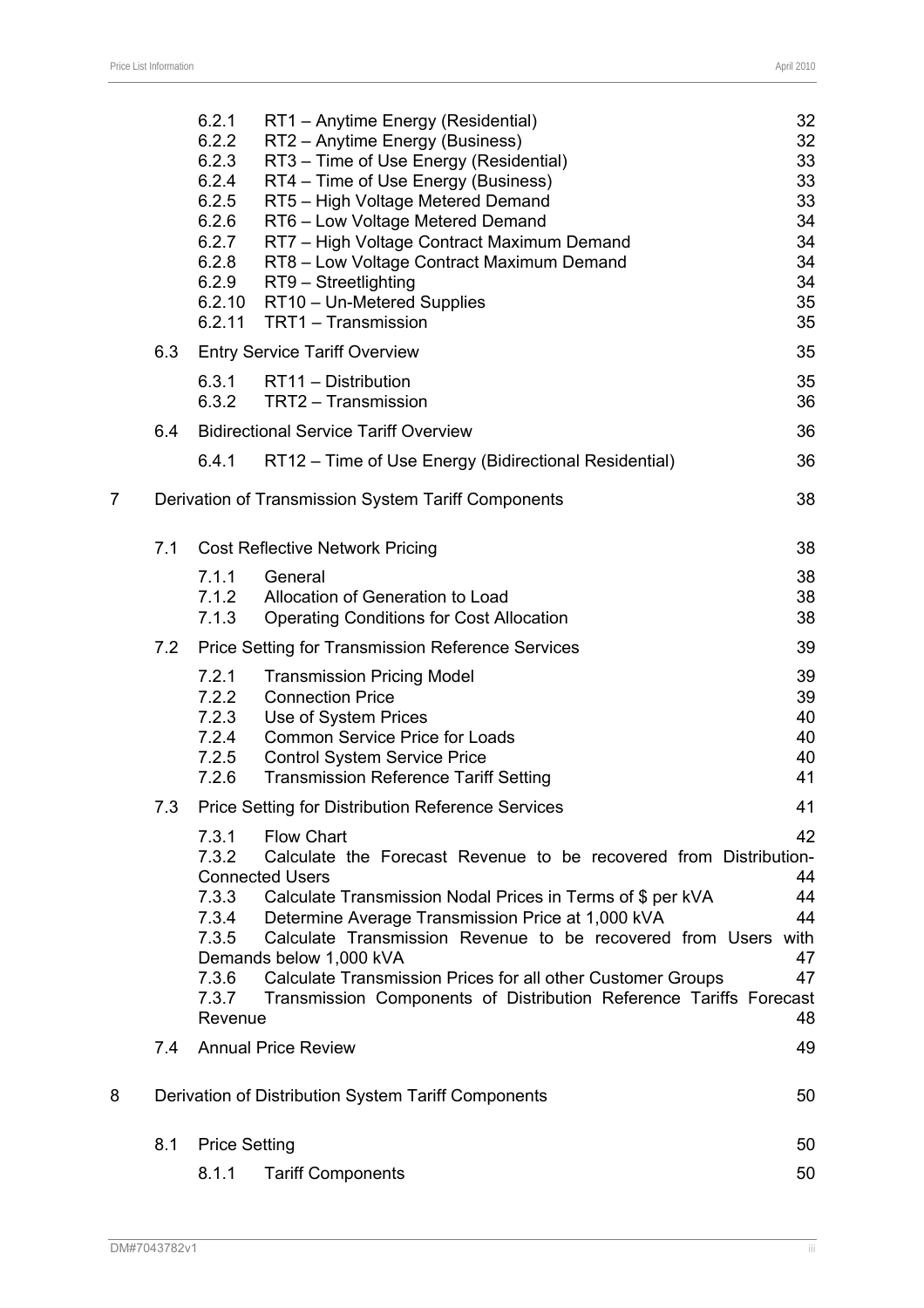|   |                       | 8.1.2<br>8.1.3<br>8.1.4<br>8.1.5<br>8.1.6<br>8.1.7<br>8.1.8<br>8.1.9<br>8.1.10 | RT1 & RT2 - Energy Only Tariff (Residential or Business)<br>RT3 & RT4 - Time of Use Energy Tariff (Residential or Business)<br>RT5 & RT6 - Metered Demand Tariff (HV and LV)<br>RT7 & RT8 - Contract Maximum Demand Tariff (HV and LV)<br>Metering<br>Administration<br>RT9 - Street Lighting<br>RT10 - Unmetered Supplies<br>RT12 - Time of Use Energy Tariff (Bidirectional Residential) | 51<br>51<br>51<br>52<br>56<br>56<br>56<br>57<br>57 |
|---|-----------------------|--------------------------------------------------------------------------------|--------------------------------------------------------------------------------------------------------------------------------------------------------------------------------------------------------------------------------------------------------------------------------------------------------------------------------------------------------------------------------------------|----------------------------------------------------|
|   | 8.2<br><b>Tariffs</b> |                                                                                | Demonstration of Derivation of Distribution Components of Distribution Reference                                                                                                                                                                                                                                                                                                           | 57                                                 |
|   |                       | 8.2.1<br>8.2.2<br>8.2.3                                                        | <b>CMD Demand Price Graphs</b><br>Demand/Length Graph<br><b>Tariff Forecast Revenue</b>                                                                                                                                                                                                                                                                                                    | 57<br>60<br>61                                     |
|   | 8.3                   |                                                                                | Demonstration Distribution Reference Tariffs are between incremental and stand-<br>alone cost of service provision                                                                                                                                                                                                                                                                         | 61                                                 |
|   | 8.4                   |                                                                                | <b>Annual Price Review</b>                                                                                                                                                                                                                                                                                                                                                                 | 62                                                 |
|   | 8.5                   |                                                                                | Tariff Equalisation Contribution (TEC) in the Distribution Components<br><b>Distribution Reference Tariffs</b>                                                                                                                                                                                                                                                                             | of<br>63                                           |
|   |                       | 8.5.1<br>8.5.2<br>8.5.3<br>8.5.4                                               | <b>TEC Forecast Revenue</b><br>TEC Tariff Components - Use of System<br>TEC Tariff Components - Metered Demand<br>TEC Tariff Components - Demand Prices                                                                                                                                                                                                                                    | 63<br>64<br>64<br>65                               |
| 9 |                       | <b>Price Changes</b>                                                           |                                                                                                                                                                                                                                                                                                                                                                                            | 66                                                 |
|   | 9.1                   |                                                                                | Use of System Prices                                                                                                                                                                                                                                                                                                                                                                       | 66                                                 |
|   | 9.2                   |                                                                                | <b>Connection Prices</b>                                                                                                                                                                                                                                                                                                                                                                   | 70                                                 |
|   | 9.3                   |                                                                                | <b>Common Service Prices</b>                                                                                                                                                                                                                                                                                                                                                               | 70                                                 |
|   | 9.4                   |                                                                                | <b>Metered Demand Prices</b>                                                                                                                                                                                                                                                                                                                                                               | 70                                                 |
|   | 9.5                   |                                                                                | <b>Demand Prices</b>                                                                                                                                                                                                                                                                                                                                                                       | 71                                                 |
|   | 9.6                   |                                                                                | <b>Demand Length Prices</b>                                                                                                                                                                                                                                                                                                                                                                | 74                                                 |
|   | 9.7                   |                                                                                | <b>Control System Service Prices</b>                                                                                                                                                                                                                                                                                                                                                       | 75                                                 |
|   | 9.8                   |                                                                                | <b>Metering Prices</b>                                                                                                                                                                                                                                                                                                                                                                     | 75                                                 |
|   | 9.9                   |                                                                                | <b>Administration Prices</b>                                                                                                                                                                                                                                                                                                                                                               | 76                                                 |
|   |                       |                                                                                | 9.10 Low Voltage Prices                                                                                                                                                                                                                                                                                                                                                                    | 76                                                 |
|   |                       |                                                                                | 9.11 Streetlight Asset Prices                                                                                                                                                                                                                                                                                                                                                              | 77                                                 |
|   |                       |                                                                                | Appendix A - Price Setting for New Transmission Nodes Policy                                                                                                                                                                                                                                                                                                                               | $A-1$                                              |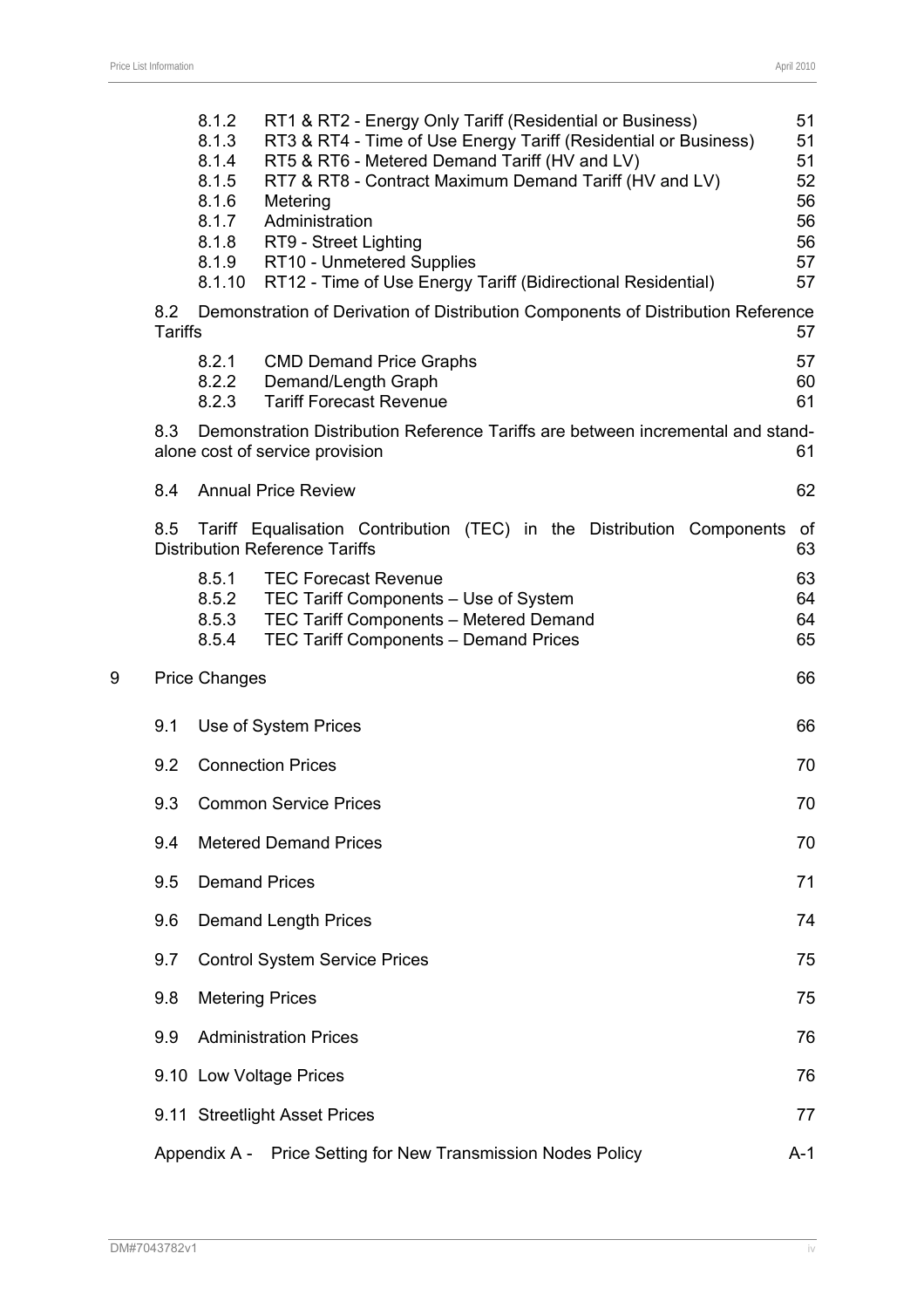# 1 Introduction

This document is Western Power's Price List Information, as defined in the Electricity Networks Access Code 2004 (the Code).

This document details:

- The history of the network tariffs;
- The Price List's compliance with the Access Arrangement:
- The objectives and principles that underlie Western Power's approach to deriving the reference tariffs; and
- The methodology of deriving cost of supply and the reference tariffs from the target revenue.

#### 1.1 Code Requirements

Section 8.1 of the Code requires Western Power to submit Price List Information to the Authority.

The Code defines Price List Information as:

"price list information" means a document which sets out information which would reasonably be required to enable the Authority, users and applicants to:

- (a) understand how the service provider derived the elements of the proposed price list; and
- (b) assess the compliance of the proposed price list with the access arrangement.

#### 1.2 2010/11 Foreword

This document is the Price List Information for the 2010/11 Price List that will apply from 1 July 2010 until 30 June 2011.

This document sets out the principles that are embedded in the tariff settings at the commencement of the Access Arrangement in 2006/07.

In years 2 and 3 of the first access arrangement period, tariff settings were subjected to adjustment and minor re-balancing within the allowable side constraints.

In setting the tariffs for 2010/11, consistent with the approved revenue path across this second access arrangement period and the allowable side constraints, the tariffs have been uniformly inflated rather than rebalanced.

In the future Western Power will apply the principles detailed in this document to achieve more cost reflective tariffs.

#### 1.2.1 Scaled increase

The prices in the 2010/11 Price List have increased by a uniform inflator adjustment. When compared to the 2009/10 Price List transmission tariff components have increased by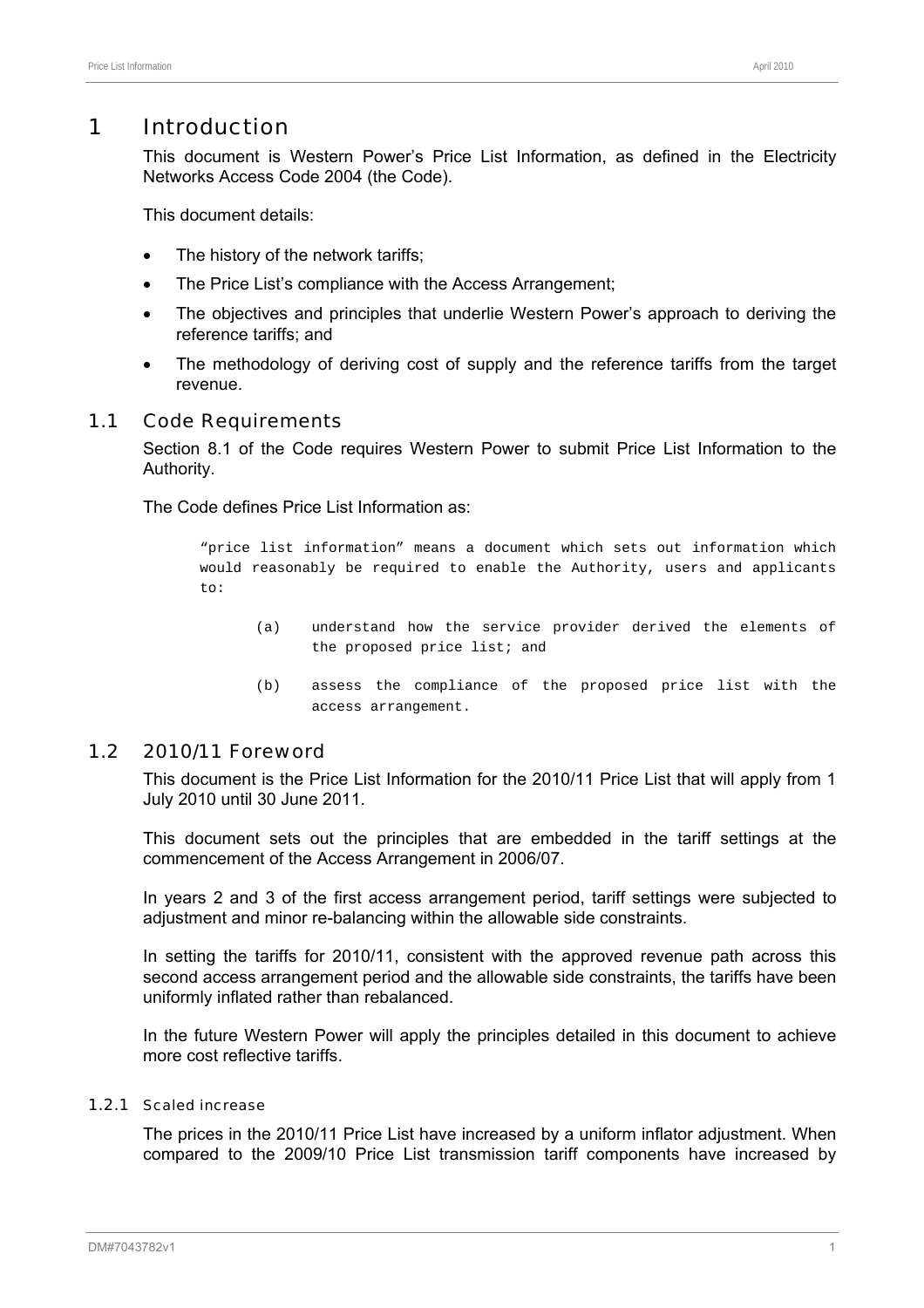14.0% and distribution tariff components by 16.0%. The tariff increases are required to ensure that Western Power recovers the approved revenue cap for reference services.

Section 9 details the % change in all tariff components when compared to the 2009/10 price list.

#### 1.2.2 Introduction of new CFL streetlights

The 2010/11 Price List introduces a 42W CFL (Compact Fluorescent Lamp), with three luminaire style options, into the Western Power streetlight range.

The following figure details the three luminaire styles:



#### 1.2.2.1. Why is Western Power introducing CFLs?

Western Power is introducing CFLs into the streetlight range in response to:

- Demand from customers; and
- Changes to Australian Standard AS 1158.6.

Western Power has received requests from community groups such as WALGA, IPWEA and the Synergy LGA Forum to introduce the 42W CFL into the Western Power streetlight range.

Commencing September 2007 Western Power undertook a trial of 42W CFL in the City of Armadale. The trial proved the benefits of the 42W CFLs. Surveys of the general public found that the light output from the CFLs was indiscernible from other streetlights. The trial of CFLs found that these luminaires are as reliable as those currently installed and that there was no technical reason preventing their wide-scale installation.

In February 2010 the Australian Standard AS 1158.6 was amended to prescribe that mercury vapor lamps not be used for new Category P lighting schemes effective after 31 December 2010<sup>1</sup>. The standard was amended due to the growing interest in energy efficient road lighting, in particular luminaires with T5 linear or CFLs.

1.2.2.2. Which existing streetlight is the CFL equivalent to?

The 42W CFLs have a compatible light output with a number of existing streetlights, as shown in Table 1.

 $1$  AS 1158.6:2010 : Lighting for roads and public spaces - Part 6: Luminaires, clause 3.4.1.2, pg 20 – "High pressure mercury vapour lamps shall not be used for new Category V lighting schemes effective immediately and for new Category P lighting schemes effective after 31 December 2010"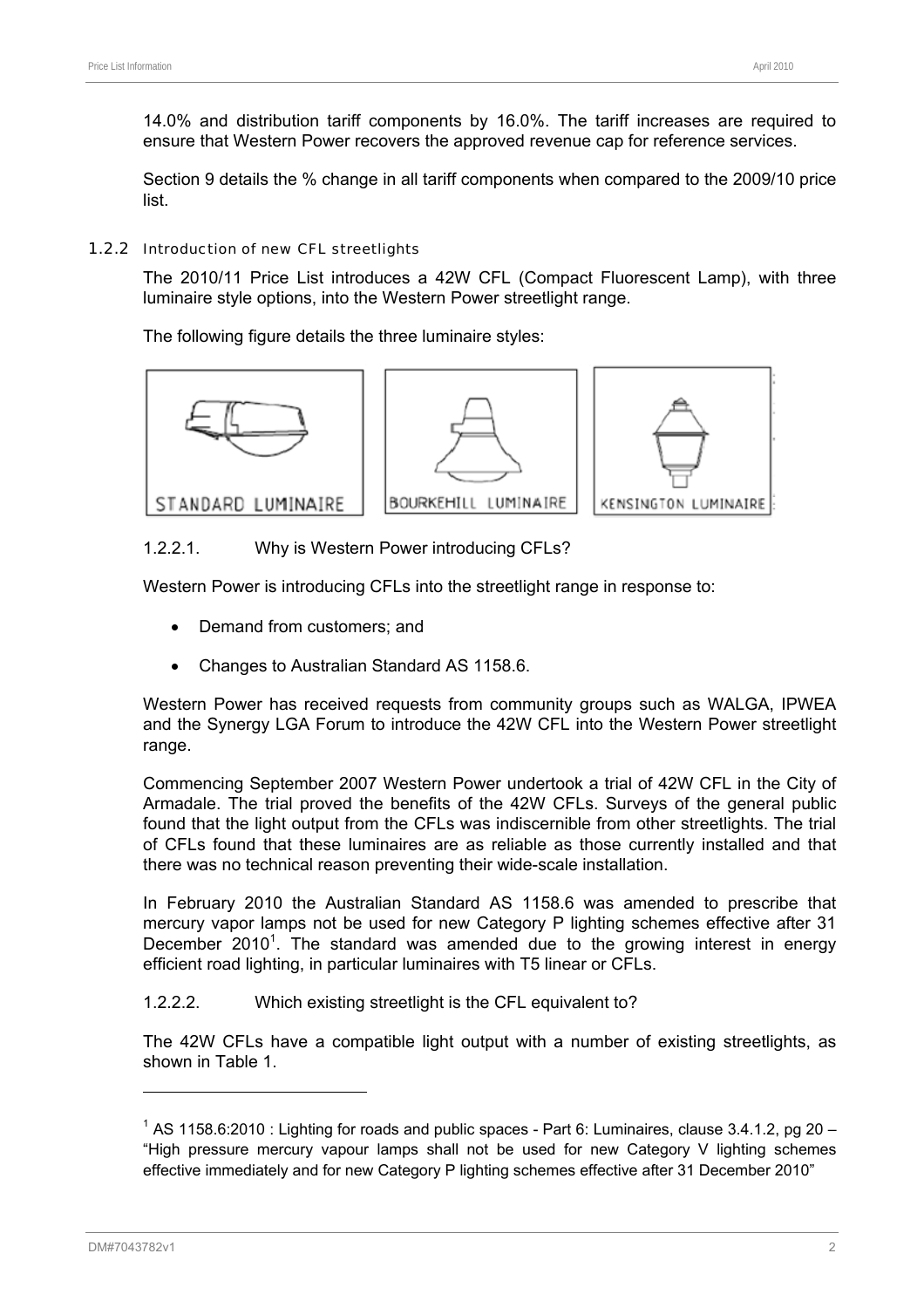The 42W CFL used in the Suburban Eco and Bourke Hill luminaires is rated at 70 lumens per watt compared to approximately 40 - 45 lumens per watt<sup>2</sup> for the 80W MV luminaires.

1.2.2.3. How will Western Power use CFLs in the maintenance program?

Western Power's streetlight maintenance programs will replace unserviceable luminaires with 42W CFLs as detailed in Table 1. Serviceable 50W MV, 70W MH, 70W HPS and 80W MV luminaires will continue to be maintained on a like-for-like basis.

| Luminaire       | Light output<br>compatible with | <b>Unserviceable</b><br><b>luminaires to</b> | <b>Available</b><br>for use in |
|-----------------|---------------------------------|----------------------------------------------|--------------------------------|
|                 | 42W CFL                         |                                              |                                |
|                 |                                 | be replaced                                  | new                            |
|                 |                                 | with a 42W                                   | <b>installations</b>           |
|                 |                                 | <b>CFL luminaire</b>                         |                                |
| 50W MV          |                                 |                                              | ×                              |
| 70W MH          |                                 |                                              | ×                              |
| 70W HPS         |                                 |                                              | ×                              |
| 80W MV          |                                 |                                              | ×                              |
| <b>125W MV</b>  | ×                               | ×                                            | ×                              |
| <b>150W MH</b>  | ×                               | ×                                            |                                |
| <b>150W HPS</b> | ×                               | ×                                            |                                |
| <b>250W MH</b>  | ×                               | ×                                            |                                |
| <b>250W HPS</b> | ×                               | ×                                            |                                |
| <b>250W MV</b>  | ×                               | ×                                            | ×                              |
| 400W MV         | ×                               | ×                                            | ×                              |

|  |  | Table 1 - Equivalent luminaires |  |
|--|--|---------------------------------|--|
|--|--|---------------------------------|--|

#### 1.2.2.4. How has Western Power set the CFL prices?

This Price List details the 42W CFL fixed asset charge for the first time as part of the RT9 tariff. RT9 is the tariff associated with the A9 – Streetlighting Exit Service.

In setting the prices for the 42W CFL fixed asset charge Western Power has applied the following principles:

- The 42W CFL fixed asset charge must be comparable with the prices for other streetlights given these charges have been uniformly inflated in this Price List; and
- The 42W CFL fixed asset charge must take into account the incremental cost of the luminaire and globe compared to the 80W MV luminaire.

To achieve these principles Western Power has:

- Assessed the incremental globe cost assuming the globe will be changed 5 times over the useful life of the streetlight;
- Assessed the incremental cost of the control gear assuming it will be changed twice over the useful life of the streetlight;

<sup>&</sup>lt;sup>2</sup> Includes ballast losses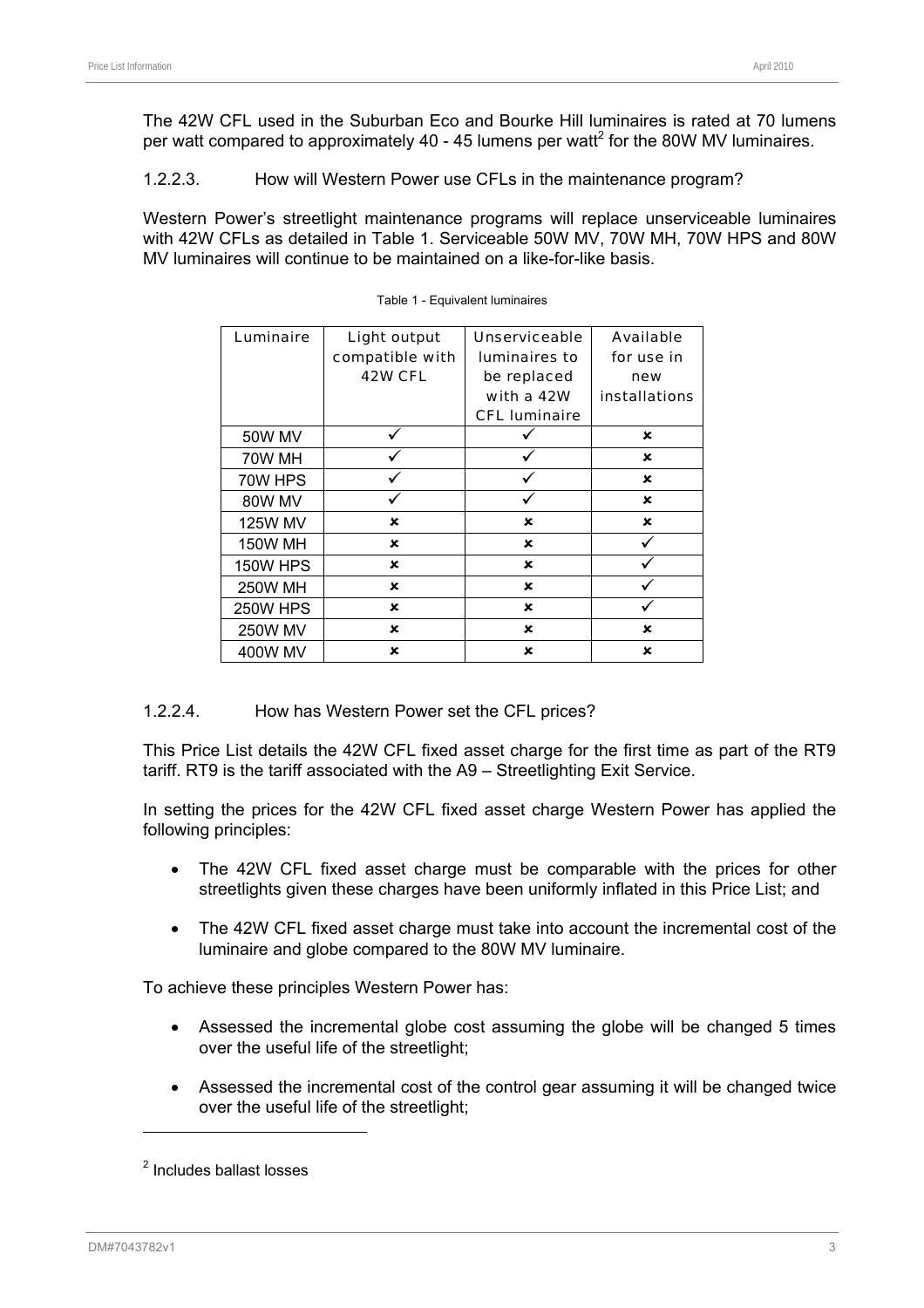- Assessed the incremental luminaire cost;
- Assessed Western Power's investment in 42W CFLs as a result of the maintenance program;
- Modeled the net present value of the delta luminaire costs over the life of the asset to calculate the asset charge detailed in the Price List.

#### 1.3 History of the Tariffs

Prior to the commencement of the Access Code 2004 and the first Access Arrangement Western Power had in place a suite of tariffs to recover the regulated revenue for both the transmission and distribution network businesses.

Network tariffs have been in place since the introduction of de-regulation into the southwest electricity network in 1996. Initially tariffs were only determined and published for contestable users but from July 2001 network tariffs were established for all users whether contestable or franchise.

In July 2001 the network tariff structure changed somewhat from the structure in place before 2001. This became necessary to improve the efficiency of the tariff structure and to cater, in particular, for the smaller contestable, and non-contestable users. Prior to 2001 the transmission and distribution access price structures were entirely different and users seeking access to the networks had separate transmission and distribution access contracts and paid separate charges.

Once the principle was established that access prices were required for all users and all users were to be charged for access, it became imperative to develop appropriate tariffs. This was achieved by a full review of the tariff structures and making the transmission and distribution tariff structures compatible, so that for distribution–connected users the tariffs could be added together at a component level to form a bundled tariff. The transmission and distribution tariffs settings were still separately determined through a transparent process.

Users that were contestable prior to July 2001 were given the option of remaining on the previous tariffs or migrating to the new tariffs. This was facilitated by the retention of a set of transition tariffs. Western Power ceased to offer transition tariffs on 30 June 2009.

Western Power has maintained the network tariff structure for the reference services offered under the Access Arrangement since its commencement on 1 July 2006.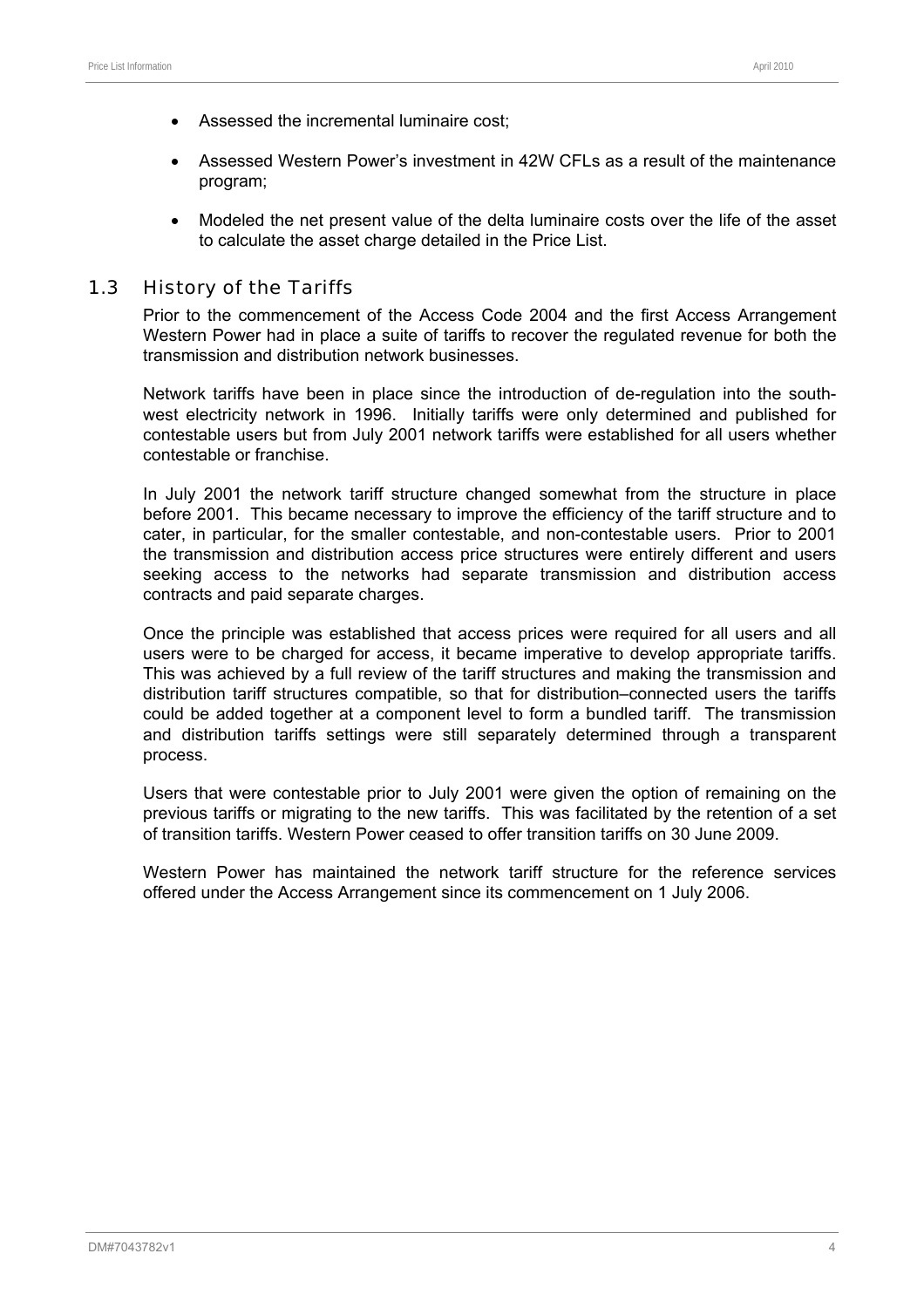# 2 2010/11 Price List compliance with Access Arrangement

The following sections detail how the 2010/11 Price List complies with the Access Arrangement.

### 2.1 Compliance with Price Control

Western Power's Access Arrangement adopts a revenue cap form of price control. This section details the derivation of the transmission and distribution maximum regulated revenue based on the 2010/11 revenue cap with adjustments due to the k-factor, TEC and inflation. It is then demonstrated that the forecast revenues from reference services are within a reasonable margin of the transmission and distribution maximum regulated revenue.

#### 2.1.1 Maximum Transmission Regulated Revenue

The following tables demonstrate the derivation of the maximum transmission regulated revenue in accordance with:

- the derivation of the k-factor during 2006/07 2008/09 in accordance with section 5.36 of the Access Arrangement that applied during that time;
- the derivation of the k-factor for this pricing year in accordance with section 5.36 of the Access Arrangement; and
- section 5.35 of the Access Arrangement.

|                                          | 2006/07  | 2007/08  | 2008/09  |
|------------------------------------------|----------|----------|----------|
| $TR_t$                                   | 244.5    | 252.3    | 248.4    |
| plus $TK_t$                              | 0.0      | 0.3      | $-5.9$   |
| $MTR_t$                                  | 244.5    | 252.5    | 242.5    |
| Deemed Capital Contributiont             | 17.6     | 30.0     | 14.6     |
| plus Covered Services Revenue Collectedt | 226.7    | 228.1    | 231.6    |
|                                          | (Actual) | (Actual) | (Actual) |
| $ATR_t$                                  | 244.3    | 258.1    | 246.2    |
| (Over)/Under Revenue Collectiont         | 0.2      | $-5.6$   | $-3.7$   |

Table 2 – Transmission K-Factor for 2006/07 – 2008/09 (\$M real as at 30 June 2009)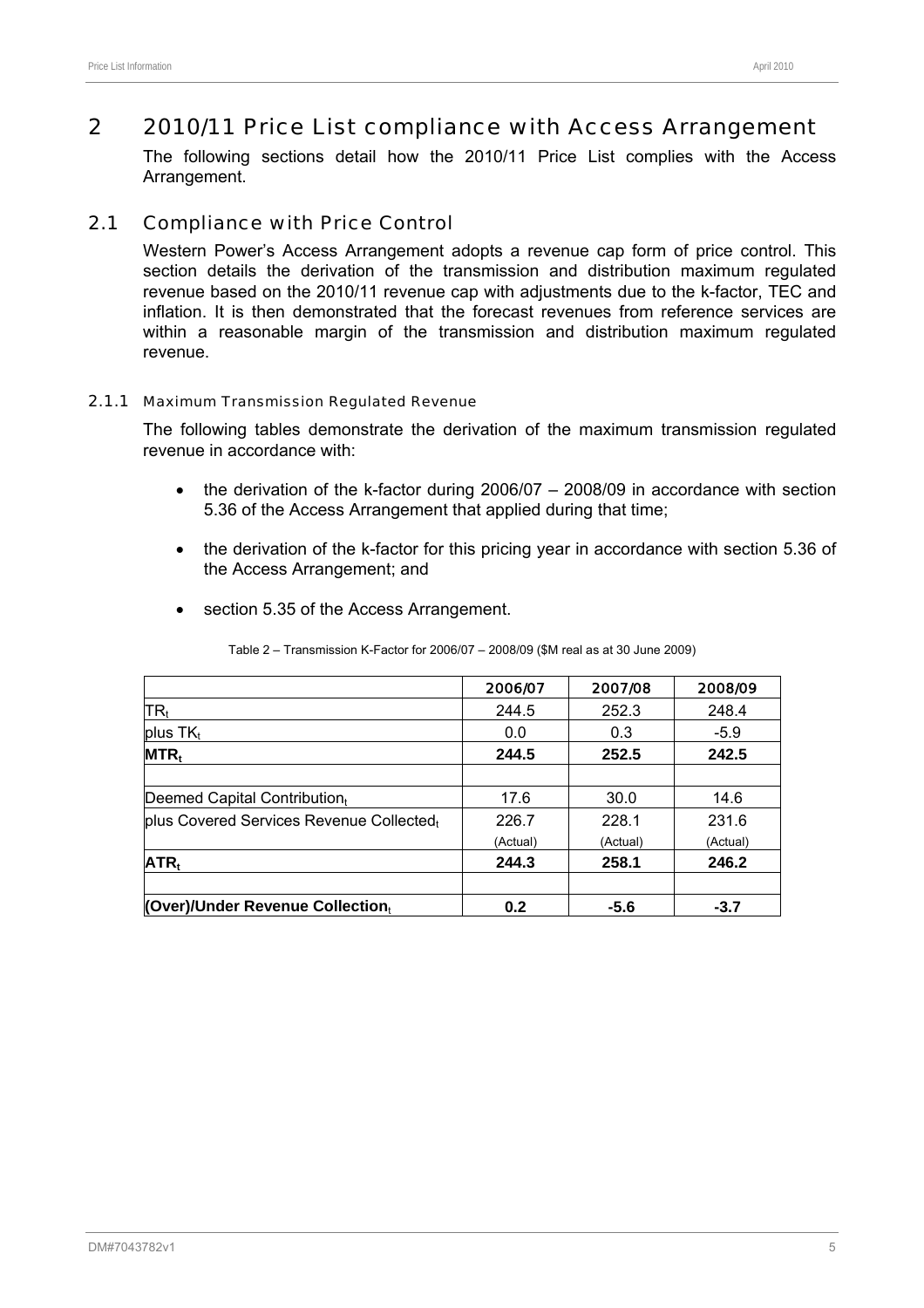Table 3 – Maximum Transmission Regulated Revenue and Transmission K-Factor for 2010/11 (\$M real as at 30 June 2009)

|                                       | 2009/10    | 2010/11 |
|---------------------------------------|------------|---------|
| $\overline{\mathsf{TR}}_\mathfrak{t}$ | 262.9      | 332.1   |
| plus $AA#1t3$                         | 0.0        | 0.0     |
| plus TK <sub>t</sub>                  | $-4.0$     | $-6.1$  |
| <b>MTR</b>                            | 258.9      | 325.9   |
|                                       |            |         |
| Reference Services Revenue Collectedt | 264.6      |         |
|                                       | (Forecast) |         |
| $ATR_t$                               | 264.6      |         |
| (Over)/Under Revenue Collectiont      | $-5.7$     |         |

The derivation of the transmission system cost of supply cost pools and tariffs require the reference service revenue as an input in nominal terms. The following table details the transmission reference service revenue in nominal terms (please see section 0 for details of the inflation factor used).

| Table 4 - Transmission Reference Service Revenue for 2010/11 (\$M) |  |  |  |
|--------------------------------------------------------------------|--|--|--|
|                                                                    |  |  |  |

|                                               | (Real) | <b>Revenue   Revenue</b><br>(Nominal) |
|-----------------------------------------------|--------|---------------------------------------|
| Reference Service Revenue (MTR $_{2010/11}$ ) | 325.9  | 336.1                                 |

<sup>&</sup>lt;sup>3</sup> The reason for AA#1<sub>t</sub> being zero is detailed in Appendix 8 to the Access Arrangement (pg 4): "It should be noted that both the revenue model contained in the Authority's Final Decision and the Western Power's revenue model in Attachment 2 of the amended revised Access Arrangement Information already take account of mechanisms included in the definition of the term AA#1<sub>t</sub>. Therefore, Western Power expects the term AA#1<sub>t</sub> will be zero for the forthcoming access arrangement period. This term has been retained from Western Power's initial proposed revisions (lodged in October 2008) to accommodate the possibility that a revenue adjustment will be required to give effect to the mechanisms included in the first access arrangement period."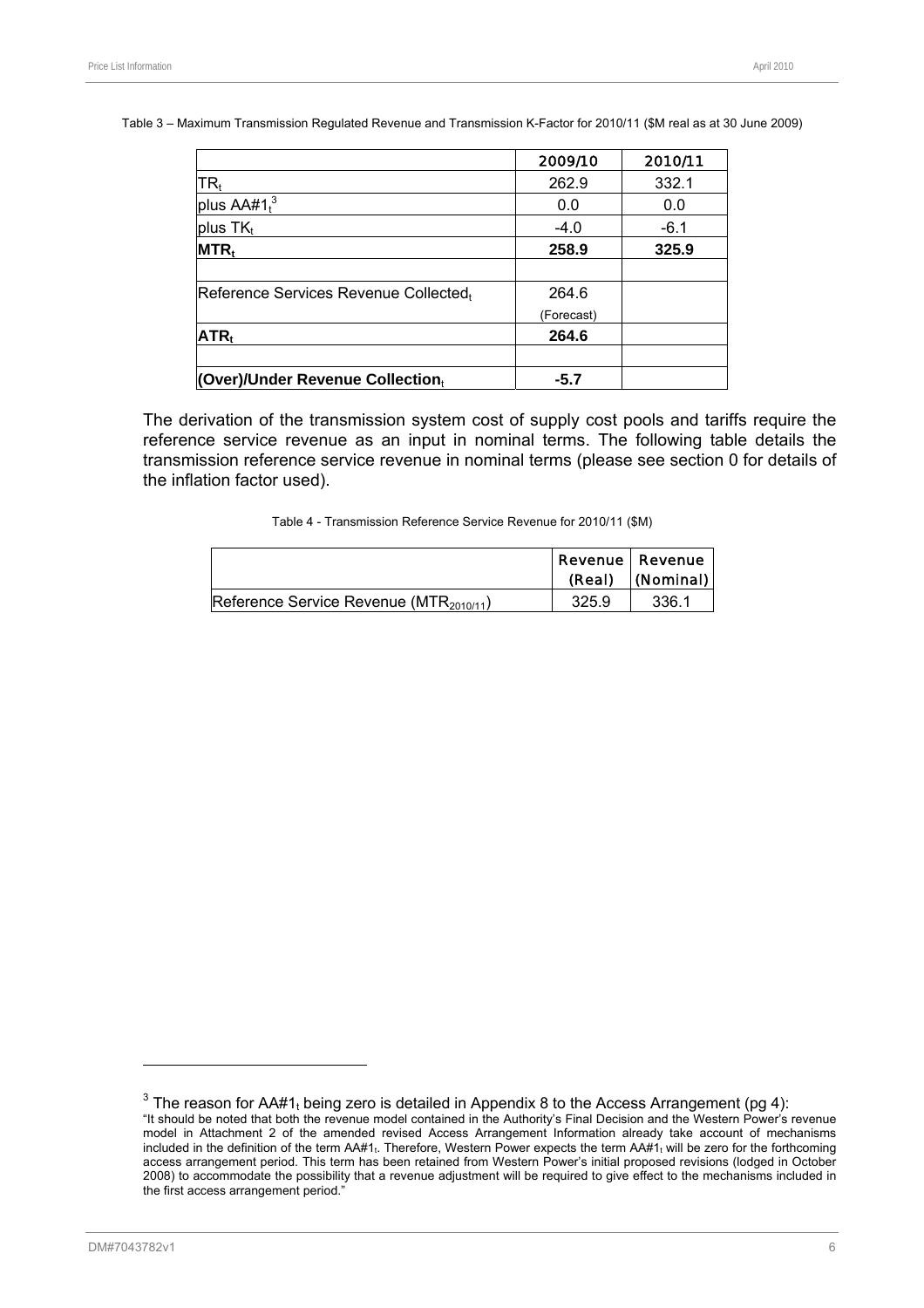#### 2.1.2 Maximum Distribution Regulated Revenue

The following tables demonstrate the derivation of the maximum distribution regulated revenue in accordance with:

- the derivation of the k-factor during 2006/07 2008/09 in accordance with section 5.47 of the Access Arrangement that applied during that time;
- the derivation of the k-factor for this pricing year in accordance with section 5.47 of the Access Arrangement; and
- section 5.46 of the Access Arrangement.

|                                          | 2006/07  | 2007/08  | 2008/09  |
|------------------------------------------|----------|----------|----------|
| DR <sub>t</sub>                          | 385.5    | 478.9    | 520.1    |
| $plus$ TEC <sub>t</sub>                  | 74.4     | 73.4     | 72.0     |
| plus $DK_t$                              | 0.0      | 3.3      | $-9.7$   |
| $MTR_t$                                  | 460.0    | 555.6    | 582.4    |
|                                          |          |          |          |
| Deemed Capital Contribution $t$          | 100.2    | 116.8    | 133.8    |
| plus Covered Services Revenue Collectedt | 356.6    | 447.9    | 474.0    |
|                                          | (Actual) | (Actual) | (Actual) |
| $ADR_t$                                  | 456.8    | 564.7    | 607.8    |
|                                          |          |          |          |
| (Over)/Under Revenue Collectiont         | 3.1      | $-9.1$   | $-25.4$  |

Table 5 – Distribution K-Factor for 2006/07 – 2008/09 (\$M real as at 30 June 2009)

Table 6 – Maximum Distribution Regulated Revenue and Distribution K-Factor for 2010/11 (\$M real as at 30 June 2009)

|                                       | 2009/10    | 2010/11 |
|---------------------------------------|------------|---------|
| DR <sub>t</sub>                       | 389.0      | 510.5   |
| plus TEC <sub>t</sub>                 | 121.1      | 170.4   |
| plus AA#1 <sup>4</sup>                | 0.0        | 0.0     |
| plus $DK_t$                           | $-27.4$    | $-12.2$ |
| $MTR_t$                               | 482.7      | 668.6   |
| Reference Services Revenue Collectedt | 494.0      |         |
|                                       | (Forecast) |         |
| $ADR_t$                               | 494.0      |         |
| (Over)/Under Revenue Collectiont      | $-11.3$    |         |

The derivation of the distribution system cost of supply cost pools and tariffs require the reference service revenue as an input in nominal terms. The following table details the distribution reference service revenue in nominal terms (please see section 0 for details of the inflation factor used).

 $\overline{a}$ 

<sup>4</sup> See footnote 3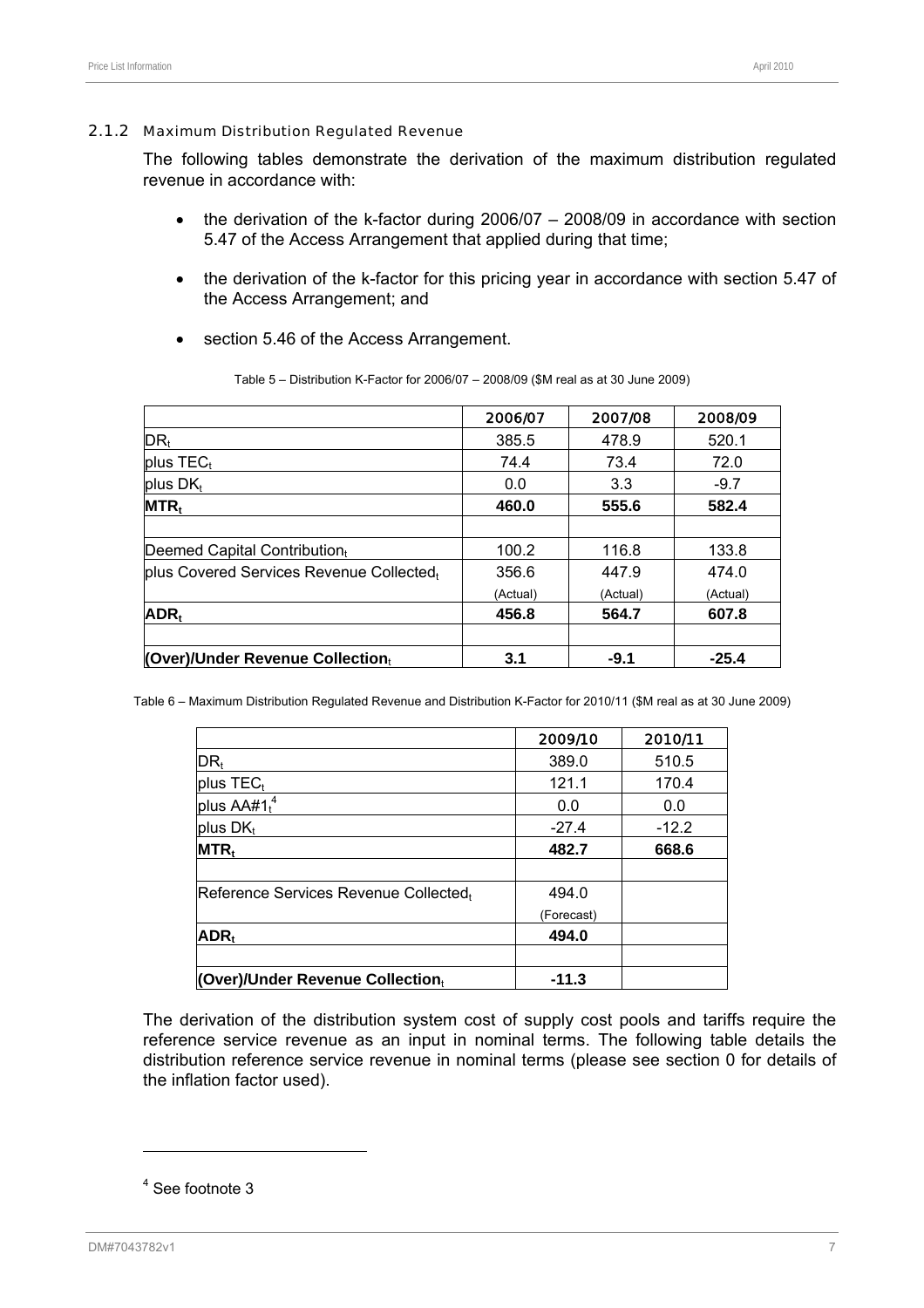Table 7 - Distribution Reference Service Revenue for 2010/11 (\$M)

|                                                     | (Real) | Revenue   Revenue<br>(Nominal) |
|-----------------------------------------------------|--------|--------------------------------|
| Reference Service Revenue (MDR <sub>2010/11</sub> ) | 668.6  | 689.5                          |

#### 2.1.3 Derivation of Inflation Factor

In sections 2.1.1 and 2.1.2 Western Power has inflated the reference service revenue from real terms to nominal terms by using the relevant published March quarter CPI data (per sections 5.35 and 5.46 of the Access Arrangement), where available, and using forecast inflation<sup>5</sup> in accordance with the revenue model in all other instances.

| Table 8 - Derivation of 2010/11 Inflation Factor |
|--------------------------------------------------|
|--------------------------------------------------|

| ∣ March 2009 – March 2010 – Forecast       | $0.8\%$ |
|--------------------------------------------|---------|
| $\vert$ March 2010 - March 2011 - Forecast | 2.3%    |
| Derived Inflation Factor                   | 1.031   |

#### 2.1.4 Forecast revenue recovery

The following table sets out the reference service revenue, by tariff, which is forecast to be collected when applying the 2010/11 Price List.

|                                                   | <b>kWh</b>     | <b>Customer</b><br><b>Numbers</b> | <b>Forecast</b><br><b>Transmission</b><br><b>Revenue</b><br><b>Recovered</b> | <b>Forecast</b><br><b>Distribution</b><br><b>Revenue</b><br><b>Recovered</b> |
|---------------------------------------------------|----------------|-----------------------------------|------------------------------------------------------------------------------|------------------------------------------------------------------------------|
| TRT1 - Transmission Exit                          | N/A            | 27                                | 25.8                                                                         | 0.0                                                                          |
| TRT2 - Transmission Entry (includes LV Gens etc.) | N/A            | 27                                | 65.2                                                                         | 0.0                                                                          |
| RT1 - Anytime Energy (Residential)                | 5,101,287,006  | 825,867                           | 89.2                                                                         | 368.8                                                                        |
| RT2 - Anytime Energy (Business)                   | 1,695,240,794  | 89,653                            | 35.6                                                                         | 127.6                                                                        |
| RT3 - Time of Use Energy (Residential)            | 172,417,706    | 15,744                            | 3.0                                                                          | 10.3                                                                         |
| RT4 - Time of Use Energy (Business)               | 2,084,217,906  | 11,736                            | 34.9                                                                         | 85.4                                                                         |
| RT5 - High Voltage Metered Demand                 | 298,932,288    | 108                               | 4.8                                                                          | 7.0                                                                          |
| RT6 - Low Voltage Metered Demand                  | 1,070,983,712  | 1,060                             | 18.6                                                                         | 31.4                                                                         |
| RT7 - High Voltage Contract Maximum Demand        | 2,710,669,738  | 228                               | 52.1                                                                         | 29.4                                                                         |
| RT8 - Low Voltage Contract Maximum Demand         | 259,465,248    | 50                                | 4.6                                                                          | 5.7                                                                          |
| RT9 - Streetlighting                              | 106,952,084    | 216,109                           | 1.5                                                                          | 22.0                                                                         |
| RT10 - Un-Metered Supplies                        | 32,091,004     | 14,865                            | 0.3                                                                          | 2.3                                                                          |
| RT11 - Distribution Entry                         | 0              | 15                                |                                                                              | 0.5                                                                          |
| RT12 - Time of Use Energy (Bidirectional          | 59,121,168     | 10,552                            | 1.5                                                                          | 5.6                                                                          |
| Residential)                                      |                |                                   |                                                                              |                                                                              |
| Deduct Standby                                    |                |                                   | $-0.5$                                                                       |                                                                              |
| <b>TOTAL</b>                                      | 13,591,378,653 | 1,185,987                         | 336.5                                                                        | 695.9                                                                        |
| Over/(Under) recovery compared to maximum         |                |                                   | 0.4                                                                          | 6.4                                                                          |
| transmission/distribution regulated revenue       |                |                                   |                                                                              |                                                                              |

Table 9 – Reference Service Revenue Forecast 2010/11 (\$M Nominal)

 $5$  The CPI forecast in the revenue model is a June to June CPI forecast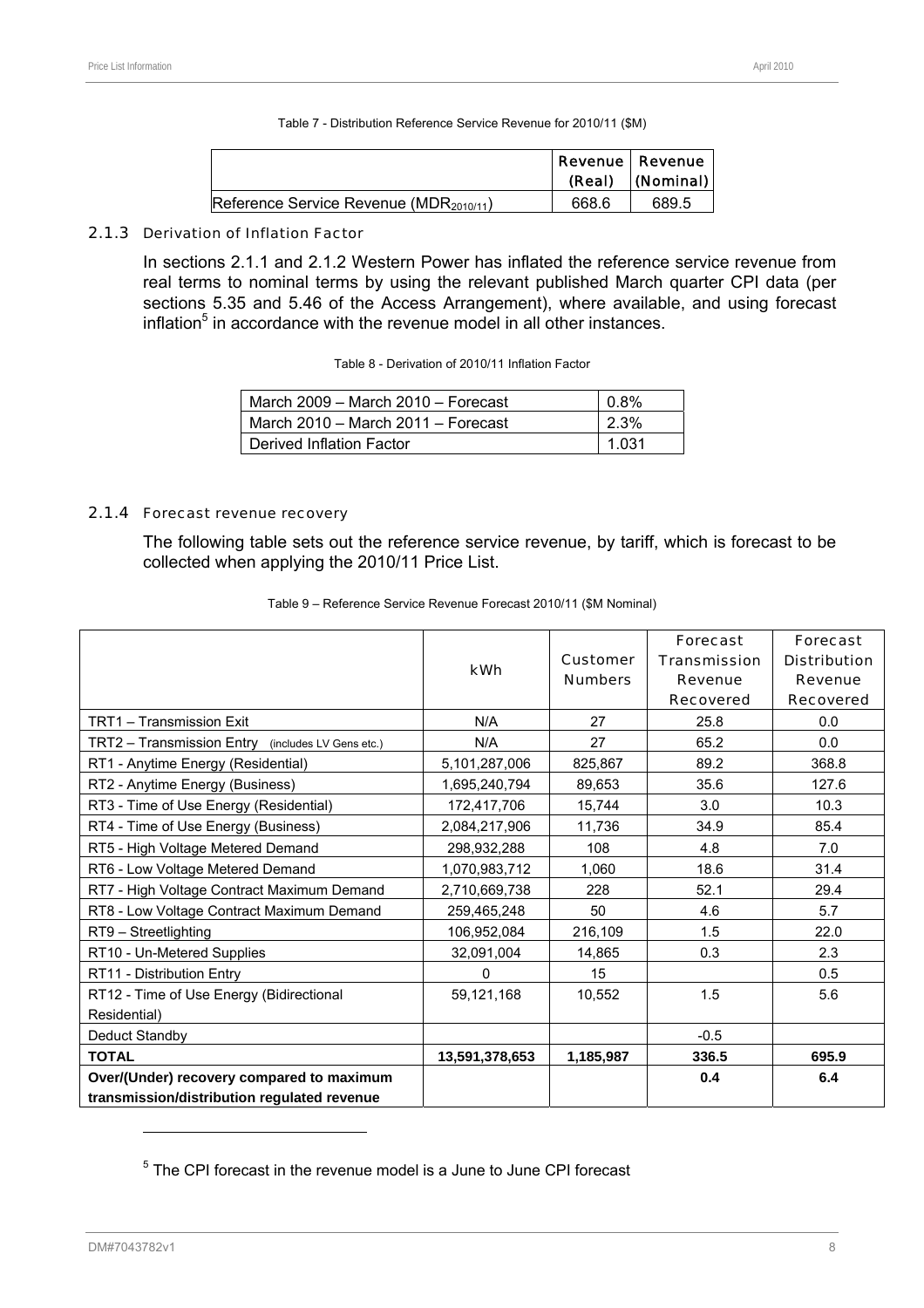Western Power considers that the differences between required and forecast revenues from reference services are within a reasonable margin when determining a complex set of reference tariffs. Western Power also notes that, under the price control of the access arrangement, any differences between required and actual revenues will be corrected for in transmission and distribution prices in future pricing years.

Note: The standby revenue relates to Western Power providing standby services. This revenue has been deduced from the reference service revenue due to the standby service being provided as a non-reference service.

# 2.2 Compliance with side constraint

The side constraint that applies to reference tariffs is set out in section 3.11 of the Access Arrangement as follows:

- $3.11$ To constrain tariff rebalancing the maximum changes in reference tariffs at times of revision of the price list are:
	- +/- (CPI + 13 percentage points) for the transmission network: and
	- +/- (CPI + 18 percentage points) for the distribution network.

For the purposes of this side constraint on tariff rebalancing, the CPI is the percentage increase in the Consumer Price Index (weighted average for eight capital cities) published by the Australian Bureau of Statistics for the most recent December quarter compared to the December quarter in the previous year. :

The most recent December quarter CPI information, as published by the Australia Bureau of Statistics, is detailed below:

| Table 10 - December quarter CPI |  |
|---------------------------------|--|
|                                 |  |

| December 2008 | December 2009 | % change |
|---------------|---------------|----------|
| 66 C          | 69 F          | $1\%$    |

The following table specifies the side constraint applied in deriving the 2010/11 Price List:

Table 11 - 2010/11 Side Constraints

|                     | <b>Side Constraint</b> |
|---------------------|------------------------|
| <b>Transmission</b> | ± 15.1%                |
| <b>Distribution</b> | $+20.1%$               |

Section 9 of this document demonstrates that the 2010/11 Price List complies with the side constraint.

#### 2.3 Compliance with pricing methods

#### 2.3.1 Cost Allocations

The pricing methods (cost allocations) are set out in section 9.4 of the Access Arrangement as follows: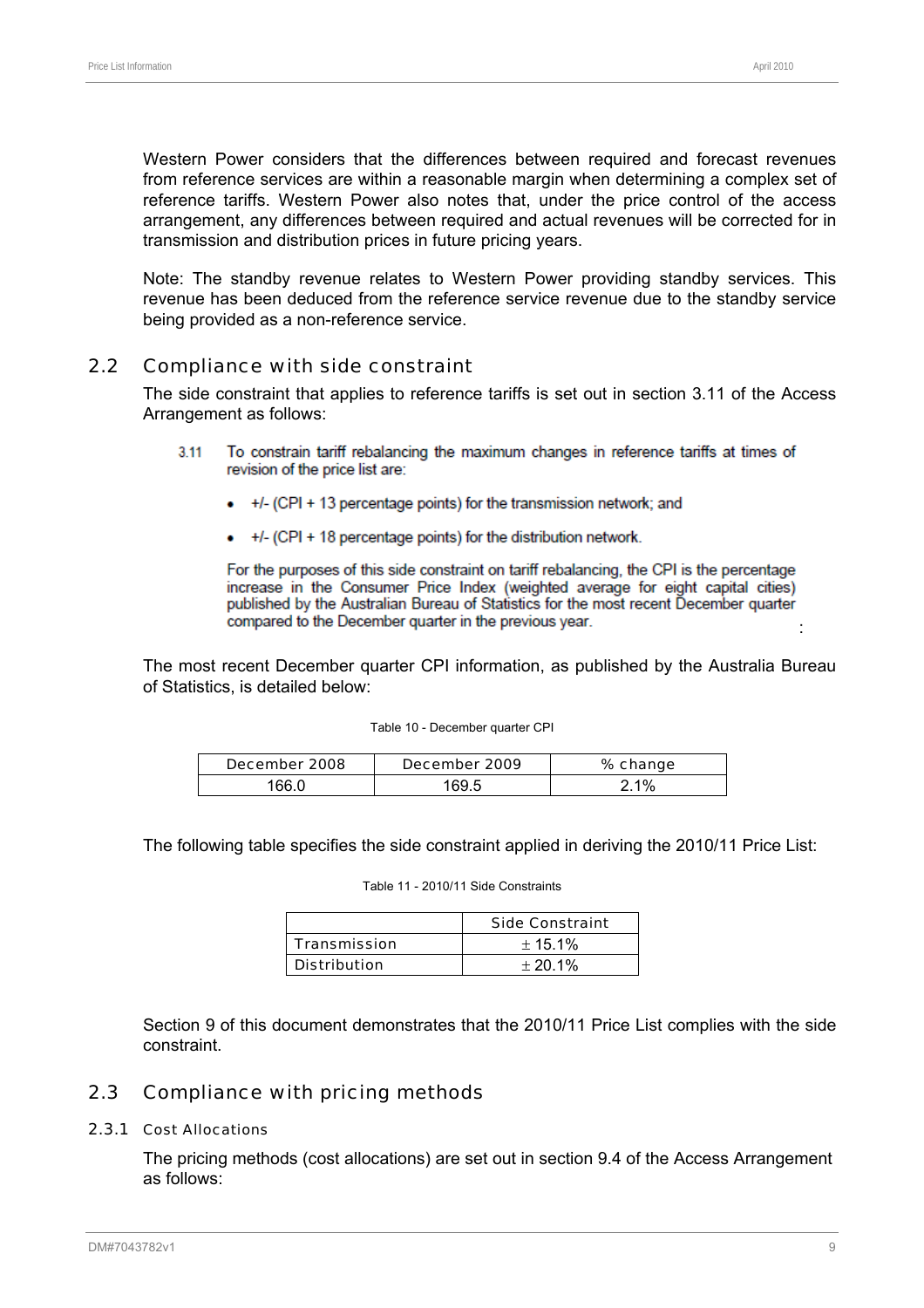#### Overview of Pricing Method

- 94 Reference tariffs are derived from an analysis of the cost of service provision which entails:
	- (a) identifying the costs of providing reference services;
	- (b) allocating the costs of providing reference services to particular customer groups;
	- $(c)$ translating the costs of serving particular customer groups to the costs of providing reference tariffs; and
	- $(d)$ determining a structure of reference tariffs in a manner that reflects the underlying cost structure, in accordance with section 7.6 of the Code.

The 2010/11 Price List complies with the cost allocations of the pricing methods in section 9.4 of the Access Arrangement due to:

- 1. The current Price List complied with section 9.4 of the Access Arrangement;
- 2. The 2010/11 Price List increases all tariff components by a scaled amount when compared to the current Price List; and
- 3. No changes have been proposed to the structure of the reference tariffs.

This document includes further detail to demonstrate the cost allocations that apply in 2010/11. These cost allocations have not been used to derive the 2010/11 Price List, rather it has been derived by increasing all tariff components by a scaled amount when compared to the current Price List. The following table details the relevant sections in this document:

| Pricing method requirement                                                  | <b>Transmission</b> | <b>Distribution</b> |
|-----------------------------------------------------------------------------|---------------------|---------------------|
| Identifying the costs of providing reference services                       | Refer to section    | Refer to section    |
|                                                                             | 2.1.1               | 2.1.2               |
| Allocating the costs of providing reference services to particular customer | Refer to section    | Refer to section    |
| group                                                                       |                     |                     |
| Translating the costs of serving particular customer groups to the costs of | Refer to section    | Refer to section    |
| providing reference tariffs                                                 |                     |                     |
| Determining a structure of reference tariffs in a manner that reflects the  | Refer to            | Refer to sections   |
| underlying cost structure                                                   | sections 6 & 7      | 6 & 8               |

#### Table 12 - Cost allocation detail

#### 2.3.2 Incremental and stand-alone cost of service provision

The pricing methods requirement for reference tariffs to be between incremental and standalone cost of service provision is set out in section 7.3 (b) of the Code as follows: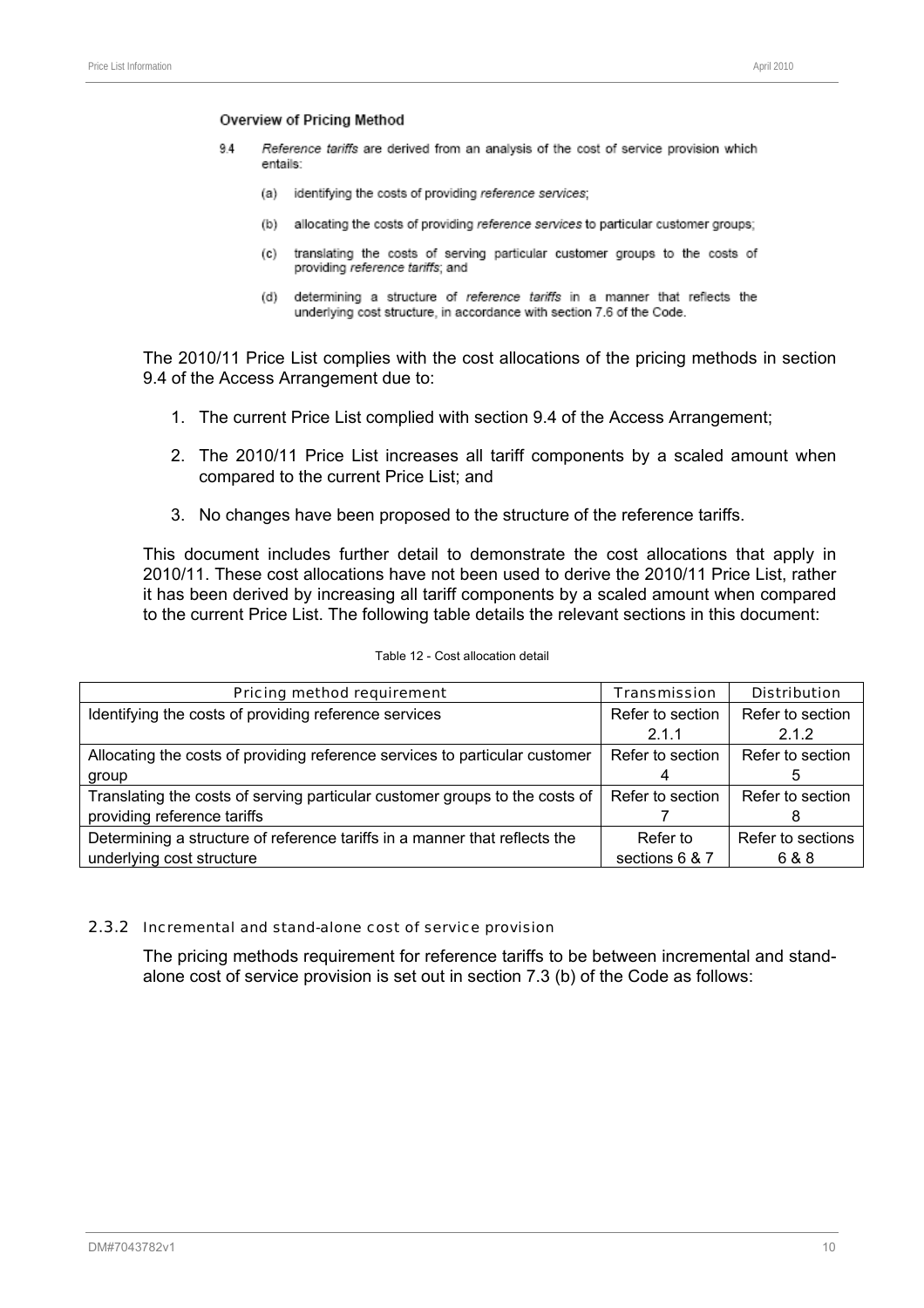- Subject to sections 7.5, 7.7 and 7.12<sup>177</sup>, the *pricing methods* in an access 73 arrangement must have the objectives that:
	- reference tariffs recover the forward-looking efficient costs of providing  $(a)$ reference services; and
	- $(b)$ the reference tariff applying to a user.
		- at the lower bound, is equal to, or exceeds, the incremental cost of  $(i)$ service provision: and
		- $(ii)$ at the upper bound, is equal to, or is less than, the stand-alone cost of service provision.

Western Power asserts that the 2010/11 Price List complies with the pricing methods in section 7.3(b) of the Code due to:

- 1. The current Price List complied with section 7.3 (b) of the Code;
- 2. The 2010/11 Price List increases all tariff components by a scaled amount when compared to the current Price List; and
- 3. No changes have been proposed to the structure of the reference tariffs.

This document includes further detail to demonstrate the 2010/11 Price List complies with the pricing methods in section 7.3(b) of the Code. Section 8.3 of this document demonstrates that distribution reference tariffs are set to at least recover the incremental cost, but to be less than the stand-alone cost of service provision.

#### 2.3.3 Conclusion

In conclusion, increasing all transmission tariff components by 14.0% and distribution tariff components by 16.0% is reasonable and complies with the pricing methods set out in the Code and the Access Arrangement.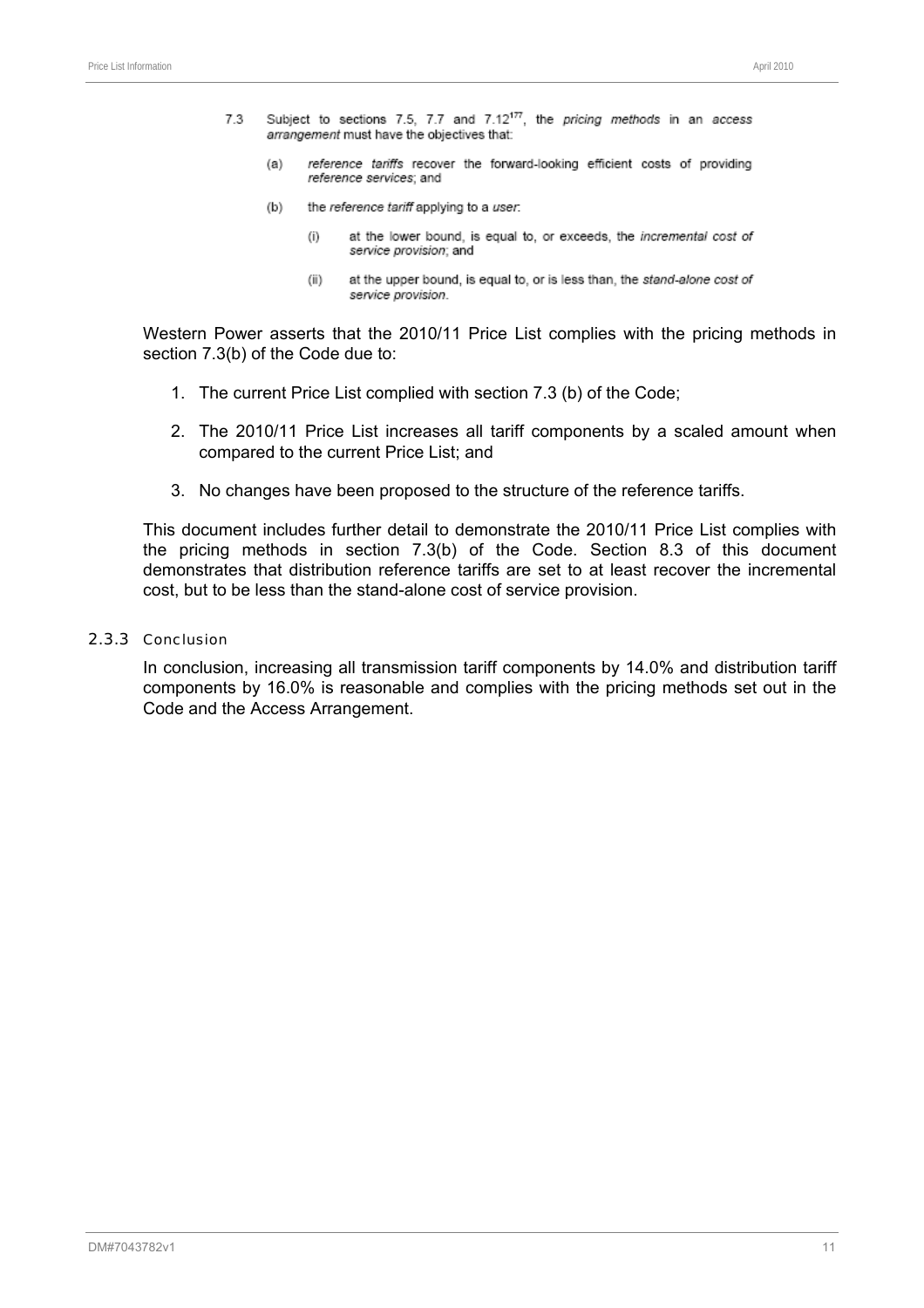# 3 Pricing Principles Overview

This section discusses the principles, objectives and an overview of the methodology used in determining the reference tariffs.

# 3.1 Pricing Objectives

Reference service revenue is recovered through a set of reference tariffs that have been designed to meet high-level objectives described below.

Note: Transmission and distribution are treated separately and each has independent target revenue for reference services.

The reference service revenue is recovered from users in a manner that is:

- Economically efficient;
- Transparent;
- Practical; and
- Equitable.

In addition to these objectives, the pricing methodology is developed to:

- Achieve the reference service revenue to maintain a viable network business and to deliver efficient network services to all network users;
- Be as cost reflective as is reasonable to reflect the network user's utilisation of the network including use of dedicated assets;
- Promote efficient use of the network through appropriate price signalling;
- Maintain price stability and certainty to enable network users to make informed investment decisions;
- Be as simple and straightforward as is reasonable taking into account other objectives; and
- Avoid cross subsidy between different user groups. From an economic efficiency perspective this requires that the reference tariff be between the incremental cost of supply and the stand-alone cost of supply.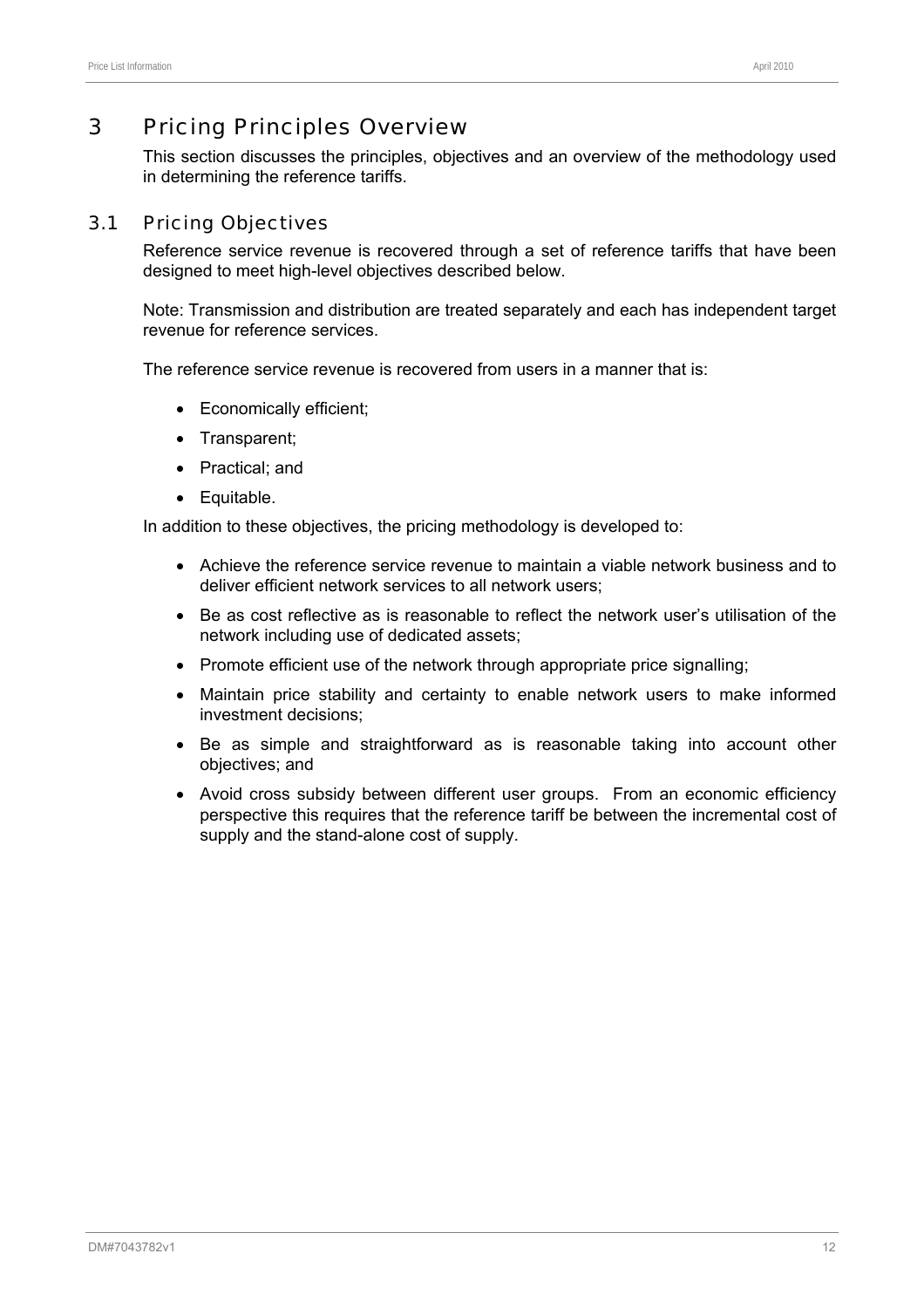#### 3.2 Pricing Principles

Western Power has adopted the following principles that are designed to meet the pricing objectives set out in the previous section.

- 1. Reference tariffs are to be designed to recover the reference service revenue entitlement while meeting any side constraints to prevent price shock to users.
- 2. The prices will be based on a well-defined and transparent methodology.
- 3. The prices will be based on analysis of the cost of supply provision that includes:
	- a. Definition of the classes of service provided,
	- b. Allocation of fixed and variable network costs to service classes, and
	- c. Price setting to recover the fixed and variable costs.
- 4. Prices will signal the economic cost of supply provision in that they will:
	- a. Avoid cross subsidies between classes of service, and
	- b. Avoid cross subsidies between customers within each class of service.
- 5. Provided that economic costs are covered, prices will be responsive to user requirements in order to
	- a. Avoid economic bypass, and
	- b. Allow for negotiation where provided within the Code.
- 6. Provide economic signals to encourage efficient use of the network.
- 7. Reference tariffs for users with annual energy demand below 1 MVA are uniform (consistent with the section 7.7 of the Code), but will meet the pricing principles described above, as far as is practical.

#### 3.3 Pricing Methods

The pricing methods (cost allocations) are set out in section 9.4 of the Access Arrangement as follows:

#### **Overview of Pricing Method**

- 9.4 Reference tariffs are derived from an analysis of the cost of service provision which entails:
	- (a) identifying the costs of providing reference services;
	- (b) allocating the costs of providing reference services to particular customer groups:
	- translating the costs of serving particular customer groups to the costs of  $(c)$ providing reference tariffs: and
	- $(d)$ determining a structure of reference tariffs in a manner that reflects the underlying cost structure, in accordance with section 7.6 of the Code.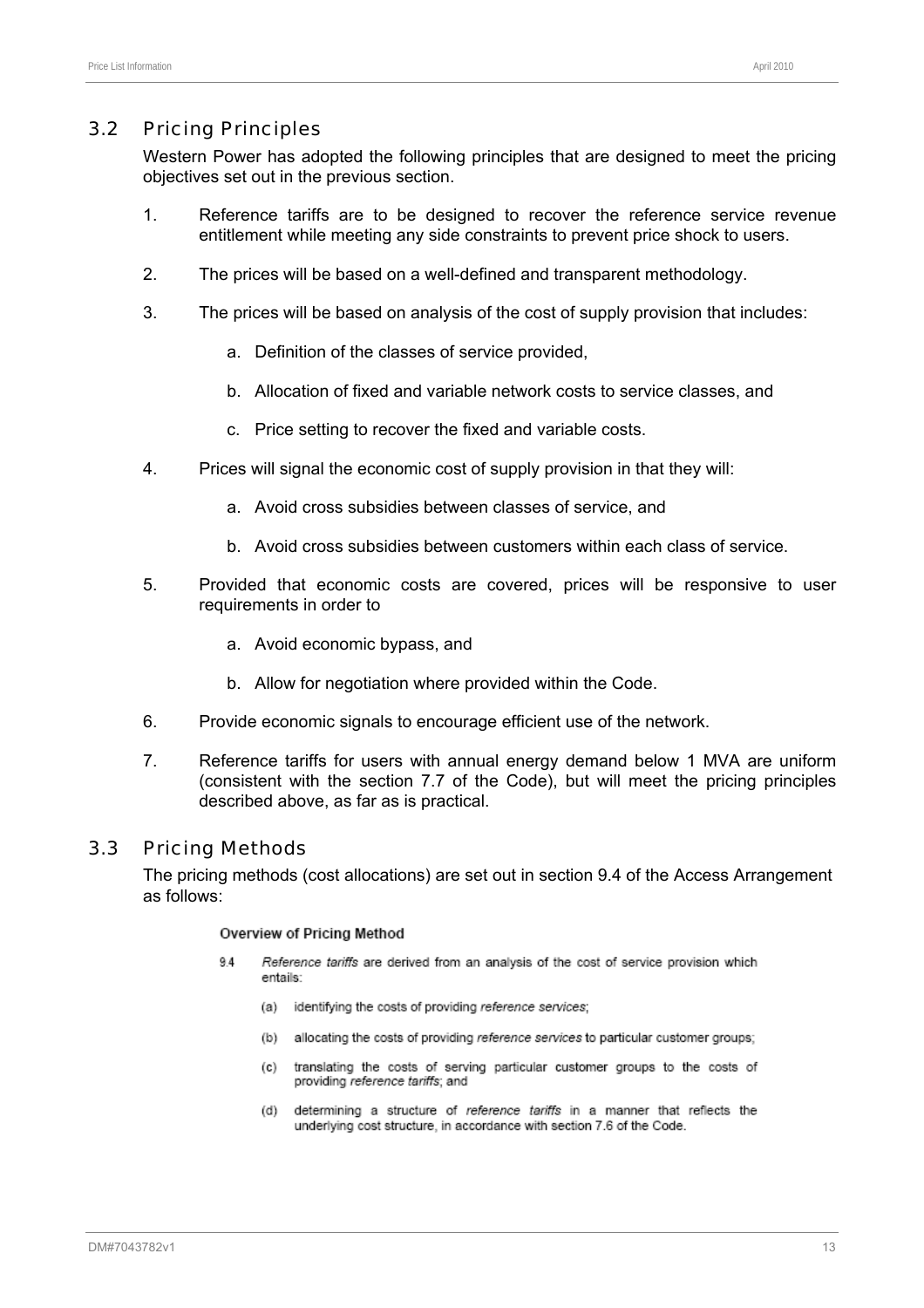This section provides a summary of Western Power's pricing methods. Further detail is provided in the remainder of this document.

#### 3.3.1 General

Reference tariffs aim to reasonably reflect the cost of providing the network service to users. The first step in developing reference tariffs is to model the cost of supply for users. The cost of supply cannot be derived at an individual user level and so users are categorised into a number of groups with similar costs.

Reference tariffs will generally have a number of components, which fall into fixed and variable categories. Fixed components would generally be a charge per user regardless of their size whereas the variable component would be related to energy or demand. These categories of costs reflect the fact that costs will be related either to the number of users serviced or to the amount of capacity provided.

It is essential to separate the two processes of "determining cost of supply" and "setting reference tariffs" to recover those costs. In the ideal world the costs of supply can be clearly allocated to particular customer groups and the reference tariffs are set to exactly recover those costs. In addition, the costs are separated into fixed and variable components and the reference tariffs are similarly split so that fixed costs are recovered by fixed charges and variable costs by variable charges.

It is recognised that the determination of the cost of supply for users and respective reference tariffs is an inexact process. A number of simplifying assumptions are required, for example, to categorise users into a small number of customer groups or classes with similar characteristics. These assumptions may introduce a degree of imprecision in tariff setting, but this is not considered to be significant and there is considerable historical precedence in deriving the network cost of supply that supports the approach.

It is also noted that demand is the best measurement of capacity. However, the vast majority of users have energy only metering that does not record demand, and therefore energy is used as a proxy for demand. The limitations on the metering information available will also introduce a degree of imprecision that cannot be avoided or readily quantified.

#### 3.3.2 Process to Determine Cost of Supply

This section presents an overview of the process to derive the cost of supply. Detailed information on this process is provided in sections 4 and 5.

There are two basic stages in determining the cost of supply for users:

- Determination of the reference service revenue for Western Power; and
- Allocation of the revenue components to different cost pools for various customer groups, based on factors such as supply voltage, location and load characteristics.

Determination of the reference service revenue requirement for Western Power is detailed in section 2 and is undertaken in accordance with the Access Arrangement.

Note: Transmission and distribution are treated separately and each has independent target revenues.

The reference service revenue requirement must then be allocated to asset classes and the use of the assets allocated to users.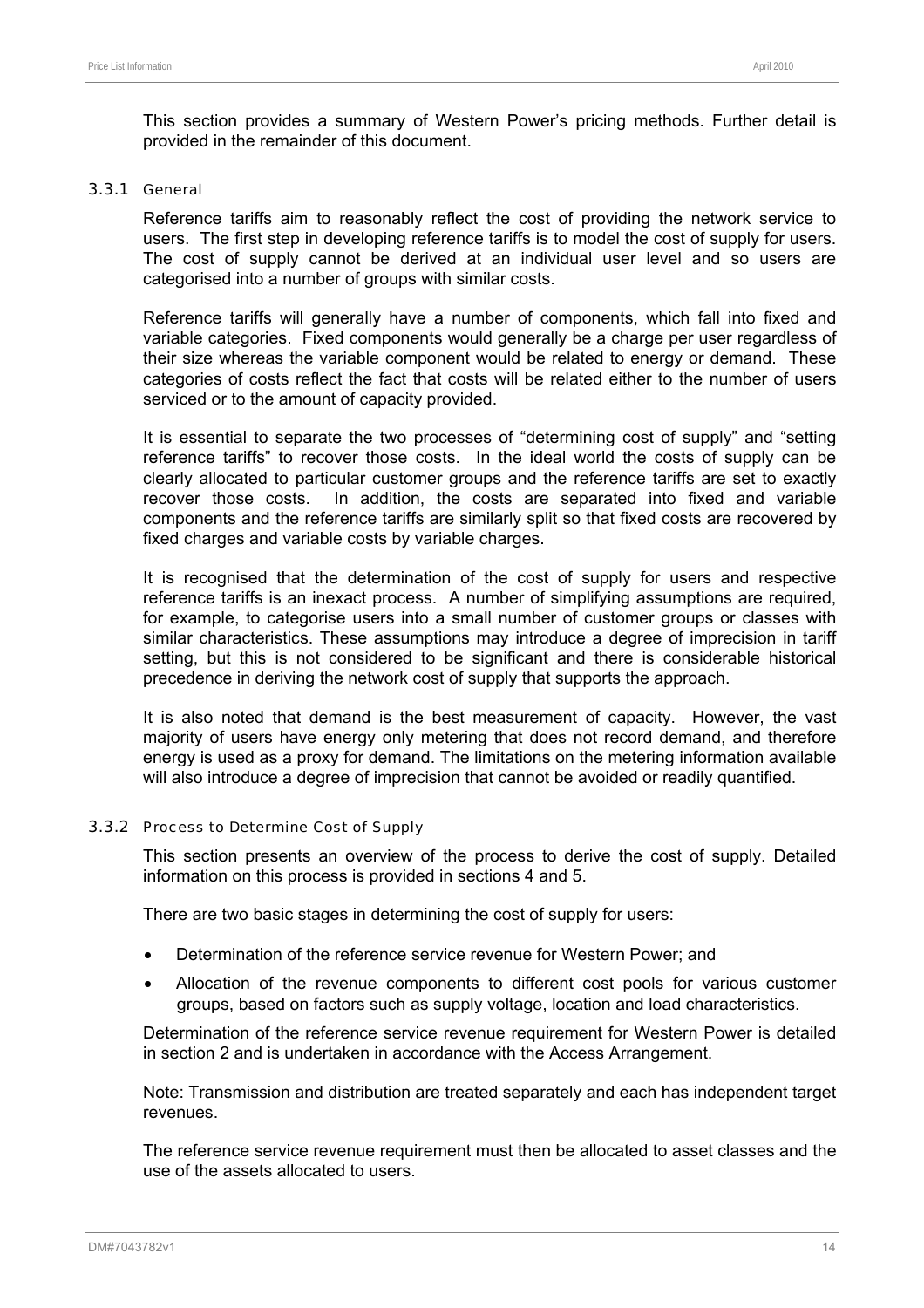The customer groups used in the analysis and modelling of costs generally reflect the nature of the physical connection to the network and the relative size and nature of the user, namely:

Transmission connected:

- **Transmission Generation**
- **Transmission Loads**

Distribution connected:

- **-** High Voltage >1MVA maximum demand
- **High Voltage <1MVA maximum demand**
- **Low Voltage >1MVA maximum demand**
- General Business Large (300-1,000 kVA maximum demand)
- General Business Medium (100-300 kVA maximum demand)
- General Business Small (15-100 kVA maximum demand)
- Small Business (<15 kVA maximum demand)
- **Residential**
- **Streetlights**
- Unmetered Supplies

#### 3.3.3 Process to Determine Reference Tariffs

This section presents an overview of the process by which reference tariffs are derived. Detailed information on the process is provided in sections 7 and 8.

Reference tariffs are derived from the cost of supply determination. The reference tariffs do not directly relate to the customer groups. This is because a number of the customer groups are based on derived user demands whereas the reference tariffs are based on the user and metering data that is actually available.

The users within the customer groups are linked to reference tariffs so that cost of supply can then be derived for each reference tariff. The cost of supply is in terms of fixed and variable costs and price settings are then simply established to recover the cost pools from the users.

#### 3.3.4 Modelling Cost Allocations

Western Power's transmission and distribution cost of supply (COS) models accurately reflect the network cost of supply for the various customer groups. The model assembles capital and operating costs for the components (lines, substations, transformers, etc.) of the modern equivalent assets employed in providing network capacity and delivering energy and allocates these to each customer group according to a pre-determined set of principles.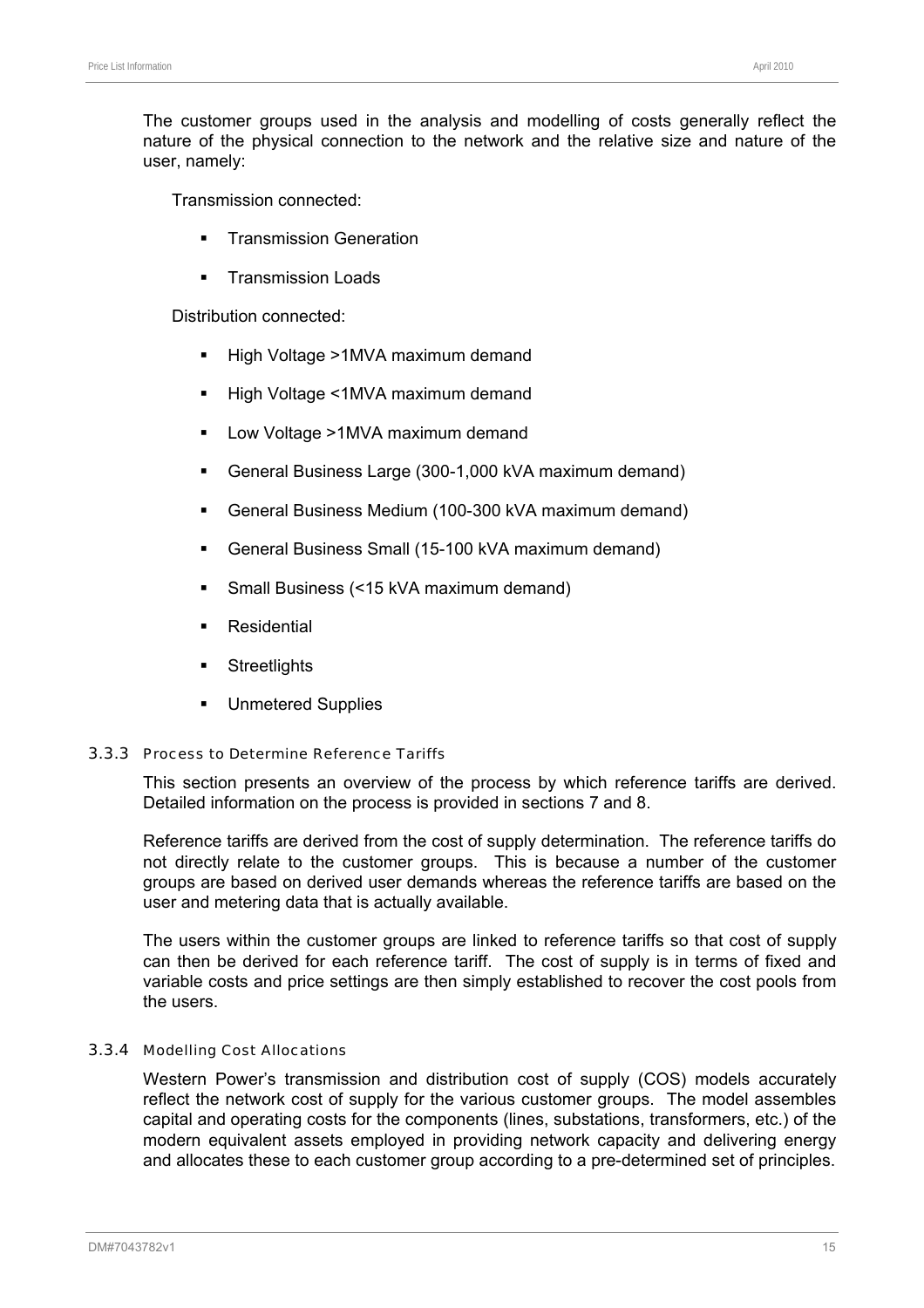Tables from Western Power's COS model are provided in this document to demonstrate that Western Power complies with its cost allocation methodology.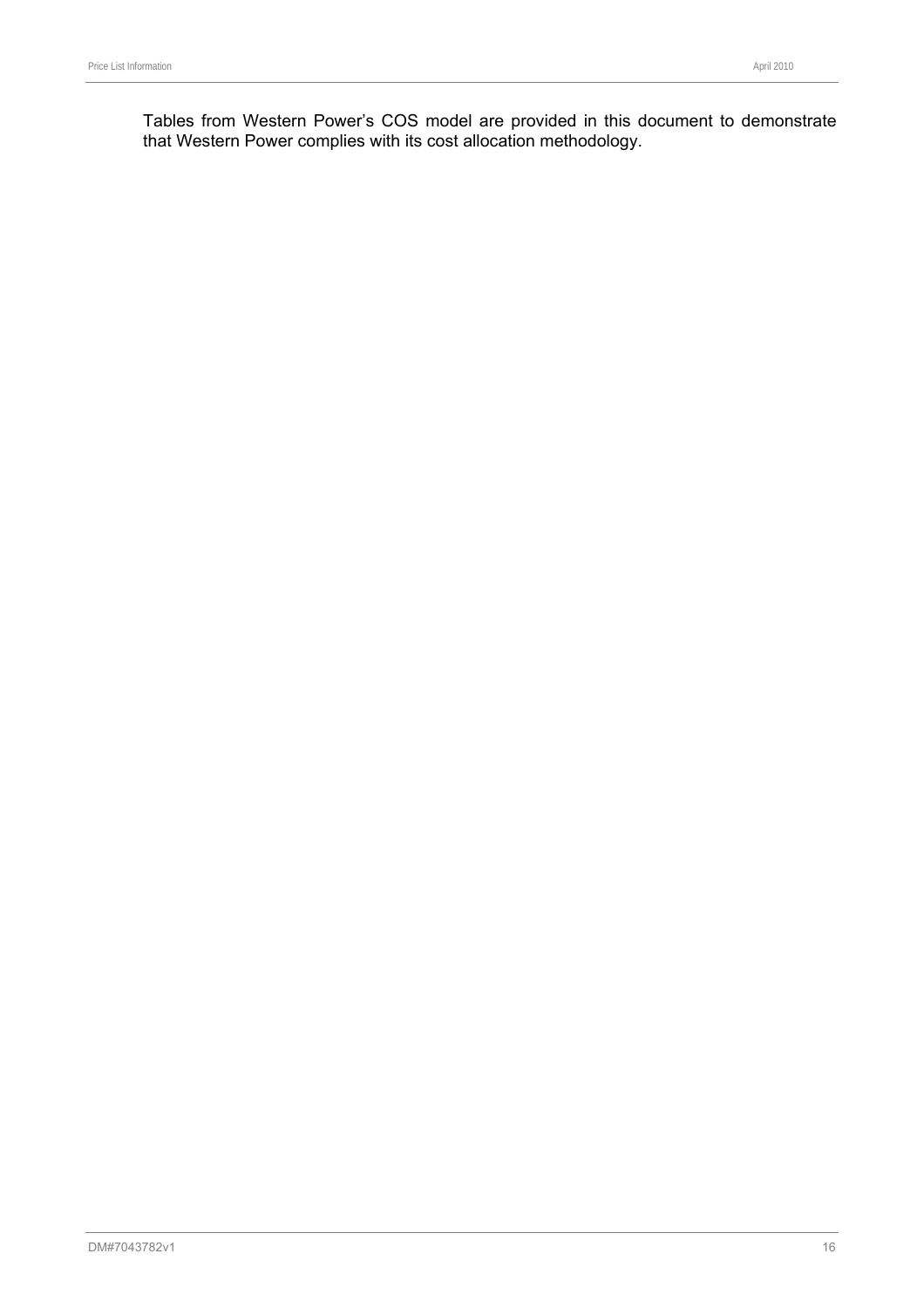# 4 Derivation of Transmission System Cost of Supply

This section details the derivation of the transmission system cost of supply for connection points on the transmission system.

#### 4.1 Cost Pools

The following cost pools are used in the derivation of the transmission system cost of supply:

- Connection Services Cost Pool: which is further allocated to the following cost pools:
	- Connection Services for Exit Points Cost Pool; and
	- Connection Services for Entry Points Cost Pool.
- Shared Network Services Cost Pool: which is further allocated to the following cost pools:
	- Use Of System for Loads Cost Pool;
	- Use Of System for Generators Cost Pool; and
	- Common Service for Loads Cost Pool.
- Control System Services Cost Pool: which is further allocated to the following cost pools:
	- Control System Services for Loads Cost Pool; and
	- Control System Services for Generators Cost Pool.

#### 4.1.1 Connection Services for Exit Points Cost Pool

The Connection Services for Exit Points Cost Pool includes the GODV (Gross Optimised Deprival Value) of all connection assets at each Exit Point and one-third of the value of the voltage control assets at those points (since the function of voltage control equipment is partly location specific and partly system related).

#### 4.1.2 Connection Services for Entry Points Cost Pool

The Connection Services for Entry Points Cost Pool includes the GODV of all connection assets at each Entry Point and one-third of the value of the voltage control assets at those points (since the function of voltage control equipment is partly location specific and partly system related).

#### 4.1.3 Use of System for Loads Cost Pool

Use Of System for Exit Points Cost Pool includes 50% of the total Shared Network Services Cost Pool.

#### 4.1.4 Use of System for Generators Cost Pool

Use Of System for Entry Points Cost Pool includes 20% of the total Shared Network Services Cost Pool.

#### 4.1.5 Common Service for Loads Cost Pool

The Common Service for Loads Cost Pool includes: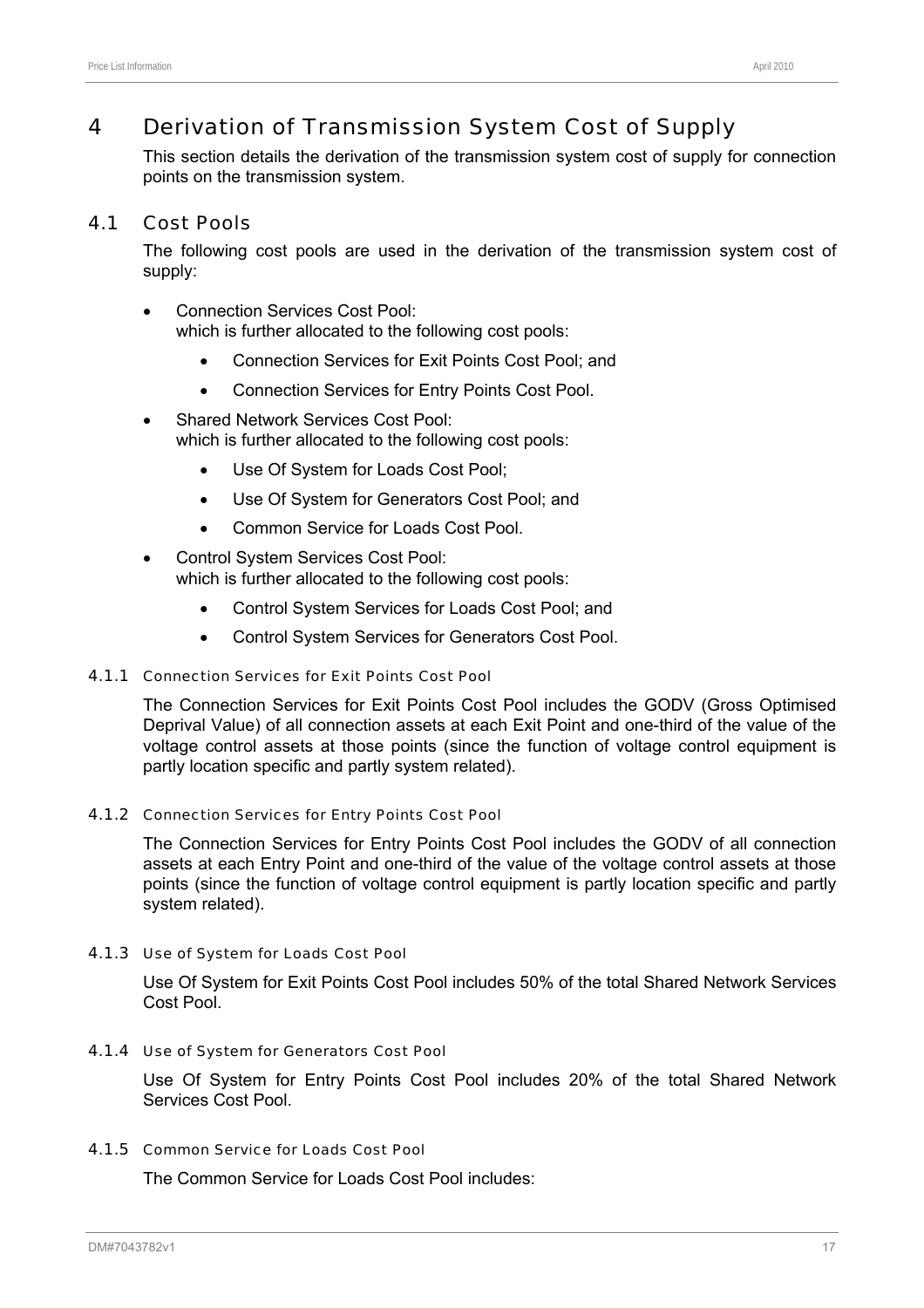- 30% of the total Shared Network Services Cost Pool.
- Shared Voltage Control Assets two thirds of the value of voltage control assets at Entry and Exit points (since the function of voltage control equipment is partly location specific and partly system related) and the value of all of voltage control assets at transmission substations. NB The remaining one-third of the value of the voltage control equipment at Entry and Exit points is included in the Connection Services Cost Pool (see above).
- Generation Support Charge is an annual pass through cost determined by the market operator for running some small generation units out of merit in order to minimise excessive transmission losses and aid in system stability.
- Regulation Service to Loads is an annual pass through cost determined by the market operator required to control frequency variations caused by load fluctuations (see Western Power Networks, 'Price Publication – Part E').
- Adjustments for any under or over recovery in revenue from previous financial years, or any under recovery expected due to price caps in the current year.

#### 4.1.6 Control System Service for Loads Cost Pool

The Control System Service for Loads Cost Pool consists of a portion of the total cost of all SCADA, SCADA related communications equipment, and costs associated with the control centre, proportioned based on the total number of points in the SCADA master station relevant to loads.

#### 4.1.7 Control System Service for Generators Cost Pool

The Control System Service for Generators Cost Pool consists of a portion of the total cost of all SCADA, SCADA related communications equipment, and costs associated with the control centre, proportioned based on the total number of points in the SCADA master station relevant to generators.

#### 4.2 Cost of Supply

In order to calculate transmission cost of supply, all transmission assets are valued and categorised into the above cost pools. Each network branch is further defined as either exit, entry or shared network and cost allocation is then applied based on the GODV (Gross Optimised Deprival Value) of all relevant assets.

#### 4.2.1 Transmission Assets

The principal elements of the transmission networks include transmission substations and zone substations, interconnected by transmission and sub-transmission lines. The transmission networks enable the transportation of electricity from power stations to zone substations and high voltage user loads. The zone substations provide the interface between the transmission networks and distribution networks.

Generally, the transmission networks assets comprise connection assets, shared Network assets and other or ancillary assets. These are described as follows:

• Connection Assets: those assets at the point of physical interconnection with the transmission networks which are dedicated to a User - that is, at substations including transformers and switchgear, but excluding the incoming line switchgear. Connection assets for generators are referred to as entry assets and for loads they are called exit assets.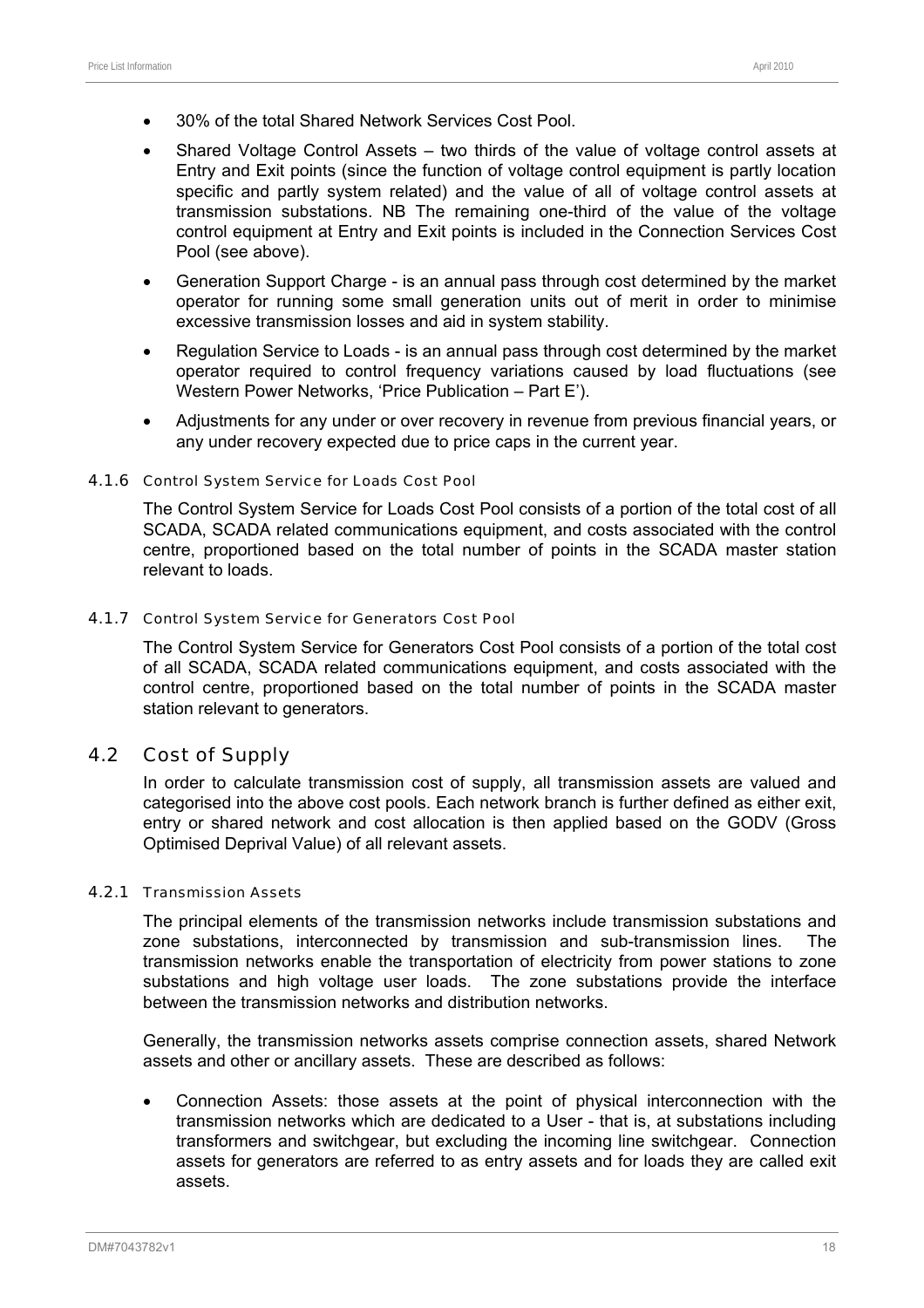- Shared Network Assets: all other transmission assets, which are shared to some extent by network Users.
- Other or Ancillary Assets: network assets performing an Ancillary Services function comprise:
	- those providing a Control System Service, for example, system control centres, supervisory control and communications facilities.
	- those providing a Voltage Control Service in the networks, for example, a proportion of the costs of capacitor and reactor banks in substations.

Figure 1 shows in simplified form the principal elements of the transmission networks and the categorisation of the assets as described above.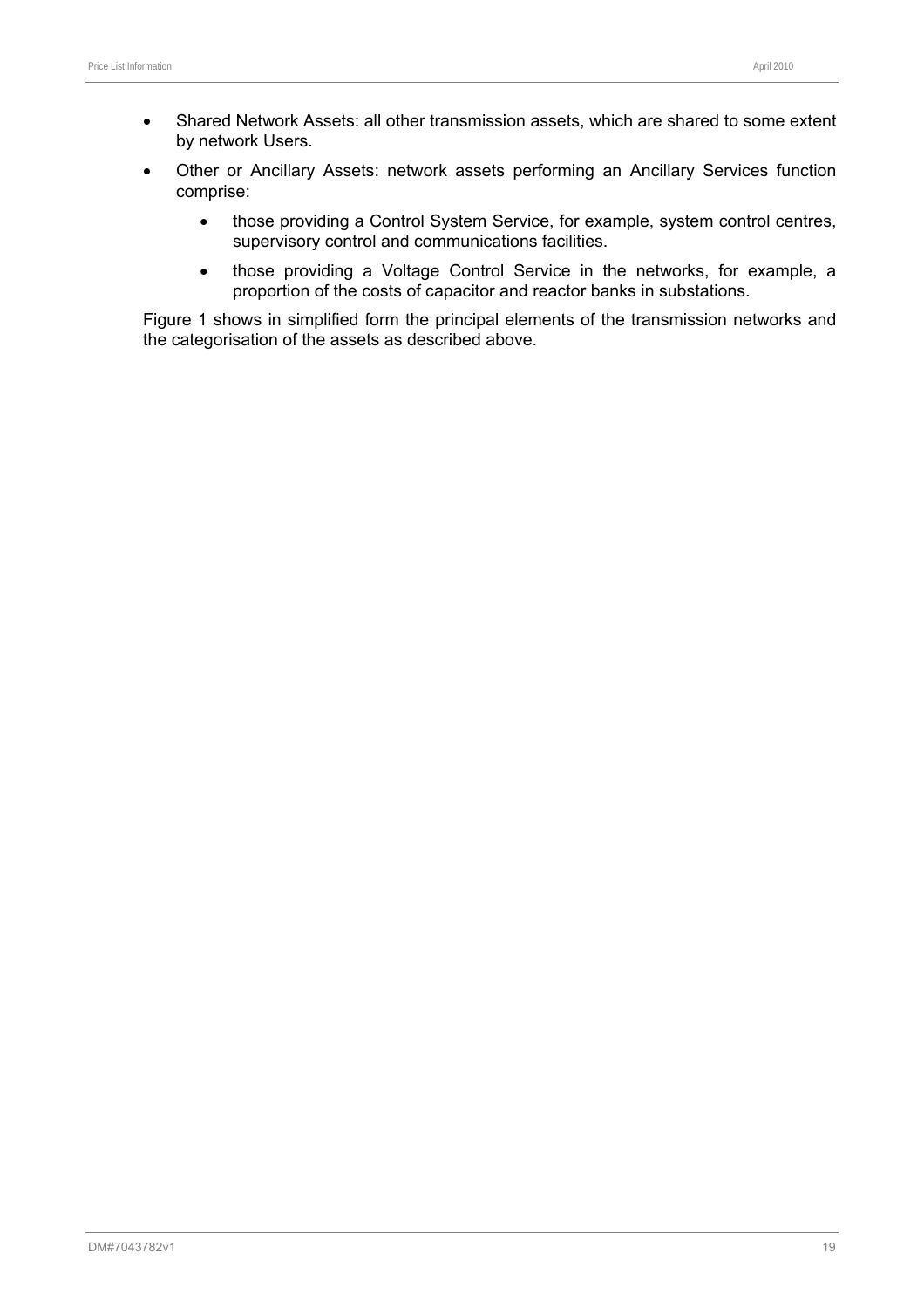

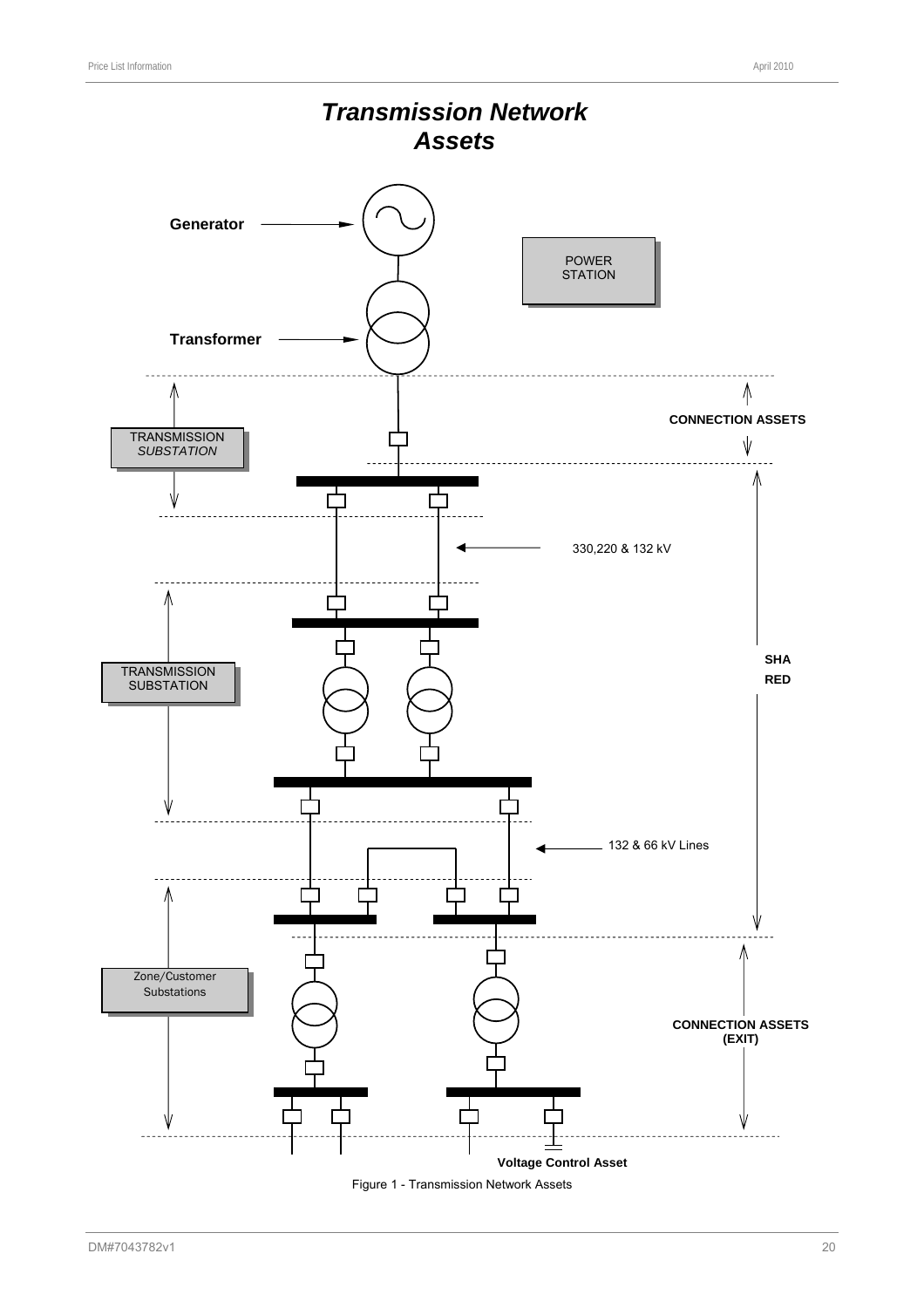#### 4.2.2 Asset Valuation

All valuations of transmission assets are performed using the Optimised Deprival Value (ODV) methodology.

#### 4.2.3 Valuation of Individual Branches and Nodes

To determine cost of supply, valuation data is required for every individual branch and node on the network. Every branch and node consists of many individual asset valuation building blocks that are all individually assessed.

Branches include transmission lines and transformers and include the substation circuits at each end. Each transmission line branch will typically have the cost of each of the circuit breakers at different substations included, whereas each transformer branch will typically have the cost of each of the circuit breakers at that same substation included.

Substation site establishment costs are allocated equally to all substation circuits.

The costs for shared circuit breakers (such as bus section breakers etc.) are allocated equally between all other substation circuits, which derive benefit from that shared circuit breaker.

#### 4.3 Methodology of Allocating to Cost Pools

#### 4.3.1 Overview

The methodology for allocating the transmission revenue to each cost pool is to allocate the revenue in the proportion to the GODV of the assets in each cost pool.

However, the Annual Revenue Requirement for the Control System Service Cost Pool is calculated separately (using the same method as for all other network assets) but assuming higher depreciation and operating expenditure than for other network assets. When calculating other Cost Pool Revenues appropriate adjustments are required.

Consequently:

Cost Pool Revenue = RR \* GODV (Cost Pool)

where:

RR = a revenue rate of return (RR) determined as  $AARR<sub>network</sub> / ΣGODV<sub>network</sub>$ 

AARR<sub>network</sub> = Transmission Reference Service Revenue excluding Annual Revenue Requirement for Control System Services.

GODV (Cost Pool) = GODV of the transmission network assets which belong in that cost pool.

ΣGODVnetwork = GODV of all transmission assets excluding Control System Service assets.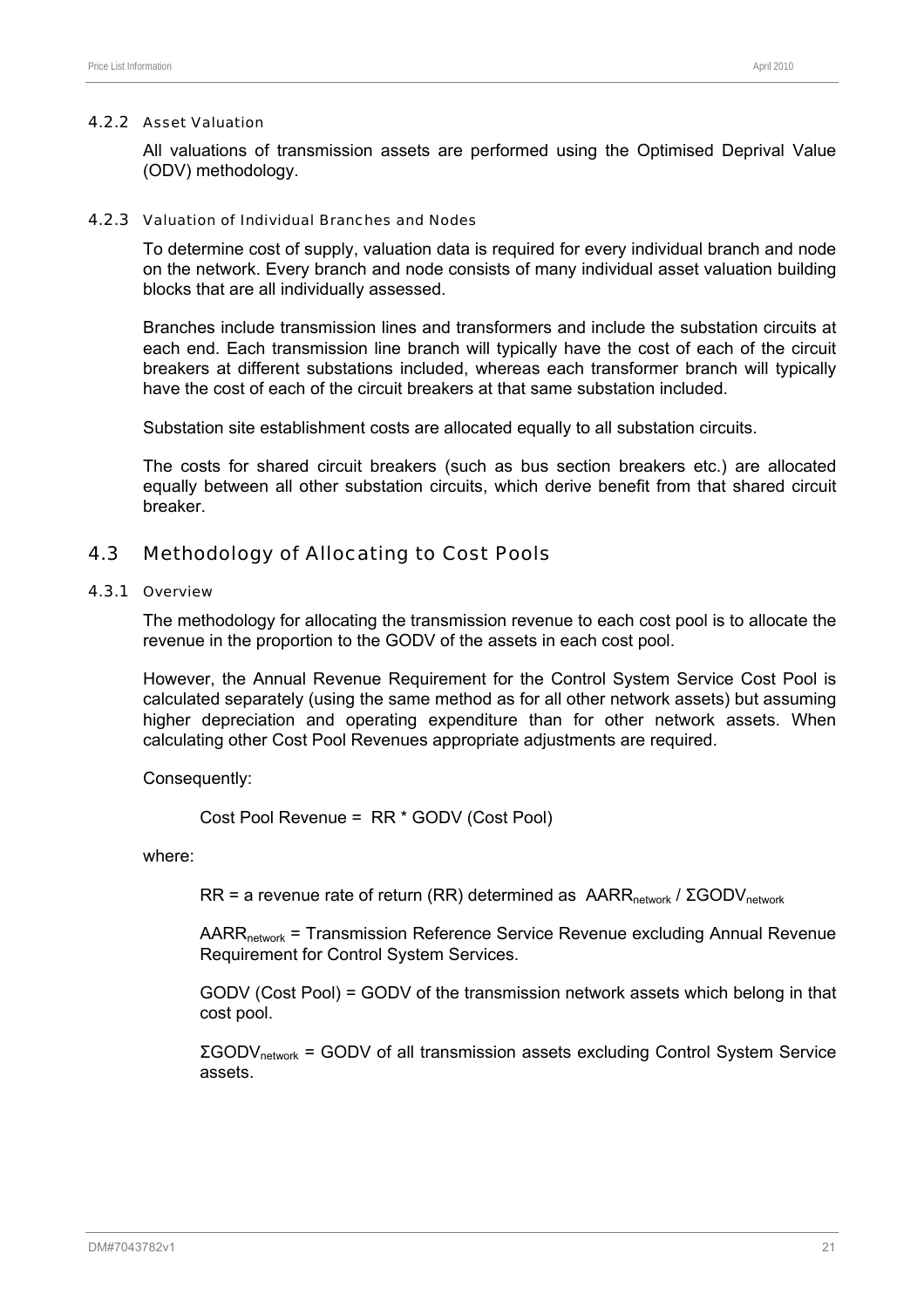# 4.4 Cost Pool Allocations

Applying the above methodology, the following cost pool revenues were derived (before applying pricing side constraints) for 2010/11:

| <b>Cost Pool</b>                                     | <b>Allocated Revenue</b> |
|------------------------------------------------------|--------------------------|
| <b>Entry Connection</b>                              | 6.9                      |
| <b>Exit Connection HV</b>                            | 0.6                      |
| Exit Connection LV                                   | 92.1                     |
| <b>Control System Services for Generators</b>        | 4.0                      |
| Control System Services for Loads                    | 21.8                     |
| Use Of System for Generators                         | 52.8                     |
| Use Of System for Loads                              | 117.7                    |
| Common Service for Loads (including Voltage Control) | 40.2                     |
| Metering CT/VT                                       | 0.4                      |
| Deduct Standby                                       | $-0.5$                   |
| <b>Total Reference Service Revenue</b>               | 336.1                    |

Note: The standby cost pool relates to Western Power providing standby services. This cost pool has been removed from the costs associated with reference services due to the standby service being provided as a non-reference service.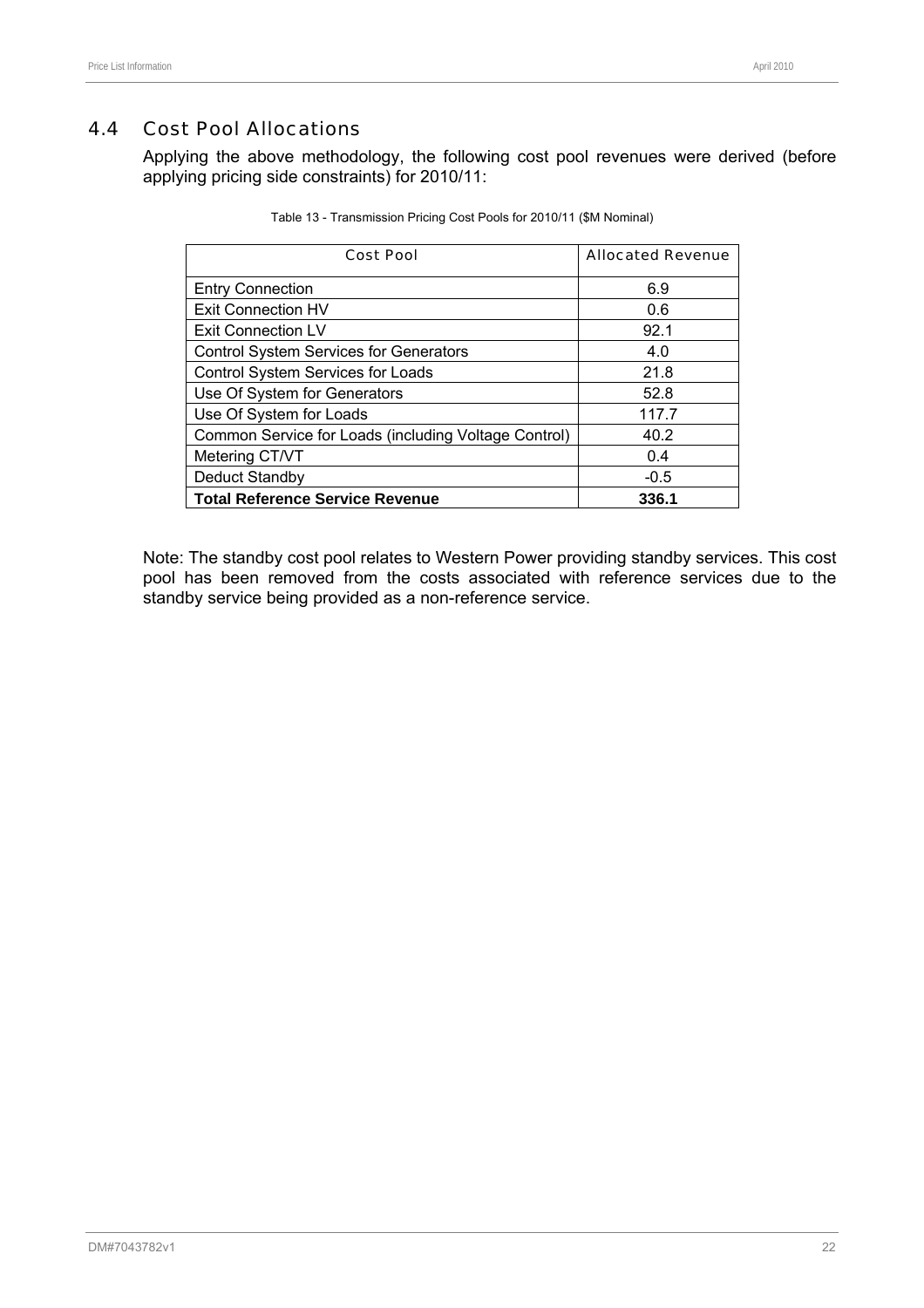# 5 Derivation of Distribution System Cost of Supply

This section details the derivation of the distribution system cost of supply for connection points on the distribution system.

The derivation of the Distribution System Cost of Supply operates along the same principles as the transmission system. That is, the reference service revenue entitlement (which includes the tariff equalisation contribution (TEC)) is determined for the distribution system, and that revenue is then allocated to asset categories to derive the cost of supply for each of the customer groups. The cost of supply is based on the relative usage of each asset category by the various customer groups.

The structure of the distribution network cost of supply and reference tariffs reflects the features of the distribution network.

#### 5.1 Cost Pools

The distribution cost pools used in the Distribution System Cost of Supply are:

- **High Voltage Network**
- Low Voltage Network
- **Transformers**
- **Streetlight Assets**
- **Metering**
- **Administration**

#### 5.2 Customer Groups

The distribution customer groups used in the Distribution System Cost of Supply are:

- High Voltage >1MVA maximum demand
- High Voltage <1MVA maximum demand
- Low Voltage >1MVA maximum demand
- General Business Large (300-1,000 kVA maximum demand)
- General Business Medium (100-300 kVA maximum demand)
- General Business Small (15-100 kVA maximum demand)
- Small Business (<15 kVA maximum demand)
- **Residential**
- **Streetlights**
- Unmetered Supplies

# 5.3 Locational Zones

Distribution reference tariffs are provided for individual locational zones for users with energy demands in excess of 1 MVA. Locational zones are defined as those areas supplied by the network where the distribution system cost of supply is similar. For example, the rural wheat belt areas of Western Australia are considered to have a reasonably uniform distribution system and costs of supply, as do the urban and CBD areas of Perth.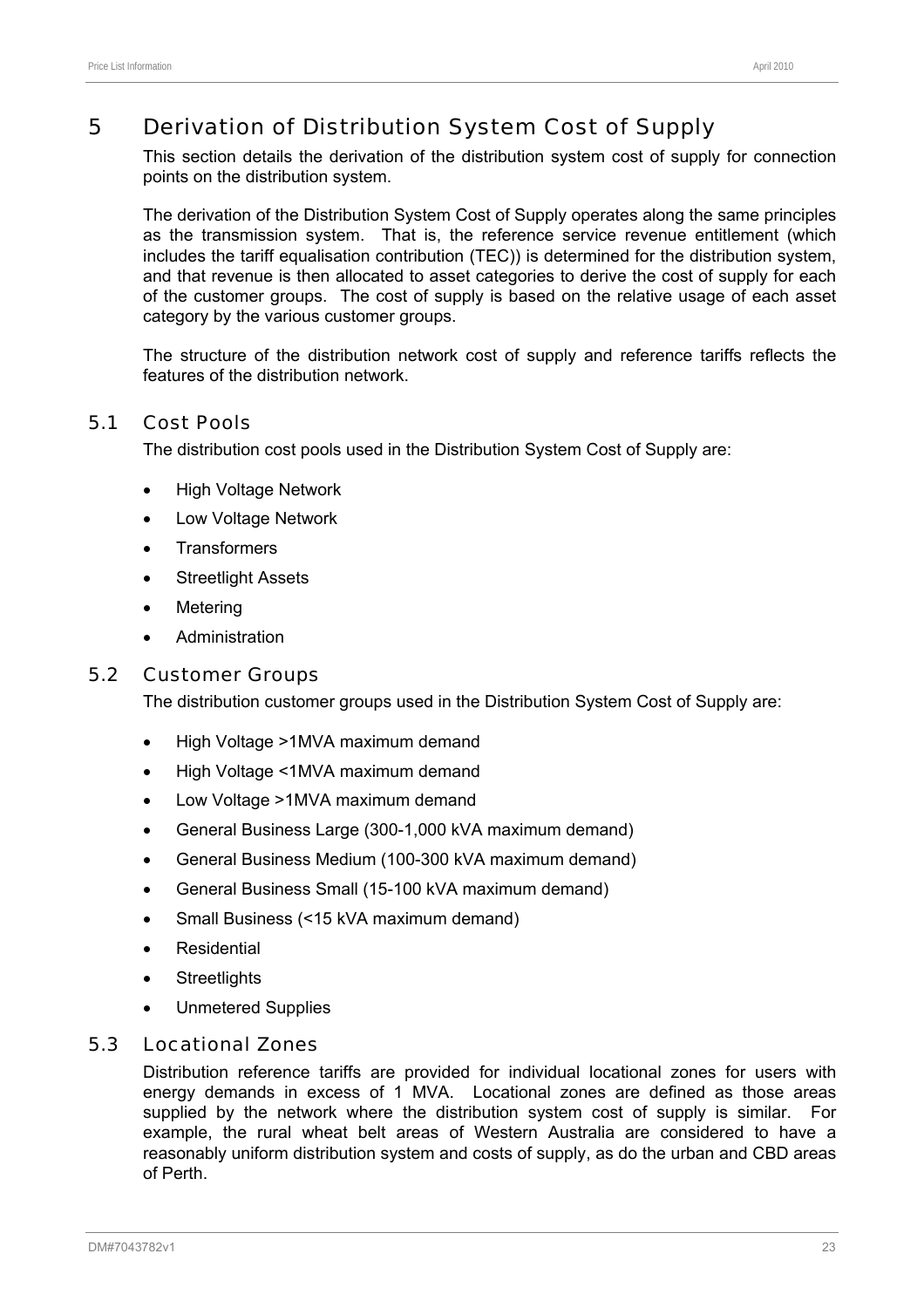Zone substations with similar cost structures are allocated to locational zones that feed an area of the distribution system. Where a zone substation supplies an area of more than one distinct cost of supply, then all users supplied from that substation are considered to be in the one dominant category. That is, there is only one locational zone defined for each zone substation.

The five zones are defined in the sections below, and for details of the allocation of each zone substation to locational zones see the Price List in the Access Arrangement.

#### 5.3.1 CBD Locational Zone

This is defined as the intense business area generally recognised as the Perth CBD area. The defining street boundaries is generally from the Swan River north to Aberdeen Street Northbridge, west to Rokeby Road Subiaco, and east to the East Perth redevelopment area.

#### 5.3.2 Urban Locational Zone

This is defined as the uniformly and continuously settled areas of Perth that contains the urban domestic, commercial and industrial users but exclude the CBD. This area also excludes the outer urban area that is treated as mixed. The country towns of Geraldton and Kalgoorlie are also included.

#### 5.3.3 Rural Locational Zone

This is defined to include those areas which have a predominantly rural/farming characteristic and includes small to medium size towns within the southwest land division, eg, Merredin.

#### 5.3.4 Mixed Locational Zone

This is defined to include those areas that have a mixed user base that has at least two dominant load types. For example, a mix of significant mining and rural loads or significant urban and rural loads. It also includes significant outer areas of Perth, which can be a mix of fringe urban, semi-rural and rural types, eg, Yanchep.

#### 5.3.5 Mining Locational Zone

This is defined to include the mining area surrounding Kalgoorlie, which is supplied at 33 kV and the mining area at Forrestania which is also supplied at 33 kV. It does not include the town of Kalgoorlie.

## 5.4 Methodology of Deriving the Cost of Supply

#### 5.4.1 Flowchart

The derivation of the cost of supply for each customer group the process followed is illustrated in the following flow diagram.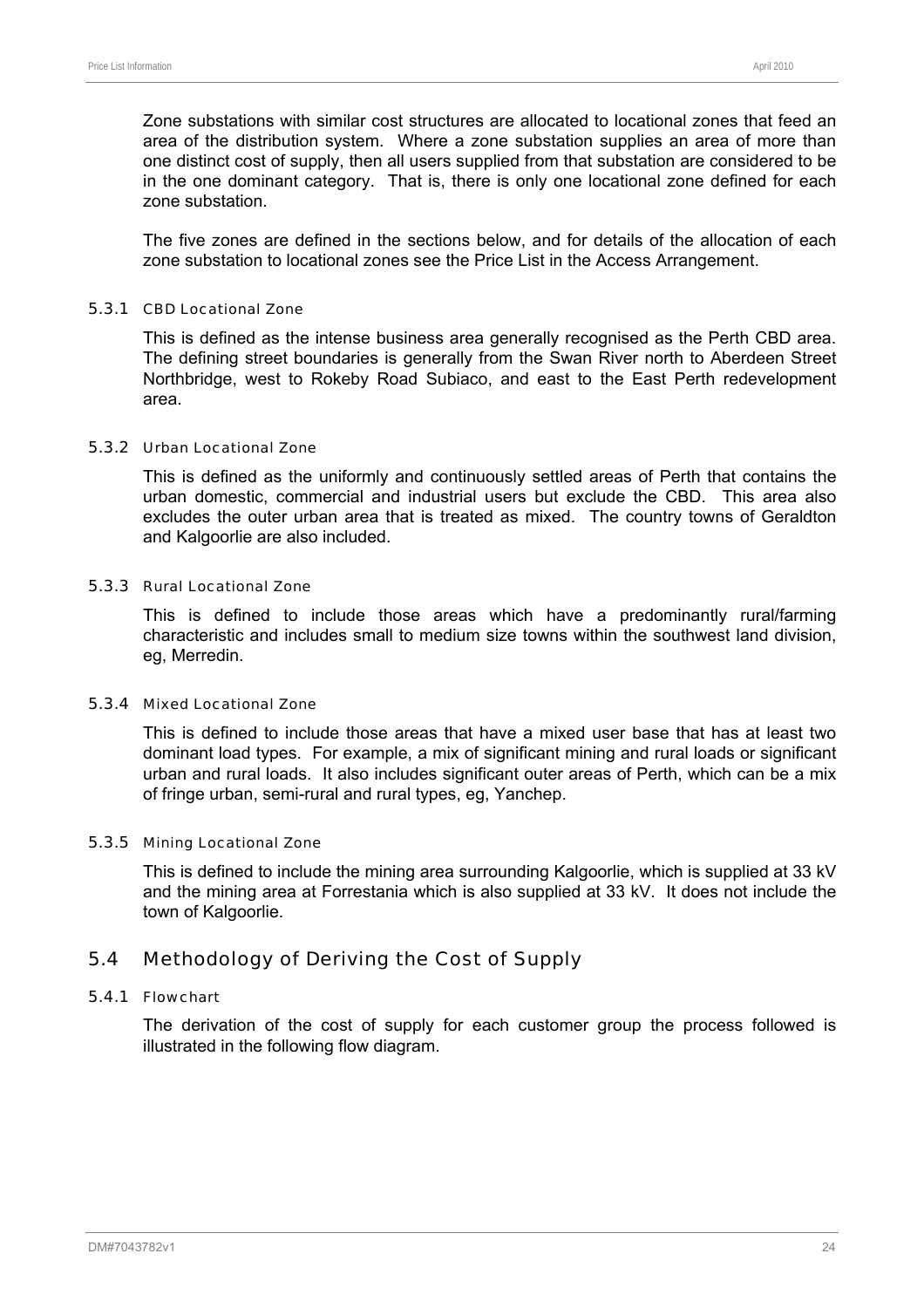

Figure 2 - Distribution Cost of Supply Flow Chart

Each step in this process to derive the distribution cost of supply is described in more detail as follows.

#### 5.4.2 Calculate the Forecast Distribution Network Revenue to be Recovered from Distribution-Connected Users

It is assumed at this stage that the forecast distribution network revenue entitlement has been determined in accordance with the approach approved by the ERA in the Access Arrangement.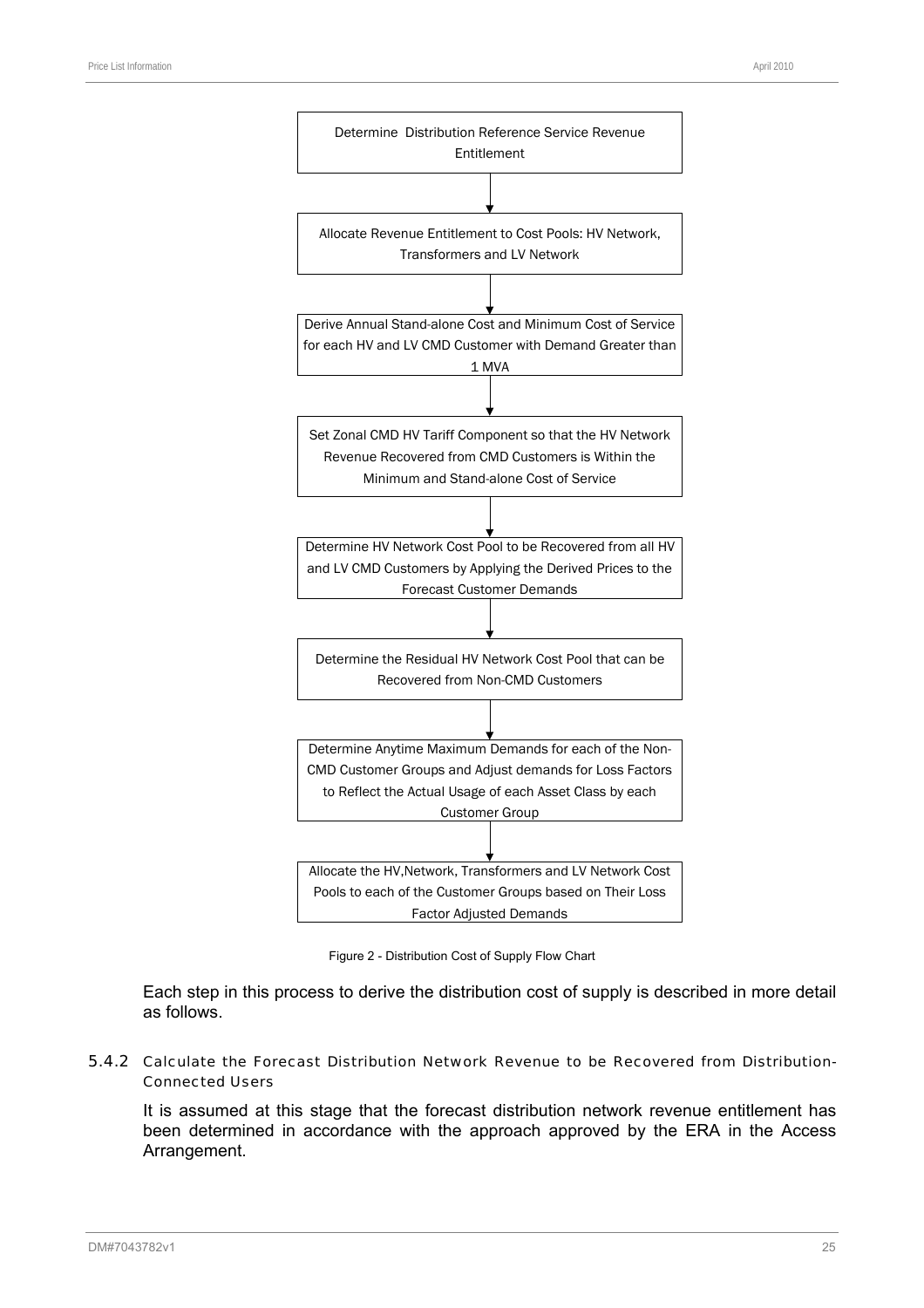The forecast distribution network revenue entitlement includes an amount for the tariff equalisation contribution (TEC). The allocation of TEC to the cost pools and the customer groups is undertaken on the same basis as the network revenue entitlement set out below.

#### 5.4.3 Allocate Revenue Entitlement to Cost Pools HV Network, Transformers and LV Network

The network revenue entitlement is then allocated to each of the asset classes being the HV network, transformers and the LV network. The allocation is based on the gross ODV of each asset category as a proportion of the total gross ODV.

#### 5.4.4 Derive HV Annual Stand-alone Cost and Incremental Cost of Supply for each HV and LV CMD Users with Demand Greater than 1 MVA

In the cost of supply analysis, the costs for users with annual maximum demands less than 1,000 kVA are assumed to be uniform across the network whereas costs for users with demands above 1,000 kVA are determined on the basis of their being affected by their location on the network and their relative use of network assets.

On this basis, the HV network costs that can be allocated to users with maximum demands in excess of 1,000 kVA are calculated through a process that ensures that the cost is between the incremental cost of supply and the stand-alone cost. This approach is consistent with the requirements of section 7.3 of the Code and demonstrated within the Access Arrangement.

In terms of costs of supply analysis, this approach is contrary to the approach for users with demands below 1,000 kVA. For these users the approach is facilitated by allocating the network costs on the basis of sharing the average costs of the network between users depending on their relative usage of the network components.

This approach for larger users can distort the final price outcomes because it assumes that costs can be allocated linearly on usage. This approach is reasonable for smaller users where the stand-alone cost will far exceed the average cost of supply. On the other hand, the stand-alone cost for larger users can be less than a simple linear allocation of costs and for this reason it is essential to take a different approach.

The approach taken is to derive the HV network incremental and standalone cost for each user with maximum demand in excess of 1,000 kVA. This process will give maximum and minimum revenues that could be recovered from this customer group.

The reality of network pricing is that the actual revenue recovered from these users should fall between these two values. The actual value is determined by deriving reference tariff components that, when applied to the forecast user data will produce charge and revenue outcomes that recover at least the incremental cost of supply but do not recover more than the standalone cost of supply. The detail of this price setting is contained in section 8.

#### 5.4.5 Redefine Revenue Pools

The outcome of the process to date is that the HV network revenue for HV and LV users with maximum demands greater than 1,000 kVA has been forecast. This now results in a reallocation of the reference tariff revenue entitlement into the costs pools of:

- HV network cost pool that is recovered from users with demands greater than 1,000 kVA.
- Residual HV network cost pool for users with demands less than 1,000 kVA,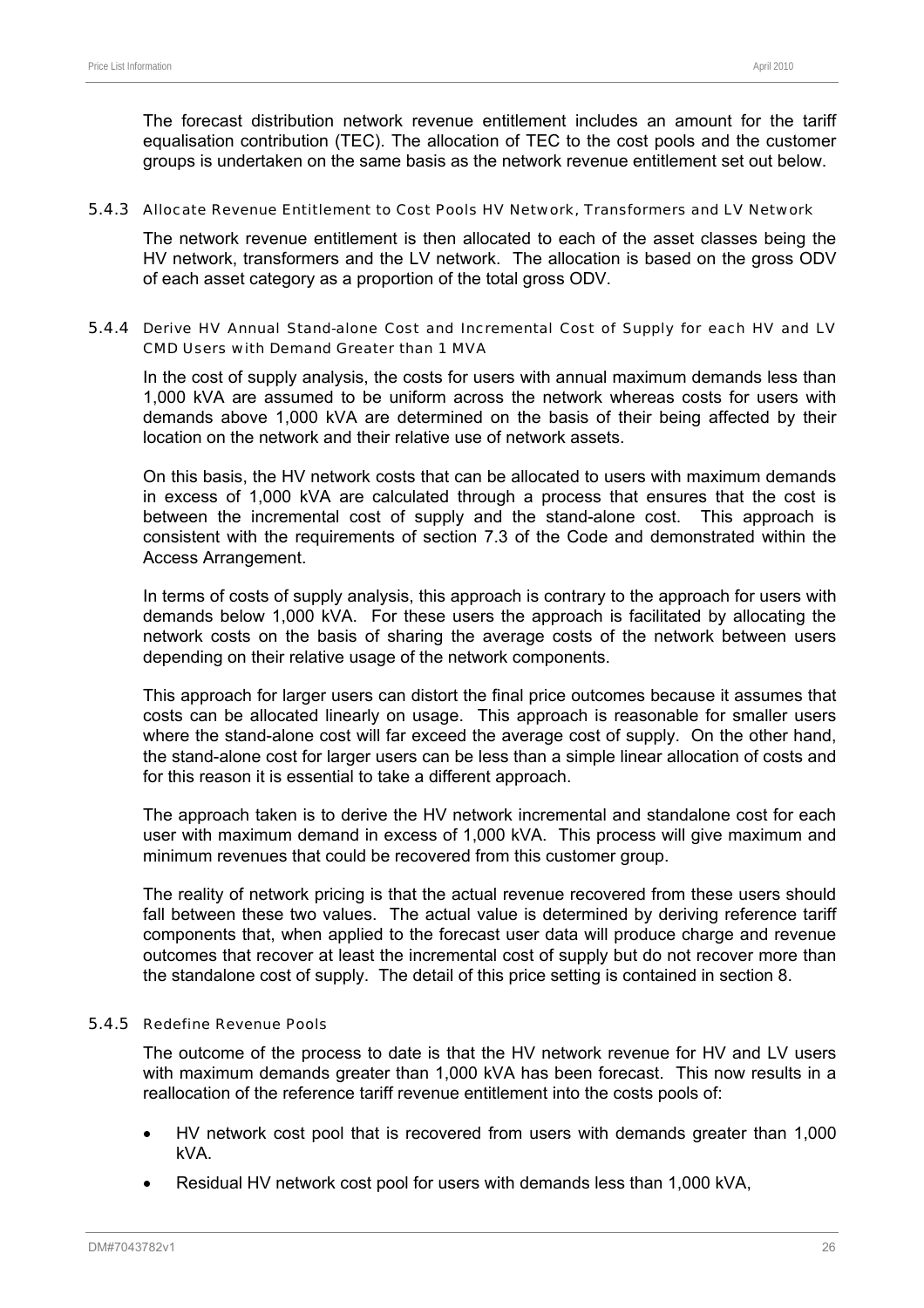- Transformer cost pool, and
- LV network cost pool.

These cost pools must now be allocated to customer groups based on relative usage of the network elements.

#### 5.4.6 Allocation of Residual HV Network Costs to Customer Groups

This allocation is to reflect the usage of each of the customer groups of the HV network remembering that the costs associated with users with maximum demands greater than 1,000 kVA have already been determined.

The allocation is based on the diversified maximum demand imposed by each customer group. Where a user has a metered demand, that demand is recorded but for the vast majority of users there is no metered demand. For all of these users a notional demand is calculated based on their diversified load factor. Those calculated demands are adjusted by average loss factors to reflect the actual demand placed on the HV network.

The load factors are based on industry codes that reflect typical users. These load factors were derived from sample data taken over a large number of users and are recorded against each user. The sum of the demands is called the anytime maximum demand (ATMD).

| <b>Customer Group</b>          | Loss Factor (%) |
|--------------------------------|-----------------|
| Un-metered                     |                 |
| <b>Street Lights</b>           | 8               |
| Residential                    | 8               |
| <b>Small Business</b>          | 8               |
| <b>General Business Small</b>  | 8               |
| <b>General Business Medium</b> | 5               |
| <b>General Business Large</b>  |                 |
| Low Voltage >1MVA              |                 |
| <b>High Voltage</b>            |                 |

The loss factors that are used are listed by customer group as follows:

#### 5.4.7 Fixed and Variable Costs

Based on the premise that the network was built in part to supply each user, it is reasonable to allocate some of the HV costs on a per user basis rather than purely on demand. Capacity to carry load should clearly be allocated on demand, but the cost to get a minimum capacity supply to a user should, in principle, simply be allocated on a per user basis. This reflects the principle that all users benefit from the HV line regardless of their actual usage.

The question of what percentage of costs should be allocated on a per user basis is the classical fixed and variable cost allocation issue. To determine the fixed component of the cost the approach taken will be to calculate the cost to establish the network to supply the smallest possible load to each user. The variable component of the cost can then be based on all costs that give the network capacity to provide differential supply to each user. That process is described below.

#### **Capital related costs (return and depreciation)**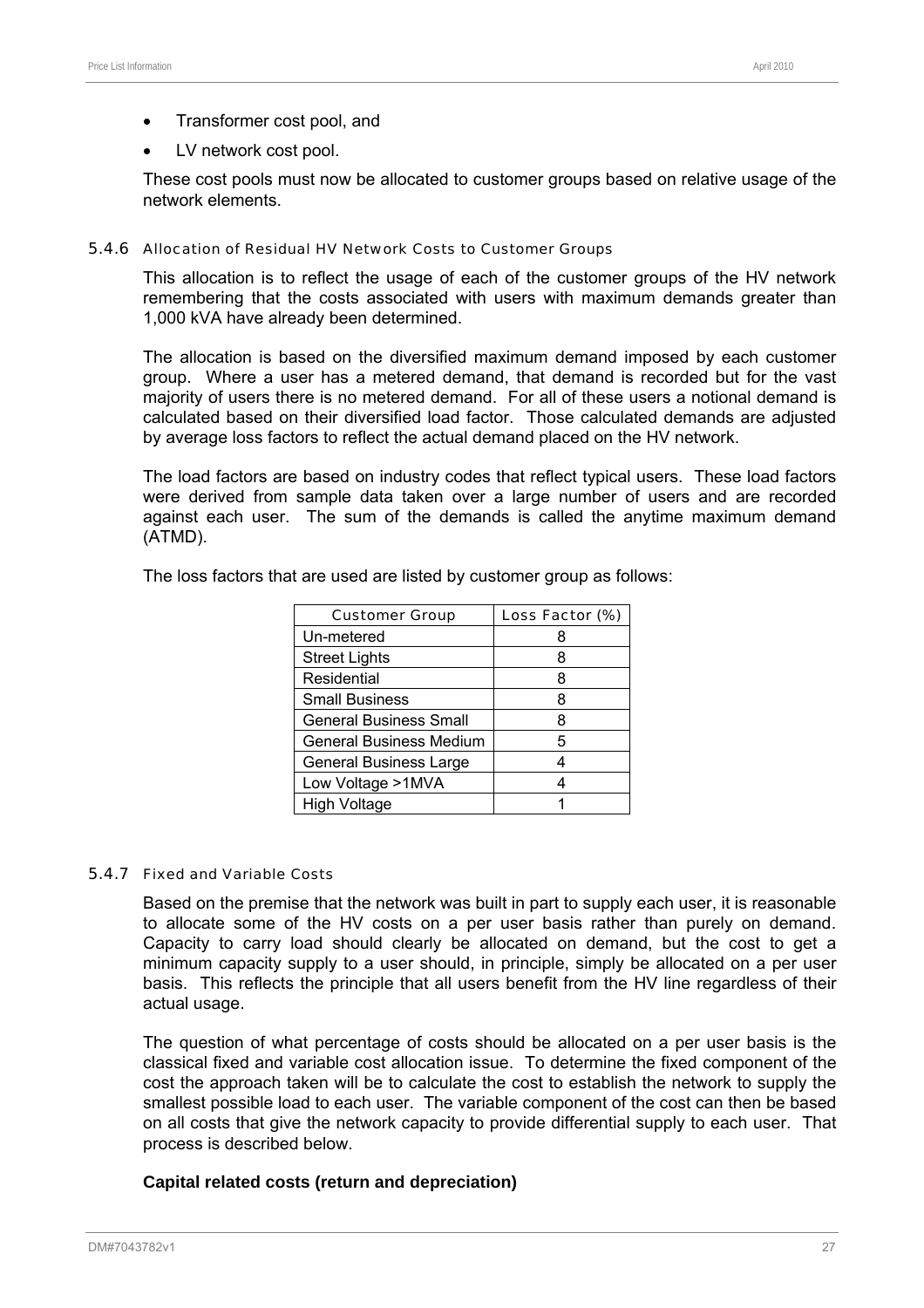The "minimal" cost HV line could be seen as a single-phase line with minimum conductor size, maximum bay lengths and minimum pole and hardware ratings. It is reasonable to assign 40 metre bays in the urban area and 250 metre bays in rural areas for this purpose. The approximate costs for such hypothetical constructions (derived from the results of the 2004 valuation study) would be as follows.

| <b>Line Construction</b>        | Cost per Kilometre (\$) |
|---------------------------------|-------------------------|
| 1 Phase Steel (40 m bays)       | 18,000                  |
| 3 Phase Large Size (40 m bays)  | 50,000                  |
| 1 Phase Steel (250 m bays)      | 8,500                   |
| 3 Phase Large Size (120 m bays) | 24.000                  |

From these numbers it is reasonable to deduce that the cost to simply provide a minimal HV supply is approximately 35% of the cost to provide a full capacity supply in both the urban and rural cases. The remaining 65% is therefore considered related to load and these capital related costs should be allocated on demand.

#### **Operating and maintenance costs**

A proportion of the costs associated with operations and maintenance do not vary with load, while other costs are clearly load related.

A proportion of maintenance costs relating to routine inspection and repair could be regarded as being fixed in nature, whereas a proportion is required to maintain capacity, and therefore could be regarded as variable. Fault restoration work can be similarly differentiated, depending on the nature of the faults.

It is difficult to be definitive in allocating maintenance costs but a 50/50 split between fixed and variable is considered reasonable and has been adopted for cost allocation purposes.

#### **Resultant cost allocation**

Applying these percentage allocations to three phase HV capital and O&M costs results in a fixed to variable ratio of approximately 40:60.

#### 5.4.8 Allocation of Transformer Costs to Customer Groups

Transformers are installed to provide capacity and energy for each load and the costs can be fairly allocated on demand.

The cost of maintenance of transformers is a very small proportion of the total distribution network maintenance expense, and so no maintenance costs are allocated to transformers.

#### 5.4.9 Allocation of LV Network Costs to Customer Groups

The logic for developing cost allocation principles for LV network costs is identical to the HV case. Therefore, the LV costs are allocated on a similar basis.

However, the LV costs per kVA are generally higher for smaller users than for larger users. Larger users use proportionately less of the LV network because they are typically connected closer to transformers, and generally have a lower level of back-up. For example, a user with a load of 300 kVA or more would generally be connected directly to a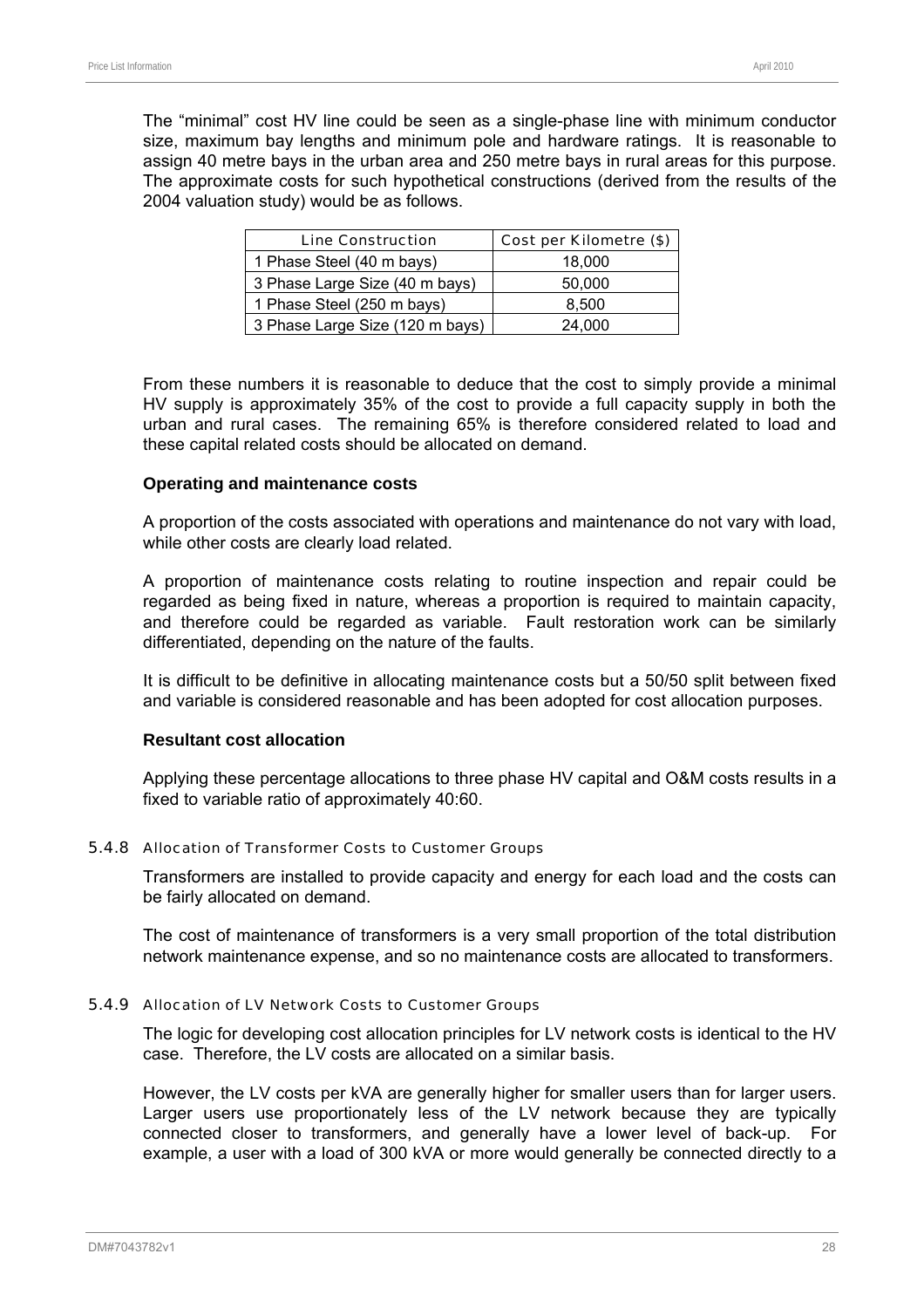transformer with limited capacity in the LV network to supply only part load in the event of an HV contingency.

Appropriate weighting factors have therefore been derived to reflect the proportionate usage of the LV network by the different customer groups, as follows:

| <b>Customer Group</b>     | <b>Cost Weighting</b> |
|---------------------------|-----------------------|
| Residential               |                       |
| Small business            |                       |
| General business - small  |                       |
| General business - medium | 0.9                   |
| General business - large  | 0.1                   |
| Low Voltage >1,000 kVA    | 0.1                   |
| <b>High Voltage</b>       |                       |

#### 5.4.10 Allocation of Tariff Equalisation Contribution (TEC) Costs to Customer Groups

TEC is allocated to the cost pools consistent with the methodology detailed above. TEC is then allocated to customers groups on the same basis that is set out above for:

- 1. Allocation of HV Network Costs to customer groups
- 2. Allocation of Transformer Costs to customer groups
- 3. Allocation of LV Network Costs to customer groups

#### 5.4.11 Street Lighting Costs

Allocation of network costs to street lighting is in two components, namely the use of network costs and the costs associated with the street light asset itself.

#### **Use of Network Costs**

Street lighting does not contribute to system peak load, which occurs mid afternoon in summer. In winter, the lighting load coincides with the evening peak but because the various network elements have a higher rating in the colder conditions, street lighting effectively does not contribute to network costs but simply assists in improving the load factor.

On this basis, no transmission or distribution HV costs are allocated to street lighting. LV and transformer costs are allocated on a fixed and variable basis as for other customer groups.

#### **Street Light Asset Costs**

The allocation of the street light asset costs is based on the average cost per light, as derived in the asset valuation, applied over the total asset.

#### 5.4.12 Metering Costs

Metering costs are determined from asset information for the various customer groups and both capital and maintenance costs are allocated on a per user basis across each group.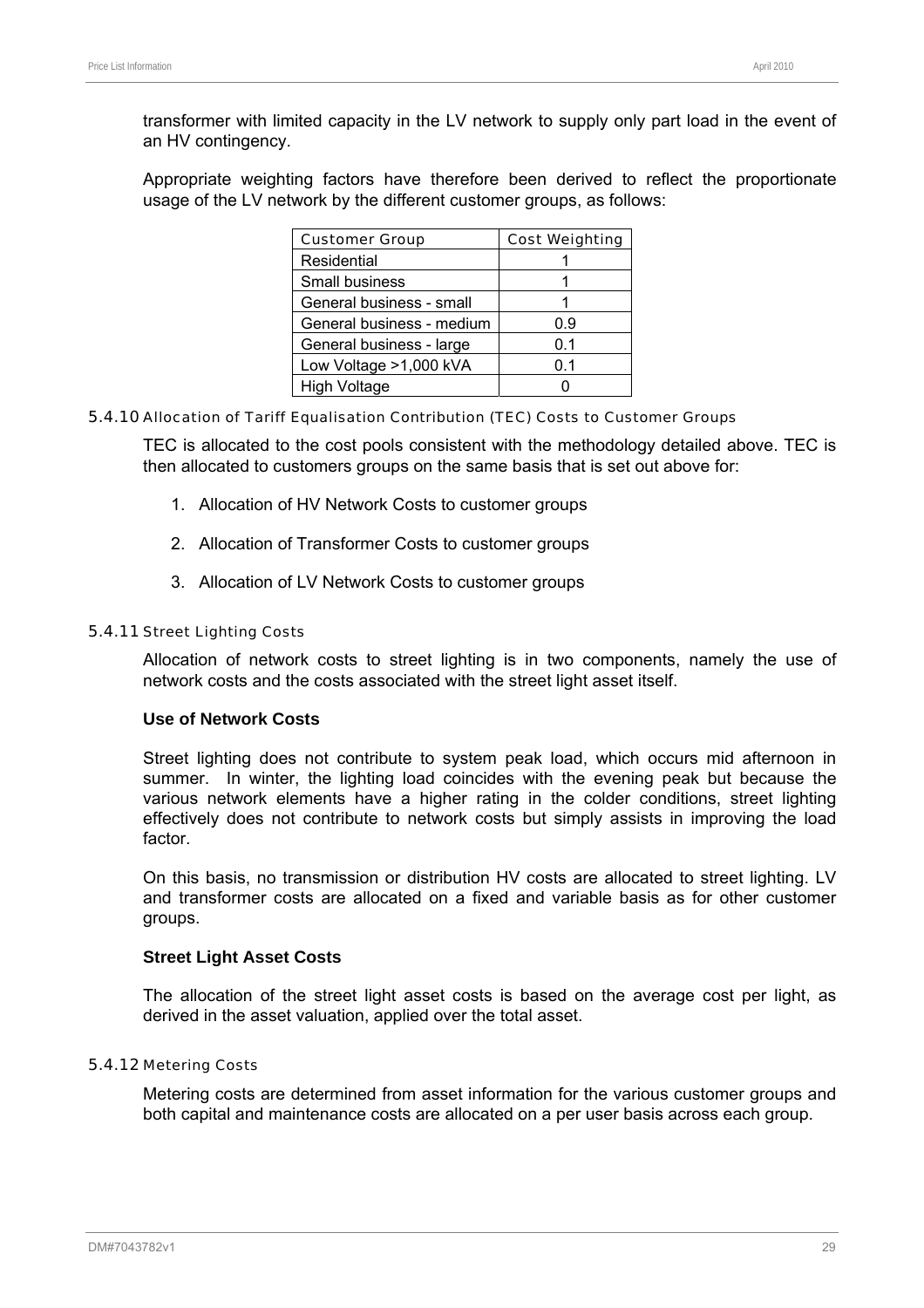#### 5.4.13 Administration Costs

The allocation of administration costs is based on specific charges for the larger customer groups, with the residual cost pool allocated by ATMD over the other customer groups.

### 5.5 Cost Pool Allocations

Applying the above methodology, the following tables detail the allocation of the distribution network revenue entitlement (which includes TEC) to the cost pools and customer groups:

|                                        | <b>Locational Zone</b> |              |                                    |              |       |       |  |  |  |  |
|----------------------------------------|------------------------|--------------|------------------------------------|--------------|-------|-------|--|--|--|--|
| <b>Cost Pool</b>                       | <b>CBD</b>             | <b>Urban</b> | <b>Goldfields</b><br><b>Mining</b> | <b>Mixed</b> | Rural | Total |  |  |  |  |
| <b>High Voltage Network</b>            | 4.7                    | 95.9         | 2.7                                | 69.0         | 82.2  | 254.5 |  |  |  |  |
| High Voltage Network > 1,000 kVA       | 5.9                    | 18.9         | 2.6                                | 6.9          | 2.7   | 37.0  |  |  |  |  |
| <b>High Voltage Network Total</b>      | 10.6                   | 114.9        | 5.3                                | 75.9         | 84.9  | 291.5 |  |  |  |  |
| Low Voltage Network                    | 6.7                    | 110.9        | 1.1                                | 31.1         | 13.3  | 163.0 |  |  |  |  |
| <b>Transformers</b>                    | 4.2                    | 40.1         | 1.0                                | 20.2         | 14.3  | 79.9  |  |  |  |  |
| <b>Streetlight Assets</b>              |                        |              |                                    |              |       | 19.6  |  |  |  |  |
| Metering                               |                        |              |                                    |              |       | 40.2  |  |  |  |  |
| Administration                         |                        |              |                                    |              |       | 95.3  |  |  |  |  |
| <b>TOTAL Reference Service Revenue</b> |                        |              |                                    |              |       | 689.5 |  |  |  |  |

Table 14 - Distribution Cost Pools for 2010/11 (\$M Nominal)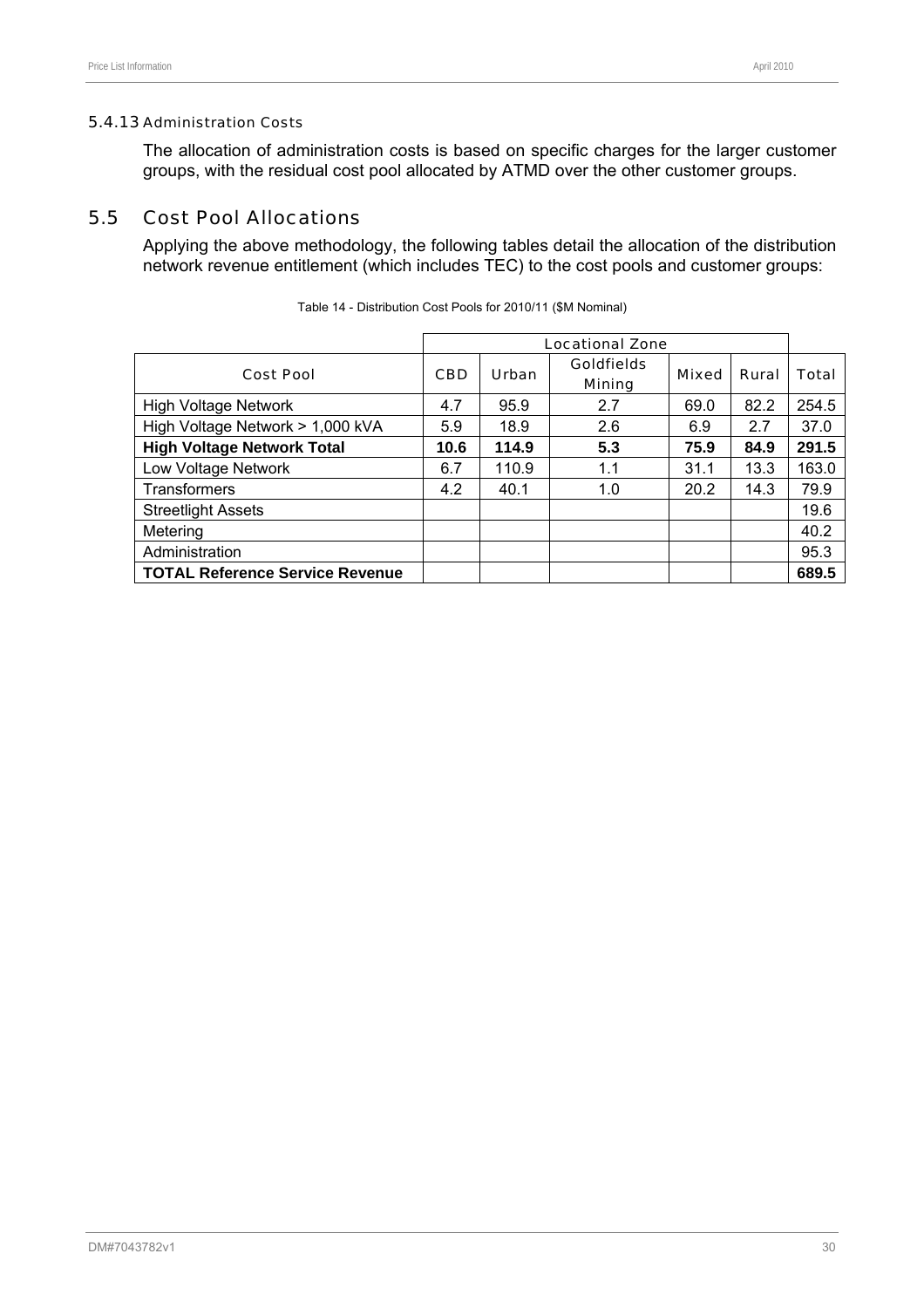|                                     |          |        |                         |                                       |                              |                        |                                           | High Voltage   | <b>Network</b>    | Low Voltage<br>Network |                   | Transformers      | Assets<br>Streetlight | Metering | Administration |
|-------------------------------------|----------|--------|-------------------------|---------------------------------------|------------------------------|------------------------|-------------------------------------------|----------------|-------------------|------------------------|-------------------|-------------------|-----------------------|----------|----------------|
| <b>Customer Group</b>               | ATMD MVA | GWh    | Loss Adjusted<br>ATMD'S | <b>Adjusted ATMD's</b><br>Transformer | LV Adjusted<br><b>ATMD's</b> | Customers<br>Number of | LV Adjusted<br>Customer<br><b>Numbers</b> | Fixed \$/annum | Variable \$/annum | Fixed \$/annum         | Variable \$/annum | Variable \$/annum | Fixed                 |          |                |
| Unmetereds                          | 5        | 32     | 5                       | 5                                     | 5                            | 14,865                 | 14,865                                    | $0.9\,$        | $0.2\,$           | $0.8\,$                | 0.2               | 0.1               | $0.0\,$               | $0.0\,$  | $0.3\,$        |
| Streetlights                        | 27       | 107    | 29                      | 29                                    | 3                            | 216,109                | 21,611                                    | $1.8\,$        | 1.1               | 1.1                    | 0.1               | 0.5               | 19.6                  | 0.0      | 0.8            |
| Residential                         | 1,876    | 5,333  | 2,033                   | 2,033                                 | 2,033                        | 852,163                | 852,163                                   | 64.9           | 75.8              | 41.8                   | 61.3              | 35.2              | 0.0                   | 29.1     | 47.1           |
| <b>Small Business</b>               | 521      | 1,211  | 546                     | 546                                   | 546                          | 85,403                 | 85,403                                    | 11.7           | 26.2              | 4.2                    | 16.7              | 10.8              | 0.0                   | 5.8      | 11.1           |
| General Business -<br>Small         | 541      | 1,162  | 566                     | 566                                   | 566                          | 12,323                 | 12,323                                    | $1.3$          | 25.8              | 0.6                    | 17.3              | 11.0              | $0.0\,$               | 2.1      | 10.5           |
| <b>General Business -</b><br>Medium | 601      | 1,268  | 629                     | 629                                   | 566                          | 3,883                  | 3,495                                     | 0.3            | 21.4              | 0.2                    | 16.9              | 10.5              | 0.0                   | 1.8      | 11.5           |
| General Business -<br>Large         | 396      | 978    | 409                     | 409                                   | 41                           | 771                    | 77                                        | 0.1            | 15.3              | $0.0\,$                | $1.2$             | 7.3               | 0.0                   | 0.6      | 7.2            |
| LV greater than<br>1000kVA          | 218      | 491    | 226                     | 226                                   | 23                           | 119                    | 12                                        | 2.0            | 11.5              | $0.0\,$                | 0.7               | 4.4               | 0.0                   | 0.2      | 1.9            |
| HV less than 1000kVA                | 45       | 162    | 46                      | 0                                     | 0                            | 73                     | 0                                         | $0.0\,$        | $1.5\,$           | $0.0\,$                | $0.0\,$           | 0.0               | 0.0                   | 0.2      | 0.7            |
| HV>1000                             | 760      | 2,848  | 776                     | 0                                     | 0                            | 263                    | 0                                         | 10.1           | 19.7              | 0.0                    | 0.0               | 0.0               | 0.0                   | 0.6      | 4.3            |
| <b>TOTAL</b>                        | 4,991    | 13,591 | 5,265                   | 4,442                                 | 3,782                        | 1,185,972              | 989,949                                   | 93.0           | 198.5             | 48.7                   | 114.3             | 79.9              | 19.6                  | 40.2     | 95.3           |

#### Table 15 - Distribution Customer Groups for 2010/11 (\$M Nominal)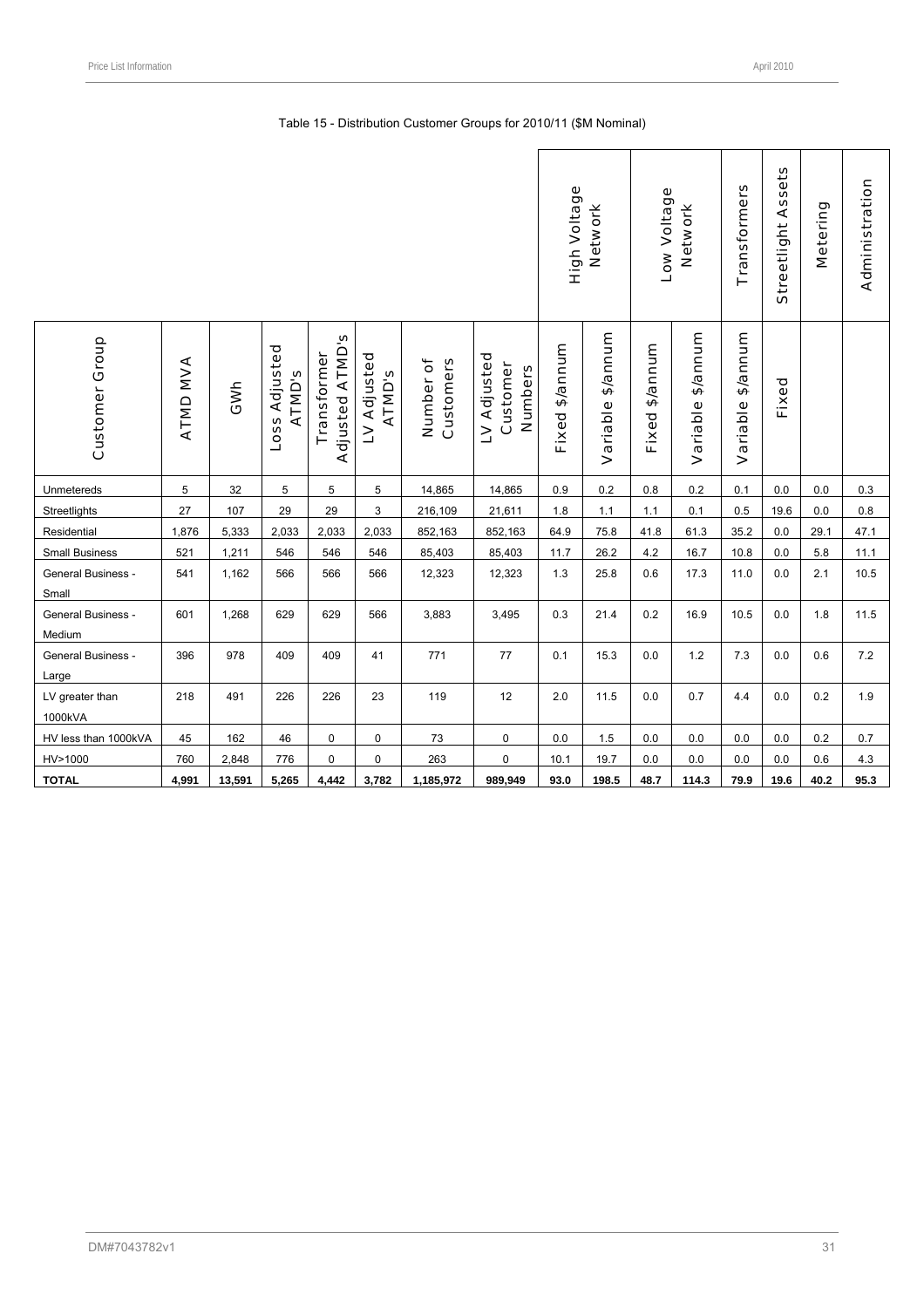This section provides an overview of the reference tariffs that apply to the transmission and distribution system.

# 6.1 Reference Services & Tariff Structure

The following table details the relationship between the reference services, detailed in the Access Arrangement, and the reference tariffs.

| <b>Reference Service</b>                                    | <b>Reference Tariff</b> |
|-------------------------------------------------------------|-------------------------|
| A1 - Anytime Energy (Residential) Exit Service              | RT1                     |
| A2 - Anytime Energy (Business) Exit Service                 | RT <sub>2</sub>         |
| A3 - Time of Use Energy (Residential) Exit Service          | RT <sub>3</sub>         |
| A4 – Time of Use Energy (Business) Exit Service             | RT4                     |
| A5 - High Voltage Metered Demand Exit Service               | RT <sub>5</sub>         |
| A6 - Low Voltage Metered Demand Exit Service                | RT <sub>6</sub>         |
| A7 - High Voltage Contract Maximum Demand Exit Service      | RT7                     |
| A8 - Low Voltage Contract Maximum Demand Exit Service       | RT <sub>8</sub>         |
| A9 - Streetlighting Exit Service                            | RT <sub>9</sub>         |
| A10-Un-Metered Supplies Exit Service                        | <b>RT10</b>             |
| A11 - Transmission Exit Service                             | TRT <sub>1</sub>        |
| B1 - Distribution Entry Service                             | <b>RT11</b>             |
| B2 - Transmission Entry Service                             | TRT2                    |
| C1 - Time of Use Energy (Residential) Bidirectional Service | RT12                    |

| Table 16 - Reference Services |
|-------------------------------|
|-------------------------------|

# 6.2 Exit Service Tariff Overview

An overview of the structure of each of the reference tariffs applicable to exit services is presented in the following sections.

# 6.2.1 RT1 – Anytime Energy (Residential)

The tariff structure for distribution is based on:

- A fixed charge per user, and
- A charge per kWh for calculated energy consumption.

The tariff structure for transmission is based on:

• A charge per kWh for calculated energy consumption.

Energy only tariffs have no incentive for users to improve their load factor or shift energy consumption to off-peak.

# 6.2.2 RT2 – Anytime Energy (Business)

The tariff structure for distribution is based on:

- A fixed charge per user, and
- A charge per kWh for metered energy consumption.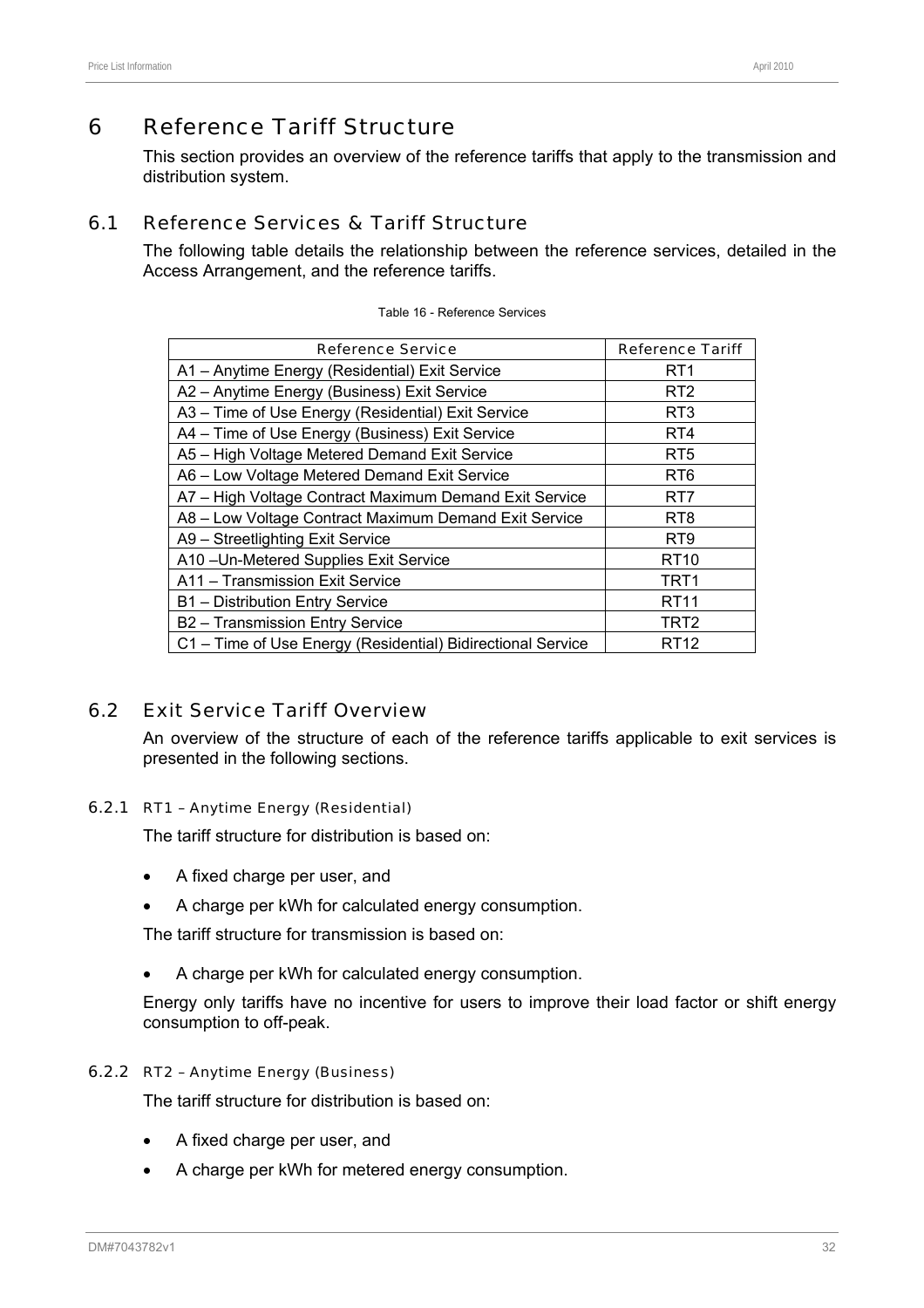The tariff structure for transmission is based on:

• A charge per kWh for metered energy consumption.

Energy only tariffs have no incentive for users to improve their load factor or shift energy consumption to off-peak

#### 6.2.3 RT3 – Time of Use Energy (Residential)

The tariff structure for distribution is based on:

- A fixed charge per user;
- A charge per kWh for metered on peak energy consumption; and
- A charge per kWh for metered off peak energy consumption.

The tariff structure for transmission is based on:

- A charge per kWh for metered on peak energy consumption; and
- A charge per kWh for metered off peak energy consumption.

Time of use tariffs have the incentive for users to manage their energy consumption to shift energy consumption from on-peak to off-peak.

## 6.2.4 RT4 – Time of Use Energy (Business)

The tariff structure for distribution is based on:

- A fixed charge per user;
- A charge per kWh for metered on peak energy consumption; and
- A charge per kWh for metered off peak energy consumption.

The tariff structure for transmission is based on:

- A charge per kWh for metered on peak energy consumption; and
- A charge per kWh for metered off peak energy consumption.

Time of use tariffs have the incentive for users to manage their energy consumption to shift energy consumption from on-peak to off-peak.

## 6.2.5 RT5 – High Voltage Metered Demand

The tariff structure is based on the metered demand of the user, with a discount to the demand charge based on the ratio of off peak energy to total energy used. In addition the tariff has a demand length tariff component for users with demand greater than 1,000 kVA. There is a separate metering charge that picks up the capital and operating costs for the metering asset.

This tariff has a mix of incentives for the user to manage their electricity consumption.

The demand used is a running 12-month peak. This provides a clear incentive to manage the peak demand because any excessive demand recorded in one month then impacts upon the demand charge for the next 12 months. The demand length charge is also based on the running 12-month peak.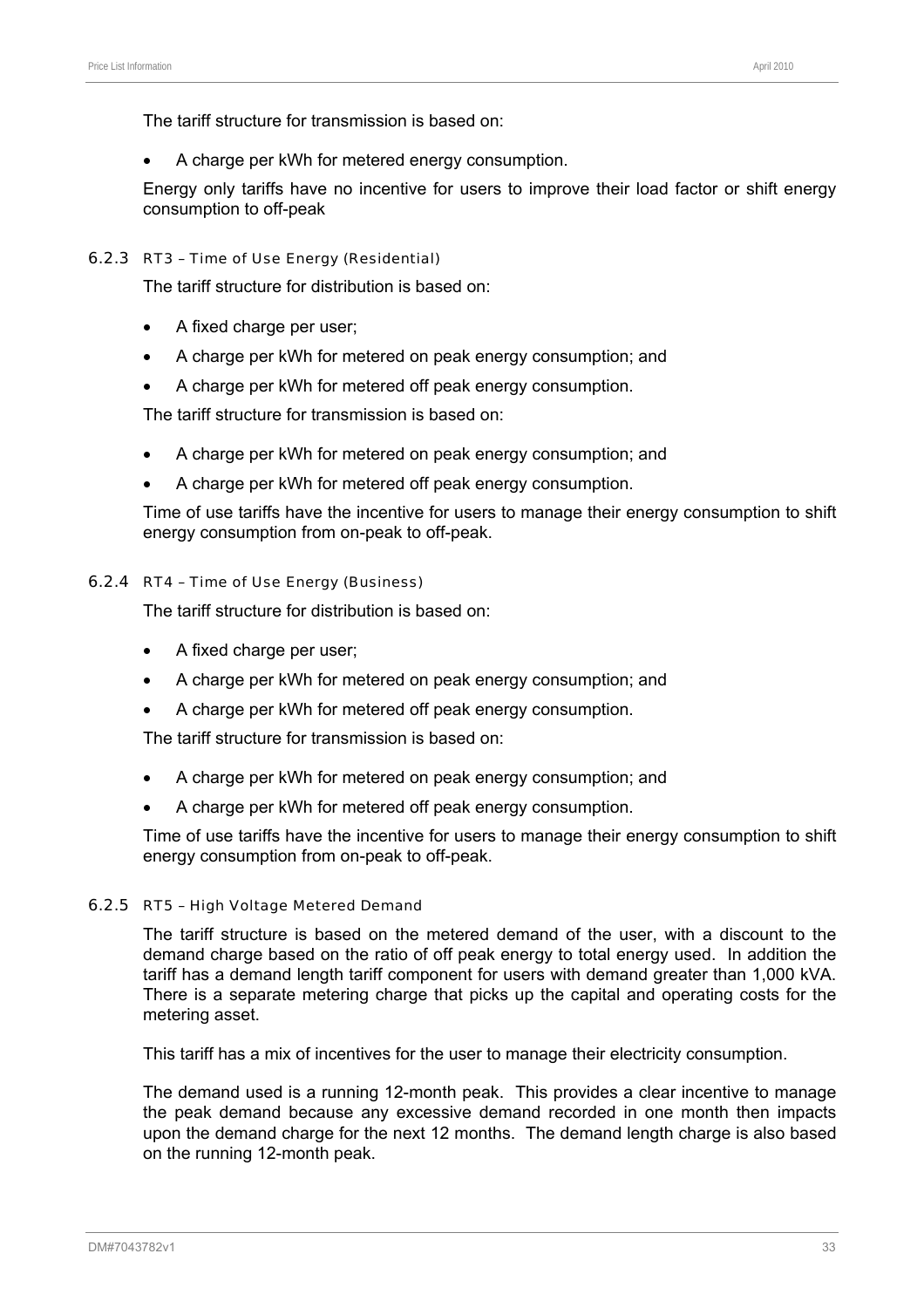The second incentive is the off peak energy discount which is based upon the ratio of off peak energy to total energy used. The maximum discount is 50% for off peak energy usage only and for an equal use of on and off peak energy the discount is 25%.

#### 6.2.6 RT6 – Low Voltage Metered Demand

The tariff structure is identical to RT5 – High Voltage Metered Demand.

#### 6.2.7 RT7 – High Voltage Contract Maximum Demand

The tariff structure requires the user to nominate a contracted maximum demand (CMD) that reasonably reflects their expected annual peak demand. In addition the tariff has a demand length tariff component also based on the CMD. There is a monthly penalty for any demand excursion above the CMD. All prices are in terms of \$ per kVA.

The distribution component of the prices is zonal and there are 5 zones ranging from CBD to rural. This is because the costs of supply are seen to be dependent on the nature of the network that varies according to the location and consequent construction standard and cost.

There are also separate charges for administration and metering.

The transmission component of the tariff is nodal with prices based on the zone substation to which the user is connected.

This tariff has a mix of incentives for the user to manage their electricity consumption.

The demand is in kVA rather than kW so that there is a clear benefit from managing the power factor as close to unity as possible. For example, improving the power factor from 0.7 to 0.8 will reduce the demand charge by 12.5%.

The second incentive is to manage the peak demand, which can be achieved by improving the load factor and by containing the peak demand. This incentive is very strong and the user has flexibility in the options available for managing the demand. The penalty for exceeding the contract maximum demand provides additional incentive.

The demand length charge provides an incentive for the user to locate as close as possible to the zone substation. For existing users there is no real opportunity to respond to this incentive, but for new users there is some ability to respond.

The transmission component of the price is nodal so that there is a clear signal for users to locate near to the lower price substations. This may or may not be achievable depending on the individual user circumstances.

#### 6.2.8 RT8 – Low Voltage Contract Maximum Demand

The tariff structure is identical to RT7 – High Voltage Contract Maximum Demand with the addition of a low voltage charge that reflects the cost of usage of the low voltage distribution network.

#### 6.2.9 RT9 – Streetlighting

Street-lights do not have metering information to support either the initial setting of the tariff or the billing of users based on energy consumption or energy demand and therefore the energy consumption must be estimated.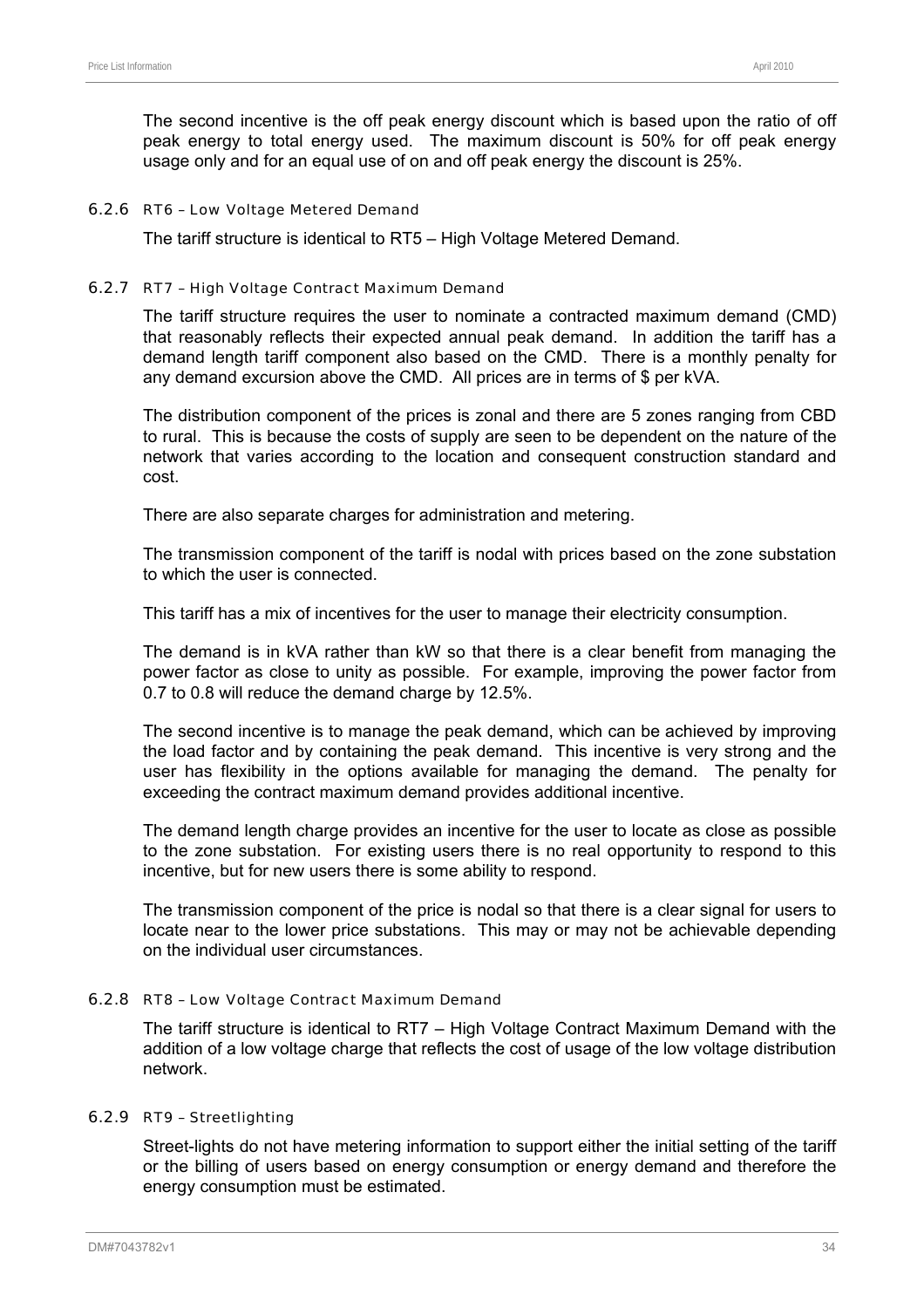The tariff structure for distribution is based on:

- A fixed charge per user; and
- A charge per kWh for calculated energy consumption.

The tariff structure for transmission is based on:

• A charge per kWh for calculated energy consumption.

In addition there is a charge to reflect the capital and operating costs of the street light asset itself. Western Power owns the assets and the revenue is included within the reference service revenue. The tariff structure for the street light asset is simply a fixed charge per light based on the type and rating of the light.

#### 6.2.10 RT10 – Un-Metered Supplies

Un-metered supplies do not have metering information to support either the initial setting of the tariff or the billing of users based on energy consumption or energy demand. However there is a requirement for the user to provide sufficient load data so that the energy consumption can be calculated. As such the available information is user connection and energy consumption.

The tariff structure for distribution is based on:

- A fixed charge per user; and
- A charge per kWh for calculated energy consumption.

The tariff structure for transmission is based on:

• A charge per kWh for calculated energy consumption.

## 6.2.11 TRT1 – Transmission

The tariff is based on the zone substation to which the user is connected. The user will pay the "use of system", "common service" and "control system service" charges. There is also a separate metering charge. All prices are in \$ per kW.

The tariff structure requires the user to nominate a contract maximum demand (CMD), in kWs, that reasonably reflects their expected annual peak demand. There is a monthly penalty for any demand excursion above the CMD.

The incentive is clearly for the user to manage their peak demand through the initial nomination of the CMD and also the monthly penalty for exceeding the CMD.

## 6.3 Entry Service Tariff Overview

An overview of the structure of each of the reference tariffs applicable to entry services is presented in the following sections.

#### 6.3.1 RT11 – Distribution

The transmission charge is identical to the charge for a transmission connected generator in that the generator nominates a declared sent out capacity (DSOC) and the charge is based on the transmission nodal price at the nearest transmission entry point. The transmission charge for "use of system" is in \$ per kW. Unlike transmission exit reference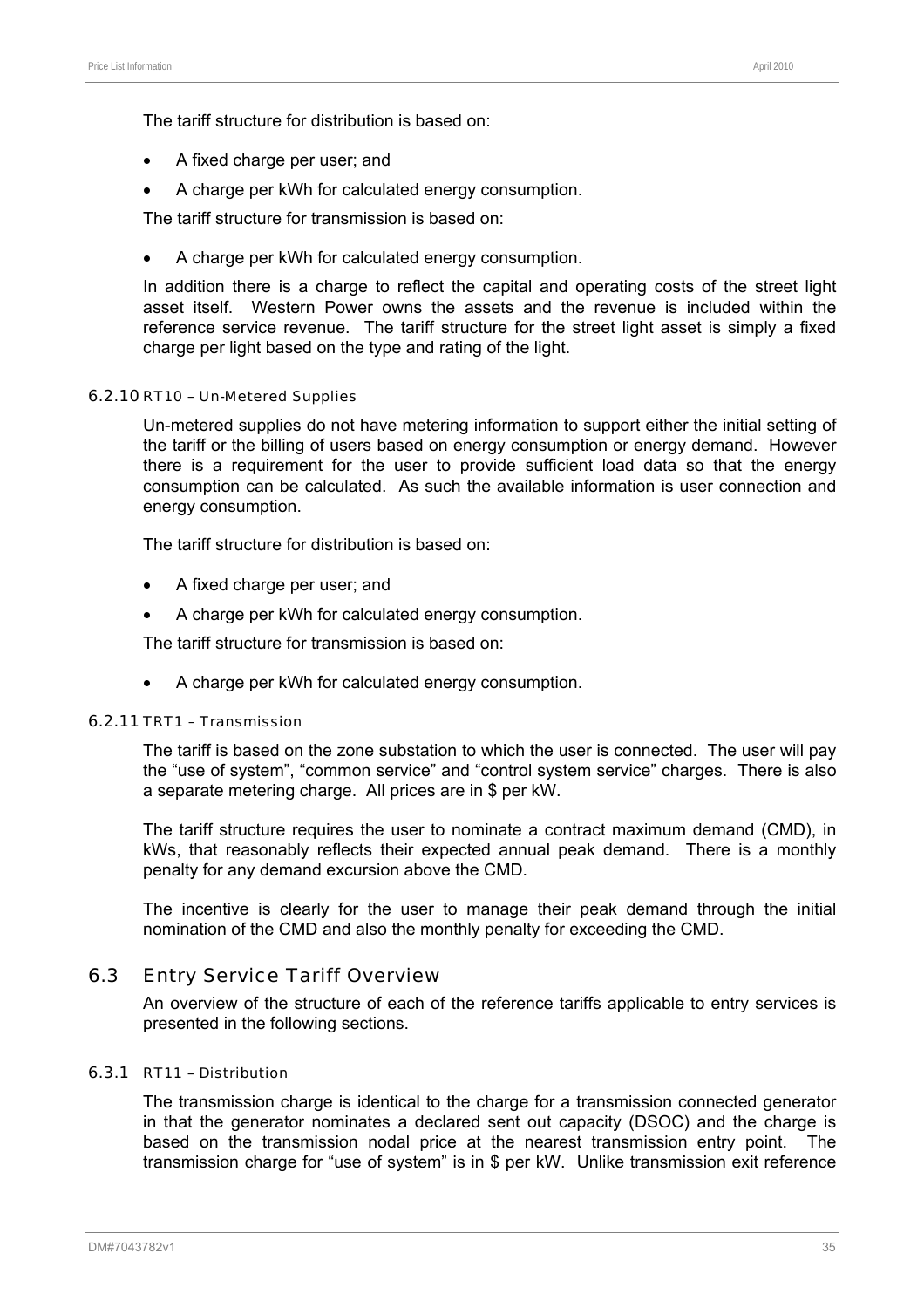tariff (TRT1) there is no "common service" charge. The generator must also pay the connection charge which is also expressed in terms of \$ per kW.

The generator DSOC is in kW and is corrected for losses from the zone substation to the generator site, for purposes of calculation of the transmission price component.

The distribution charge is based on the zonal CMD demand length price. There is no demand only charge. As such the distribution charge for generators with demand less than 1,000 kVA is zero. There is also a separate metering charge.

The DSOC must be nominated in kW for the transmission charge and in kVA for the distribution charge. However the power factor is assumed to be unity for the purpose of charging because the power factor will not generally be within the control of the generator.

The incentive for the distribution-connected generator is to locate as near as possible to the zone substation although for generators with a DSOC less than 1,000 kVA there is no such incentive. However small generators are not considered to require strong locational incentives because the network will generally not be impacted to any significant extent.

There is also the locational signal for the transmission component of the charge. Generators may or may not be able to respond to this signal depending on their individual circumstances.

#### 6.3.2 TRT2 – Transmission

The tariff is based on the zone substation to which the generator is connected. The generator will pay the entry point "use of system" and "control system service" charges. There is also a separate metering charge. All prices are in \$ per kW.

The tariff structure requires the generator to nominate a declared sent out capacity (DSOC), in kWs, that reflects their maximum intended export capacity. There is a monthly penalty for any demand excursion above the DSOC.

# 6.4 Bidirectional Service Tariff Overview

An overview of the structure of each of the reference tariffs applicable to bidirectional services is presented in the following sections.

## 6.4.1 RT12 – Time of Use Energy (Bidirectional Residential)

The tariff structure for distribution is based on:

- A fixed charge per user;
- A charge per kWh for metered on peak energy consumption;
- A charge per kWh for metered shoulder energy consumption; and
- A charge per kWh for metered off peak energy consumption.

The tariff structure for transmission is based on:

- A charge per kWh for metered on peak energy consumption;
- A charge per kWh for metered shoulder energy consumption; and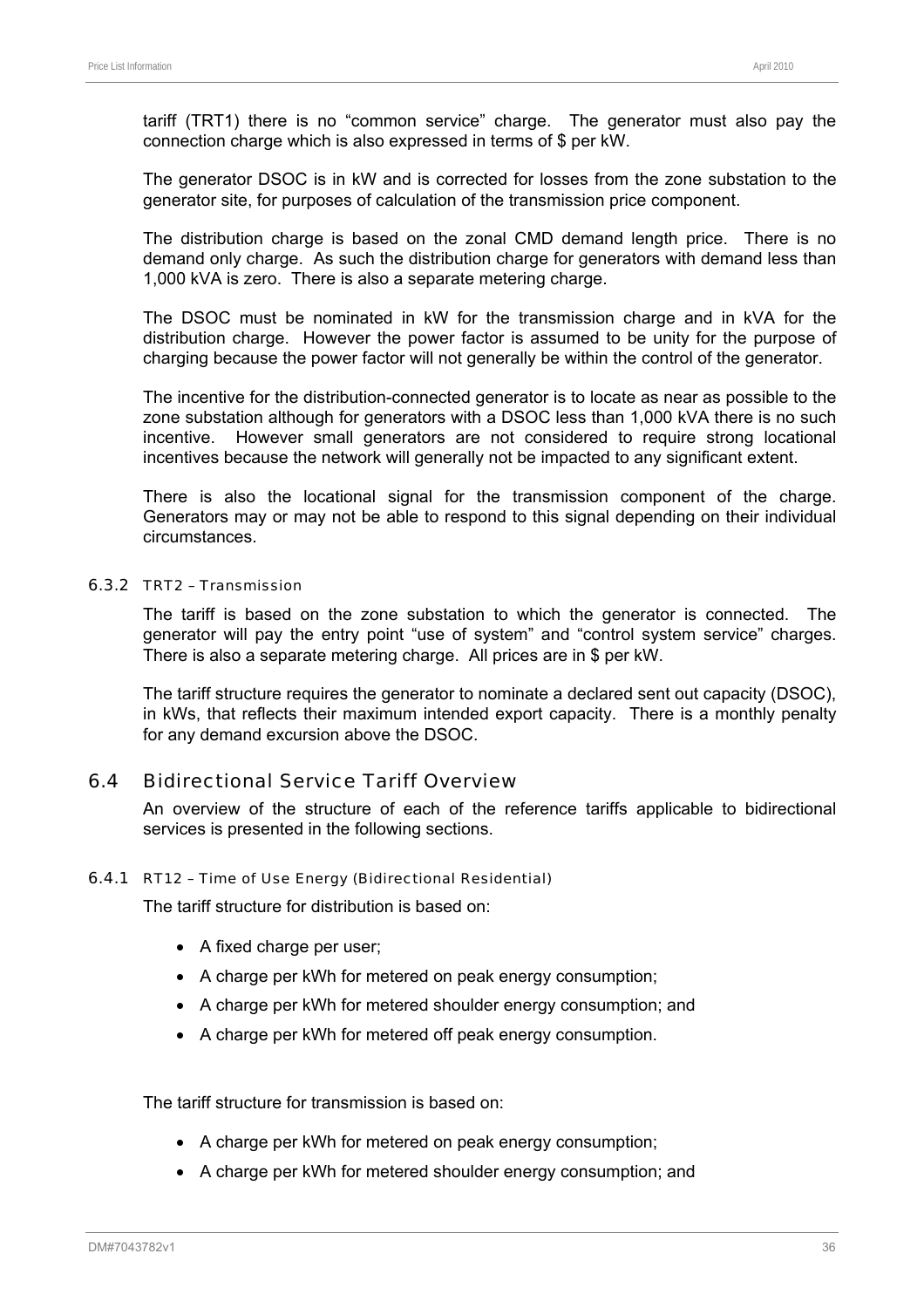• A charge per kWh for metered off peak energy consumption.

Time of use tariffs have the incentive for users to manage their energy consumption to shift energy consumption from on-peak to shoulder or off-peak.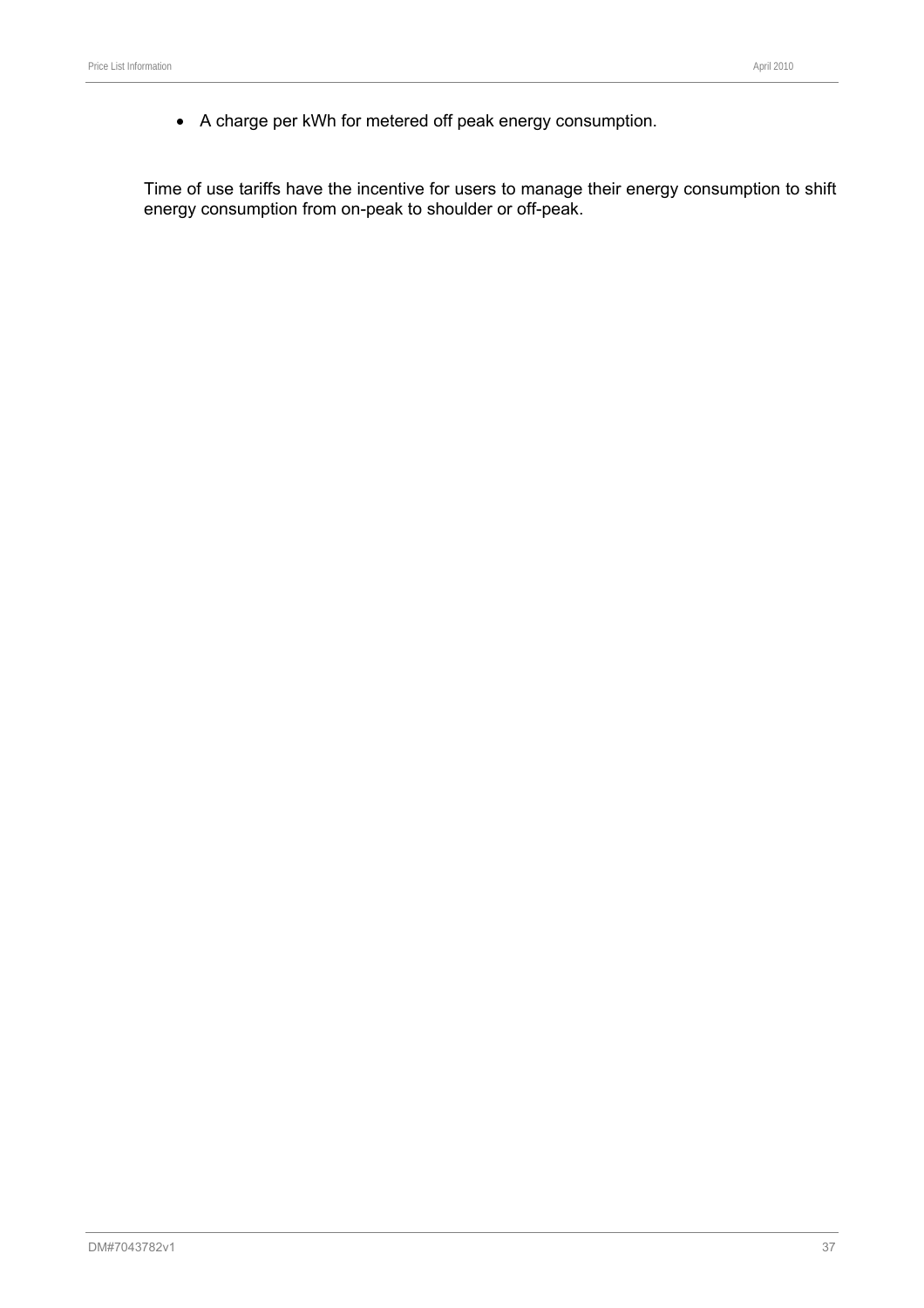# 7 Derivation of Transmission System Tariff Components

This section describes the methodology used to calculate transmission reference tariff components.

# 7.1 Cost Reflective Network Pricing

## 7.1.1 General

The Cost Reflective Network Pricing (CRNP) cost allocation method allocates the revenue requirement to all network elements, based on their Gross Optimised Deprival Value (GODV), then determines the use made of each network element by each connection point during the survey period.

The Cost Reflective Network Pricing cost allocation process requires detailed network analysis and involves the following steps:

- 1. determining the annual revenue requirement (ARR) for individual transmission shared network assets (see below);
- 2. determining the network load and generation pattern;
- 3. performing a load-flow to calculate the MVA loading on network elements;
- 4. determining the allocation of generation to loads;
- 5. determining the utilisation of each asset on the network by each connection point;
- 6. allocating the revenue requirement of individual network elements to each user based on the assessed usage share; and
- 7. determining the total cost allocated to each connection point by adding the share of the costs of each individual network element attributed to each point in the network.

## 7.1.2 Allocation of Generation to Load

A major assumption in the use of the CRNP methodology is the allocation of generation to load using the 'electrical distance'. With this approach, a greater proportion of load at a particular location is supplied by generators that are electrically closer than those that are electrically remote. The 'electrical distance' is the impedance between the two locations, and this can readily be determined through a standard 'fault level calculation'. Once the assumption has been made as to the proportion that each generator actually supplies each load for a particular load and generation condition (time of day) it is possible to trace the flow through the network that results from supplying each load (or generator).

The utilisation that any load makes of any element is then simply the ratio of the flow on the element resulting from the supply to this load to the total flow on the element made by all loads and generators in the system.

## 7.1.3 Operating Conditions for Cost Allocation

The choice of operating conditions is important in developing prices using the CRNP methodology. The use made of the network by particular loads and generators will vary depending on the load and generation conditions on the network at the time. The National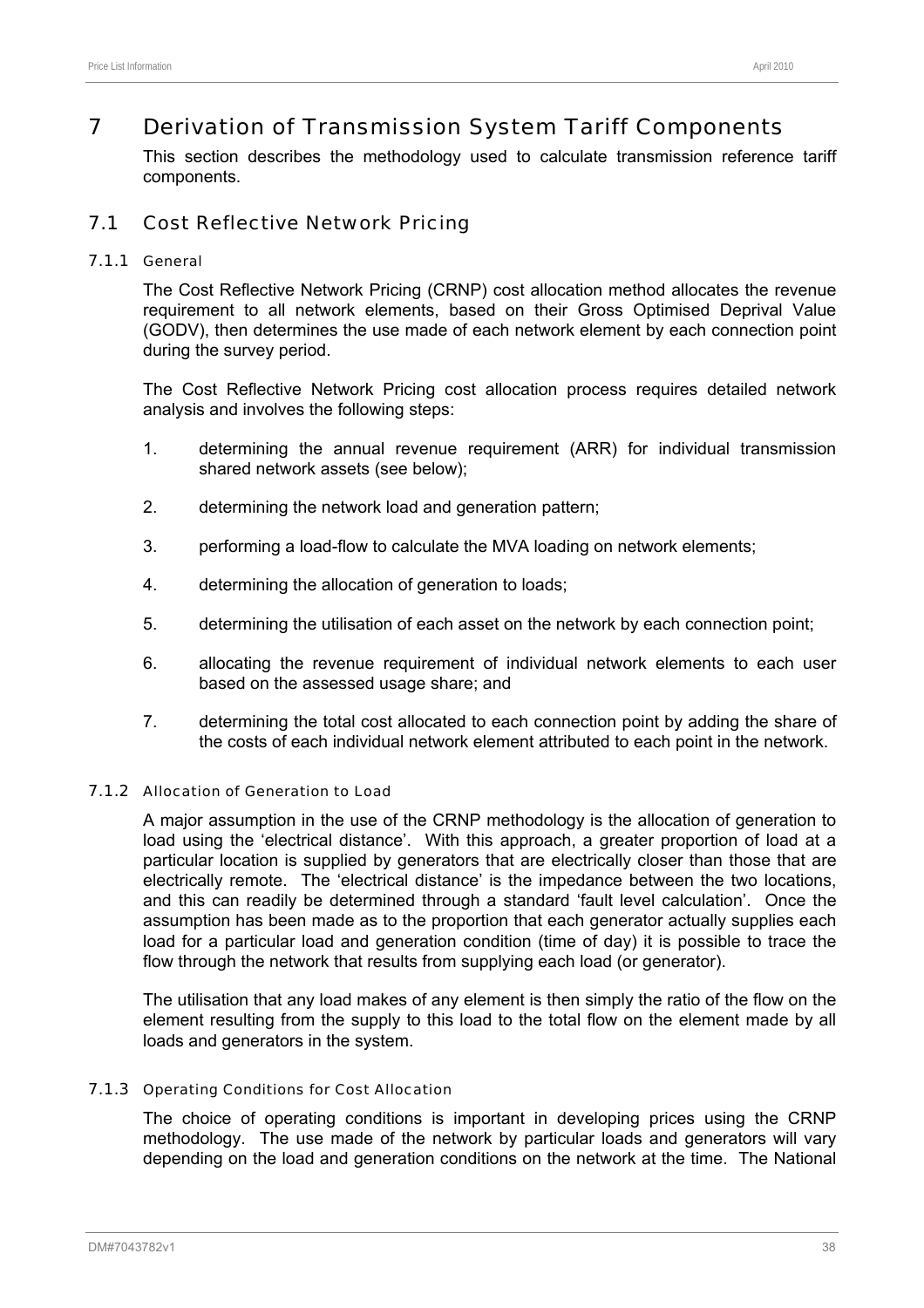Electricity Rules (NER) sets out the principles to apply in determining the sample of operating conditions considered.

The load and generation patterns used to establish transmission prices should include all operating scenarios that result in most stress in the network and for which network investment may be contemplated. The operating conditions chosen should broadly correspond to the times at which high demands drive network expansion decisions. Operating conditions should be included that impose peak loading conditions on particular elements, recognising that these may occur at times other than for peak demand.

Consistent with these principles, the operating conditions to be used for the cost allocation process for the transmission system as are as follows:

- Load and generation conditions shall be actual operating conditions from the previous 12 months; and
- Operating conditions shall include data for every node for every half hour where system peak demand is greater than an amount such that data from 10 individual summer days and 10 individual winter days are included.

# 7.2 Price Setting for Transmission Reference Services

Transmission tariffs for exit and entry services are fixed and are generally expressed as \$/kw/annum. Generally, transmission prices are derived by dividing the cost pool, either in its entirety or at a zone substation level, by the assigned maximum demand applying to those assets. However, the details of some parts of the process are complex and explained in more detail in the following sections.

## 7.2.1 Transmission Pricing Model

Once Transmission assets are valued and T-price has established the relativity of UOS prices the Transmission Pricing Model is used:

- 1. to calculate the annual revenue requirements for all respective cost pools (based on valuation data and the rate of return required); and
- 2. to scale the raw T-price UOS prices to give the required Use Of System cost pool revenues.

## 7.2.2 Connection Price

The Connection Price is an average price for the utilisation of Western Power owned connection assets. The Connection Price is uniform for all entry and exit points and reflects the total annual costs allocated to the connection assets divided by the total usage at each point. The Connection Price is calculated by taking the Connection Cost Pool Revenue and dividing it by the aggregate of relevant CMDs or DSOCs (over all Exit or Entry points where the charge is applied).

Connection charges for connection points on the transmission system are not published but are determined subject to the specific connection arrangements. These connection charges are individually calculated to reflect the actual connection assets that apply to that user. The amount of the charge is based on achieving a regulated return on all relevant assets and an allocation of the transmission network operating costs.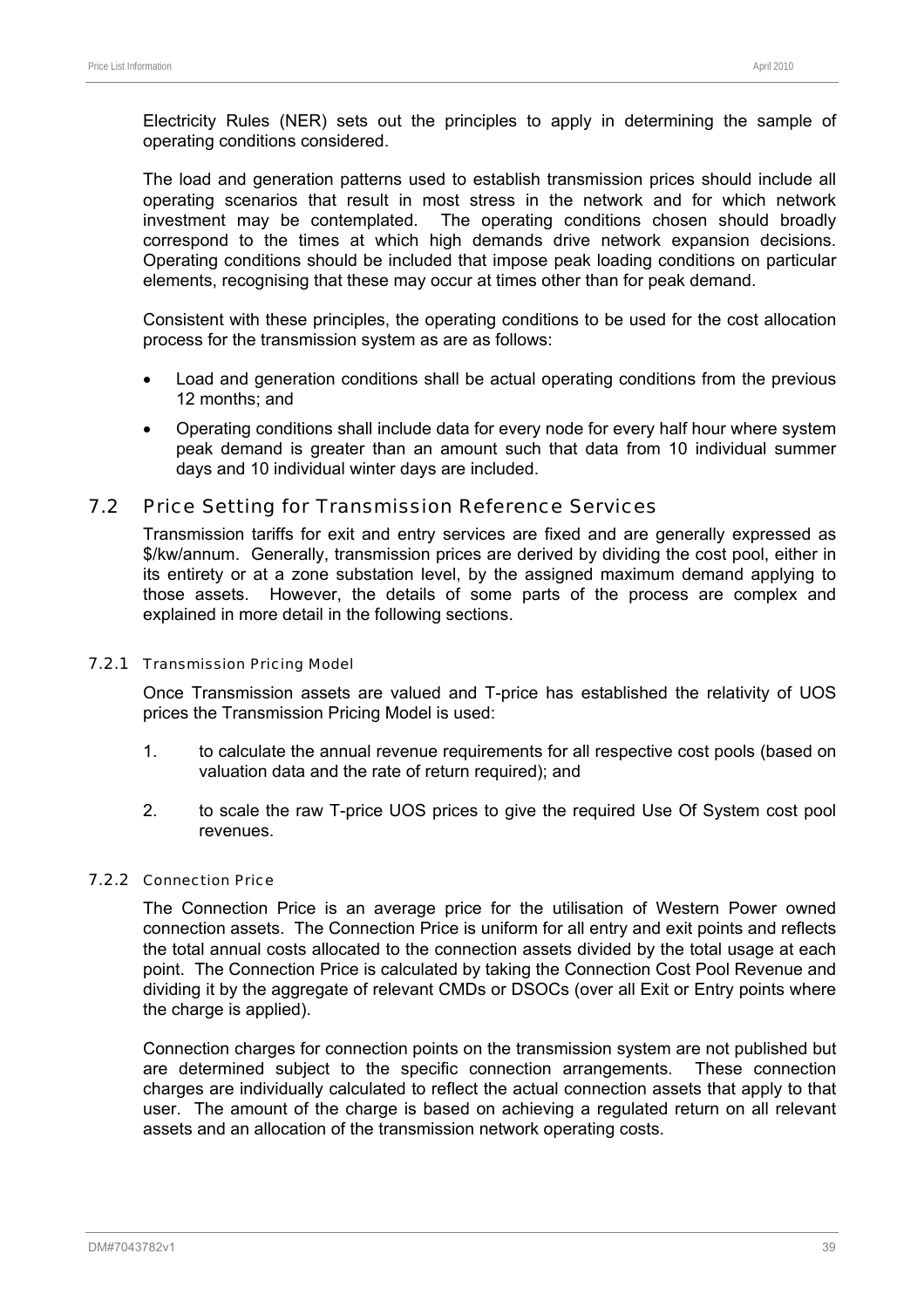#### 7.2.3 Use of System Prices

Consistent with the NER, the proportion of the transmission reference service revenue that is for Transmission UOS is allocated to each and every connection point using a Cost Reflective Network Pricing method (CRNP). CRNP assigns a proportion of shared network costs to individual user connection points.

The relativity of Use of System prices for both exit and entry points is calculated using 'Tprice' (see below for details). Raw T-price UOS prices are applied to all users based on forecast CMDs and DSOCs and scaled to give the required relevant Cost Pool Revenue.

## **T-Price**

Western Power uses T-price to establish the relativity of Use Of System (UOS) prices for each exit and entry point. T-price is a modelling tool to allocate network costs to each node using Cost Reflective Network Pricing. T-price requires significant work to establish all of the inputs and to run the model. However, in summary:

- The GODV of every branch and node of the network is allocated. Every node is classified as either Exit or Entry, and every Branch is classified as either shared, or dedicated to consumers or dedicated to generators.
- Electrical configuration and parameters of the network are established (PSSE system Raw Data file).
- Interval demand data is assembled for every node.
- Load flow analysis is carried out so that all of the network element costs are allocated to each zone substation based on usage of those network elements. This process derives an annual cost for each node.
- The costs at each node are then converted to prices by assigning a maximum demand to each node and using that demand to calculate a price in terms of \$/kW/annum.

## **UOS – Exit Points**

Use of System prices for Exit Points are calculated by scaling raw T-price UOS prices for Exit Points to recover the Use of System for Loads Cost Pool Revenue.

## **UOS – Entry Points**

Use of System prices for Entry Points are calculated by scaling raw T-price UOS prices for Entry Points to recover the Use of System for Generators Cost Pool Revenue.

## 7.2.4 Common Service Price for Loads

The Common Service Price is expressed in \$/kW/annum and is uniform for all exit points. The Common Service Price is calculated by taking the Common Service Cost Pool Revenue and dividing it by the aggregate of relevant Contract Maximum Demands (over all Exit points where the charge is applied).

## 7.2.5 Control System Service Price

The Control System Service Price is expressed in \$/kW/annum. Separate Prices for consumers and generators are calculated based on the respective cost pools but are uniform for each.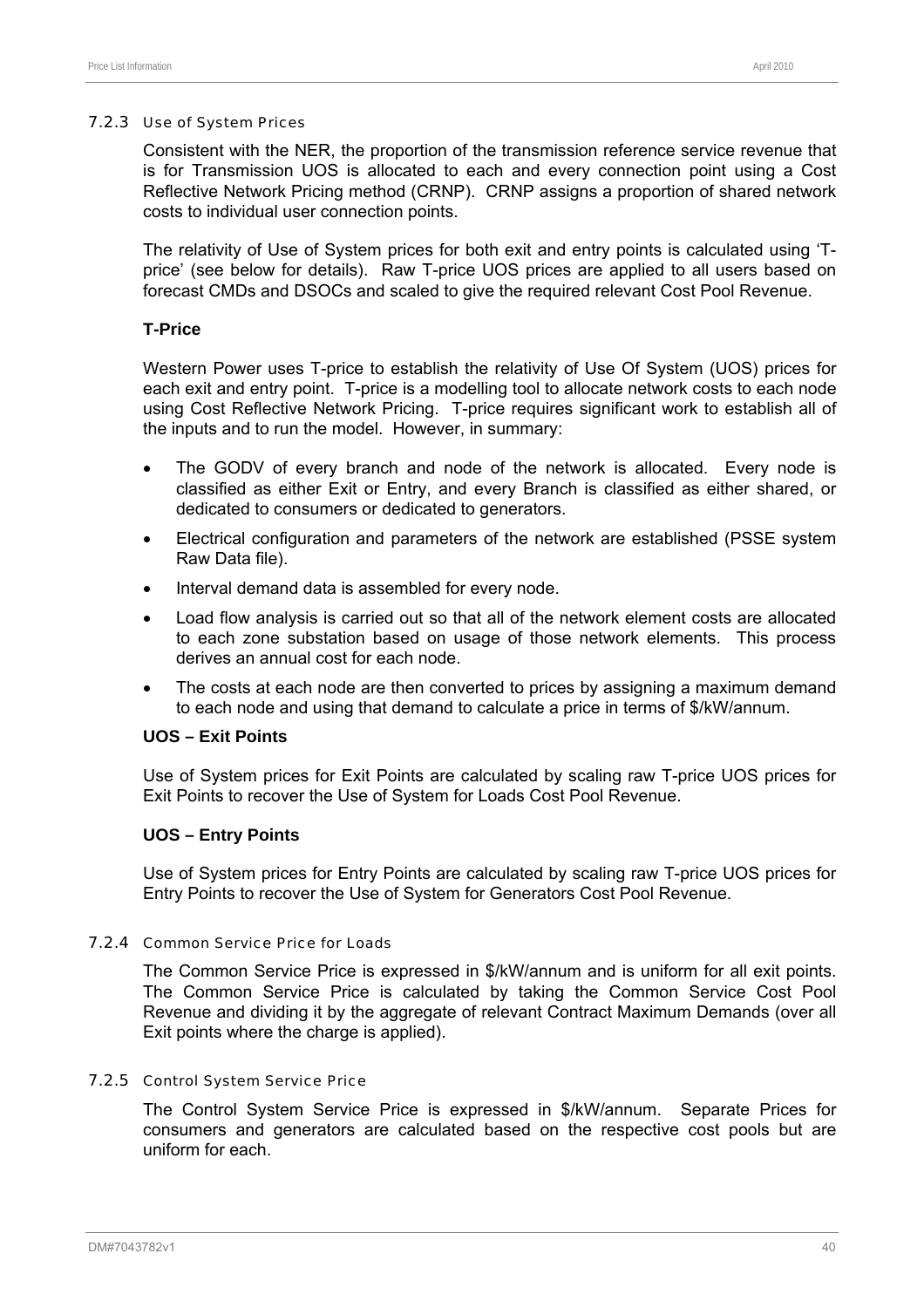## **CSS for Consumers**

The Control System Services price to Loads is calculated by taking the Control System Services to Loads Cost Pool Revenue and dividing it by the aggregate of relevant Contract Maximum Demands (over all Exit points where the charge is applied).

## **CSS for Generators**

The Control System Services price for Generators is calculated by taking the Control System Services to Generators Cost Pool Revenue and dividing it by the aggregate of relevant Declared Sent Out Capacities (over all Entry Points where the charge is applied).

## 7.2.6 Transmission Reference Tariff Setting

The following table details the forecast transmission revenue, by tariff, which will be collected from transmission connection points and the total amount that will be collected from distribution connection points (please see section 7.3 for further details).

|                                                                                            | <b>Forecast</b><br><b>Total MW</b> | <b>Number</b><br><b>Customers</b> | Forecast<br><b>Transmission</b><br><b>Revenue</b><br><b>Recovered</b> |
|--------------------------------------------------------------------------------------------|------------------------------------|-----------------------------------|-----------------------------------------------------------------------|
| TRT1 - Transmission Exit                                                                   | 540                                | 27                                | 25.8                                                                  |
| TRT2 - Transmission Entry (includes LV Gens etc.)                                          | 5879                               | 27                                | 65.2                                                                  |
| RT1 - RT 11 - Distribution Users (Pass Through)                                            | 3969                               | 1,185,987                         | 246.0                                                                 |
| Deduct Standby                                                                             |                                    |                                   | $-0.5$                                                                |
| <b>TOTAL</b>                                                                               |                                    |                                   | 336.5                                                                 |
| Forecast over-recovery (compared to Transmission<br>Reference Service Revenue of \$336.1M) |                                    |                                   | 0.4                                                                   |

#### Table 17 - Transmission Revenue Forecast for 2010/11 (\$M Nominal)

Western Power considers that the differences between required and forecast revenues from reference services are within a reasonable margin when determining a complex set of reference tariffs. Western Power also notes that, under the price control of the access arrangement, any differences between required and actual revenues will be corrected for in transmission and distribution prices in future pricing years.

Note: The standby revenue relates to Western Power providing standby services. This revenue has been deduced from the reference service revenue due to the standby service being provided as a non-reference service.

# 7.3 Price Setting for Distribution Reference Services

The tariffs for connection points on the transmission system do not collect the full transmission reference service revenue entitlement. Connection points on the distribution system utilise the transmission system as well as the distribution system. The remainder of the transmission reference service revenue entitlement is collected from tariffs for connection points on the distribution system.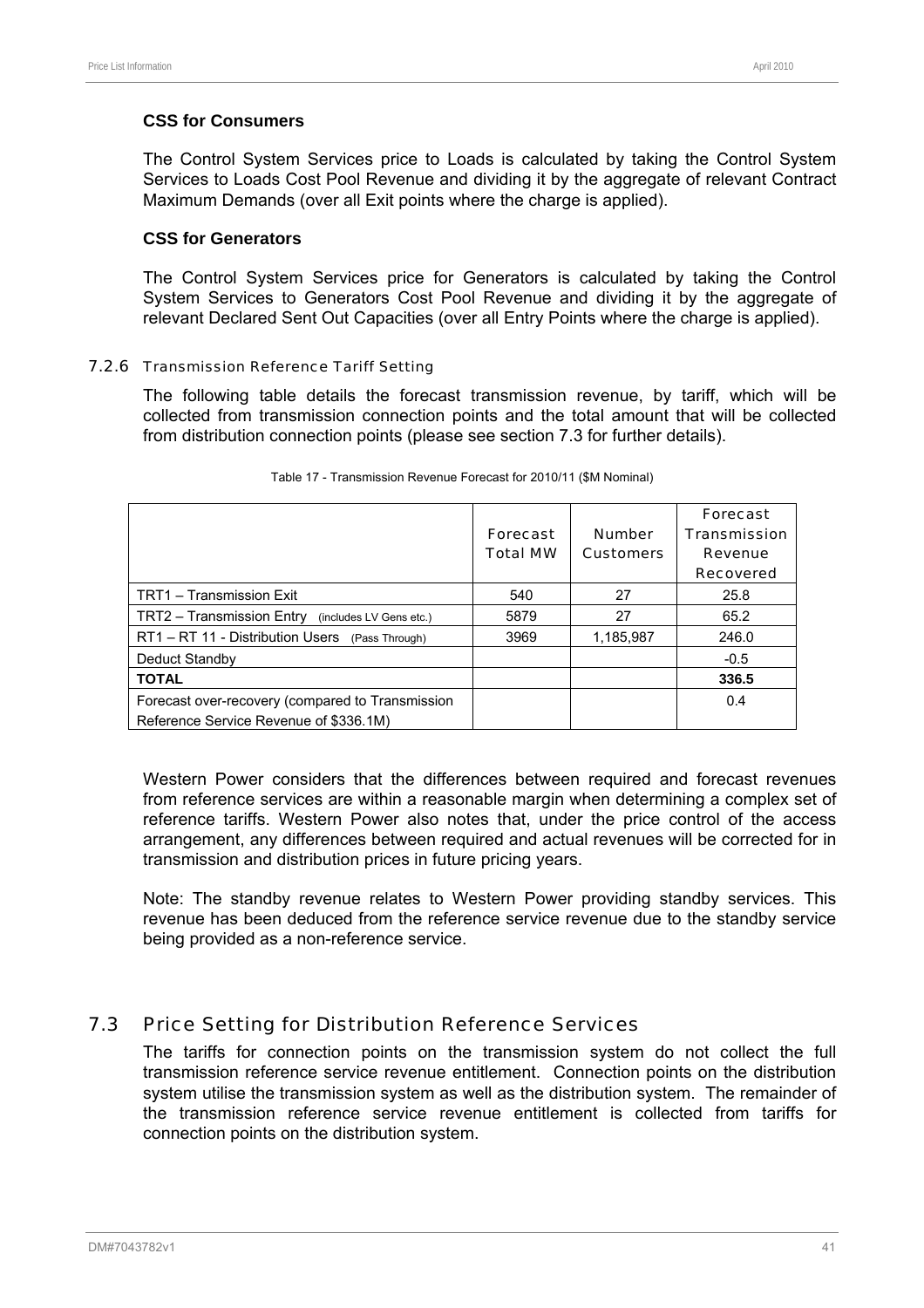Charges are determined for each direct connected transmission user based on respective Contract Maximum Demands (CMDs). The revenues from these users are then deducted from the revenue entitlement for that substation to give a net revenue amount to be recovered from users connected to that substation via tariffs for connection points on the distribution system.

Reference tariffs for users connected to the distribution system with a peak demand >1MVA incorporate transmission nodal prices. The transmission pass-through revenue, net of the revenues from the >1MVA users, is then allocated in aggregate to the various small customer groupings on the basis of loss adjusted any time maximum demand (ATMD) for each grouping (further described below).

A number of processes take place to determine transmission prices that match the structure of distribution reference tariffs so that a full suite of bundled tariffs can be produced.

Transmission prices take a range of forms. The CMD tariffs are based on a nominated peak demand in terms of kVA. The CMD tariffs are nodal in that they are based on the transmission node to which the load user is connected. All other tariffs are uniform across the SWIN.

#### 7.3.1 Flow Chart

The process to derive prices can be illustrated in the following flow diagram.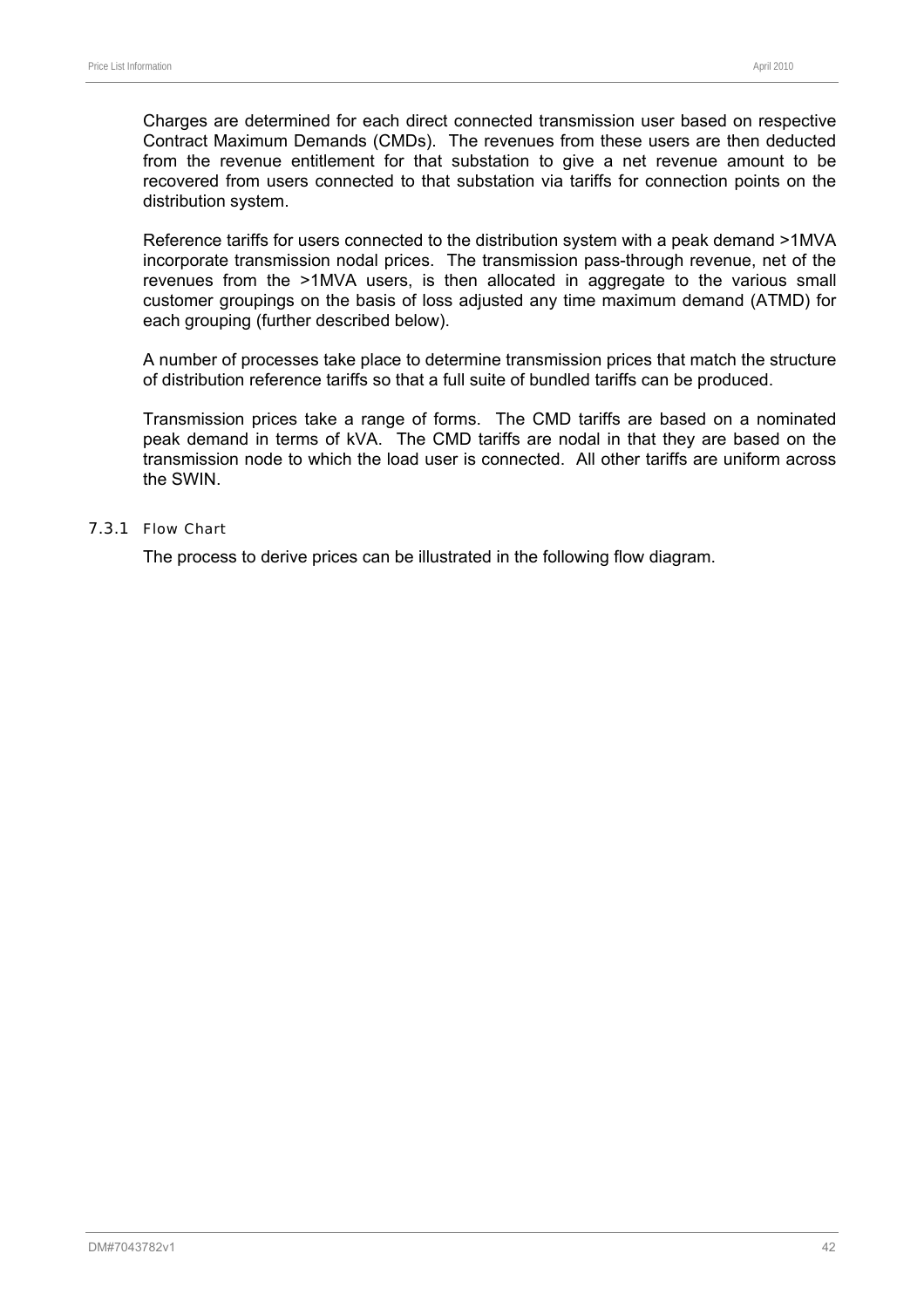

Figure 3 - Derivation of Transmission Tariff Component of Distribution System Flow Chart

Each step in this process to derive transmission component of the distribution system reference tariffs is described in more detail as follows. The first two steps of determining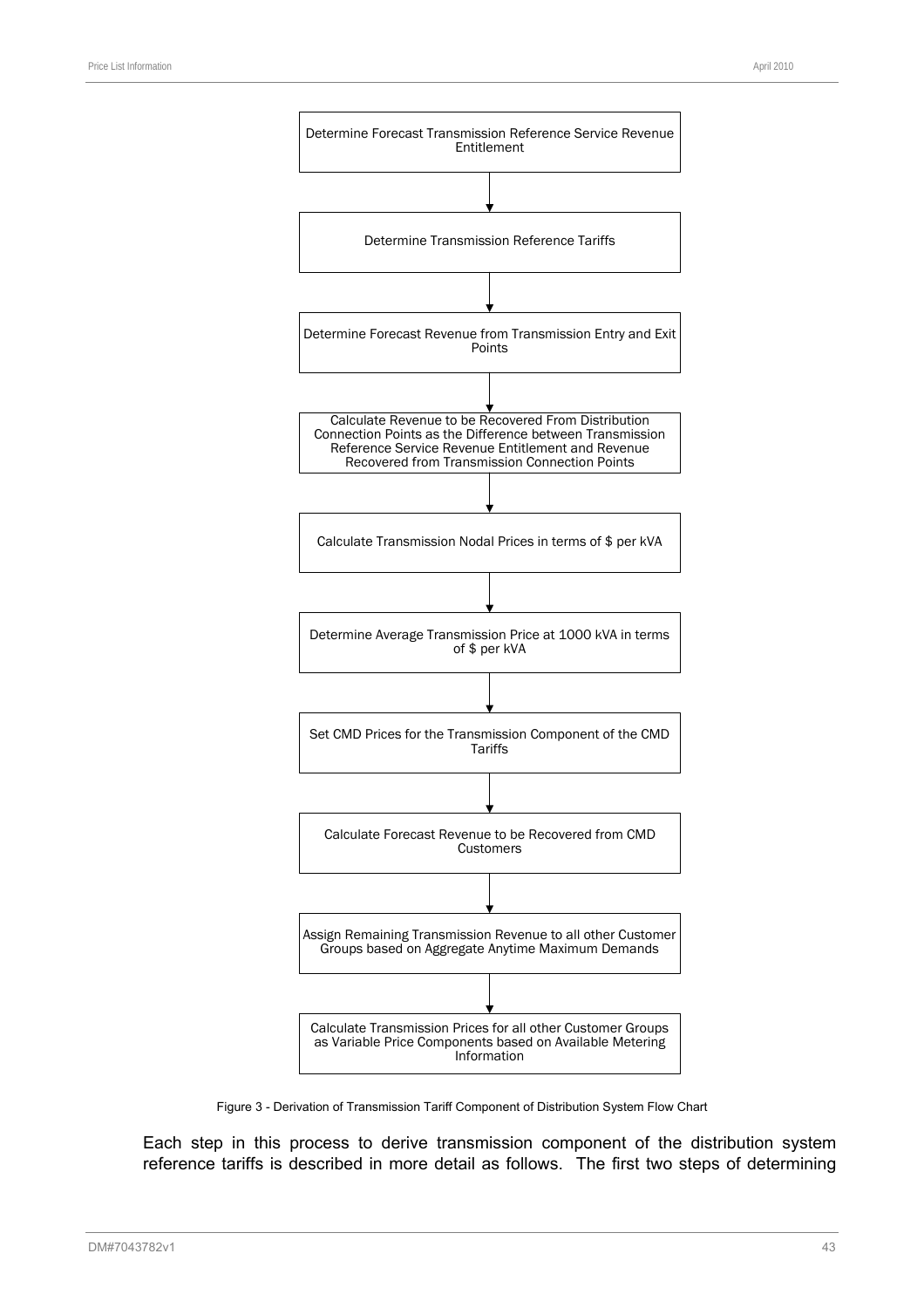the revenue entitlement and prices for transmission connected users have been covered earlier.

#### 7.3.2 Calculate the Forecast Revenue to be recovered from Distribution-Connected Users

It is assumed at this stage that the forecast transmission revenue entitlement has been determined and transmission reference tariffs set. By applying the reference tariffs to the forecast transmission-connected user data, the revenue to be recovered from transmission entry and exit points can be forecast. The residual is the revenue that must be recovered from connection points on the distribution system.

## 7.3.3 Calculate Transmission Nodal Prices in Terms of \$ per kVA

To calculated the transmission prices in terms of \$ per kVA the zone substation power factors must be determined. The power factors are measured at the low voltage bus of the zone substations at system peak. To create a single nodal price the transmission use of system, common service and connection prices are added together for each zone substation. Multiplying that price by the power factor then provides the price in terms of \$/kVA.

There is an additional factor taken into account at this stage. The Urban and CBD prices are set to be uniform for distribution-connected users. To achieve this, a weighted average transmission nodal price and a weighted average power factor are used.

This step is taken for two primary reasons. It does not make sense for users across the Perth metropolitan area to see a range of prices depending on location. For example users can be connected to one zone substation for a period of time and then transferred to a different zone substation for operational reasons. Individual zone substation nodal prices would result in such a user seeing a price change although they had not changed anything from their perspective. From an administrative perspective it would be very difficult to manage such a situation. Price changes would also need to be managed within any side constraints imposed on price movements.

The second reason is that nodal prices are designed to give users an economic signal in terms of location. However, in an urban environment it is difficult for users to respond to any economic signal because land zoning and availability will normally be the determining factor in location rather than cost of supply.

This process produces a set of zone substation prices that are individual for Rural, Mixed and Mining substations and uniform for the CBD and Urban substations. These transmission nodal prices apply to connect points on the distribution system with demands equal to or greater than 7,000 kVA. This principle is established because the cost that a 7,000 kVA user imposes on the transmission network will be the same whether connected to the distribution or transmission networks.

For users with CMD below 7,000 kVA the factor of load diversity becomes more relevant. In addition, the price must be structured to fit into the bundled tariff structure for all CMD users with demands greater than 1,000 kVA.

## 7.3.4 Determine Average Transmission Price at 1,000 kVA

At this stage we have the transmission nodal prices at 7,000 kVA. We also have established that the transmission price in terms of \$/kVA at 1,000 kVA will be uniform for all users and will be the same from 0 to 1,000 kVA. The task is to establish that uniform price.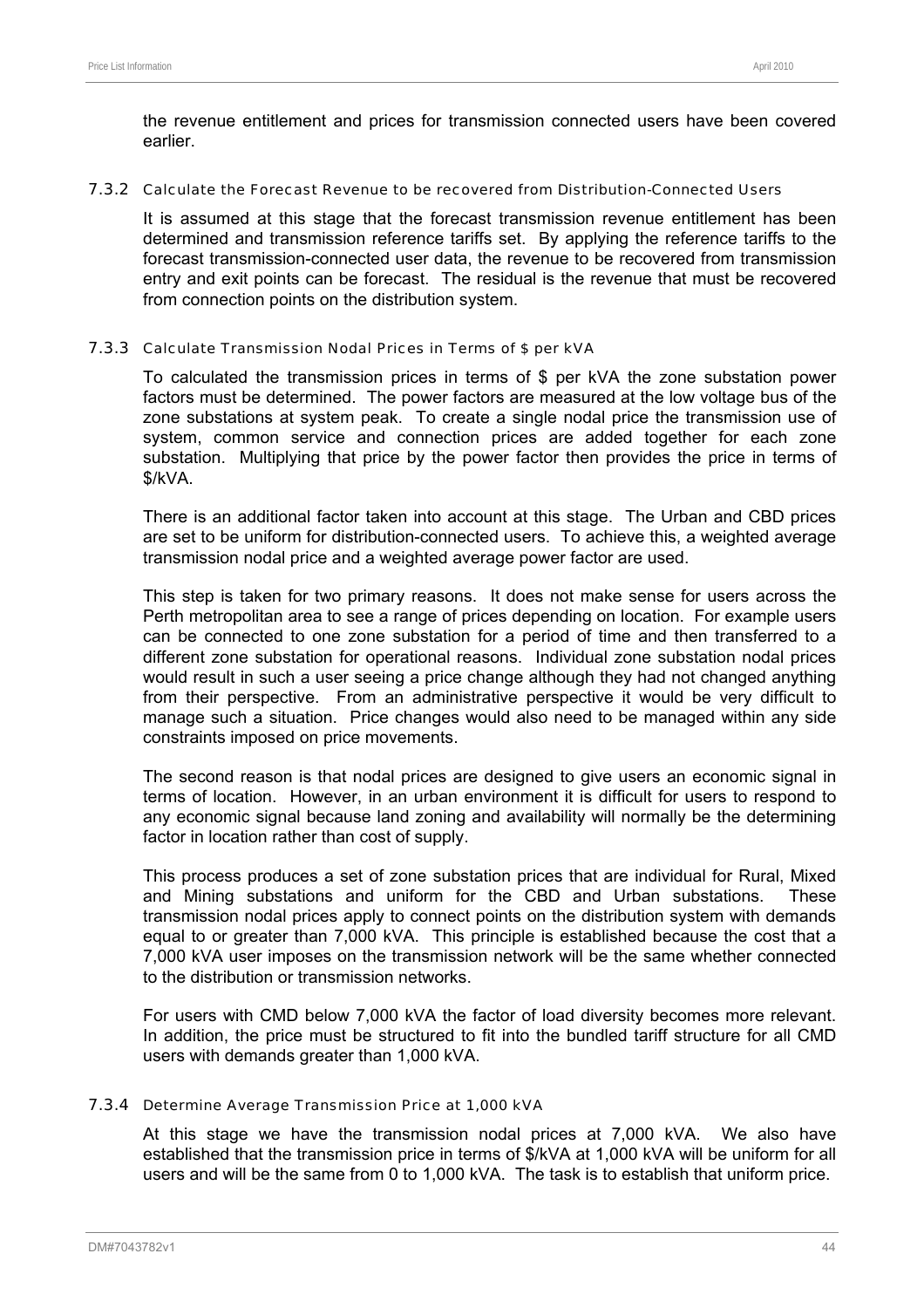Transmission costs are allocated to all users on the basis of anytime peak kVA demand. The transmission price is simply the revenue to be recovered from users with demands below 1,000 kVA divided by the sum of the anytime maximum demands of all those users.

The anytime maximum demands are not metered for the vast majority of users with demands below 1,000 kVA. The energy consumption is metered and the anytime maximum demands are estimated by applying load factors based on "Industry Codes". The industry codes and associated load factors were developed using sample data for actual representative user types.

At this stage the size of the revenue pool is not established. The revenue pool will be the amount defined by the following formula:

 $RP_{\text{Below 1,000}} = RP_{\text{Total}} - RP_{\text{Over 7,000}} - RP_{\text{ 1,000 to 7,000}}$ 

where,

 $RP_{\text{Below 1,000}}$  = revenue to be recovered from users with demands below 1,000 kVA

 $RP$ <sub>Total</sub> = revenue to be recovered from all distribution connected users

 $RP_{Over 7,000}$  = revenue to be recovered from users with demands greater than 7,000 kVA

RP  $_{1,000 \text{ to } 7,000}$  = revenue to be recovered from users with demands between 1,000 and 7,000 kVA

This equation has unknowns in several terms at this stage. The revenue to be recovered from users with demands greater than 7,000 kVA is known because it is equal to the forecast demands of those users multiplied by the nodal price for each user.

The next step is to determine the pricing structure for users with demands between 1,000 and 7,000 kVA. To facilitate the bundling of transmission and distribution components in reference tariffs for connection points on the distribution system the transmission price structure must be consistent with the distribution price structure. For these users this means the prices will be in "rate block" structure and take the form:

User Charge  $_{1,000 \text{ to } 7,000}$  = (Price  $_{A1,000}$  \* 1,000 kVA) + (Price  $_{1,000 \text{ to } 7,000}$  \*(CMD <sub>User</sub> – 1,000 kVA))

Where:

User Charge  $_{1,000 \text{ to } 7,000}$  = the use of system charge for a user with CMD between 1,000 and 7,000 kVA

Price  $_{At 1,000}$  = the average use of system price for all users with CMD below 1,000 kVA

Price  $_{1,000 \text{ to } 7,000}$  = the use of system for this user with CMD between 1,000 and 7,000 kVA

CMD  $_{Use}$  = the contract maximum demand for that user

The Price  $_{1,000 \text{ to } 7,000}$  will be different for each zone substation but can be calculated by the formula: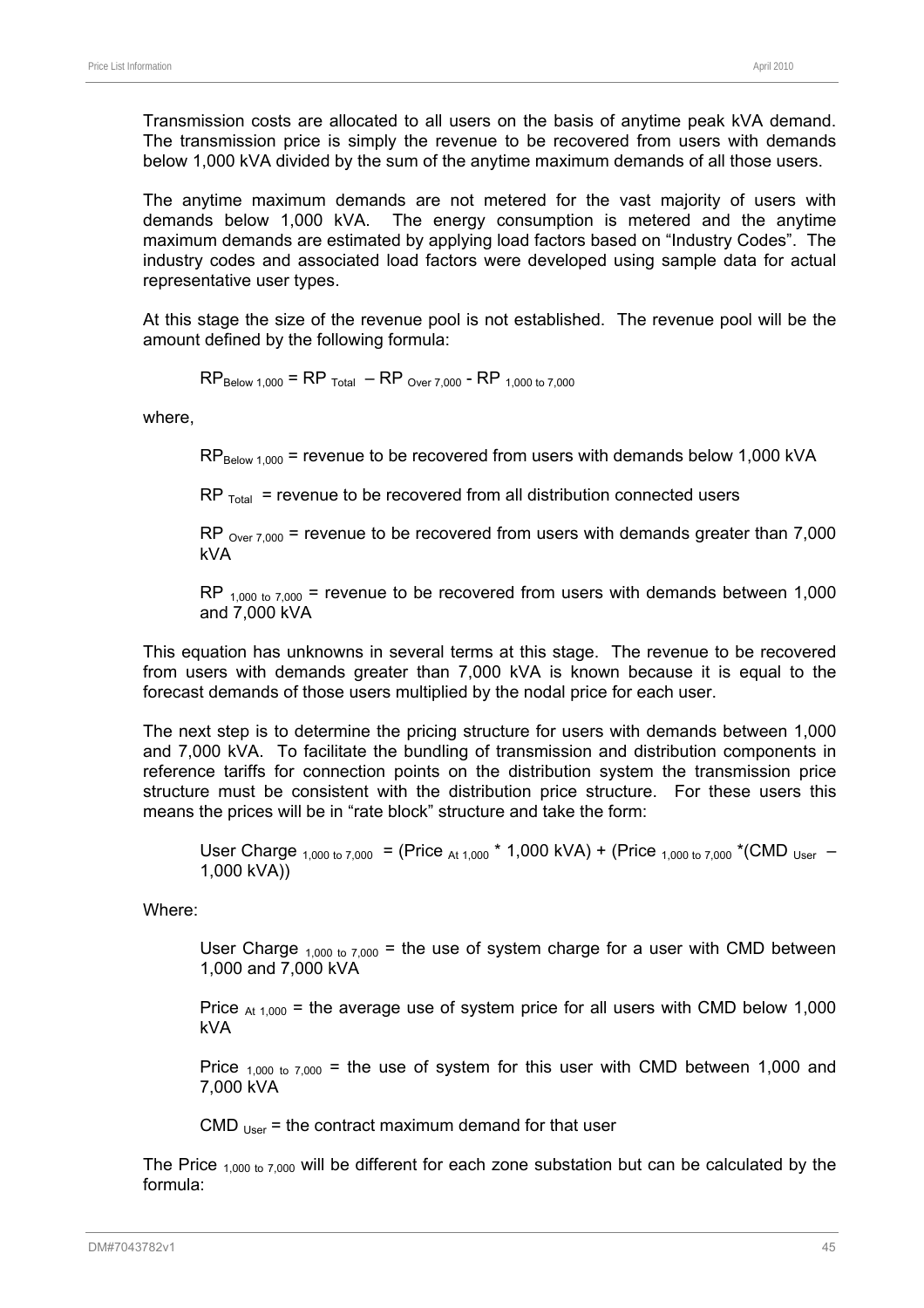Price <sub>1,000 to 7,000</sub> =  $[(Price<sub>At 7,000</sub> * 7,000 kVA) - (Price<sub>At 1,000</sub> * 1,000 kVA)]/6,000 kVA]$ 

So we now have a formula to calculate the price for each user with CMD between 1,000 and 7,000 kVA with the unknown being the price at 1,000 kVA. We now have a single unknown (Price At 1,000) that can now be solved in the above equation which now must be expanded as below.

Original Equation:

 $RP_{\text{Below 1,000}} = RP_{\text{Total}} - RP_{\text{Over 7,000}} - RP_{\text{ 1,000 to 7,000}}$ 

Expansion of each term:

 $RP_{\text{Below }1000} = \sum \text{User anything maximum demands multiplied by Price At }1,000$ 

 $RP$ <sub>Total</sub> = Total transmission revenue entitlement allocated to distribution-connected users

RP  $_{\text{Over } 7.000}$  =  $\sum$  Individual demands for users greater than 7,000 kVA anytime maximum demands multiplied by the nodal price at the zone substation to which the user is connected

 $RP_{1,000 \text{ to } 7,000} = \sum \text{User charges}$  for all users with CMDs between 1,000 and 7,000 kVA

At this stage of the process we have the average price at and below 1,000 kVA, the nodal price for each zone substation for demands between 1,000 and 7,000 kVA and the nodal price for demands greater than 1,000 kVA. This has set the transmission tariffs for CMD users.

The rate blocks were developed using the principle of a straight-line transition from the charge at 1,000 kVA to the charge at 7,000 kVA. When converted back to prices the actual prices at any demand can be mapped and in fact the transition from a flat price below 1,000 kVA to a flat price above 7,000 kVA is a 1/x curve. The following graph illustrates the price outcomes for the above process. A number of substations have been chosen to represent the range of prices across urban and rural substations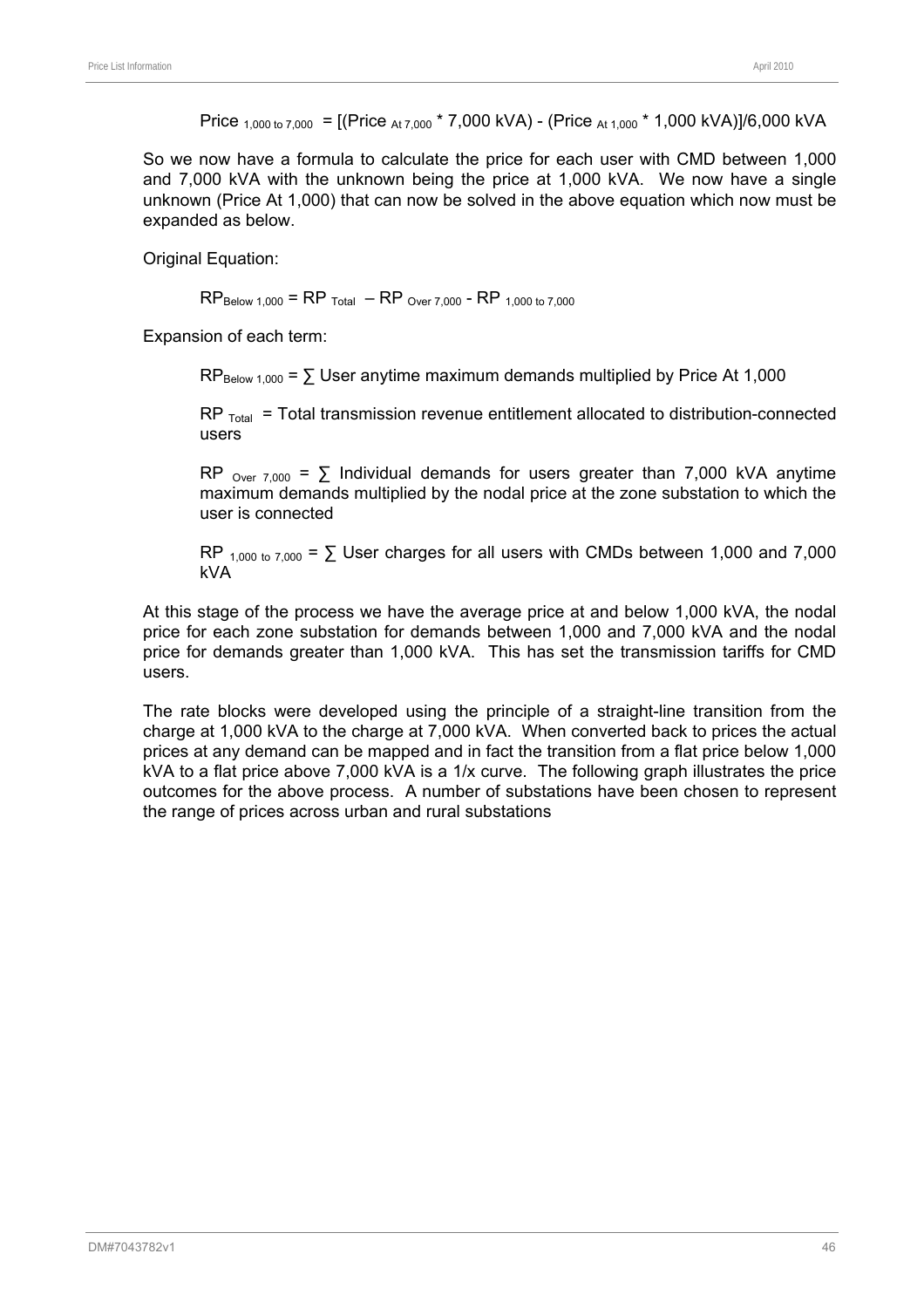

Figure 4 - Rate Blocks Example

## 7.3.5 Calculate Transmission Revenue to be recovered from Users with Demands below 1,000 kVA

This has been determined in the previous section in that the revenue is the average price multiplied by the sum of the anytime maximum demands of all users with demands less than 1,000 kVA.

#### 7.3.6 Calculate Transmission Prices for all other Customer Groups

The first step in this process is to allocate the total revenue entitlement for all users with demands below 1,000 kVA to the customer groups within this category. The customer groups are restated for reference.

- General Business Large (300-1,000 kVA MD)
- General Business Medium (100-300 kVA MD)
- General Business Small (15-100 kVA MD)
- Small Business (<15 kVA MD)
- **Residential**
- **Streetlights**
- Unmetered Supplies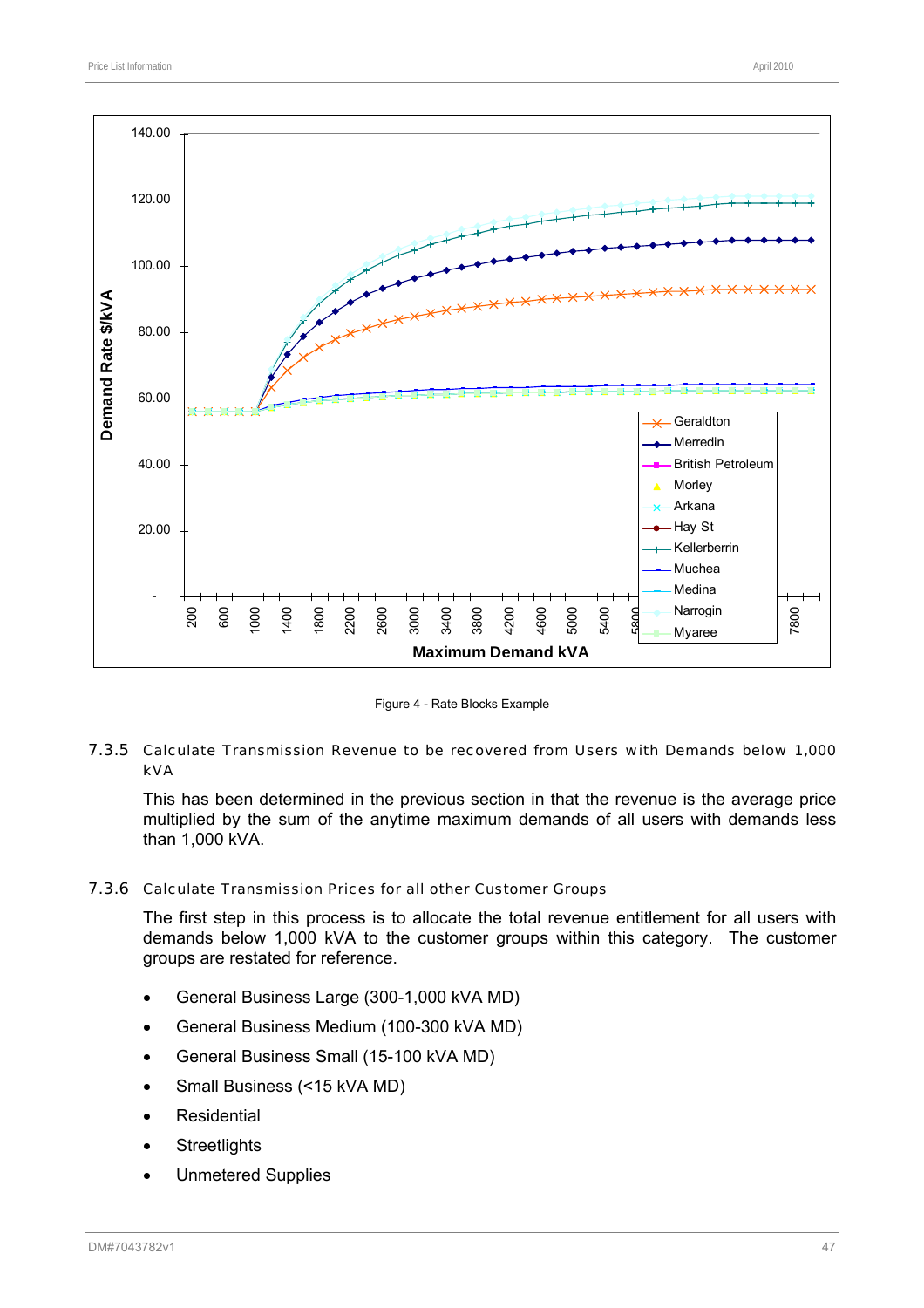The result of this process is an amount of revenue that must be recovered within each customer group. At this stage the customer group users are mapped to reference tariff groups together with their associated revenues. We then have revenue entitlements assigned to reference tariffs. The process then becomes one of matching the revenue entitlement to metered information to produce tariff components.

In the case of Transmission reference tariff components the cost pools are allocated on the basis of demand. The tariffs now being considered do not have metered values for demand and on that basis; energy is used as a proxy for demand. The revenue is recovered entirely through the variable component of the tariffs, which in each of these tariffs is the energy rate. Thus the tariff components are in terms of cents per kWh.

In the case of un-metered supplies, streetlights, energy small and energy large tariffs the price is calculated by the simple formula:

Price  $T_{\text{Ariff}}$  = Forecast Revenue Entitlement Tariff /Total Forecast Energy for Tariff

In the case of the time of use energy tariffs the transmission revenue allocated to those tariffs is recovered through both the on-peak and off-peak energy amounts. It is essentially the on-peak demand and therefore on-peak energy that drives the cost of the transmission network. However off-peak energy must also be served and a proportion of the revenue is recovered through the off-peak energy.

In fact approximately 30% of the forecast revenue entitlement is recovered through the offpeak energy and 70% through the on-peak energy. This ratio is chosen to achieve three outcomes:

- It clearly recovers most of the cost from on-peak usage which is the main driver of transmission costs;
- It allows for some of the costs to be recovered from off-peak energy usage to provide for equity between users with different load patterns; and
- It provides a clear economic signal to encourage off-peak energy usage that has the benefit of reducing network costs resulting in lower reference tariffs for all users.

## 7.3.7 Transmission Components of Distribution Reference Tariffs Forecast Revenue

The following table details the forecast transmission reference service revenue, by tariff, which will be collected from distribution connection points.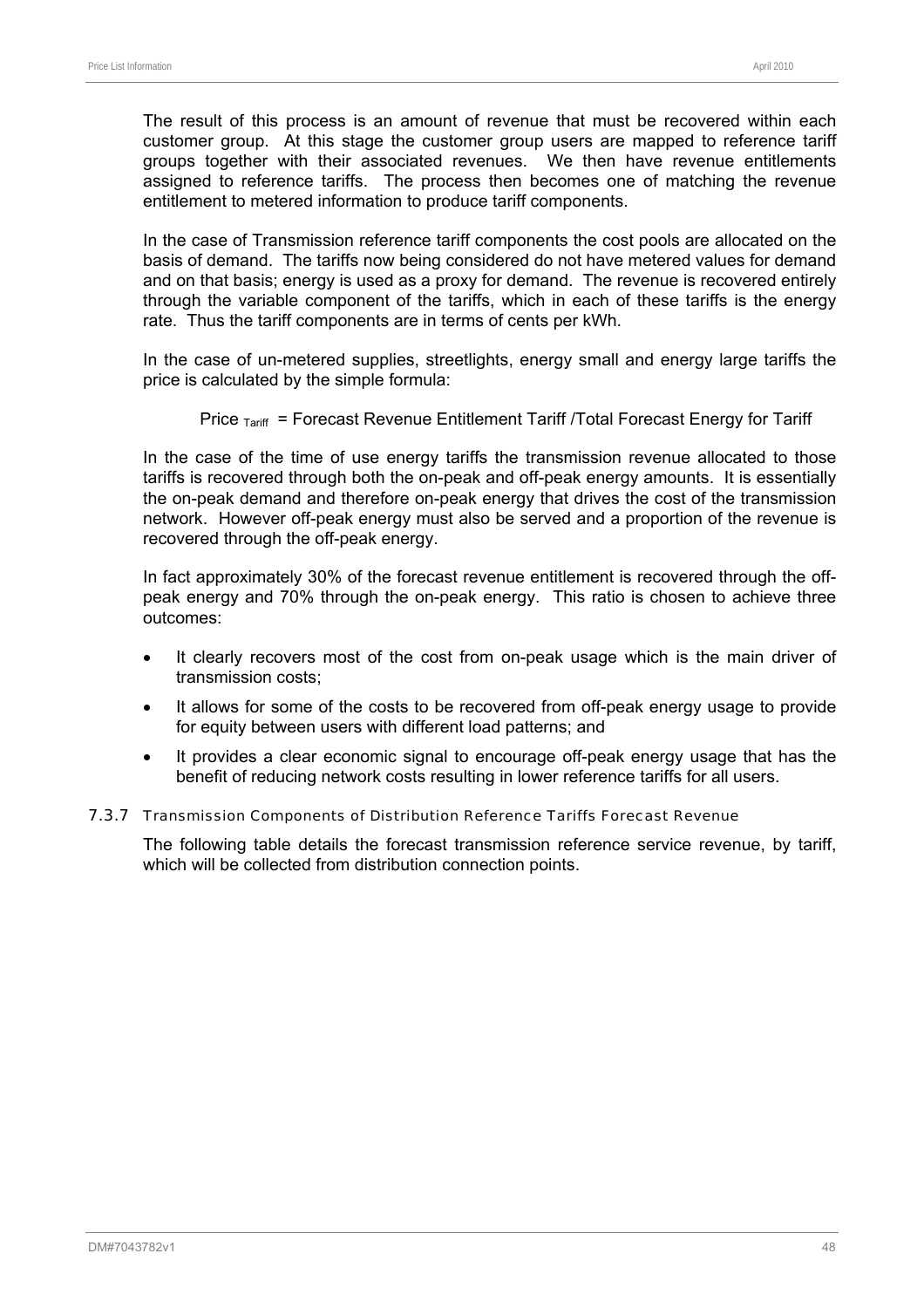|                                                          | <b>kWh</b>     | <b>ATMD kVA</b> | <b>Number</b><br><b>Customers</b> | <b>Forecast</b><br><b>Transmission</b><br><b>Revenue</b><br><b>Recovered</b> |
|----------------------------------------------------------|----------------|-----------------|-----------------------------------|------------------------------------------------------------------------------|
| RT1 - Anytime Energy (Residential)                       | 5,101,287,006  | 1,787,914       | 825,867                           | 89.2                                                                         |
| RT2 - Anytime Energy (Business)                          | 1,695,240,794  | 809,487         | 89,653                            | 35.6                                                                         |
| RT3 - Time of Use Energy (Residential)                   | 172,417,706    | 61,980          | 15,744                            | 3.0                                                                          |
| RT4 - Time of Use Energy (Business)                      | 2,084,217,906  | 1,061,725       | 11,736                            | 34.9                                                                         |
| RT5 - High Voltage Metered Demand                        | 298,932,288    | 90,580          | 108                               | 4.8                                                                          |
| RT6 - Low Voltage Metered Demand                         | 1,070,983,712  | 327,873         | 1,060                             | 18.6                                                                         |
| RT7 - High Voltage Contract Maximum Demand               | 2,710,669,738  | 714,581         | 228                               | 52.1                                                                         |
| RT8 - Low Voltage Contract Maximum Demand                | 259,465,248    | 78,759          | 50                                | 4.6                                                                          |
| RT9 - Streetlighting                                     | 106,952,084    | 26,627          | 216,109                           | 1.5                                                                          |
| RT10 - Un-Metered Supplies                               | 32,091,004     | 5,070           | 14,865                            | 0.3                                                                          |
| RT11 - Distribution Entry                                | O              | 0               | 15                                | 0.0                                                                          |
| RT12 - Time of Use Energy (Bidirectional<br>Residential) | 59,121,168     | 26,214          | 10,552                            | 1.5                                                                          |
| <b>TOTAL</b>                                             | 13,591,378,653 | 4,990,811       | 1,185,987                         | 246.0                                                                        |

Table 18 - Transmission Reference Service Revenue Recovered from Distribution Connection Points for 2010/11 (\$M Nominal)

# 7.4 Annual Price Review

As described in the Access Arrangement, the reference service revenue is reviewed annually and adjusted if necessary for under or over recovery. Together with changes to user CMDs and DSOCs (including zone substation maximum demands) it is consequently necessary to adjust prices annually also.

Assets are not re-valued annually and T-price is not re-run annually, and the relativity of Use of System prices is consequently maintained. However, all new loads and generators are included and all revised forecast CMDs and DSOCs are updated in the Transmission Pricing Model annually, and prices are consequently scaled annually (within any price control side constraints) to recover the revised reference service revenue.

Transmission Use of System prices can be volatile due to matters beyond the control of any one user. In order to minimise this volatility and reduce the commercial uncertainty for users, prices are consequently subject to an annual side constraint as detailed in the Access Arrangement.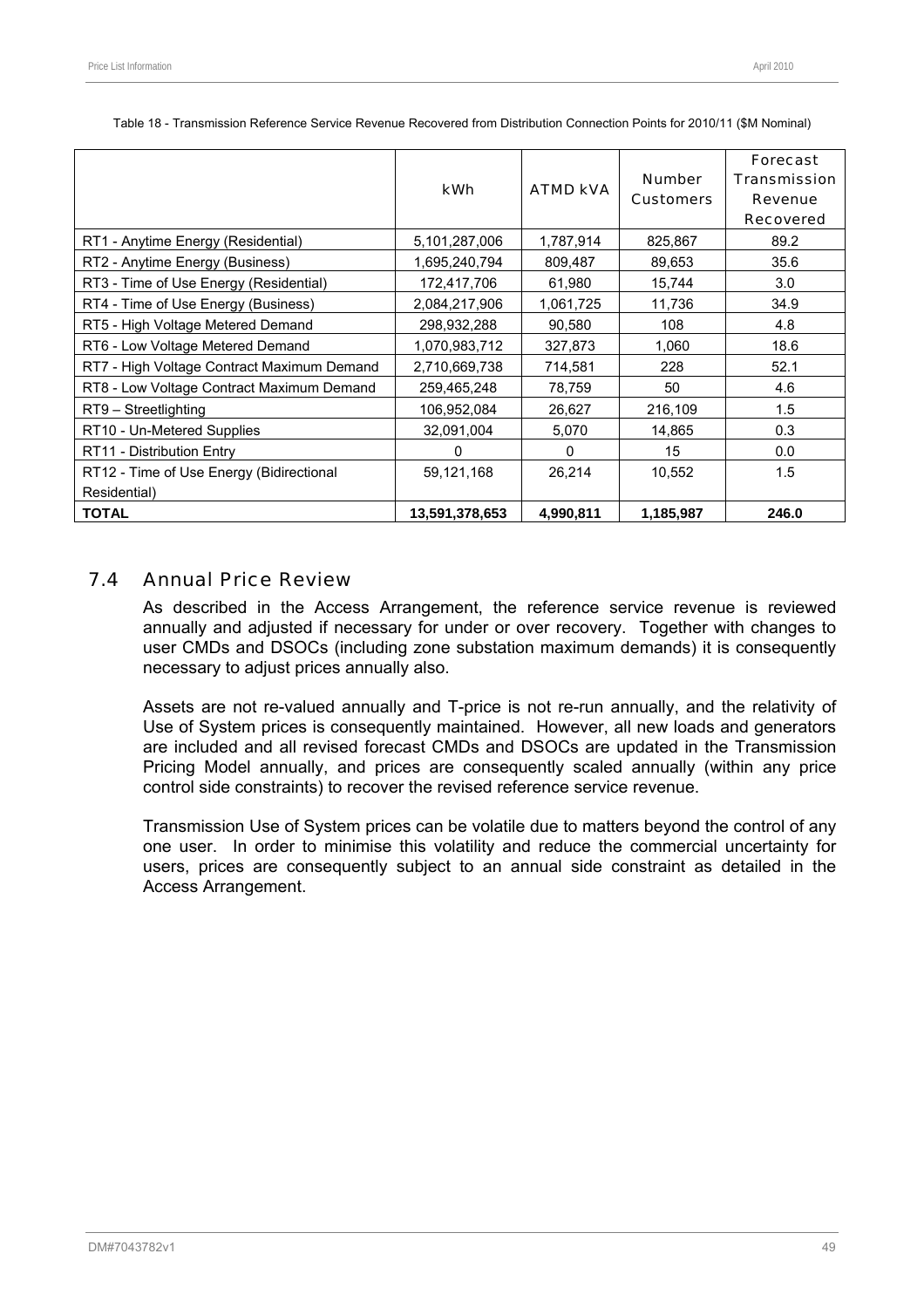# 8 Derivation of Distribution System Tariff Components

This section describes the methodology used to calculate distribution reference tariff components.

The cost allocation process reflects the costs of supply for a customer group reasonably accurately. The process for determining prices for that customer group, while ideally similar in principle, is somewhat different in that it needs to take into account other factors such as equity, simplicity and efficiency (e.g. existing metering type).

Prices are determined with pre loss-adjusted ATMD's.

The Code requires uniform reference tariffs for all users with annual energy demand below 1 MVA, which equates to all but 500 within the SWIN. Users with energy demand below 1 MVA will exhibit the full range of energy consumption patterns. It is therefore clear that any tariff structure will not be totally cost reflective. However, the assumptions that are made in allocating users to particular load groups and in deriving the cost of supply to those customer groups, and the consequent prices, are all considered reasonable. Through the process described in this paper the tariff settings are derived through as rigorous a process as is possible taking into account the information available and the requirements of the Code.

The distribution reference tariff components include the costs associated with the tariff equalisation contribution (TEC). Section 7.12 of the Code sets out the requirement for Western Power to recover tariff equalisation contributions through distribution reference tariffs for exit services (Western Power has extended this to include bidirectional services to be consistent with the Code Objective). Section 8.5 details the amounts associated with TEC that are embedded within the distribution reference tariff components.

# 8.1 Price Setting

This section details the methodology used to derive the tariff components from the cost pools, customer groups and locational zones.

## 8.1.1 Tariff Components

Distribution reference tariffs have been developed to enable users with different loads and usage patterns to choose the most appropriate form for them. The tariffs have fixed and variable components and are generally compatible with existing forms of user metering.

The components of each reference tariff are shown in the following table.

| <b>TARIFF TYPE</b>                     |                       |                       |                                                           |                          |                           |                                                                            | <b>TARIFF COMPONENTS</b>                   |                                           |                                                 |                                                          |                                            |
|----------------------------------------|-----------------------|-----------------------|-----------------------------------------------------------|--------------------------|---------------------------|----------------------------------------------------------------------------|--------------------------------------------|-------------------------------------------|-------------------------------------------------|----------------------------------------------------------|--------------------------------------------|
|                                        | Ë<br>Compone<br>Fixed | ≧<br>O<br>බ<br>٥<br>ш | බි<br>Φ<br>ш<br>$\frac{\mathsf{x}}{\mathsf{a}}$<br>Φ<br>O | Energy<br>lder<br>٥<br>ᢆ | Energy<br>eak<br>≏<br>Öff | စ္ပ<br>etei<br>and<br>e<br>ء<br>Dem<br>$\overline{\overline{6}}$<br>σ<br>₹ | ă<br>ω<br>$\rm \dot{\rm s}$<br>O<br>⊻<br>Δ | έ<br>ర్త<br>ن<br>ه<br>Maxin<br>emand<br>ğ | ဥ<br>đ<br>بة<br>ŝ<br>⋧<br>টু<br>ooo<br>ema<br>₫ | ರಾ<br>Meteri<br>έñ<br>iaio<br>$x$ ed<br>ပ<br>$\sim$<br>ட | omponer<br>ō<br>ەّ<br>ᠭᢐ<br>నె<br>Ма́<br>ن |
| RT1 - Energy Only (Residential)        | $\checkmark$          | v                     |                                                           |                          |                           |                                                                            |                                            |                                           |                                                 | ✓                                                        |                                            |
| RT2 - Energy Only (Business)           | ✓                     | $\checkmark$          |                                                           |                          |                           |                                                                            |                                            |                                           |                                                 | ✓                                                        |                                            |
| RT3 - Time of Use Energy (Residential) | $\checkmark$          |                       |                                                           |                          | $\checkmark$              |                                                                            |                                            |                                           |                                                 | ✓                                                        |                                            |

#### Table 19 - Distribution Reference Tariff Components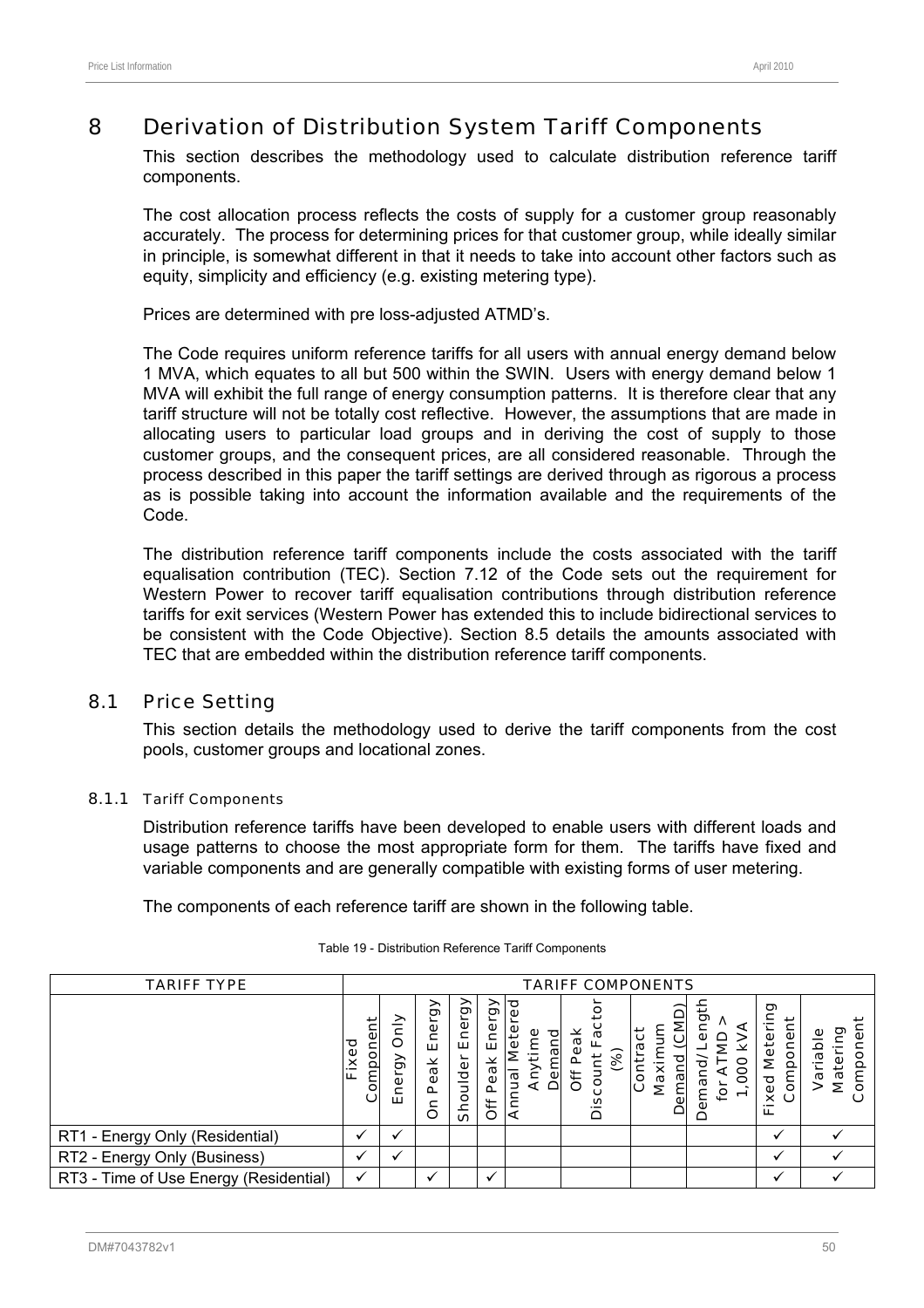| <b>TARIFF TYPE</b>                                       |                    |                       |                     |                    |                 |                                            | <b>TARIFF COMPONENTS</b>               |                                     |                                            |                                    |                                   |
|----------------------------------------------------------|--------------------|-----------------------|---------------------|--------------------|-----------------|--------------------------------------------|----------------------------------------|-------------------------------------|--------------------------------------------|------------------------------------|-----------------------------------|
|                                                          | Component<br>Fixed | <b>Only</b><br>Energy | Energy<br>Peak<br>å | Energy<br>Shoulder | Off Peak Energy | <b>Annual Metered</b><br>Anytime<br>Demand | Discount Fac<br><b>Off Peak</b><br>(%) | Demand (CMD)<br>Maximum<br>Contract | emand/Length<br>1,000 KVA<br>for ATMD<br>Ó | <b>Fixed Metering</b><br>Component | Component<br>Matering<br>Variable |
| RT4 - Time of Use Energy (Business)                      | ✓                  |                       | $\checkmark$        |                    | $\checkmark$    |                                            |                                        |                                     |                                            | $\checkmark$                       | ✓                                 |
| RT5 - Metered Demand - HV                                | ✓                  |                       |                     |                    |                 | $\checkmark$                               | $\checkmark$                           |                                     | ✓                                          | $\checkmark$                       |                                   |
| RT6 - Metered Demand - LV                                | ✓                  |                       |                     |                    |                 | $\checkmark$                               | ✓                                      |                                     | $\checkmark$                               | ✓                                  |                                   |
| RT7 - CMD - HV                                           | ✓                  |                       |                     |                    |                 |                                            |                                        | ✓                                   | ✓                                          | ✓                                  |                                   |
| RT8 - CMD - LV                                           | ✓                  |                       |                     |                    |                 |                                            |                                        | ✓                                   | ✓                                          | ✓                                  |                                   |
| RT9 - Street Lighting                                    | ✓                  | ✓                     |                     |                    |                 |                                            |                                        |                                     |                                            |                                    |                                   |
| RT10 - Unmetered                                         | ✓                  | ✓                     |                     |                    |                 |                                            |                                        |                                     |                                            |                                    |                                   |
| RT11 - Distribution Entry                                |                    |                       |                     |                    |                 |                                            |                                        | ✓                                   | $\checkmark$                               | ✓                                  |                                   |
| RT12 - Time of Use Energy<br>(Bidirectional Residential) | ✓                  |                       | $\checkmark$        | ✓                  | $\checkmark$    |                                            |                                        |                                     |                                            | ✓                                  |                                   |

#### 8.1.2 RT1 & RT2 - Energy Only Tariff (Residential or Business)

The tariff comprises a fixed component (\$/annum) and a variable component (cents/kWh).

This is the simplest and most appropriate charging methodology for large numbers of small users with existing energy only metering.

The fixed and variable components are set to best recover the costs associated with the smaller customer groups. The tariff components for residential and business are different, reflecting the different costs of supply.

#### 8.1.3 RT3 & RT4 - Time of Use Energy Tariff (Residential or Business)

The tariff comprises of a fixed component (\$/annum) and variable on-peak and off-peak energy components (cents/kWh).

The tariff components for residential and business are different, reflecting the different costs of supply.

The fixed component of the residential TOU is set to be the same as the fixed component of the residential energy only tariff.

Analysis of system load profiles by other utilities shows that typically 70% and 30% of network costs are associated with on-peak and off-peak load respectively. The on-peak and off-peak energy components of the tariffs are set to recover these approximate proportions of the variable cost pools for the respective customer groups.

## 8.1.4 RT5 & RT6 - Metered Demand Tariff (HV and LV)

The metered demand tariff is based on a metered annual any time maximum demand with a discount to give credit for off peak energy usage as a proportion of total energy used.

The annual any time maximum demand is the rolling peak value over the previous 12 months. This rolling peak, rather than a monthly-metered peak, is chosen for compatibility with the CMD tariffs that are based on a contracted maximum demand set for a defined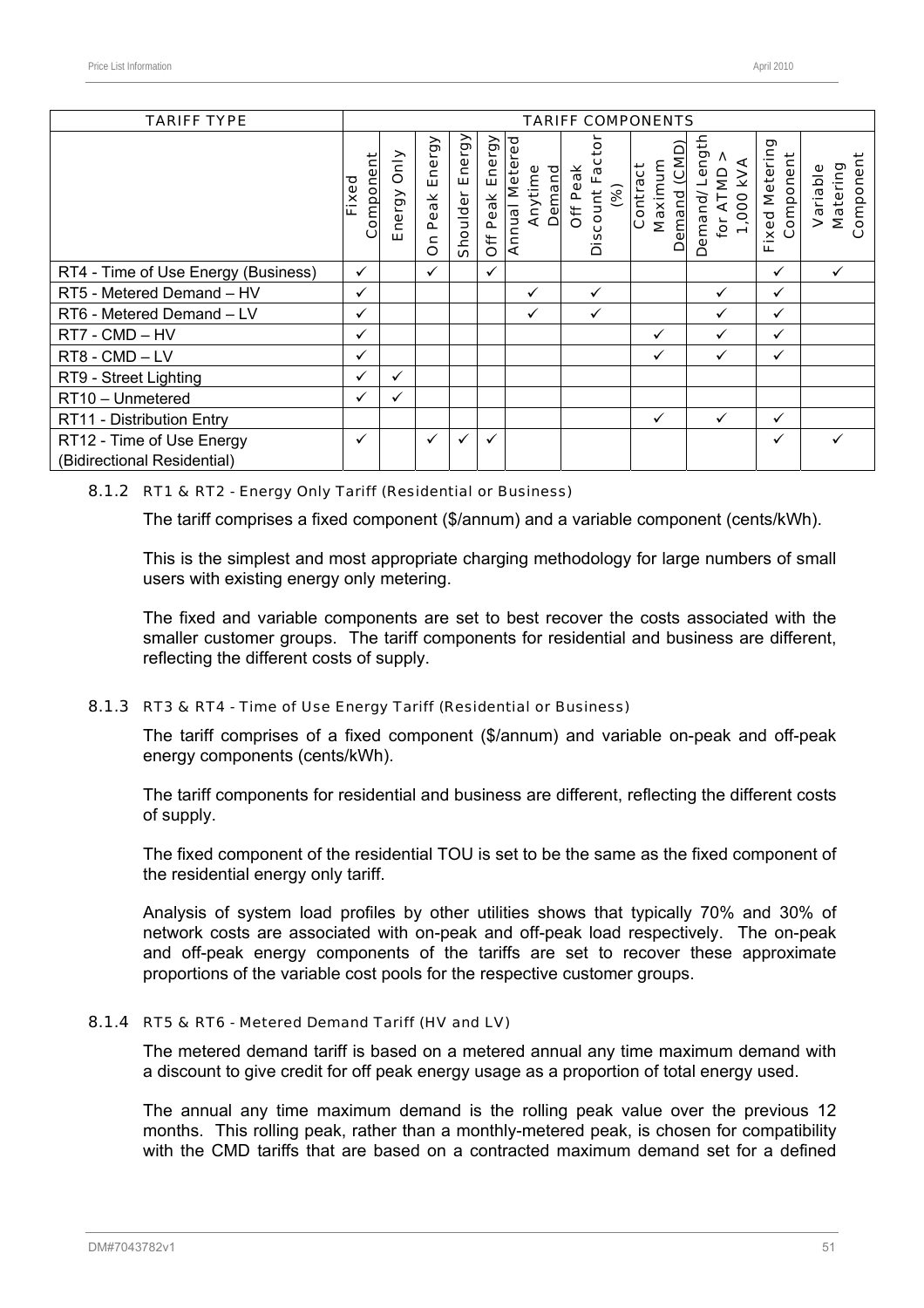period. A tariff based on a metered monthly peak would need to be higher to recover the same revenue from these users due to the effect of seasonal variation in loads.

The principle of using this rolling peak is illustrated in the Figure 5.



Figure 5 - Rolling Peak Illustration

There is no excess network usage charge for this tariff. The incentive to control the peak demand is significant because any half-hourly excess peak would be retained in the charges for a full 12 months. However, this is not intended to be unreasonably punitive to users and the negative impact of an extraordinary event would be assessed on a case by case basis.

The off peak discount is applied monthly, based on the metered off peak and total energy amounts. The discount is intended to create an incentive for users to use the network offpeak, and is provided as a specific reduction in the monthly charge depending on the proportion of off peak energy used.

The tariff also includes a demand-length component for demands greater than 1,000 kVA, identical to that applying in the CMD tariffs, based on the rolling annual peak.

The demand price is in rate block format. The transition points are set at 300 kVA and 1,000 kVA and the discount phases out at 1,500 kVA. At 1,500 kVA the tariff is set to be less attractive than the CMD tariffs for most users.

A discount mechanism applies to this tariff and is defined within the Price List.

# 8.1.5 RT7 & RT8 - Contract Maximum Demand Tariff (HV and LV)

The HV component of the CMD tariff is set to reflect a price that results in a user charge that is greater than the user incremental cost of supply but less than the stand-alone cost of supply. To achieve this outcome the two costs of service are modelled for ach of the HV and LV CMD users.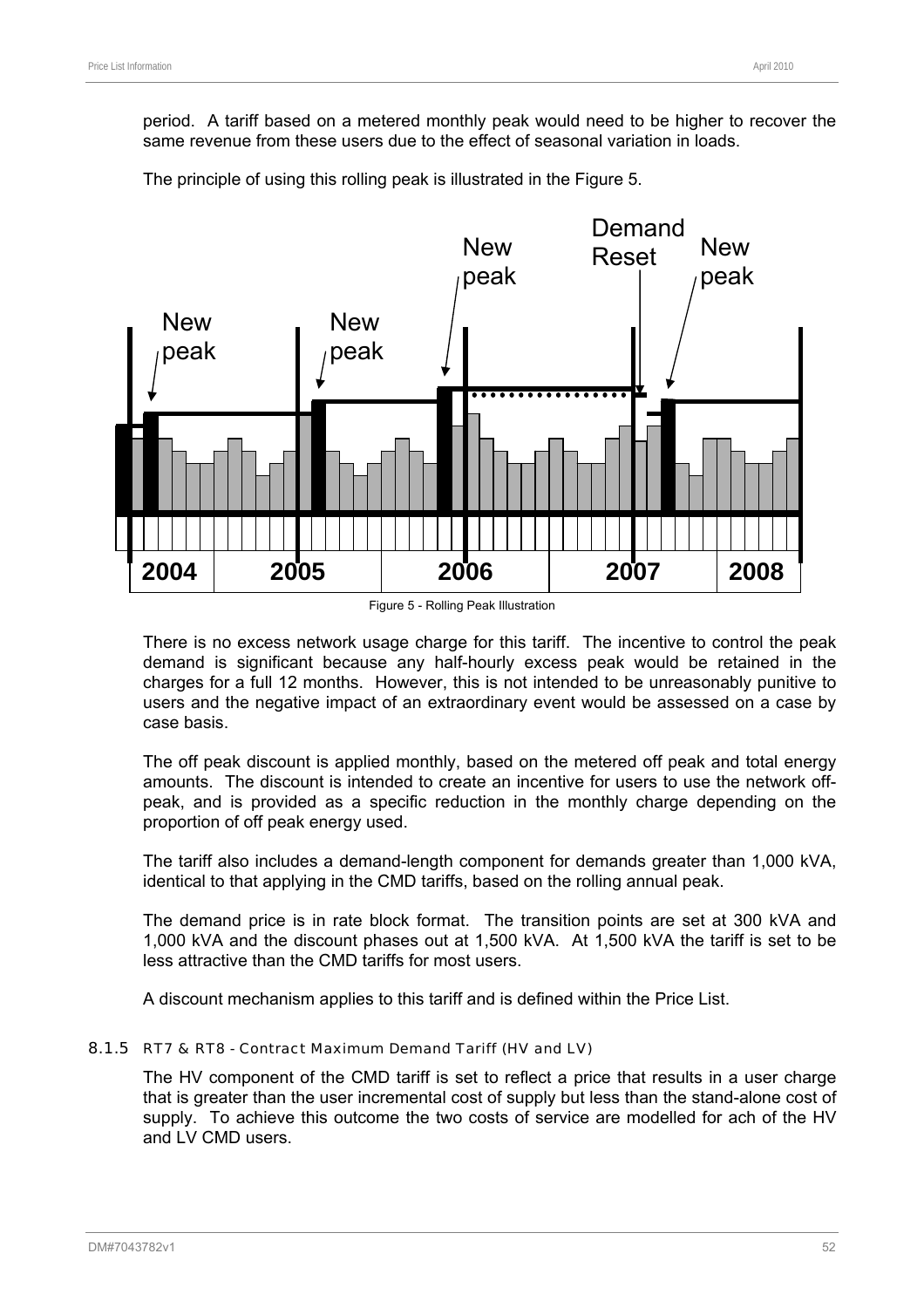Customers on transition tariffs are modelled, for pricing setting purposes, as contract maximum demand tariff customers.

The price structure is based on two particular components. There is a component that is directly linked to the nominated maximum demand which is in terms of \$/kVA. The second component is based on a combination of the maximum demand and the length of HV feeder from the zone substation to the user's connection point. This price component is expressed in terms of \$/kVA.km. Both of these tariff components are set to be uniform at 1,000 kVA and to be fully cost reflective at 7,000 kVA. This structure is consistent with the transmission CMD tariff for distribution connected customers.

The "demand/length" component of the tariff cannot be used in isolation because it distorts the charge for users either very close to the zone substation, where the cost could be virtually zero, and also at a long distance from the substation, where the charge could be unreasonably high. The "demand" component of the tariff ameliorates this distortion because it recognises that the cost of supply of a user does not only relate to the distance from the zone substation but also relates to the demand that the user places on the network.

The effect of the pricing structure is that, for a fixed demand, the charge to a user increases as distance to the zone substation increases. This is effectively providing a fixed and variable component to the price for identical users depending on their distance from a zone substation. In a similar manner users at the same distance from a zone substation will pay more as their demand increases.

An additional feature of this price structure is that the price is not linear in relation to the demand.

For the demand only component, the price at 1,000 kVA is uniform for each of the locational zones and is reflective of the average HV cost of the network per KVA demand. However, as the demand increases, the price declines recognising that the cost of supply declines on a per unit basis, as the demand increases.

The demand/length component is set to zero at 1,000 kVA. This is consistent with the requirement that all tariffs are uniform below 1,000 kVA demand. The price above 7,000 kVA is uniform and the price varies continuously between 1,000 and 7,000 kVA.

In setting the CMD tariffs both components are adjusted so that for each of the users with demands greater than 1,000 kVA, their charge will fall between the incremental and standalone cost. The process to derive the settings is described as follows.

## **Demand Component of the CMD Tariff**

The price at 7,000 kVA is individually set for each zone. The price is adjusted to provide a best fit so that users will see a charge that is between the incremental and stand-alone cost. This is done in combination with the demand/length component setting. However it is clear that the price at 7,000 kVA should reflect the actual costs of the networks that supply these users. As such the cost for the CBD zone will be the highest, the Urban zone the next highest and so on so that the rural zone is the cheapest.

At this stage we have the distribution nodal prices at 7,000 kVA. We also have established that the distribution price in terms of \$/kVA at 1,000 kVA will be uniform for all users and will be the same from 0 to 1,000 kVA. The task is to establish that uniform price. At 1,000 kVA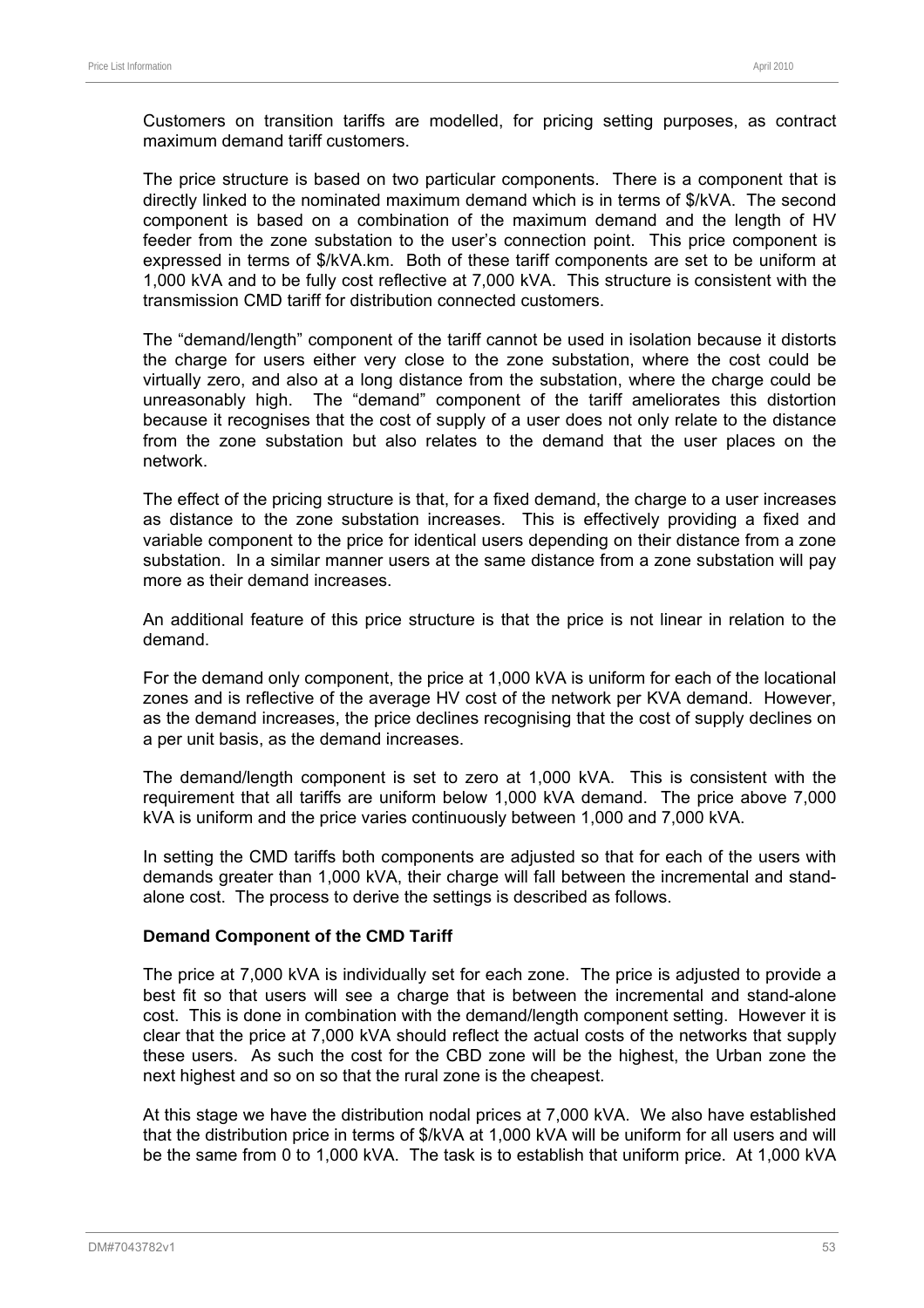the demand/length price is zero so the demand price should reflect the average network price for all users in terms of \$/kVA.

Distribution costs are allocated to all users on the basis of anytime peak kVA demand adjusted for losses. The distribution price is simply the revenue to be recovered from users with demands below 1,000 kVA divided by the sum of the anytime maximum demands of all those users.

The anytime maximum demands are not metered for the vast majority of users with demands below 1,000 kVA. The energy consumption is metered and the anytime maximum demands are estimated by applying load factors based on "Industry Codes". The industry codes and associated load factors were developed using sample data for actual representative user types.

At this stage the size of the revenue pool for users with demands below 1,000 kVA is not established. The revenue pool will be the amount defined by the following formula:

 $RP_{\text{Relow 1,000}} = RP_{\text{Total}} - RP_{\text{Over 7,000}} - RP_{\text{1,000 to 7,000}}$ 

where,

 $RP_{\text{Below 1,000}}$  = revenue to be recovered from users with demands below 1,000 kVA

 $RP$ <sub>Total</sub> = revenue to be recovered from all distribution users

RP  $_{Over 7,000}$  = revenue to be recovered from users with demands greater than 7,000 kVA

RP  $_{1,000 \text{ to } 7,000}$  = revenue to be recovered from users with demands between 1,000 and 7,000 kVA

This equation has unknowns in each of the terms at this stage. The revenue pools will only be determined when the CMD tariff settings are established and the prices can be applied to the forecast user data for users with demands greater than 1,000 kVA. The price at 7,000 kVA is set by graphically plotting the charge outcomes for each of the users with demands above 7,000 kVA, in the locational zones, and setting a price that puts the charge outcomes between the incremental and stand-alone cost of supply. Graphs demonstrating this are included in section 8.2.

To facilitate the solving of the remaining terms of this equation the pricing settings for users with demands between 1,000 and 7,000 kVA must be determined. The tariffs are defined in terms of "rate block" structure and, for the demand component of the tariff, take the form:

User Demand Charge  $_{1,000 \text{ to } 7,000}$  = (Price  $_{\text{At } 1,000}$  \* 1,000 kVA) + (Price  $_{1,000 \text{ to } 7,000}$  $*(CMD_{User} - 1,000 kVA))$ 

where,

User Demand Charge  $_{1,000 \text{ to } 7,000}$  = the demand charge for a user with CMD between 1,000 and 7,000 kVA

Price  $_{\text{At 1,000}}$  = the average demand price for all users with CMD below 1,000 kVA

Price  $_{1,000 \text{ to } 7,000}$  = the incremental demand price for this user with CMD between 1,000 and 7,000 kVA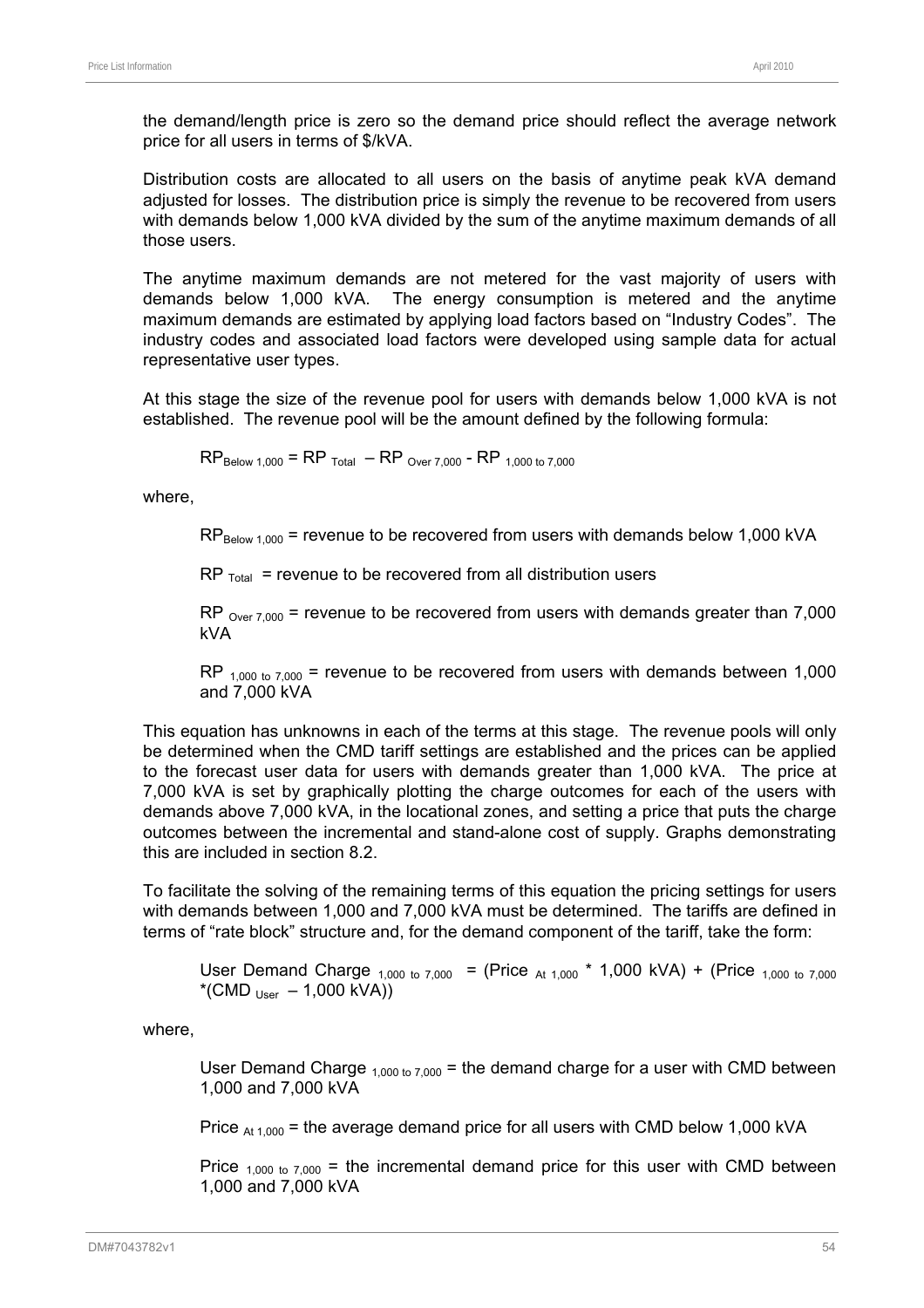CMD  $_{User}$  = the contract maximum demand for that user

The Price  $_{1,000 \text{ to } 7,000}$  will be different for each locational zone but can be calculated by the formula:

Price <sub>1,000 to 7,000</sub> =  $[(Price_{At 7,000} * 7,000 kVA) - (Price_{At 1,000} * 1,000 kVA)]/6,000 kVA]$ 

So we now have a formula to calculate the price for each user with CMD between 1,000 and 7,000 kVA with the unknown being the price at 1,000 kVA. The price at 7,000 kVA has been previously set.

We now have a single unknown (Price At 1,000) that can now be solved in the above equation which now must be expanded as below.

Original Equation:

 $RP_{\text{Relow 1,000}} = RP_{\text{Total}} - RP_{\text{Over 7,000}} - RP_{\text{1,000 to 7,000}}$ 

Expansion of each term:

 $RP_{\text{Below }1.000} = \sum \text{User anytime maximum demands multiplied by Price At } 1.000$ 

 $RP_{\text{Total}}$  = Total HV network revenue entitlement

RP  $_{\text{Over } 7000}$  =  $\sum$  Individual demands for users greater than 7,000 kVA anytime maximum demands multiplied by the zonal price at the zone substation to which the user is connected

RP  $_{1,000 \text{ to } 7,000}$  =  $\Sigma$  User charges for all users with CMDs between 1,000 and 7,000 kVA

At this stage of the process we have the average price at and below 1,000 kVA, the demand price formula for each locational zone for demands between 1,000 and 7,000 kVA and the zonal price for demands greater than 7,000 kVA. This has set the demand component of the CMD tariffs.

#### **Demand/Length Component of the CMD Tariff**

The demand/length component of the tariff is set at zero at 1,000 kVA. It is also uniform at and above 7,000 kVA. The tariff is also designed to be expressed in "rate block" format so that the price is in terms of an incremental price above 1,000 kVA and up to 7,000 kVA and a uniform price above 7,000 kVA.

The price between 1,000 and 7,000 kVA is expressed as:

Price 
$$
1,000 \text{ to } 7,000 = \left[ (\text{Price At } 7,000 \text{ * } 7,000 \text{ kVA}) - (\text{Price At } 1,000 \text{ * } 1,000 \text{ kVA}) \right] / 6,000 \text{ kVA}
$$

The price settings are established in the same process as setting the demand settings in that the incremental and stand-alone costs are graphically plotted for every CMD user within each zone and the price settings are adjusted so that the user charges fit between the limits. Graphs demonstrating this are included in section 8.2.

At this stage, the price settings are established for both the demand and demand/length price components of the CMD tariffs. The forecast HV network revenue for the HV and LV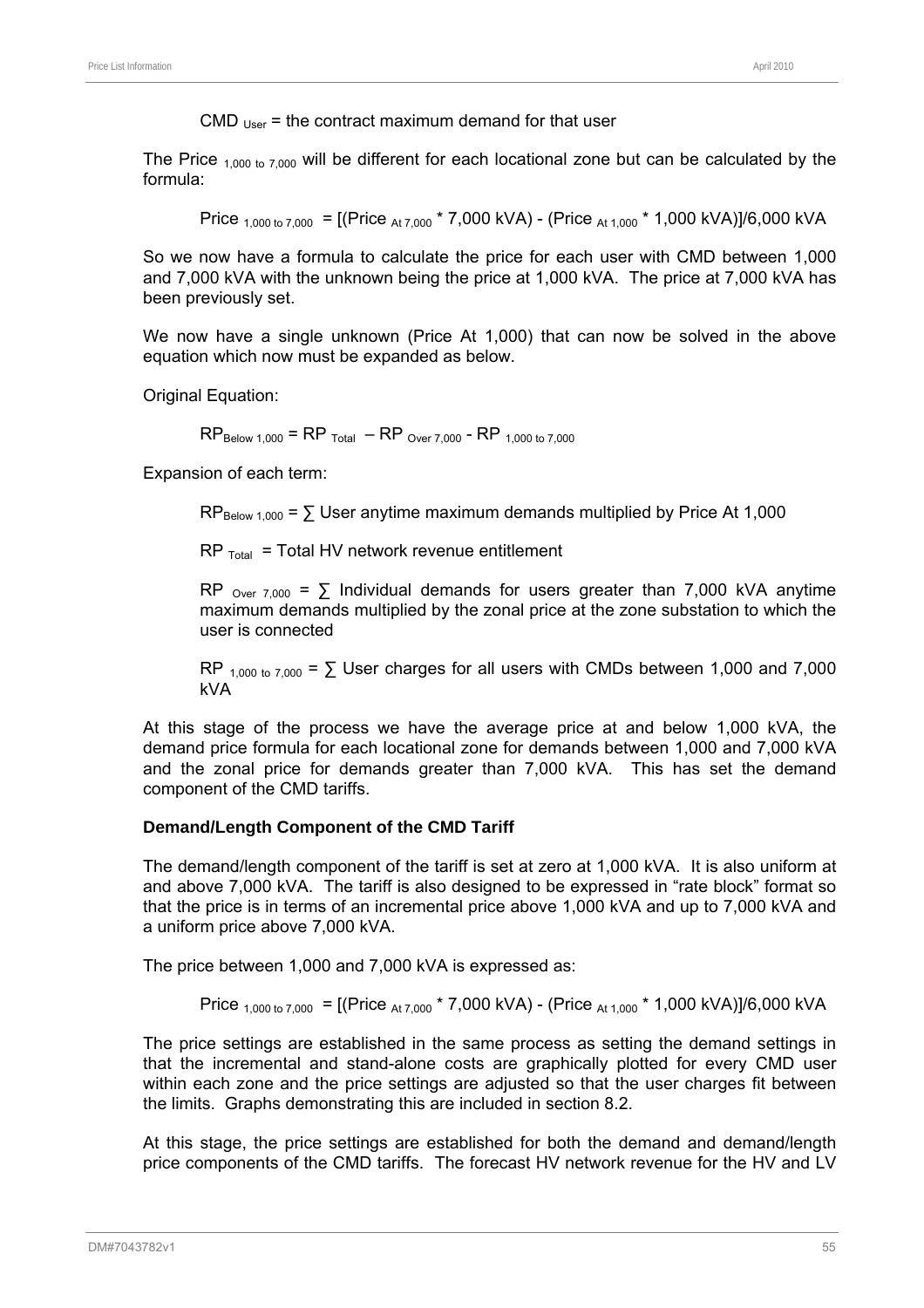CMD users can be calculated by applying the prices to the forecast user data and summing the charges for all users.

The prices for both the demand and demand/length components of the prices are illustrated in Figure 11.

#### 8.1.6 Metering

The ideal way to price metering is to have a separate charge for the particular type of meter for each user. While this approach is technically feasible, it is extremely complex due to the technical and commercial variations in metering arrangements.

The alternative and more efficient approach is to use a standard metering charge in conjunction with each reference tariff to reflect the average cost of metering deployed to support application of the tariff.

However, the variation in metering costs for users within each tariff group can be marked and an average metering charge would disadvantage all smaller users. For example:

- residential users may be either single or three phase; and
- small business users with energy only or TOU energy metering may have meters direct- or CT-connected.

Therefore, it is appropriate for small users to have a charge that varies with usage and therefore reflects the variation in metering costs.

The metering price structure is as follows:

| <b>Reference Tariff Type</b> | <b>Metering Price</b>              |
|------------------------------|------------------------------------|
| Energy                       | Cents/kWh & \$ fixed annual charge |
| <b>TOU Energy</b>            | Cents/kWh & \$ fixed annual charge |
| <b>Metered Demand</b>        | \$ fixed annual charge             |
| CMD                          | \$ fixed annual charge             |

## 8.1.7 Administration

An administration charge is published separately in conjunction with the CMD tariff, but is incorporated in the variable component of all the other tariffs.

The setting of the components in the metered demand tariff ensures compatibility with the administration price for the CMD tariff.

#### 8.1.8 RT9 - Street Lighting

Separate Network Use of System and Asset prices are designed to best recover the costs of providing streetlight services.

The use of system price comprises a fixed and variable charge similar to other low voltage tariffs, based on the expected daily cycle of energy usage.

The asset charge varies with the size and type of luminare and is based on the annualised cost of capital and maintenance associated with each.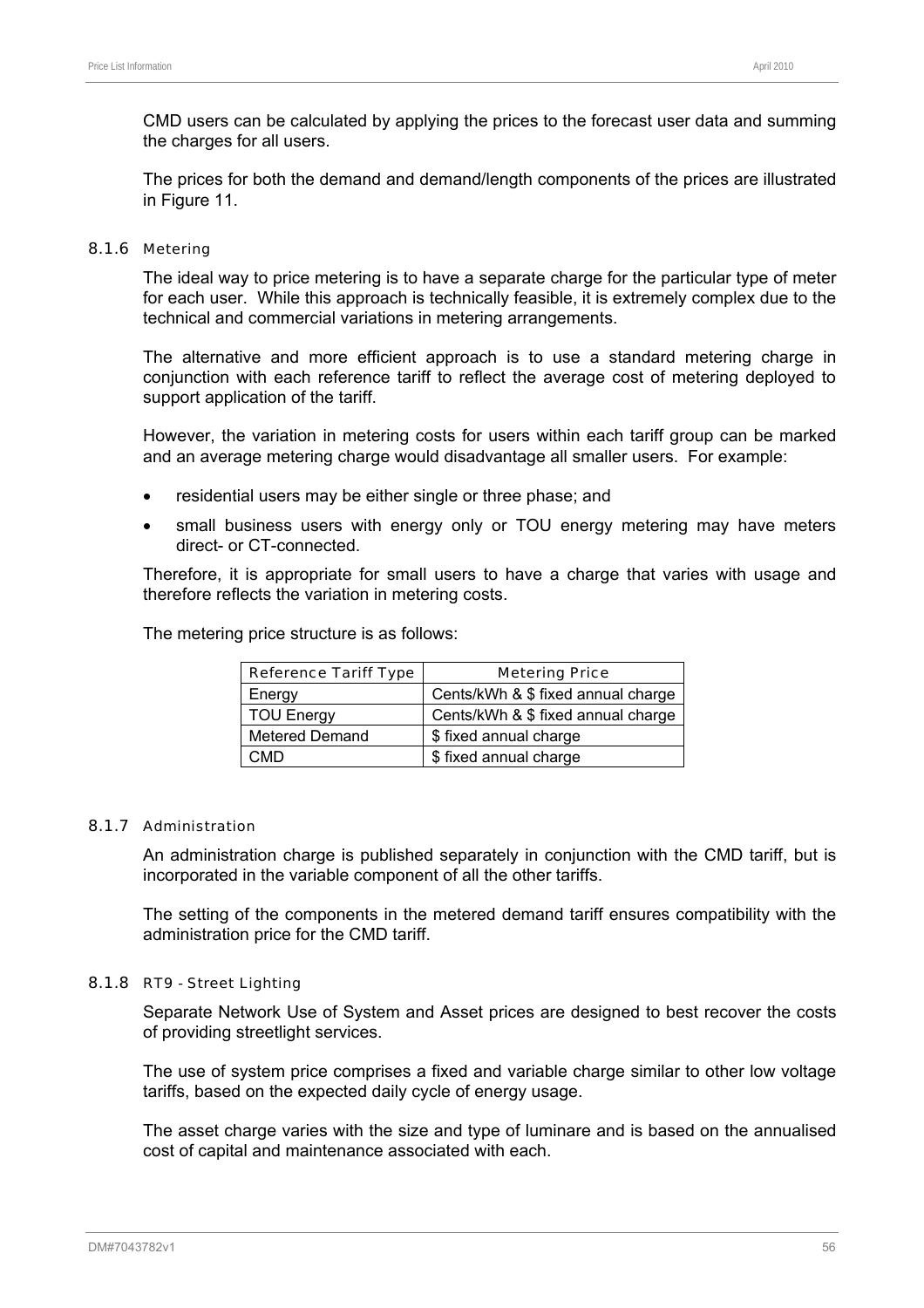#### 8.1.9 RT10 - Unmetered Supplies

The unmetered supplies tariff comprises a fixed and variable charge similar to other low voltage tariffs, designed to best recover the costs of providing these services based on the expected daily cycle of energy usage.

## 8.1.10 RT12 - Time of Use Energy Tariff (Bidirectional Residential)

The tariff comprises of a fixed component (\$/annum) and variable on-peak, shoulder and off-peak energy components (cents/kWh).

The fixed component of the residential TOU is set to be the same as the fixed component of the residential energy only tariff.

Analysis of system load profiles by other utilities shows that typically 58%, 34% and 8% of network costs are associated with on-peak, shoulder and off-peak load respectively. The on-peak, shoulder and off-peak energy components of the tariffs are set to recover these approximate proportions of the variable cost pools for the respective customer groups.

# 8.2 Demonstration of Derivation of Distribution Components of Distribution Reference Tariffs

#### 8.2.1 CMD Demand Price Graphs

The following graphs illustrate that the proposed prices for the CMD tariffs are between incremental cost and stand-alone cost.

It is important to note that in the vast majority of cases the price will meet the requirements of section 7.3(b) of the Code. However, no pricing structure can be guaranteed to meet the Code requirement in every individual case. For example if the price is reduced so that the charge is below the stand-alone cost for every single customer, there emerges cases where the price is then below the incremental cost for some other customers. The prices have been set to achieve a balance between all customers, while still meeting the requirements of section 7.3(b) of the Code.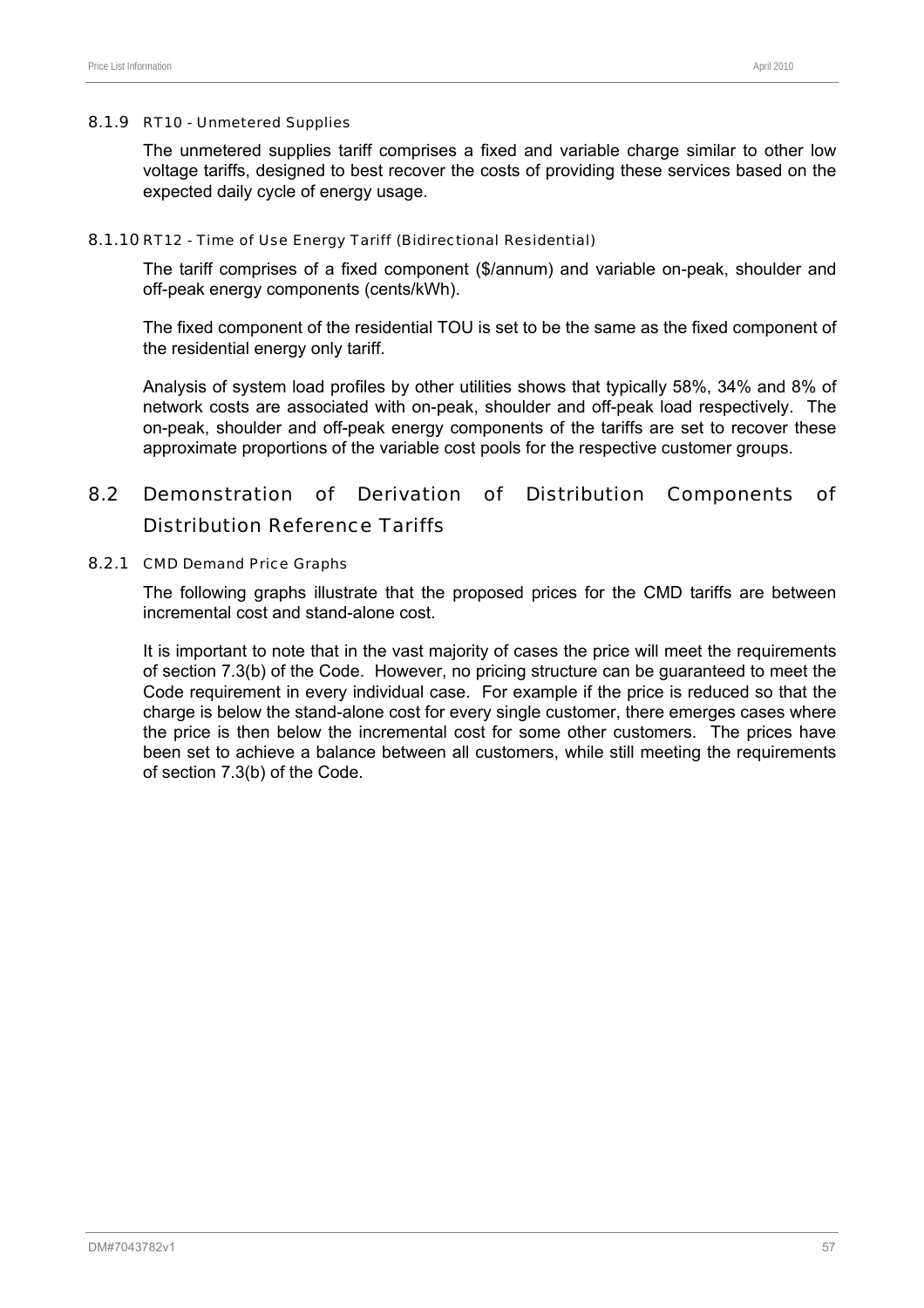

Figure 6 - Urban Zone



Figure 7 - CBD Zone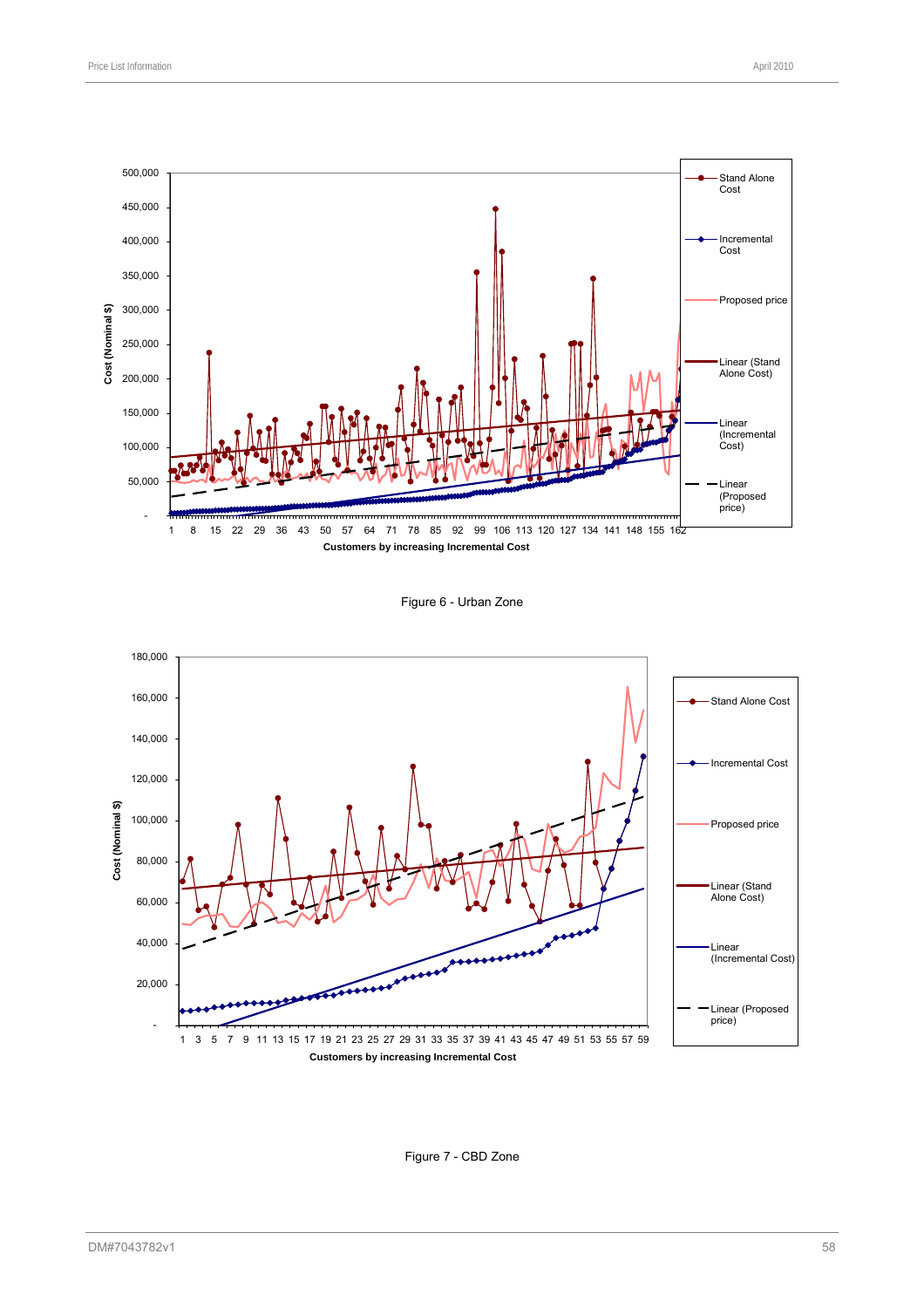

Figure 8 - Mining Zone



Figure 9 - Mixed Zone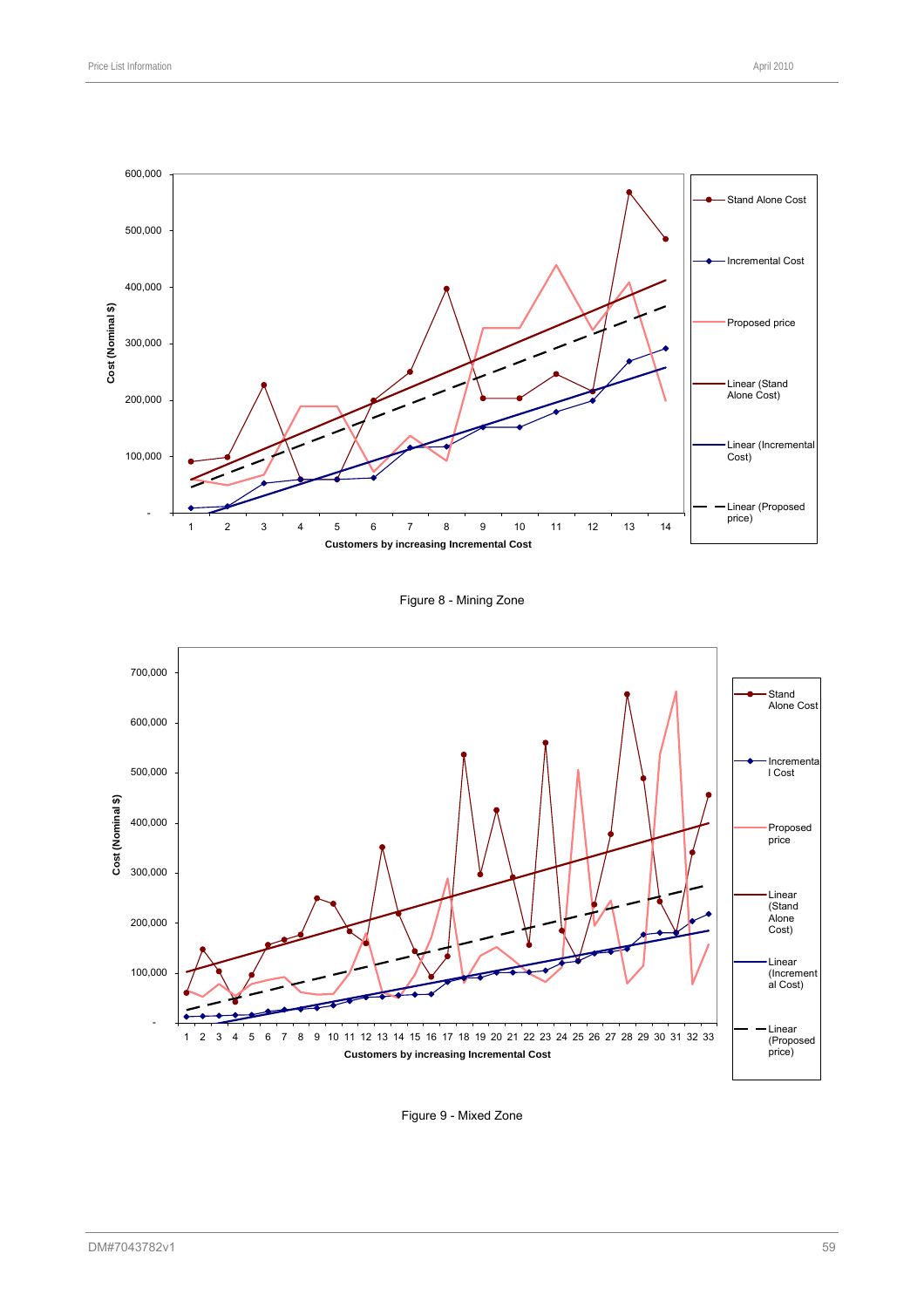

Figure 10 - Rural Zone



## 8.2.2 Demand/Length Graph

Figure 11 - Demand Length Rates & CMD Rates by Zone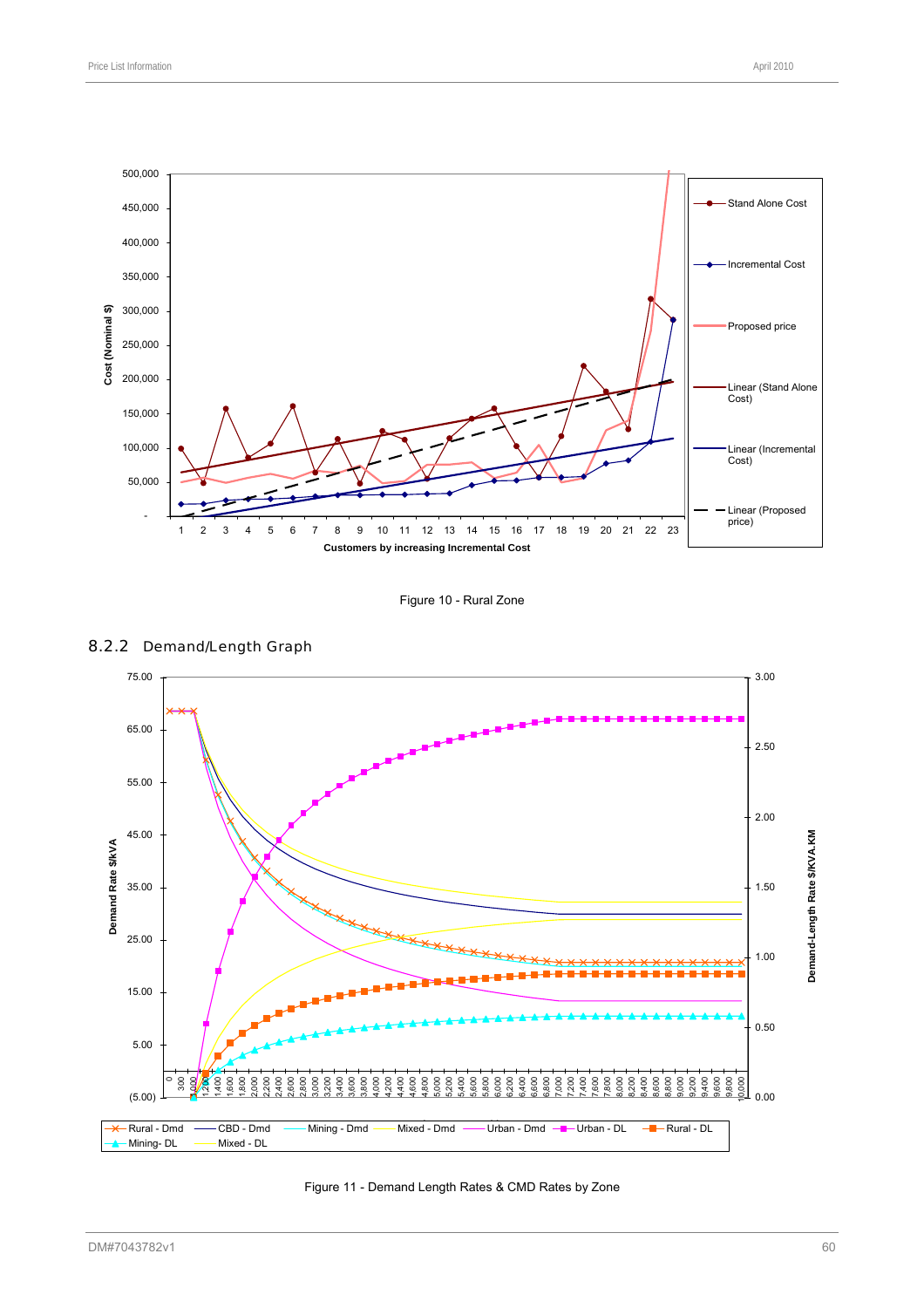#### 8.2.3 Tariff Forecast Revenue

The following table details the forecast distribution reference service revenue, by tariff, which will be collected from distribution connection points.

|                                                                                                      | kWh            | <b>ATMD</b><br><b>kVA</b> | <b>Number</b><br><b>Customers</b> | <b>Forecast</b><br><b>Distribution</b><br><b>Revenue</b><br><b>Recovered</b> |
|------------------------------------------------------------------------------------------------------|----------------|---------------------------|-----------------------------------|------------------------------------------------------------------------------|
| RT1 - Anytime Energy (Residential)                                                                   | 5,101,287,006  | 1,787,914                 | 825,867                           | 368.8                                                                        |
| RT2 - Anytime Energy (Business)                                                                      | 1,695,240,794  | 809,487                   | 89,653                            | 127.6                                                                        |
| RT3 - Time of Use Energy (Residential)                                                               | 172,417,706    | 61,980                    | 15,744                            | 10.3                                                                         |
| RT4 - Time of Use Energy (Business)                                                                  | 2,084,217,906  | 1,061,725                 | 11,736                            | 85.4                                                                         |
| RT5 - High Voltage Metered Demand                                                                    | 298,932,288    | 90,580                    | 108                               | 7.0                                                                          |
| RT6 - Low Voltage Metered Demand                                                                     | 1,070,983,712  | 327,873                   | 1,060                             | 31.4                                                                         |
| RT7 - High Voltage Contract Maximum Demand                                                           | 2,710,669,738  | 714,581                   | 228                               | 29.4                                                                         |
| RT8 - Low Voltage Contract Maximum Demand                                                            | 259,465,248    | 78,759                    | 50                                | 5.7                                                                          |
| RT9 - Streetlighting                                                                                 | 106,952,084    | 26,627                    | 216,109                           | 22.0                                                                         |
| RT10 - Un-Metered Supplies                                                                           | 32,091,004     | 5,070                     | 14,865                            | 2.3                                                                          |
| RT11 - Distribution Entry                                                                            | 0              | $\mathbf{0}$              | 15                                | 0.5                                                                          |
| RT12 - Time of Use Energy (Bidirectional<br>Residential)                                             | 59,121,168     | 26,214                    | 10,552                            | 5.6                                                                          |
| <b>TOTAL</b>                                                                                         | 13,591,378,653 | 4,990,811                 | 1,185,987                         | 695.9                                                                        |
| Forecast over-recovery (compared to<br><b>Distribution Reference Service Revenue of</b><br>\$689.5M) |                |                           |                                   | 6.4                                                                          |

Table 20 - Distribution Reference Service Revenue Recovered from Distribution Connection Points for 2010/11 (\$M Nominal)

Western Power considers that the differences between required and forecast revenues from reference services are within a reasonable margin when determining a complex set of reference tariffs. Western Power also notes that, under the price control of the access arrangement, any differences between required and actual revenues will be corrected for in transmission and distribution prices in future pricing years.

# 8.3 Demonstration Distribution Reference Tariffs are between incremental and stand-alone cost of service provision

In accordance with section 7.3(b) (i) and (ii) of the Code, reference tariffs are set to at least recover the incremental cost, but to be less than the stand-alone cost of service provisions.

The following table demonstrates that reference tariffs are set to at least recover the incremental cost, but to be less than the stand-alone cost of service provision in 2010/11 in accordance with the Access Arrangement.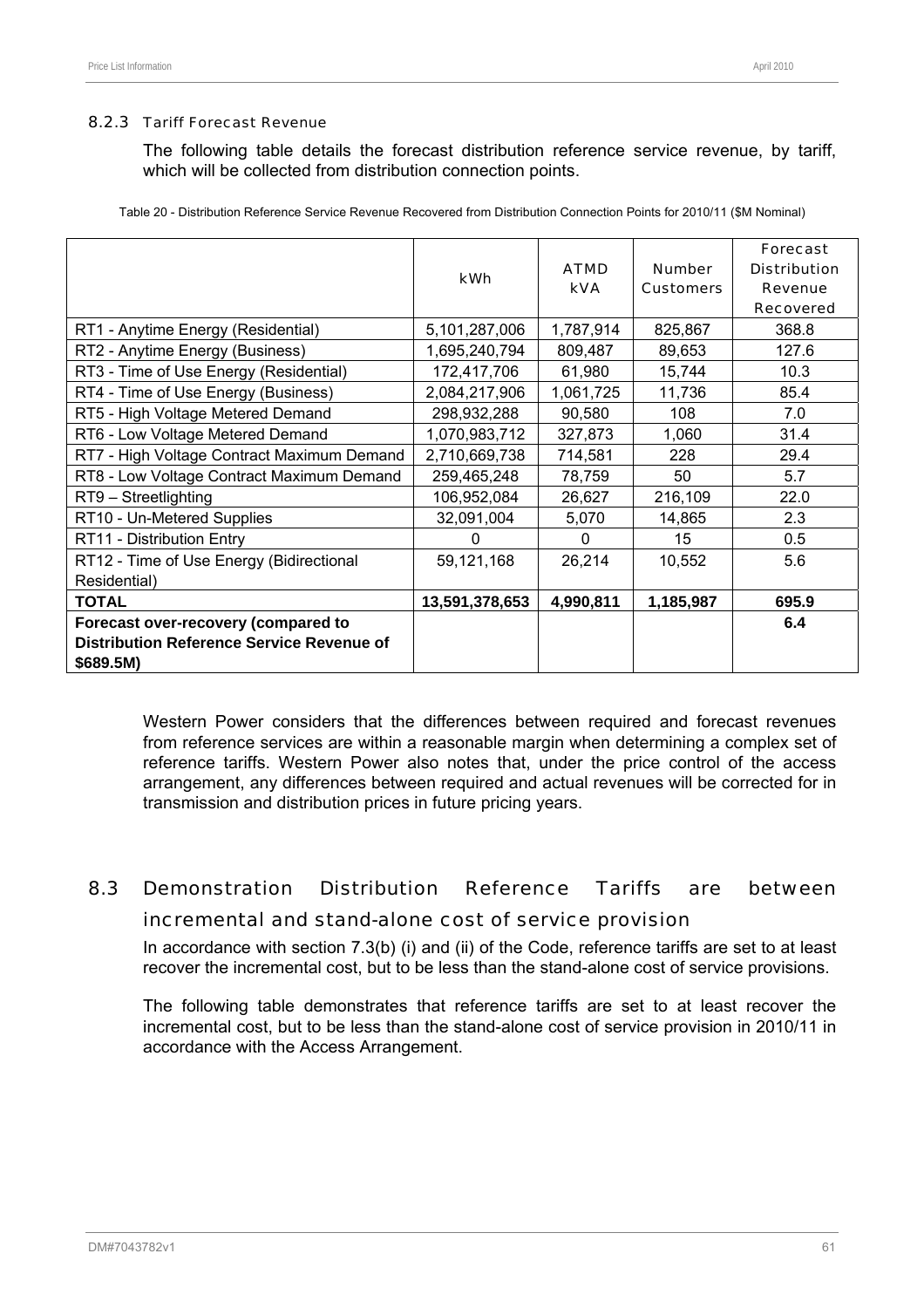| Reference<br><b>Service</b> | Reference<br><b>Tariff</b> | <b>Incremental Cost</b><br>of Service | <b>Stand-alone Cost</b><br>of Service<br><b>Provision</b> | <b>Forecast Revenue</b><br><b>Recovered from</b><br><b>Reference Tariff</b> |
|-----------------------------|----------------------------|---------------------------------------|-----------------------------------------------------------|-----------------------------------------------------------------------------|
| A1                          | RT <sub>1</sub>            | 338.2                                 | 490.7                                                     | 458.0                                                                       |
| A2                          | RT <sub>2</sub>            | 144.3                                 | 287.2                                                     | 163.2                                                                       |
| A3                          | RT <sub>3</sub>            | 11.7                                  | 153.5                                                     | 13.3                                                                        |
| A4                          | RT <sub>4</sub>            | 120.3                                 | 308.0                                                     | 120.3                                                                       |
| A5                          | RT <sub>5</sub>            | 8.9                                   | 145.2                                                     | 11.7                                                                        |
| A6                          | RT <sub>6</sub>            | 41.1                                  | 186.0                                                     | 50.0                                                                        |
| A7                          | RT <sub>7</sub>            | 63.7                                  | 84.1                                                      | 81.5                                                                        |
| A8                          | RT <sub>8</sub>            | 6.8                                   | 10.6                                                      | 10.3                                                                        |
| A9                          | RT <sub>9</sub>            | 23.2                                  | 161.4                                                     | 23.5                                                                        |
| A10                         | <b>RT10</b>                | 1.0                                   | 162.3                                                     | 2.6                                                                         |
| C1                          | RT <sub>12</sub>           | 4.8                                   | 303.6                                                     | 7.1                                                                         |

| Table 21 - Demonstration Reference Tariffs are between incremental and stand-alone cost of service provision for 2010/11 |
|--------------------------------------------------------------------------------------------------------------------------|
| (\$M Nominal)                                                                                                            |

# 8.4 Annual Price Review

At the end of each year, the actual distribution reference service revenue entitlement is reconciled against the actual distribution reference service revenue recovered for that year, and a correction factor applied to the forecast reference service revenue for the subsequent year. Tariffs are then adjusted/rebalanced to recover the corrected revenue for the following year and the new prices published.

Distribution prices can be volatile due to matters beyond the control of any one user. In order to minimise this volatility and reduce the commercial uncertainty for users, prices are consequently subject to an annual side constraint as detailed in the Access Arrangement.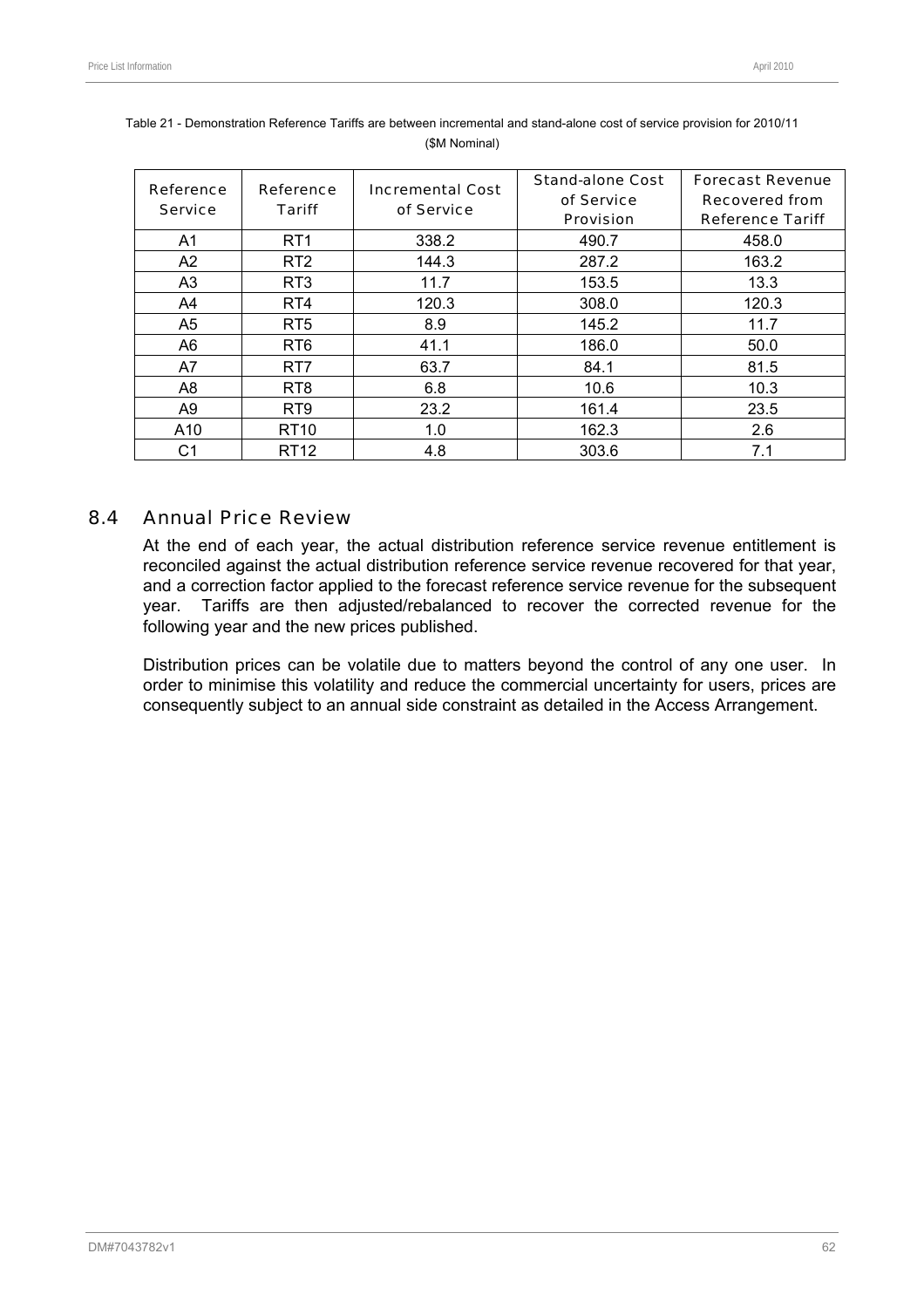# 8.5 Tariff Equalisation Contribution (TEC) in the Distribution Components of Distribution Reference Tariffs

This section details the amounts associated with TEC that are embedded within the distribution reference tariff components.

Western Power pays TEC to the WA State Government to contribute towards maintaining the financial viability of Horizon Power under Part 9A of the *Electricity Industry Act 2004*. The purpose of TEC is to enable the regulated retail tariffs for electricity that is not supplied from the South West interconnected system (SWIS) to be, so far as is practicable, the same as the regulated retail tariffs for electricity that is supplied from the SWIS.

The graphs and tables detailed in sections 8.2 and 8.3 are inclusive of TEC. The tables that follow in this section separate out just the amounts of TEC that are embedded within the distribution reference tariff components.

## 8.5.1 TEC Forecast Revenue

The following table details the forecast TEC, by tariff, which will be collected from distribution connection points.

|                                             | kWh            | <b>ATMD</b> | <b>Number</b>    | <b>Forecast TEC</b> |
|---------------------------------------------|----------------|-------------|------------------|---------------------|
|                                             |                | <b>kVA</b>  | <b>Customers</b> | <b>Recovered</b>    |
| RT1 - Anytime Energy (Residential)          | 5,101,287,006  | 1,787,914   | 825,867          | 55.1                |
| RT2 - Anytime Energy (Business)             | 1,695,240,794  | 809,487     | 89,653           | 18.3                |
| RT3 - Time of Use Energy (Residential)      | 172,417,706    | 61,980      | 15,744           | 1.5                 |
| RT4 - Time of Use Energy (Business)         | 2,084,217,906  | 1,061,725   | 11,736           | 20.8                |
| RT5 - High Voltage Metered Demand           | 298,932,288    | 90,580      | 108              | 2.8                 |
| RT6 - Low Voltage Metered Demand            | 1,070,983,712  | 327,873     | 1,060            | 10.3                |
| RT7 - High Voltage Contract Maximum Demand  | 2,710,669,738  | 714,581     | 228              | 3.2                 |
| RT8 - Low Voltage Contract Maximum Demand   | 259,465,248    | 78,759      | 50               | 0.9                 |
| RT9 - Streetlighting                        | 106,952,084    | 26,627      | 216,109          | 1.2                 |
| RT10 - Un-Metered Supplies                  | 32,091,004     | 5,070       | 14,865           | 0.3                 |
| RT11 - Distribution Entry                   | 0              | $\Omega$    | 15               | 0.0                 |
| RT12 - Time of Use Energy<br>(Bidirectional | 59,121,168     | 26,214      | 10,552           | 0.9                 |
| Residential)                                |                |             |                  |                     |
| <b>TOTAL</b>                                | 13,591,378,653 | 4,990,811   | 1,185,987        | 115.4               |

Table 22 - TEC Recovered from Distribution Connection Points for 2010/11 (\$M Nominal)

Western Power is required to pay \$175.7M (nominal) in TEC in the 2010/11 financial year<sup>6</sup>. It is expected that the 2010/11 TEC components of the distribution tariff will under-recover this amount due to the side constraint. In 2009/10 Western Power was required to pay \$122.1M in TEC. TEC has therefore increased by 43.9% from 2009/10 to 2010/11 however the TEC tariff components are constrained by the side-constraint and have been uniformly scaled up by 16.0%.

<sup>&</sup>lt;sup>6</sup> Western Australian Government Gazette, 17 November 2009, pg 4639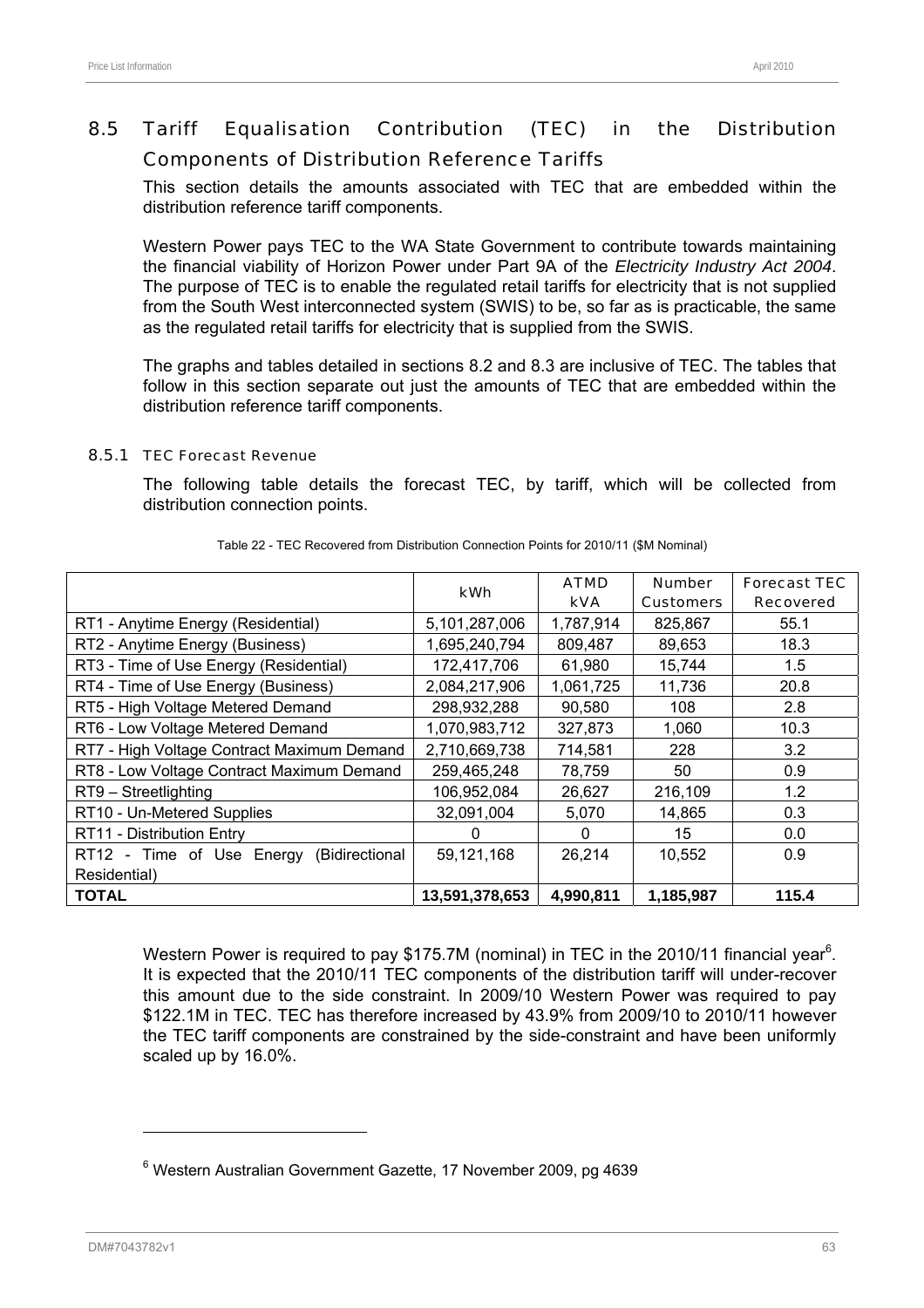#### 8.5.2 TEC Tariff Components – Use of System

The following table details the amounts associated with TEC that are embedded within the distribution reference tariff use of system components.

|                                 | <b>Fixed TEC</b> |       |                          | <b>Variable TEC</b> |                              |  |
|---------------------------------|------------------|-------|--------------------------|---------------------|------------------------------|--|
|                                 |                  |       | <b>On Peak</b>           | <b>Shoulder</b>     | <b>Off Peak</b>              |  |
|                                 | c/day            | c/kWh | c/kWh                    | c/kWh               | c/kWh                        |  |
| <b>Reference tariff 1 - RT1</b> |                  |       |                          |                     |                              |  |
| TEC                             | 0.000            | 1.081 |                          |                     |                              |  |
| <b>Reference tariff 2 - RT2</b> |                  |       |                          |                     |                              |  |
| TEC                             | 0.000            | 1.081 | $\overline{\phantom{0}}$ |                     | $\qquad \qquad \blacksquare$ |  |
| Reference tariff 3 - RT3        |                  |       |                          |                     |                              |  |
| TEC                             | 0.000            |       | 1.539                    |                     | 0.440                        |  |
| Reference tariff 4 - RT4        |                  |       |                          |                     |                              |  |
| TEC                             | 0.000            |       | 1.539                    |                     | 0.440                        |  |
| <b>Reference tariff 9 - RT9</b> |                  |       |                          |                     |                              |  |
| TEC                             | 0.000            | 1.081 |                          |                     |                              |  |
| Reference tariff 10 - RT10      |                  |       |                          |                     |                              |  |
| TEC                             | 0.000            | 1.081 | $\qquad \qquad$          |                     |                              |  |
| Reference tariff 12 - RT12      |                  |       |                          |                     |                              |  |
| TEC                             | 0.000            |       | 2.388                    | 1.081               | 0.440                        |  |

Table 23

#### 8.5.3 TEC Tariff Components – Metered Demand

The following table details the amounts associated with TEC that are embedded within the distribution reference tariff metered demand components.

Table 24

|              | RT5 - TEC    |                 | RT6 - TEC  |               |  |
|--------------|--------------|-----------------|------------|---------------|--|
| Demand       | <b>Fixed</b> | Fixed<br>Demand |            | <b>Demand</b> |  |
| (kVA)        | c/day        | (in excess of   | c/day      | (in excess of |  |
| (Lower to    |              | lower           |            | <b>lower</b>  |  |
| upper        |              | threshold)      |            | threshold)    |  |
| threshold)   |              | c/kVA/day       |            | c/kVA/day     |  |
| 0 to 300     | 0.000        | 11.455          | 0.000      | 11.455        |  |
| 300 to 1000  | 3,436.500    | 11.049          | 3,436.500  | 11.049        |  |
| 1000 to 1500 | 11,170.800   | 4.019           | 11,170.800 | 4.019         |  |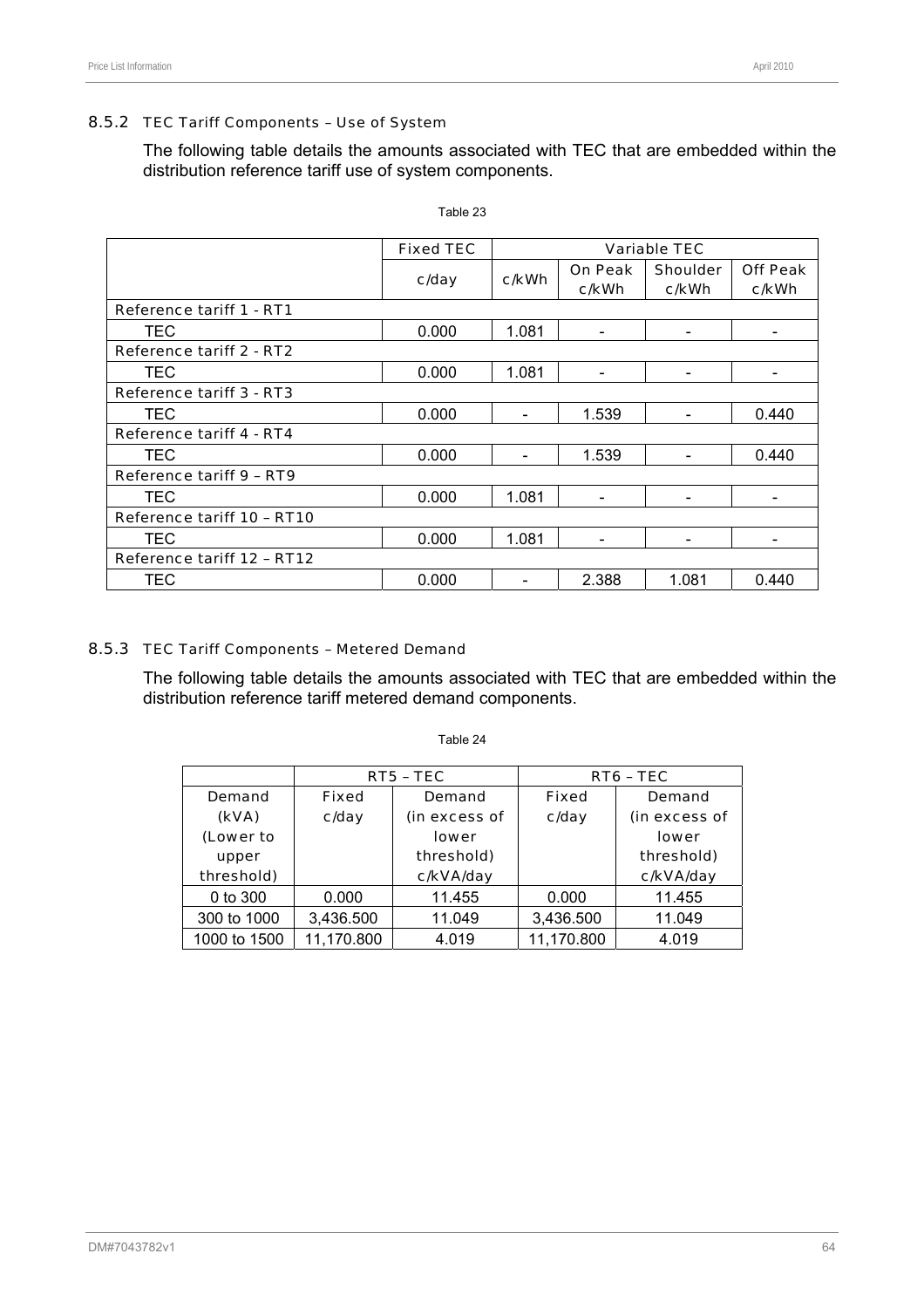#### 8.5.4 TEC Tariff Components – Demand Prices

The following table details the amounts associated with TEC that are embedded within the distribution reference tariff demand components.

|                     | <b>RT 7 &amp; 8 - TEC</b>                            |                                                                    |                                                 |  |
|---------------------|------------------------------------------------------|--------------------------------------------------------------------|-------------------------------------------------|--|
| <b>Pricing Zone</b> | charge for first<br>(c per day)<br>1000 KVA<br>Fixed | ğ<br>1000 <kva<7000<br>(c/kVA/day)<br/>Demand charge</kva<7000<br> | ē<br>Demand Charge<br>(c/kVA/day)<br>kVA > 7000 |  |
| CBD                 | 5,626.575                                            | $-0.938$                                                           | 0.000                                           |  |
| Goldfields Mining   | 5,626.575                                            | $-0.938$                                                           | 0.000                                           |  |
| Mixed               | 5,626.575                                            | $-0.938$                                                           | 0.000                                           |  |
| Rural               | 5,626.575                                            | $-0.938$                                                           | 0.000                                           |  |
| Urban               | 5,626.575                                            | $-0.938$                                                           | 0.000                                           |  |

Table 25

Note: Users with demand greater than 7,000 kVA do not pay TEC. These users can usually choose between being transmission connected or distribution connected. TEC does not apply to transmission connected users. Charging TEC to distribution connected users with demand greater than 7,000 kVA would create a perverse incentive for users to transition to being transmission connected due to the additional charge. The variable demand charge between 1,000 and 7,000 kVA is negative so that when added to the fixed demand charge users with demand greater than 7,000 kVA do not pay TEC.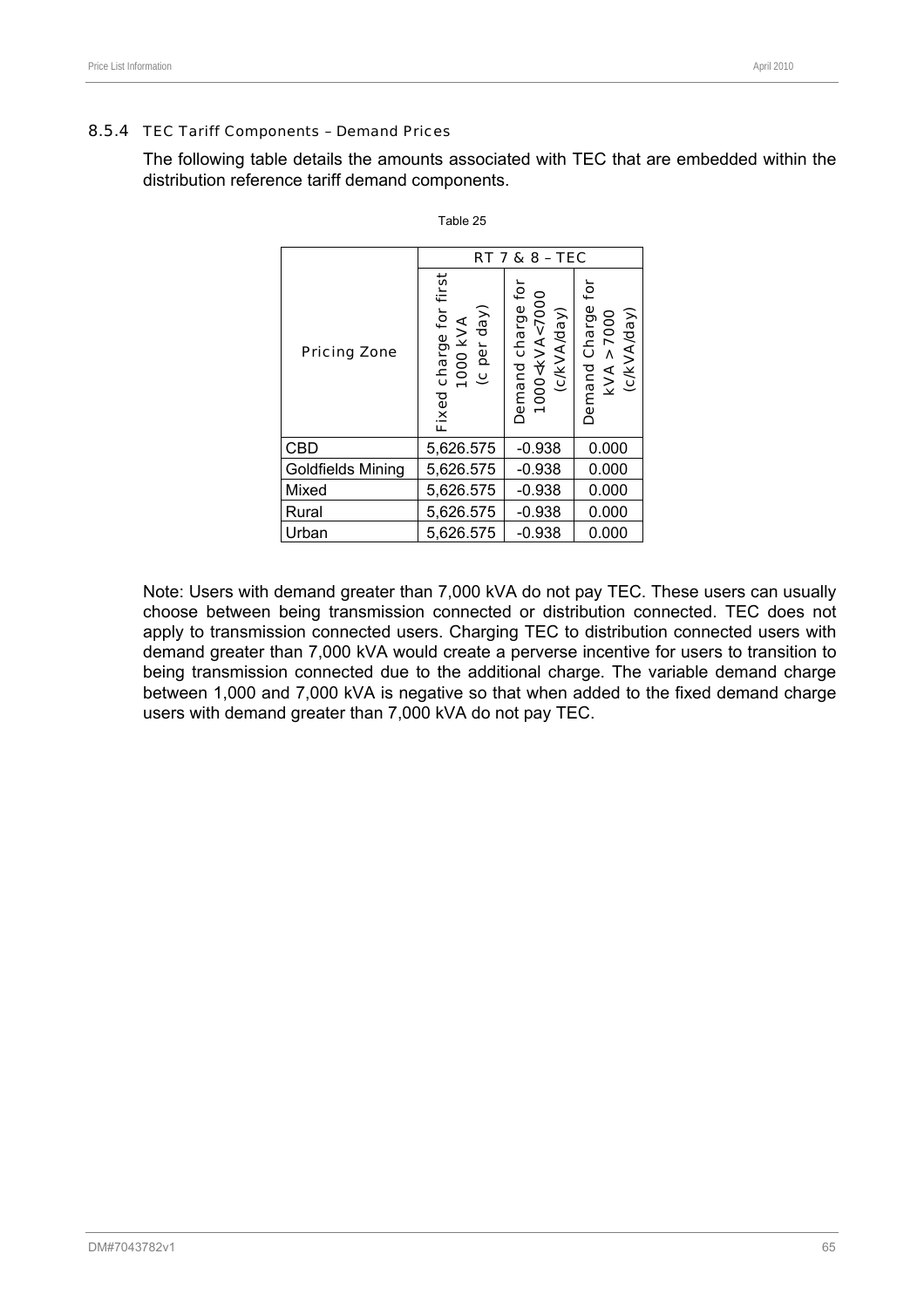The following tables detail the % change in the 2010/11 tariff components when compared to the current tariff components.

# 9.1 Use of System Prices

The % changes in the following table are applicable for reference tariffs: **RT1, RT2, RT3, RT4, RT9, RT10 & RT12**.

|                                 | <b>Fixed Price</b> | <b>Energy Rates</b>      |                              |                 |                 |
|---------------------------------|--------------------|--------------------------|------------------------------|-----------------|-----------------|
|                                 |                    | Anytime                  | <b>On Peak</b>               | <b>Shoulder</b> | <b>Off Peak</b> |
|                                 | % Change           | % Change                 | % Change                     | % Change        | % Change        |
| Reference tariff 1 - RT1        |                    |                          |                              |                 |                 |
| Transmission                    |                    | 14.0%                    | $\qquad \qquad \blacksquare$ | $\blacksquare$  | $\blacksquare$  |
| Distribution                    | 16.0%              | 16.0%                    |                              |                 |                 |
| <b>Bundled Tariff</b>           | 16.0%              | 15.4%                    | $\overline{\phantom{a}}$     |                 |                 |
| <b>Reference tariff 2 - RT2</b> |                    |                          |                              |                 |                 |
| Transmission                    |                    | 14.0%                    | $\blacksquare$               |                 |                 |
| <b>Distribution</b>             | 16.0%              | 16.0%                    | $\qquad \qquad \blacksquare$ |                 |                 |
| <b>Bundled Tariff</b>           | 16.0%              | 15.5%                    |                              |                 |                 |
| Reference tariff 3 - RT3        |                    |                          |                              |                 |                 |
| Transmission                    |                    | $\blacksquare$           | 14.0%                        | $\blacksquare$  | 14.0%           |
| Distribution                    | 16.0%              |                          | 16.0%                        |                 | 16.0%           |
| <b>Bundled Tariff</b>           | 16.0%              | $\blacksquare$           | 15.3%                        |                 | 15.4%           |
| Reference tariff 4 - RT4        |                    |                          |                              |                 |                 |
| Transmission                    |                    | $\blacksquare$           | 14.0%                        |                 | 13.9%           |
| <b>Distribution</b>             | 16.0%              | $\overline{\phantom{a}}$ | 16.0%                        | $\blacksquare$  | 16.0%           |
| <b>Bundled Tariff</b>           | 16.0%              |                          | 15.4%                        |                 | 15.4%           |
| Reference tariff 9 - RT9        |                    |                          |                              |                 |                 |
| Transmission                    |                    | 14.0%                    | $\blacksquare$               |                 |                 |
| Distribution                    | 16.0%              | 16.0%                    | $\overline{\phantom{a}}$     |                 |                 |
| <b>Bundled Tariff</b>           | 16.0%              | 15.4%                    | $\blacksquare$               |                 |                 |
| Reference tariff 10 - RT10      |                    |                          |                              |                 |                 |
| Transmission                    |                    | 14.0%                    | $\blacksquare$               |                 |                 |
| Distribution                    | 16.0%              | 16.0%                    | $\blacksquare$               |                 |                 |
| <b>Bundled Tariff</b>           | 16.0%              | 15.6%                    | $\overline{\phantom{a}}$     |                 |                 |
| Reference tariff 12 - RT12      |                    |                          |                              |                 |                 |
| Transmission                    |                    |                          | 14.0%                        | 14.0%           | 14.0%           |
| Distribution                    | 16.0%              |                          | 16.0%                        | 16.0%           | 16.0%           |
| <b>Bundled Tariff</b>           | 16.0%              | $\overline{\phantom{a}}$ | 15.4%                        | 15.4%           | 15.4%           |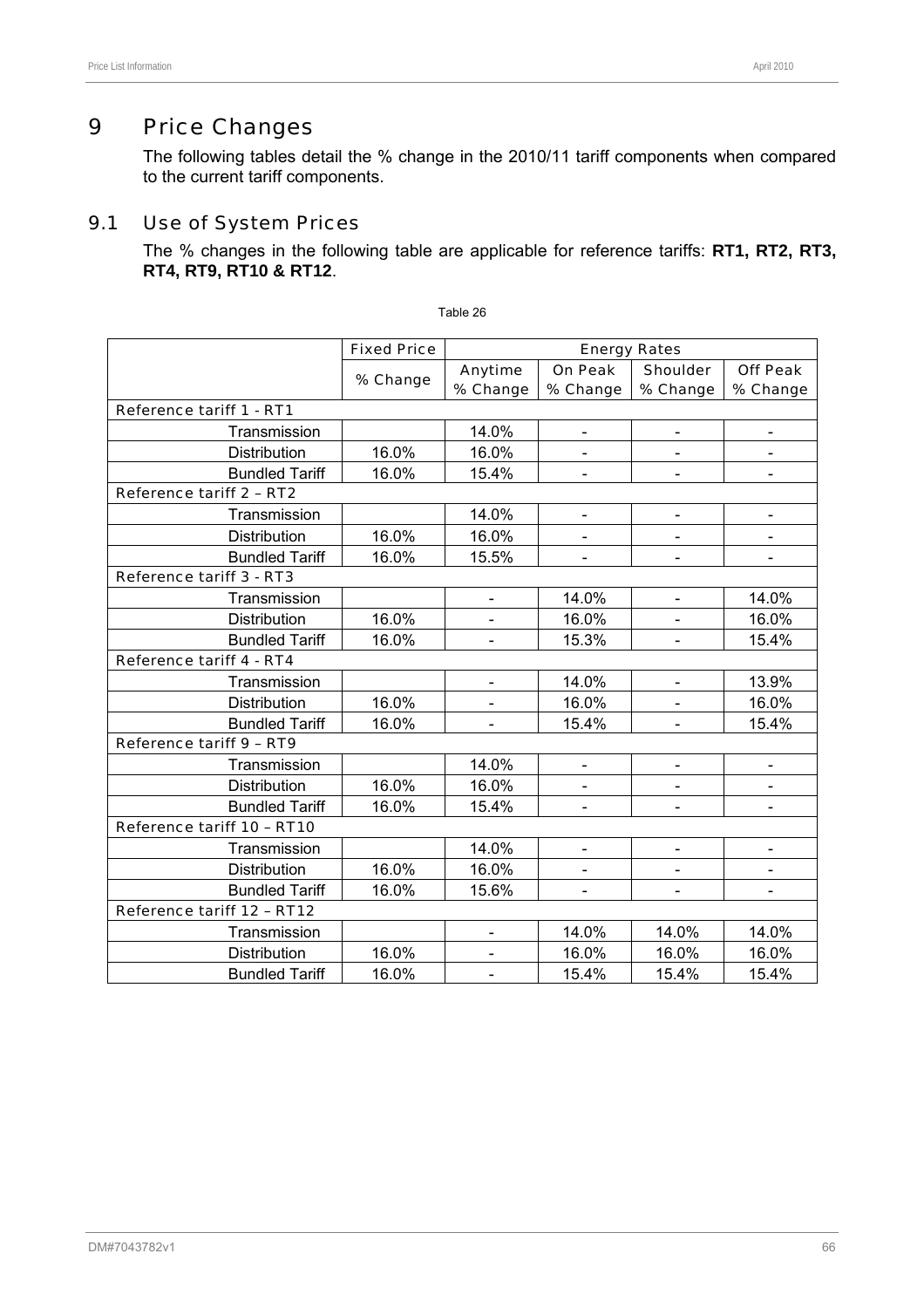# The % changes in the following table are applicable for reference tariff: **TRT1**.

Table 27

|                                   | <b>TNI</b>  | <b>Use of System Price</b> |  |  |
|-----------------------------------|-------------|----------------------------|--|--|
| <b>Substation</b>                 |             | % Change                   |  |  |
| Albany                            | <b>WALB</b> | 14.0%                      |  |  |
| Alcoa Pinjarra                    | <b>WAPJ</b> | 14.0%                      |  |  |
| Amherst                           | <b>WAMT</b> | 14.0%                      |  |  |
| Arkana                            | <b>WARK</b> | 14.0%                      |  |  |
| <b>Australian Fused Materials</b> | <b>WAFM</b> | 14.0%                      |  |  |
| <b>Australian Paper Mills</b>     | <b>WAPM</b> | 14.0%                      |  |  |
| Baandee (WC)                      | <b>WBDE</b> | 14.0%                      |  |  |
| Beechboro                         | <b>WBCH</b> | 14.0%                      |  |  |
| Beenup                            | <b>WBNP</b> | 14.0%                      |  |  |
| <b>Belmont</b>                    | WBEL        | 14.0%                      |  |  |
| <b>Black Flag</b>                 | <b>WBKF</b> | 14.0%                      |  |  |
| <b>Boddington Gold</b>            | <b>WBOD</b> | 14.0%                      |  |  |
| Boddington (Local)                | <b>WABD</b> | 14.0%                      |  |  |
| <b>Boddington Reynolds</b>        | <b>WRBD</b> | 14.0%                      |  |  |
| <b>Boulder</b>                    | <b>WBLD</b> | 14.0%                      |  |  |
| <b>Bounty</b>                     | <b>WBNY</b> | 14.0%                      |  |  |
| Bridgetown                        | <b>WBTN</b> | 14.0%                      |  |  |
| <b>British Petroleum</b>          | <b>WBPM</b> | 14.0%                      |  |  |
| <b>Broken Hill Kwinana</b>        | <b>WBHK</b> | 14.0%                      |  |  |
| <b>Bunbury Harbour</b>            | <b>WBUH</b> | 14.0%                      |  |  |
| <b>Busselton</b>                  | <b>WBSN</b> | 14.0%                      |  |  |
| <b>Byford</b>                     | <b>WBYF</b> | 14.0%                      |  |  |
| Canning Vale                      | <b>WCVE</b> | 14.0%                      |  |  |
| Capel                             | <b>WCAP</b> | 14.0%                      |  |  |
| Carrabin                          | <b>WCAR</b> | 14.0%                      |  |  |
| Cataby Kerr McGee                 | <b>WKMC</b> | 14.0%                      |  |  |
| Chapman                           | <b>WCPN</b> | 14.0%                      |  |  |
| <b>Clarence Street</b>            | <b>WCLN</b> | 14.0%                      |  |  |
| <b>Cockburn Cement</b>            | <b>WCCT</b> | 14.0%                      |  |  |
| Cockburn Cement Ltd               | <b>WCCL</b> | 14.0%                      |  |  |
| Collie                            | <b>WCOE</b> | 14.0%                      |  |  |
| Collier                           | <b>WCOL</b> | 14.0%                      |  |  |
| <b>Cook Street</b>                | <b>WCKT</b> | 14.0%                      |  |  |
| Coolup                            | <b>WCLP</b> | 14.0%                      |  |  |
| Cottesloe                         | <b>WCOT</b> | 14.0%                      |  |  |
| Cunderdin                         | <b>WCUN</b> | 14.0%                      |  |  |
| Darlington                        | <b>WDTN</b> | 14.0%                      |  |  |
| Edgewater                         | <b>WEDG</b> | 14.0%                      |  |  |
| <b>Edmund Street</b>              | WEDD        | 14.0%                      |  |  |
| Eneabba                           | <b>WENB</b> | 14.0%                      |  |  |
| <b>Forrest Ave</b>                | <b>WFRT</b> | 14.0%                      |  |  |
| Forrestfield                      | <b>WFFD</b> | 14.0%                      |  |  |
| Geraldton                         | <b>WGTN</b> | 14.0%                      |  |  |
| Golden Grove                      | <b>WGGV</b> | 14.0%                      |  |  |
| Gosnells                          | <b>WGNL</b> | 14.0%                      |  |  |
| Hadfields                         | <b>WHFS</b> | 14.0%                      |  |  |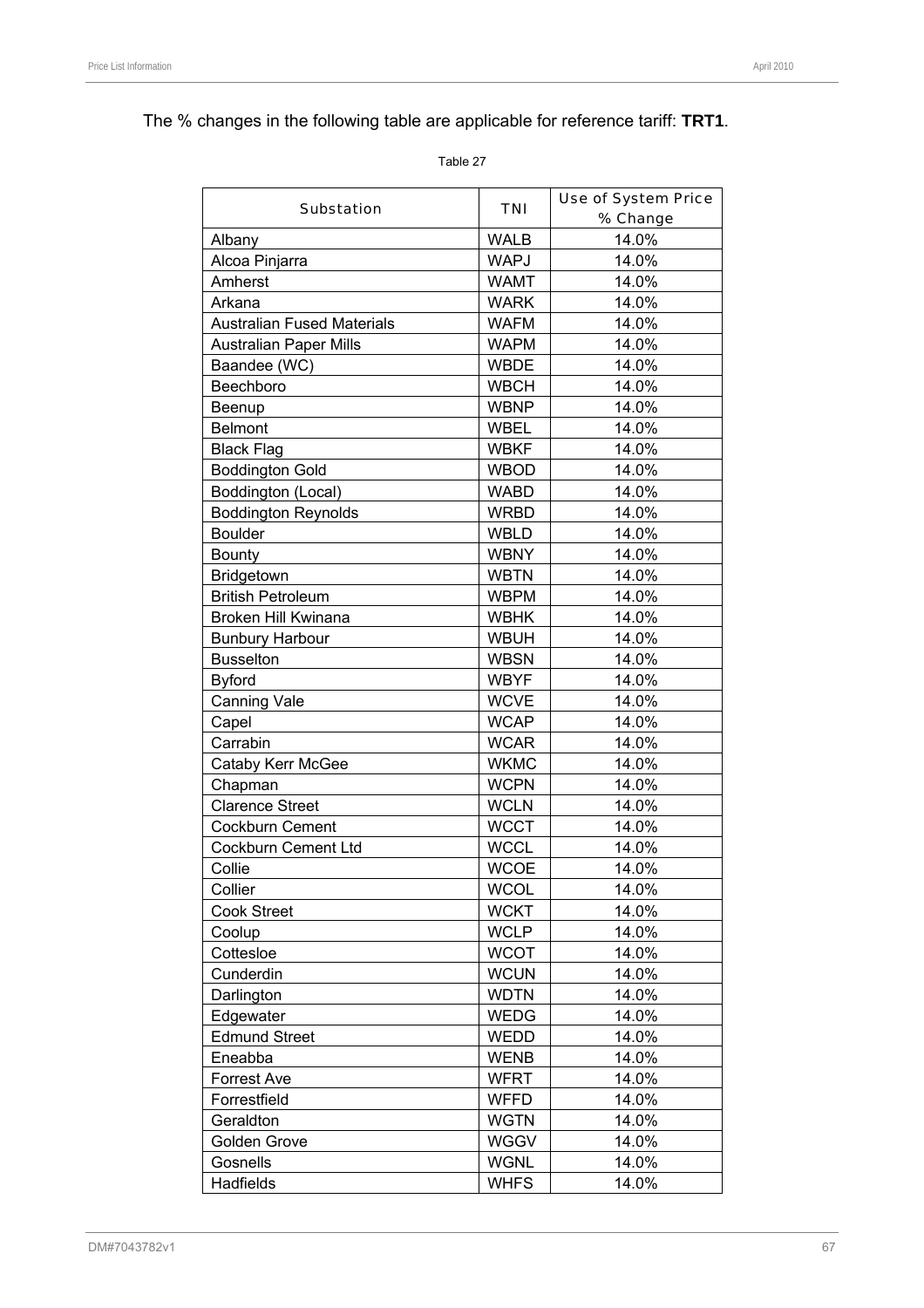| <b>Substation</b>                     | TNI         | <b>Use of System Price</b><br>% Change |
|---------------------------------------|-------------|----------------------------------------|
| <b>Hay Street</b>                     | <b>WHAY</b> | 14.0%                                  |
| Herdsman Parade                       | <b>WHEP</b> | 14.0%                                  |
| Joel Terrace                          | <b>WJTE</b> | 14.0%                                  |
| Kalamunda                             | <b>WKDA</b> | 14.0%                                  |
| Katanning                             | WKAT        | 14.0%                                  |
| Kellerberrin                          | <b>WKEL</b> | 14.0%                                  |
|                                       | WKOJ        | 14.0%                                  |
| Kojonup<br>Kondinin                   | <b>WKDN</b> | 14.0%                                  |
| Kwinana Alcoa                         | <b>WAKW</b> | 14.0%                                  |
| Landsdale                             | <b>WLDE</b> |                                        |
|                                       |             | 14.0%                                  |
| Malaga                                | WMLG        | 14.0%                                  |
| Mandurah                              | <b>WMHA</b> | 14.0%                                  |
| Manjimup                              | WMJP        | 14.0%                                  |
| <b>Manning Street</b>                 | <b>WMAG</b> | 14.0%                                  |
| <b>Margaret River</b>                 | <b>WMRV</b> | 14.0%                                  |
| Marriott Road Barrack Silicon Smelter | <b>WBSI</b> | 14.0%                                  |
| Marriott Road (Local)                 | <b>WLMR</b> | 14.0%                                  |
| Mason Road                            | <b>WMSR</b> | 14.0%                                  |
| Mason Road CSBP                       | <b>WCBP</b> | 14.0%                                  |
| <b>Mason Road Hismelt</b>             | <b>WHIS</b> | 14.0%                                  |
| Mason Road Kerr McGee                 | <b>WKMK</b> | 14.0%                                  |
| <b>Medical Centre</b>                 | <b>WMCR</b> | 14.0%                                  |
| Medina                                | <b>WMED</b> | 14.0%                                  |
| Merredin 66kV                         | <b>WMER</b> | 14.0%                                  |
| Midland Junction                      | <b>WMJX</b> | 14.0%                                  |
| <b>Milligan Street</b>                | <b>WMIL</b> | 14.0%                                  |
| Moora                                 | <b>WMOR</b> | 14.0%                                  |
| Morley                                | <b>WMOY</b> | 14.0%                                  |
| Mt Barker                             | <b>WMBR</b> | 14.0%                                  |
| Muchea Kerr McGee                     | <b>WKMM</b> | 14.0%                                  |
| Muchea (Local)                        | <b>WLMC</b> | 14.0%                                  |
| Mullaloo                              | <b>WMUL</b> | 14.0%                                  |
| Murdoch                               | <b>WMUR</b> | 14.0%                                  |
| <b>Mundaring Weir</b>                 | <b>WMWR</b> | 14.0%                                  |
| <b>Myaree</b>                         | <b>WMYR</b> | 14.0%                                  |
| Narrogin                              | <b>WNGN</b> | 14.0%                                  |
| Nedlands                              | <b>WNED</b> | 14.0%                                  |
| North Beach                           | <b>WNBH</b> | 14.0%                                  |
| North Fremantle                       | <b>WNFL</b> | 14.0%                                  |
| North Perth                           | <b>WNPH</b> | 14.0%                                  |
| Northam                               | <b>WNOR</b> | 14.0%                                  |
| O'Connor                              | <b>WOCN</b> | 14.0%                                  |
| Osborne Park                          | <b>WOPK</b> | 14.0%                                  |
| Padbury                               | <b>WPBY</b> | 14.0%                                  |
|                                       |             |                                        |
| Parkeston                             | <b>WPRK</b> | 14.0%                                  |
| Parklands                             | <b>WPLD</b> | 14.0%                                  |
| Piccadilly                            | <b>WPCY</b> | 14.0%                                  |
| Picton 66kv                           | <b>WPIC</b> | 14.0%                                  |
| Pinjarra                              | <b>WPNJ</b> | 14.0%                                  |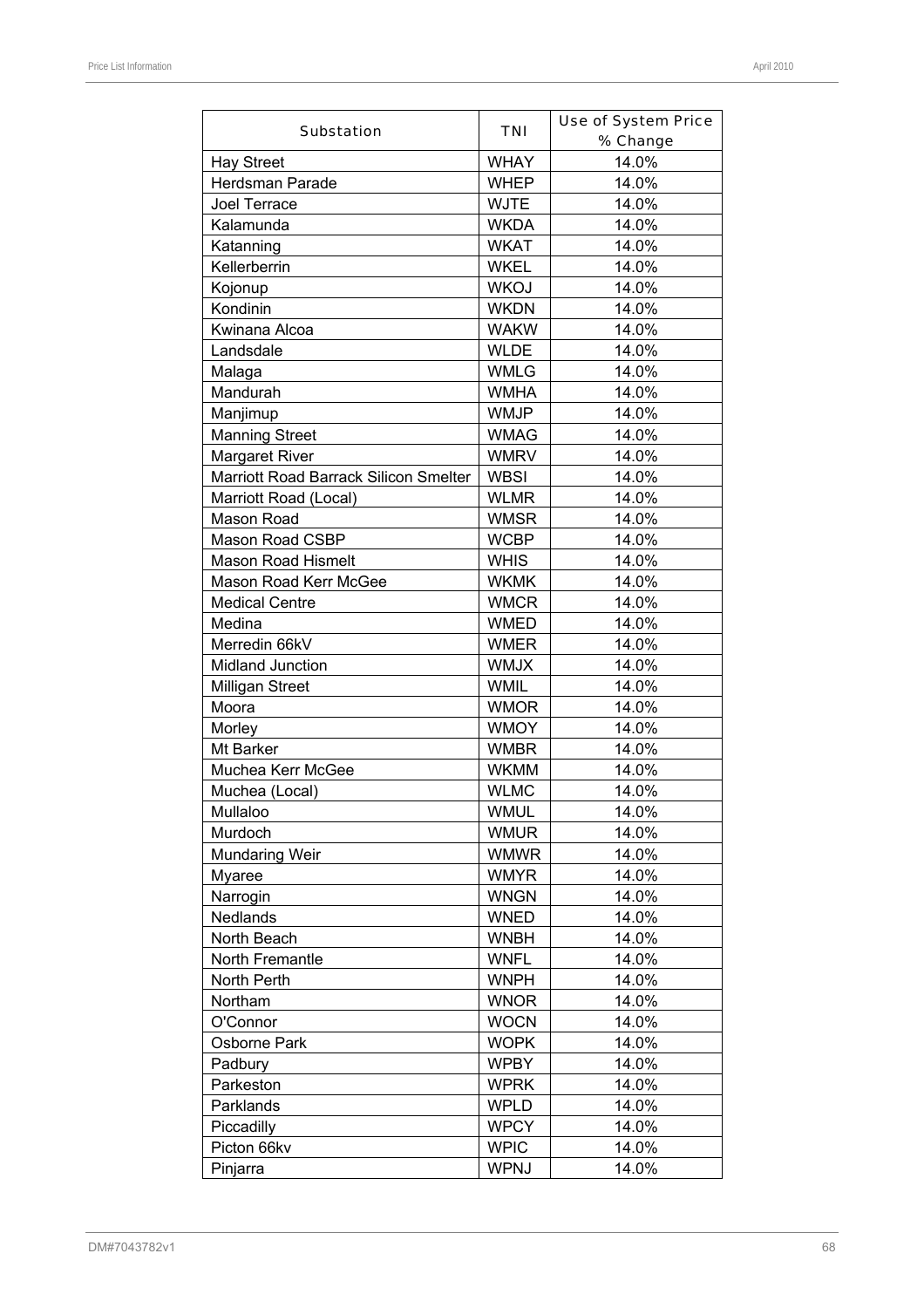| <b>Substation</b>         | <b>TNI</b>           | <b>Use of System Price</b><br>% Change |  |  |  |
|---------------------------|----------------------|----------------------------------------|--|--|--|
| Rangeway                  | <b>WRAN</b>          | 14.0%                                  |  |  |  |
| Regans                    | <b>WRGN</b>          | 14.0%                                  |  |  |  |
| Riverton                  | <b>WRTN</b>          | 14.0%                                  |  |  |  |
| Rivervale                 | <b>WRVE</b>          | 14.0%                                  |  |  |  |
| Rockingham                | <b>WROH</b>          | 14.0%                                  |  |  |  |
| Sawyers Valley            | <b>WSVL</b>          | 14.0%                                  |  |  |  |
| <b>Shenton Park</b>       | <b>WSPA</b>          | 14.0%                                  |  |  |  |
| Southern River            | <b>WSNR</b>          | 14.0%                                  |  |  |  |
| South Fremantle 66kV      | <b>WSFT</b>          | 14.0%                                  |  |  |  |
| Summer St                 | <b>WSUM</b>          | 14.0%                                  |  |  |  |
| <b>Tate Street</b>        | <b>WTTS</b>          | 14.0%                                  |  |  |  |
| <b>Three Springs</b>      | <b>WTSG</b>          | 14.0%                                  |  |  |  |
| <b>Tomlinson Street</b>   | <b>WTLN</b>          | 14.0%                                  |  |  |  |
| University                | <b>WUNI</b>          | 14.0%                                  |  |  |  |
| Victoria Park             | <b>WVPA</b>          | 14.0%                                  |  |  |  |
| Wagerup                   | <b>WWGP</b><br>14.0% |                                        |  |  |  |
| Wagin                     | <b>WWAG</b>          | 14.0%                                  |  |  |  |
| Wanneroo                  | <b>WWNO</b>          | 14.0%                                  |  |  |  |
| <b>WEB Grating</b>        | <b>WWEB</b>          | 14.0%                                  |  |  |  |
| <b>Wellington Street</b>  | <b>WWNT</b>          | 14.0%                                  |  |  |  |
| Welshpool                 | <b>WWEL</b>          | 14.0%                                  |  |  |  |
| <b>Wembley Downs</b>      | <b>WWDN</b>          | 14.0%                                  |  |  |  |
| West Kalgoorlie           | <b>WWKT</b>          | 14.0%                                  |  |  |  |
| <b>Western Collieries</b> | <b>WWCL</b>          | 14.0%                                  |  |  |  |
| <b>Western Mining</b>     | <b>WWMG</b>          | 14.0%                                  |  |  |  |
| <b>Westralian Sands</b>   | <b>WWSD</b>          | 14.0%                                  |  |  |  |
| Worsley                   | <b>WWOR</b>          | 14.0%                                  |  |  |  |
| Wundowie                  | <b>WWUN</b>          | 14.0%                                  |  |  |  |
| Yanchep                   | <b>WYCP</b>          | 14.0%                                  |  |  |  |
| Yerbillon                 | <b>WYER</b>          | 14.0%                                  |  |  |  |
| Yilgarn                   | <b>WYLN</b>          | 14.0%                                  |  |  |  |
| Yokine                    | <b>WYKE</b>          | 14.0%                                  |  |  |  |

The % changes in the following table are applicable for reference tariffs: **RT11 & TRT2**.

| <b>Substation</b>   | <b>TNI</b>  | <b>Use of System</b><br>% Change |
|---------------------|-------------|----------------------------------|
| Albany Windfarm     | <b>WALB</b> | 14.0%                            |
| <b>Boulder</b>      | WBLD        | 14.0%                            |
| <b>Bluewaters</b>   | <b>WBWP</b> | 14.0%                            |
| Cockburn PWS        | <b>WCKB</b> | 14.0%                            |
| <b>Collie PWS</b>   | <b>WCPS</b> | 14.0%                            |
| Emu Downs           | <b>WEMD</b> | 14.0%                            |
| Geraldton GT        | <b>WGTN</b> | 14.0%                            |
| <b>Kemerton PWS</b> | <b>WKEM</b> | 14.0%                            |
| Kwinana Alcoa       | <b>WAKW</b> | 14.0%                            |
| <b>Kwinana PWS</b>  | <b>WKPS</b> | 14.0%                            |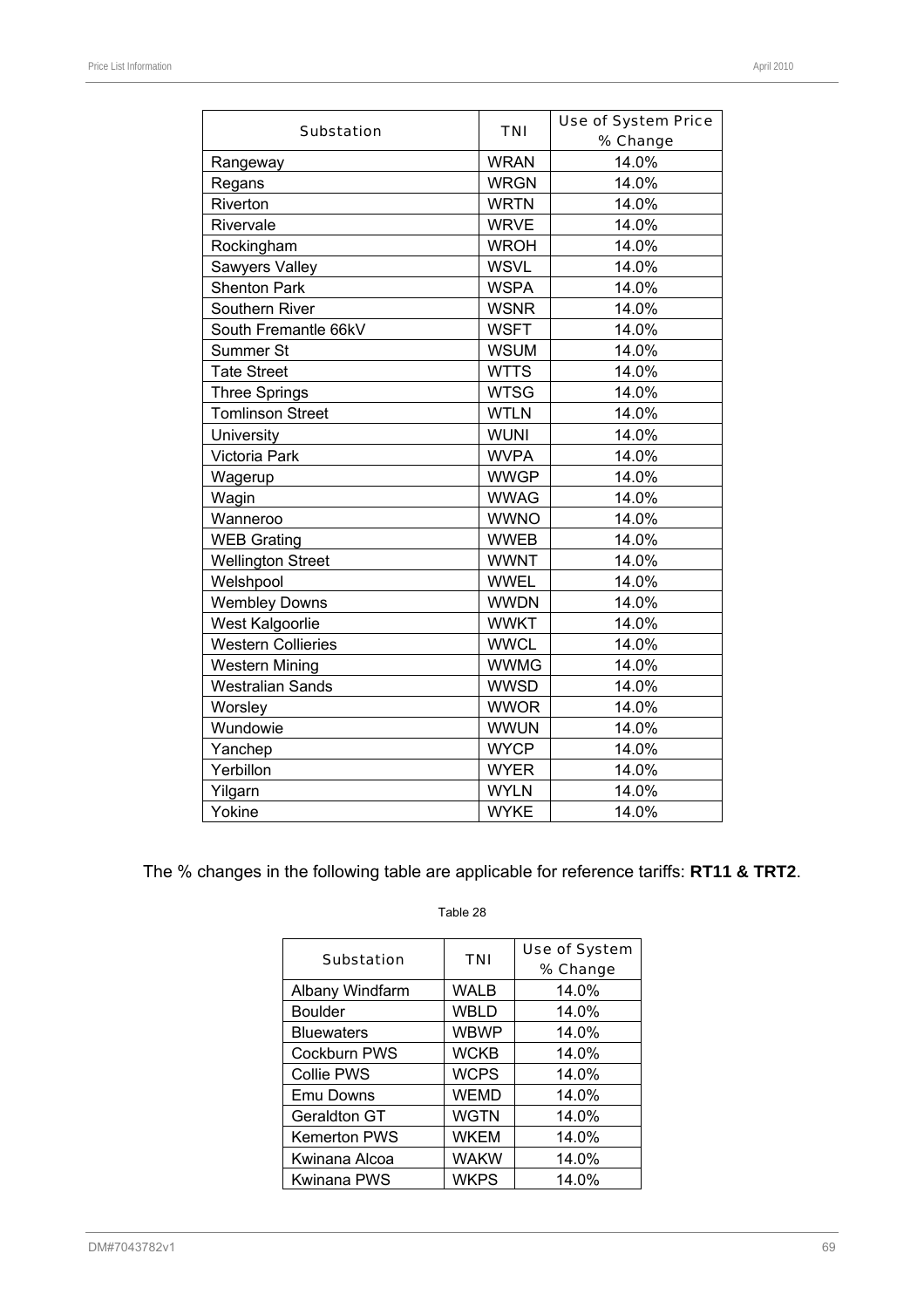| <b>Substation</b>         | <b>TNI</b>  | Use of System |
|---------------------------|-------------|---------------|
|                           |             | % Change      |
| Landwehr (Alinta)         | <b>WLWT</b> | 14.0%         |
| Mason Road                | <b>WMSR</b> | 14.0%         |
| <b>Mason Road Hismelt</b> | <b>WHIS</b> | 14.0%         |
| Muja PWS                  | <b>WMPS</b> | 14.0%         |
| Mungarra GTs              | WMGA        | 14.0%         |
| Newgen Kwinana            | WNGK        | 14.0%         |
| Newgen Neerabup           | <b>WGNN</b> | NA            |
| Oakley (Alinta)           | WOLY        | 14.0%         |
| Parkeston                 | WPKS        | 14.0%         |
| Pinjar GTs                | WPJR        | 14.0%         |
| Alcoa Pinjarra            | WAPJ        | 14.0%         |
| <b>Tiwest GT</b>          | WKMK        | 14.0%         |
| Wagerup Alcoa             | WAWG        | 14.0%         |
| Walkaway Windfarm         | <b>WWWF</b> | 14.0%         |
| West Kalgoorlie GTs       | WWKT        | 14.0%         |
| Worsley                   | WWOR        | 14.0%         |

# 9.2 Connection Prices

The % changes in the following table are applicable for reference tariff: **RT11**.

Table 29

|                         | <b>Connection Price</b><br>% Change |
|-------------------------|-------------------------------------|
| <b>Connection Price</b> | 14.0%                               |

### 9.3 Common Service Prices

The % changes in the following table are applicable for reference tariff: **TRT1**.

Table 30

|                      | <b>Common Service Price</b><br>% Change |
|----------------------|-----------------------------------------|
| Common Service Price | $14.0\%$                                |

### 9.4 Metered Demand Prices

The % changes in the following table are applicable for reference tariff: **RT5**.

|            |          | <b>Transmission</b> |              | <b>Distribution</b> | <b>Bundled Tariff</b> |               |  |
|------------|----------|---------------------|--------------|---------------------|-----------------------|---------------|--|
| Demand     | Fixed    | <b>Demand</b>       | <b>Fixed</b> | Demand              | <b>Fixed</b>          | Demand        |  |
| (kVA)      | % Change | (in excess of       | % Change     | (in excess of       | % Change              | (in excess of |  |
| (Lower to  |          | <b>lower</b>        |              | <b>lower</b>        |                       | <b>lower</b>  |  |
| upper      |          | threshold)          |              | threshold)          |                       | threshold)    |  |
| threshold) |          | % Change            |              | % Change            |                       | % Change      |  |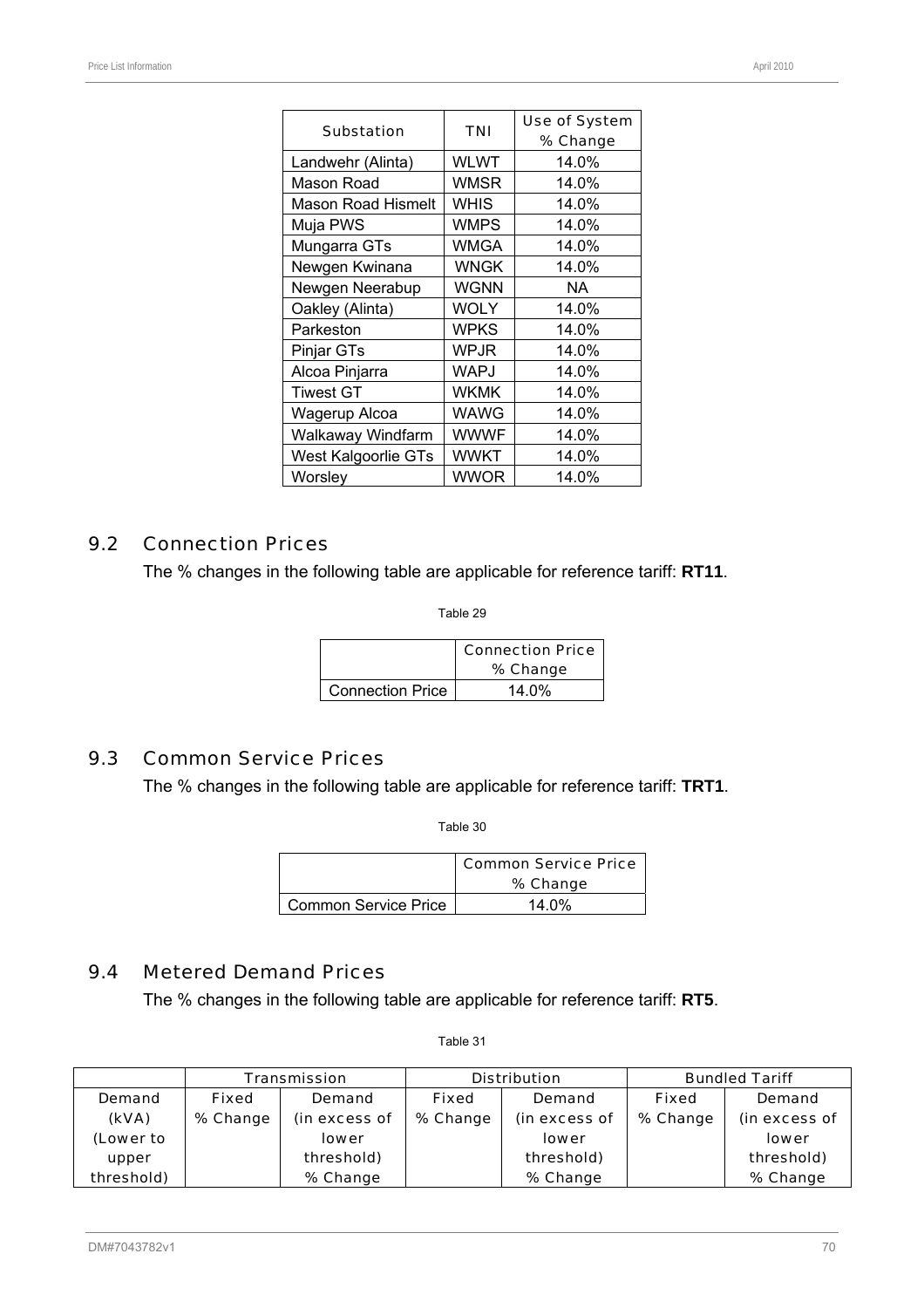| $0$ to $300$    |       | 14.0% | 16.0% | 16.0% | 16.0% | 15.1% |
|-----------------|-------|-------|-------|-------|-------|-------|
| 300 to 1000     | 14.0% | 14.0% | 16.0% | 16.0% | 15.1% | 15.1% |
| 1500<br>1000 to | 14.0% | 14.0% | 16.0% | 16.0% | 15.1% | 15.0% |

The % changes in the following table are applicable for reference tariff: **RT6**.

|              |              | <b>Transmission</b> |              | <b>Distribution</b> | <b>Bundled Tariff</b> |               |  |
|--------------|--------------|---------------------|--------------|---------------------|-----------------------|---------------|--|
| Demand       | <b>Fixed</b> | Demand              | <b>Fixed</b> | Demand              | <b>Fixed</b>          | Demand        |  |
| (kVA)        | % Changes    | (in excess of       | % Change     | (in excess of       | % Change              | (in excess of |  |
| (Lower to    |              | lower               |              | lower               |                       | <b>lower</b>  |  |
| upper        |              | threshold)          |              | threshold)          |                       | threshold)    |  |
| threshold)   |              | % Changes           |              | % Change            |                       | % Change      |  |
| 0 to 300     |              | 14.0%               | 16.0%        | 16.0%               | 16.0%                 | 15.2%         |  |
| 300 to 1000  | 14.0%        | 14.0%               | 16.0%        | 16.0%               | 15.2%                 | 15.2%         |  |
| 1000 to 1500 | 14.0%        | 14.0%               | 16.0%        | 16.0%               | 15.2%                 | 15.1%         |  |

# Table 32

# 9.5 Demand Prices

The % change in the following table are applicable for reference tariff: **RT7 & RT8**.

|                           |             |                     |                                                         | <b>Transmission</b><br><b>Distribution</b>                             |                                                             |                                                   |                                                                               |                                                             | <b>Bundled</b>                                              |                                                                       |                                                      |  |
|---------------------------|-------------|---------------------|---------------------------------------------------------|------------------------------------------------------------------------|-------------------------------------------------------------|---------------------------------------------------|-------------------------------------------------------------------------------|-------------------------------------------------------------|-------------------------------------------------------------|-----------------------------------------------------------------------|------------------------------------------------------|--|
| Zone<br><b>Substation</b> | <b>TNI</b>  | <b>Pricing Zone</b> | first<br>tor<br>% Change<br>1000 KVA<br>charge<br>Fixed | tor<br>1000 <kva<7000<br>Demand charge<br/>Change<br/>ಸಿ</kva<7000<br> | for<br>Charge<br>> 7000<br>% Change<br>Demand<br><b>KVA</b> | first<br>Fixed charge for<br>% Change<br>1000 KVA | <b>jor</b><br>1000 <kva<7000<br>Demand charge<br/>Change<br/>ೢೕ</kva<7000<br> | for<br>Charge<br>> 7000<br>% Change<br>Demand<br><b>KVA</b> | first<br>Fixed charge for<br>Change<br>1000 KVA<br>$\infty$ | tor<br>1000 <kva<7000<br>charge<br/>% Change<br/>Demand</kva<7000<br> | for<br>Demand Charge<br>7000<br>% Change<br>ν<br>KVA |  |
| Cook Street               | <b>WCKT</b> | <b>CBD</b>          | 14.0%                                                   | 14.0%                                                                  | 14.0%                                                       | 16.0%                                             | 16.0%                                                                         | 16.0%                                                       | 15.1%                                                       | 14.6%                                                                 | 14.7%                                                |  |
| Forrest Avenue            | <b>WFRT</b> | <b>CBD</b>          | 14.0%                                                   | 14.0%                                                                  | 14.0%                                                       | 16.0%                                             | 16.0%                                                                         | 16.0%                                                       | 15.1%                                                       | 14.6%                                                                 | 14.7%                                                |  |
| <b>Hay Street</b>         | <b>WHAY</b> | CBD                 | 14.0%                                                   | 14.0%                                                                  | 14.0%                                                       | 16.0%                                             | 16.0%                                                                         | 16.0%                                                       | 15.1%                                                       | 14.6%                                                                 | 14.7%                                                |  |
| Milligan Street           | WMIL        | CBD                 | 14.0%                                                   | 14.0%                                                                  | 14.0%                                                       | 16.0%                                             | 16.0%                                                                         | 16.0%                                                       | 15.1%                                                       | 14.6%                                                                 | 14.7%                                                |  |
| <b>Wellington Street</b>  | <b>WWNT</b> | CBD                 | 14.0%                                                   | 14.0%                                                                  | 14.0%                                                       | 16.0%                                             | 16.0%                                                                         | 16.0%                                                       | 15.1%                                                       | 14.6%                                                                 | 14.7%                                                |  |
| <b>Black Flag</b>         | <b>WBKF</b> | Goldfields Mining   | 14.0%                                                   | 14.0%                                                                  | 14.0%                                                       | 16.0%                                             | 15.9%                                                                         | 16.0%                                                       | 15.1%                                                       | 14.2%                                                                 | 14.3%                                                |  |
| <b>Boulder</b>            | <b>WBLD</b> | Goldfields Mining   | 14.0%                                                   | 14.0%                                                                  | 14.0%                                                       | 16.0%                                             | 15.9%                                                                         | 16.0%                                                       | 15.1%                                                       | 14.2%                                                                 | 14.3%                                                |  |
| Bounty                    | <b>WBNY</b> | Goldfields Mining   | 14.0%                                                   | 14.0%                                                                  | 14.0%                                                       | 16.0%                                             | 15.9%                                                                         | 16.0%                                                       | 15.1%                                                       | 14.1%                                                                 | 14.2%                                                |  |
| West Kalgoorlie           | <b>WWKT</b> | Goldfields Mining   | 14.0%                                                   | 14.0%                                                                  | 14.0%                                                       | 16.0%                                             | 15.9%                                                                         | 16.0%                                                       | 15.1%                                                       | 14.2%                                                                 | 14.3%                                                |  |
| Albany                    | <b>WALB</b> | Mixed               | 14.0%                                                   | 13.9%                                                                  | 13.9%                                                       | 16.0%                                             | 16.0%                                                                         | 16.0%                                                       | 15.1%                                                       | 14.3%                                                                 | 14.4%                                                |  |
| Boddington                | <b>WBOD</b> | Mixed               | 14.0%                                                   | 13.9%                                                                  | 13.9%                                                       | 16.0%                                             | 16.0%                                                                         | 16.0%                                                       | 15.1%                                                       | 14.6%                                                                 | 14.7%                                                |  |
| <b>Bunbury Harbour</b>    | <b>WBUH</b> | Mixed               | 14.0%                                                   | 14.0%                                                                  | 14.0%                                                       | 16.0%                                             | 16.0%                                                                         | 16.0%                                                       | 15.1%                                                       | 14.6%                                                                 | 14.7%                                                |  |
| <b>Busselton</b>          | <b>WBSN</b> | Mixed               | 14.0%                                                   | 13.9%                                                                  | 14.0%                                                       | 16.0%                                             | 16.0%                                                                         | 16.0%                                                       | 15.1%                                                       | 14.4%                                                                 | 14.5%                                                |  |
| <b>Byford</b>             | <b>WBYF</b> | Mixed               | 14.0%                                                   | 13.9%                                                                  | 13.9%                                                       | 16.0%                                             | 16.0%                                                                         | 16.0%                                                       | 15.1%                                                       | 14.6%                                                                 | 14.7%                                                |  |
| Capel                     | <b>WCAP</b> | Mixed               | 14.0%                                                   | 14.0%                                                                  | 14.0%                                                       | 16.0%                                             | 16.0%                                                                         | 16.0%                                                       | 15.1%                                                       | 14.5%                                                                 | 14.6%                                                |  |
| Chapman                   | <b>WCPN</b> | Mixed               | 14.0%                                                   | 13.9%                                                                  | 13.9%                                                       | 16.0%                                             | 16.0%                                                                         | 16.0%                                                       | 15.1%                                                       | 14.3%                                                                 | 14.4%                                                |  |
| Darlington                | <b>WDTN</b> | Mixed               | 14.0%                                                   | 13.9%                                                                  | 13.9%                                                       | 16.0%                                             | 16.0%                                                                         | 16.0%                                                       | 15.1%                                                       | 14.5%                                                                 | 14.6%                                                |  |
| <b>Durlacher Street</b>   | <b>WDUR</b> | Mixed               | 14.0%                                                   | 13.9%                                                                  | 13.9%                                                       | 16.0%                                             | 16.0%                                                                         | 16.0%                                                       | 15.1%                                                       | 14.4%                                                                 | 14.5%                                                |  |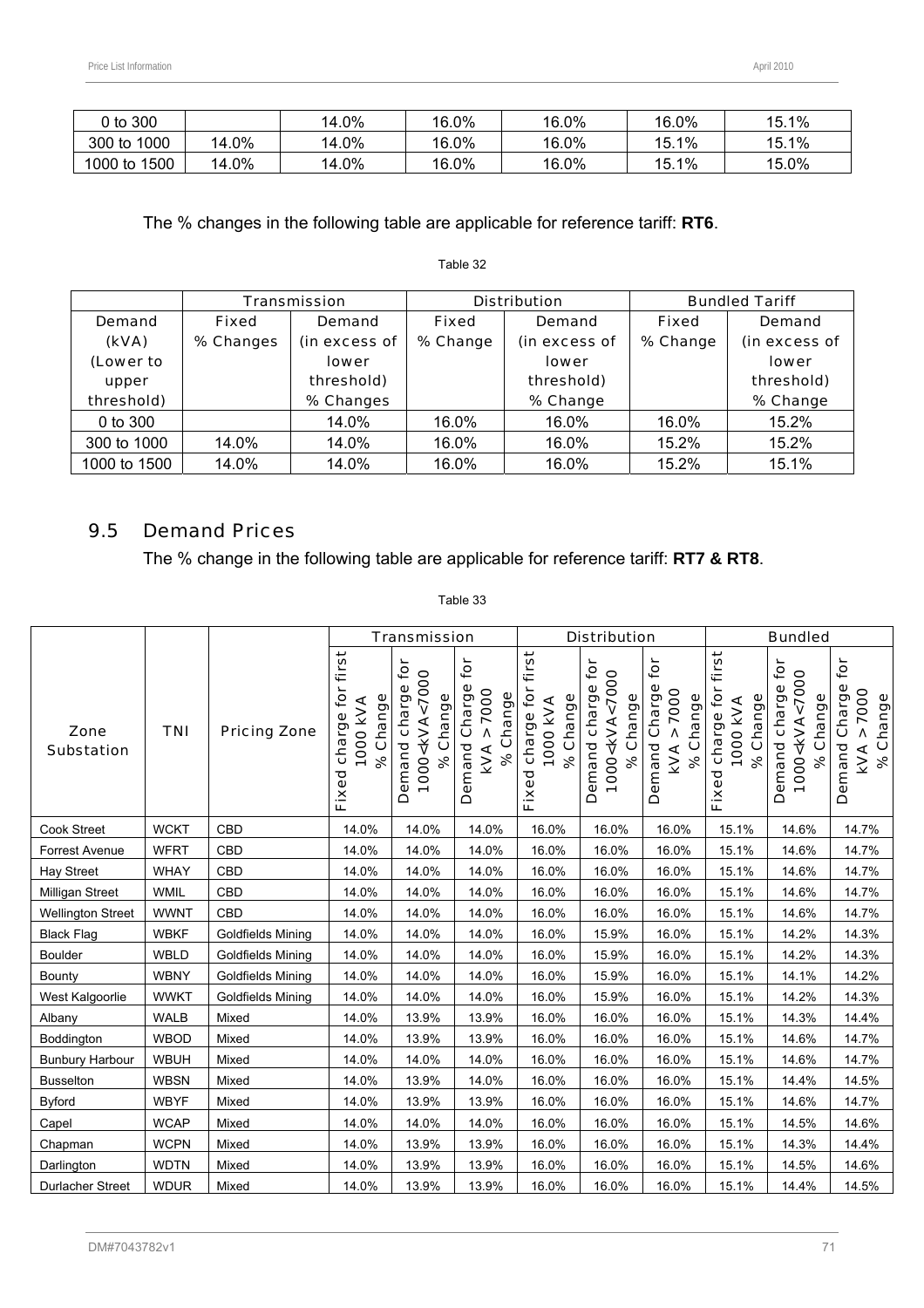|                           |                     |                     |                                                      | <b>Transmission</b>                                                                 |                                                                           |                                                   | <b>Distribution</b>                                             |                                                                    |                                                | <b>Bundled</b>                                                |                                                          |
|---------------------------|---------------------|---------------------|------------------------------------------------------|-------------------------------------------------------------------------------------|---------------------------------------------------------------------------|---------------------------------------------------|-----------------------------------------------------------------|--------------------------------------------------------------------|------------------------------------------------|---------------------------------------------------------------|----------------------------------------------------------|
| Zone<br><b>Substation</b> | <b>TNI</b>          | <b>Pricing Zone</b> | first<br>charge for<br>% Change<br>1000 kVA<br>Fixed | Demand charge for<br>1000 <kva<7000<br>Change<br/><math>\infty</math></kva<7000<br> | $\mathbf{\tilde{e}}$<br>Demand Charge<br>> 7000<br>% Change<br><b>KVA</b> | first<br>Fixed charge for<br>% Change<br>1000 KVA | ē<br>1000 <kva<7000<br>Demand charge<br/>% Change</kva<7000<br> | <b>jor</b><br>Demand Charge<br>7000<br>% Change<br>٨<br><b>KVA</b> | Fixed charge for first<br>% Change<br>1000 KVA | Demand charge for<br>1000 <kva<7000<br>% Change</kva<7000<br> | for<br>Demand Charge<br>> 7000<br>% Change<br><b>KVA</b> |
| Eneabba                   | <b>WENB</b>         | Mixed               | 14.0%                                                | 13.9%                                                                               | 14.0%                                                                     | 16.0%                                             | 16.0%                                                           | 16.0%                                                              | 15.1%                                          | 14.4%                                                         | 14.5%                                                    |
| Geraldton                 | <b>WGTN</b>         | Mixed               | 14.0%                                                | 13.9%                                                                               | 13.9%                                                                     | 16.0%                                             | 16.0%                                                           | 16.0%                                                              | 15.1%                                          | 14.4%                                                         | 14.5%                                                    |
| <b>Marriott Road</b>      | <b>WMRR</b>         | Mixed               | 14.0%                                                | 13.9%                                                                               | 14.0%                                                                     | 16.0%                                             | 16.0%                                                           | 16.0%                                                              | 15.1%                                          | 14.6%                                                         | 14.7%                                                    |
| Muchea                    | <b>WMUC</b>         | Mixed               | 14.0%                                                | 13.9%                                                                               | 13.9%                                                                     | 16.0%                                             | 16.0%                                                           | 16.0%                                                              | 15.1%                                          | 14.5%                                                         | 14.6%                                                    |
| Northam                   | <b>WNOR</b>         | Mixed               | 14.0%                                                | 13.9%                                                                               | 13.9%                                                                     | 16.0%                                             | 16.0%                                                           | 16.0%                                                              | 15.1%                                          | 14.4%                                                         | 14.5%                                                    |
| Picton                    | <b>WPIC</b>         | Mixed               | 14.0%                                                | 14.0%                                                                               | 14.0%                                                                     | 16.0%                                             | 16.0%                                                           | 16.0%                                                              | 15.1%                                          | 14.5%                                                         | 14.6%                                                    |
| Rangeway                  | <b>WRAN</b>         | Mixed               | 14.0%                                                | 13.9%                                                                               | 13.9%                                                                     | 16.0%                                             | 16.0%                                                           | 16.0%                                                              | 15.1%                                          | 14.4%                                                         | 14.5%                                                    |
| Sawyers Valley            | <b>WSVL</b>         | Mixed               | 14.0%                                                | 13.9%                                                                               | 13.9%                                                                     | 16.0%                                             | 16.0%                                                           | 16.0%                                                              | 15.1%                                          | 14.4%                                                         | 14.5%                                                    |
| Yanchep                   | <b>WYCP</b>         | Mixed               | 14.0%                                                | 13.9%                                                                               | 13.9%                                                                     | 16.0%                                             | 16.0%                                                           | 16.0%                                                              | 15.1%                                          | 14.5%                                                         | 14.6%                                                    |
| Yilgarn                   | <b>WYLN</b>         | Mixed               | 14.0%                                                | 13.9%                                                                               | 13.9%                                                                     | 16.0%                                             | 16.0%                                                           | 16.0%                                                              | 15.1%                                          | 14.4%                                                         | 14.5%                                                    |
| Baandee                   | WBDE                | Rural               | 14.0%                                                | 14.0%                                                                               | 14.0%                                                                     | 16.0%                                             | 15.9%                                                           | 16.0%                                                              | 15.1%                                          | 14.1%                                                         | 14.2%                                                    |
| Beenup                    | <b>WBNP</b>         | Rural               | 14.0%                                                | 14.0%                                                                               | 14.0%                                                                     | 16.0%                                             | 15.9%                                                           | 16.0%                                                              | 15.1%                                          | 14.1%                                                         | 14.2%                                                    |
| Bridgetown                | <b>WBTN</b>         | Rural               | 14.0%                                                | 14.0%                                                                               | 14.0%                                                                     | 16.0%                                             | 15.9%                                                           | 16.0%                                                              | 15.1%                                          | 14.2%                                                         | 14.4%                                                    |
| Carrabin                  | <b>WCAR</b>         | Rural               | 14.0%                                                | 14.0%                                                                               | 14.0%                                                                     | 16.0%                                             | 15.9%                                                           | 16.0%                                                              | 15.1%                                          | 14.1%                                                         | 14.2%                                                    |
| Collie                    | <b>WCOE</b>         | Rural               | 14.0%                                                | 14.0%                                                                               | 14.0%                                                                     | 16.0%                                             | 15.9%                                                           | 16.0%                                                              | 15.1%                                          | 14.2%                                                         | 14.3%                                                    |
| Coolup                    | <b>WCLP</b>         | Rural               | 14.0%                                                | 14.0%                                                                               | 14.0%                                                                     | 16.0%                                             | 15.9%                                                           | 16.0%                                                              | 15.1%                                          | 14.2%                                                         | 14.3%                                                    |
| Cunderdin                 | <b>WCUN</b>         | Rural               | 14.0%                                                | 14.0%                                                                               | 14.0%                                                                     | 16.0%                                             | 15.9%                                                           | 16.0%                                                              | 15.1%                                          | 14.1%                                                         | 14.3%                                                    |
| Katanning                 | <b>WKAT</b>         | Rural               | 14.0%                                                | 14.0%                                                                               | 14.0%                                                                     | 16.0%                                             | 15.9%                                                           | 16.0%                                                              | 15.1%                                          | 14.2%                                                         | 14.3%                                                    |
| Kellerberrin              | <b>WKEL</b>         | Rural               | 14.0%                                                | 14.0%                                                                               | 14.0%                                                                     | 16.0%                                             | 15.9%                                                           | 16.0%                                                              | 15.1%                                          | 14.1%                                                         | 14.3%                                                    |
| Kojonup                   | <b>WKOJ</b>         | Rural               | 14.0%                                                | 13.9%                                                                               | 14.0%                                                                     | 16.0%                                             | 15.9%                                                           | 16.0%                                                              | 15.1%                                          | 14.3%                                                         | 14.4%                                                    |
| Kondinin                  | <b>WKDN</b>         | Rural               | 14.0%                                                | 14.0%                                                                               | 14.0%                                                                     | 16.0%                                             | 15.9%                                                           | 16.0%                                                              | 15.1%                                          | 14.2%                                                         | 14.4%                                                    |
| Manjimup                  | <b>WMJP</b>         | Rural               | 14.0%                                                | 14.0%                                                                               | 14.0%                                                                     | 16.0%                                             | 15.9%                                                           | 16.0%                                                              | 15.1%                                          | 14.2%                                                         | 14.4%                                                    |
| <b>Margaret River</b>     | <b>WMRV</b>         | Rural               | 14.0%                                                | 14.0%                                                                               | 14.0%                                                                     | 16.0%                                             | 15.9%                                                           | 16.0%                                                              | 15.1%                                          | 14.1%                                                         | 14.3%                                                    |
| Merredin<br>Moora         | WMER<br><b>WMOR</b> | Rural               | 14.0%<br>14.0%                                       | 14.0%                                                                               | 14.0%                                                                     | 16.0%<br>16.0%                                    | 15.9%                                                           | 16.0%<br>16.0%                                                     | 15.1%                                          | 14.2%<br>14.2%                                                | 14.3%<br>14.4%                                           |
| Mount Barker              | <b>WMBR</b>         | Rural<br>Rural      | 14.0%                                                | 14.0%                                                                               | 14.0%<br>14.0%                                                            | 16.0%                                             | 15.9%                                                           | 16.0%                                                              | 15.1%<br>15.1%                                 |                                                               | 14.3%                                                    |
| Narrogin                  | <b>WNGN</b>         | Rural               | 14.0%                                                | 14.0%<br>14.0%                                                                      | 14.0%                                                                     | 16.0%                                             | 15.9%<br>15.9%                                                  | 16.0%                                                              | 15.1%                                          | 14.2%<br>14.1%                                                | 14.2%                                                    |
| Pinjarra                  | WPNJ                | Rural               | 14.0%                                                | 14.0%                                                                               | 14.0%                                                                     | 16.0%                                             | 15.9%                                                           | 16.0%                                                              | 15.1%                                          | 14.3%                                                         | 14.5%                                                    |
| Regans                    | <b>WRGN</b>         | Rural               | 14.0%                                                | 14.0%                                                                               | 14.0%                                                                     | 16.0%                                             | 15.9%                                                           | 16.0%                                                              | 15.1%                                          | 14.2%                                                         | 14.4%                                                    |
| Three Springs             | <b>WTSG</b>         | Rural               | 14.0%                                                | 14.0%                                                                               | 14.0%                                                                     | 16.0%                                             | 15.9%                                                           | 16.0%                                                              | 15.1%                                          | 14.2%                                                         | 14.4%                                                    |
| Wagerup                   | <b>WWGP</b>         | Rural               | 14.0%                                                | 14.0%                                                                               | 14.0%                                                                     | 16.0%                                             | 15.9%                                                           | 16.0%                                                              | 15.1%                                          | 14.3%                                                         | 14.5%                                                    |
| Wagin                     | <b>WWAG</b>         | Rural               | 14.0%                                                | 14.0%                                                                               | 14.0%                                                                     | 16.0%                                             | 15.9%                                                           | 16.0%                                                              | 15.1%                                          | 14.2%                                                         | 14.3%                                                    |
| Wundowie                  | <b>WWUN</b>         | Rural               | 14.0%                                                | 14.0%                                                                               | 14.0%                                                                     | 16.0%                                             | 15.9%                                                           | 16.0%                                                              | 15.1%                                          | 14.2%                                                         | 14.3%                                                    |
| Yerbillon                 | <b>WYER</b>         | Rural               | 14.0%                                                | 14.0%                                                                               | 14.0%                                                                     | 16.0%                                             | 15.9%                                                           | 16.0%                                                              | 15.1%                                          | 14.1%                                                         | 14.2%                                                    |
| Amherst                   | <b>WAMT</b>         | Urban               | 14.0%                                                | 14.0%                                                                               | 14.0%                                                                     | 16.0%                                             | 16.2%                                                           | 16.0%                                                              | 15.1%                                          | 14.2%                                                         | 14.4%                                                    |
| Arkana                    | <b>WARK</b>         | Urban               | 14.0%                                                | 14.0%                                                                               | 14.0%                                                                     | 16.0%                                             | 16.2%                                                           | 16.0%                                                              | 15.1%                                          | 14.2%                                                         | 14.4%                                                    |
| Australian Paper          | <b>WAPM</b>         | Urban               | 14.0%                                                | 14.0%                                                                               | 14.0%                                                                     | 16.0%                                             | 16.2%                                                           | 16.0%                                                              | 15.1%                                          | 14.2%                                                         | 14.4%                                                    |
| Mills                     |                     |                     |                                                      |                                                                                     |                                                                           |                                                   |                                                                 |                                                                    |                                                |                                                               |                                                          |
| Beechboro                 | <b>WBCH</b>         | Urban               | 14.0%                                                | 14.0%                                                                               | 14.0%                                                                     | 16.0%                                             | 16.2%                                                           | 16.0%                                                              | 15.1%                                          | 14.2%                                                         | 14.4%                                                    |
| Belmont                   | WBEL                | Urban               | 14.0%                                                | 14.0%                                                                               | 14.0%                                                                     | 16.0%                                             | 16.2%                                                           | 16.0%                                                              | 15.1%                                          | 14.2%                                                         | 14.4%                                                    |
| Bentley                   | <b>WBTY</b>         | Urban               | 14.0%                                                | 14.0%                                                                               | 14.0%                                                                     | 16.0%                                             | 16.2%                                                           | 16.0%                                                              | 15.1%                                          | 14.2%                                                         | 14.4%                                                    |
| Bibra Lake                | WBIB                | Urban               | 14.0%                                                | 14.0%                                                                               | 14.0%                                                                     | 16.0%                                             | 16.2%                                                           | 16.0%                                                              | 15.1%                                          | 14.2%                                                         | 14.4%                                                    |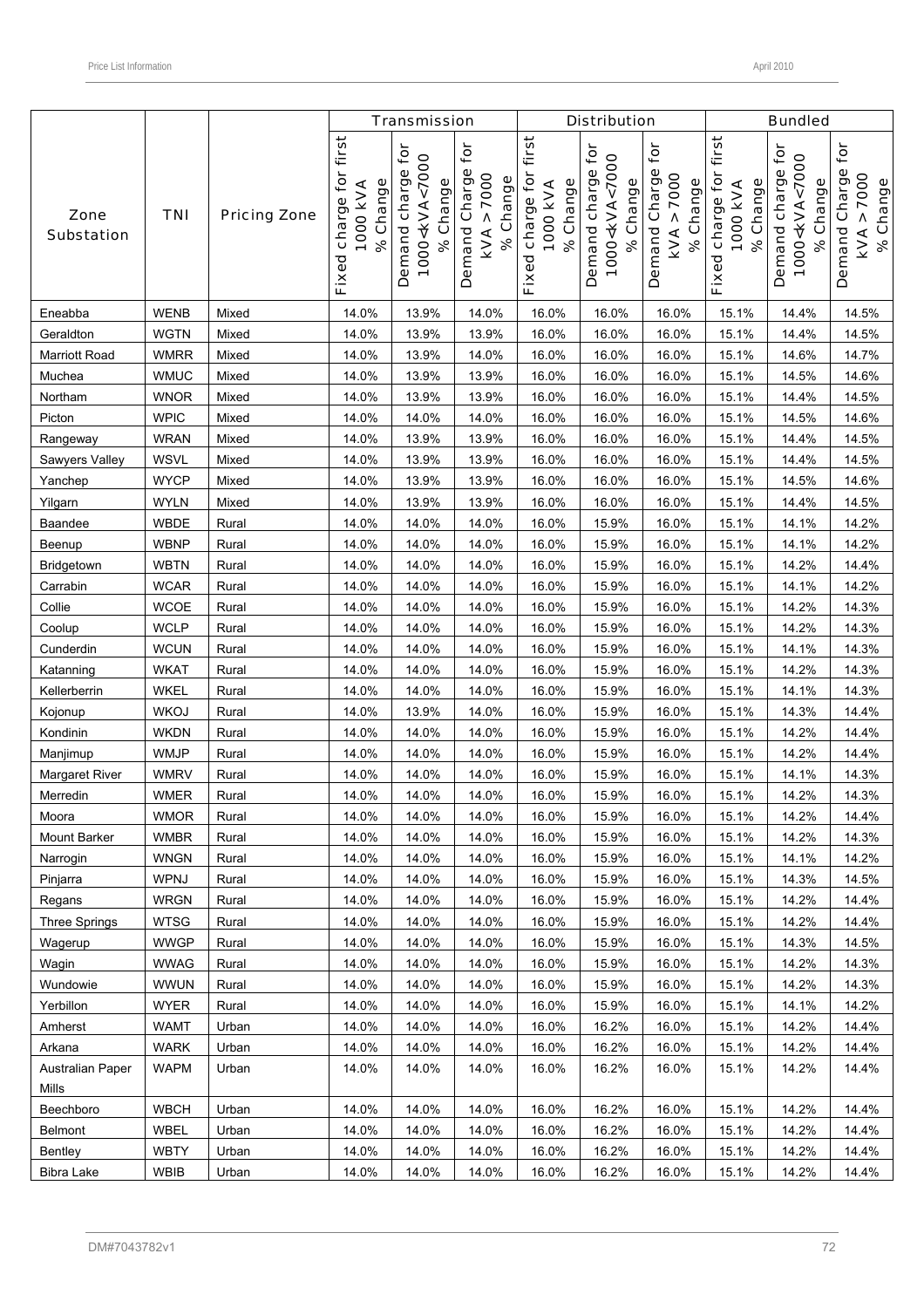|                           |             |                     |                                                   | <b>Transmission</b>                                                |                                                   |                                                   | <b>Distribution</b>                                             |                                                                                 |                                                   | <b>Bundled</b>                                                |                                                   |
|---------------------------|-------------|---------------------|---------------------------------------------------|--------------------------------------------------------------------|---------------------------------------------------|---------------------------------------------------|-----------------------------------------------------------------|---------------------------------------------------------------------------------|---------------------------------------------------|---------------------------------------------------------------|---------------------------------------------------|
| Zone<br><b>Substation</b> | <b>TNI</b>  | <b>Pricing Zone</b> | charge for first<br>% Change<br>1000 kVA<br>Fixed | Demand charge for<br>1000 <kva<7000<br>Change<br/>ಸಿ</kva<7000<br> | for<br>Demand Charge<br>> 7000<br>% Change<br>kVA | first<br>Fixed charge for<br>% Change<br>1000 KVA | Ċ<br>1000 <kva<7000<br>Demand charge<br/>% Change</kva<7000<br> | for<br>Demand Charge<br>7000<br>% Change<br>$\boldsymbol{\wedge}$<br><b>KVA</b> | first<br>Fixed charge for<br>% Change<br>1000 KVA | Demand charge for<br>1000 <kva<7000<br>% Change</kva<7000<br> | for<br>Demand Charge<br>> 7000<br>% Change<br>kVA |
| <b>British Petroleum</b>  | <b>WBPM</b> | Urban               | 14.0%                                             | 14.0%                                                              | 14.0%                                             | 16.0%                                             | 16.2%                                                           | 16.0%                                                                           | 15.1%                                             | 14.2%                                                         | 14.4%                                             |
| Canning Vale              | <b>WCVE</b> | Urban               | 14.0%                                             | 14.0%                                                              | 14.0%                                             | 16.0%                                             | 16.2%                                                           | 16.0%                                                                           | 15.1%                                             | 14.2%                                                         | 14.4%                                             |
| <b>Clarence Street</b>    | <b>WCLN</b> | Urban               | 14.0%                                             | 14.0%                                                              | 14.0%                                             | 16.0%                                             | 16.2%                                                           | 16.0%                                                                           | 15.1%                                             | 14.2%                                                         | 14.4%                                             |
| Clarkson                  | <b>WCKN</b> | Urban               | 14.0%                                             | 14.0%                                                              | 14.0%                                             | 16.0%                                             | 16.2%                                                           | 16.0%                                                                           | 15.1%                                             | 14.2%                                                         | 14.4%                                             |
| Cockburn<br>Cement        | <b>WCCT</b> | Urban               | 14.0%                                             | 14.0%                                                              | 14.0%                                             | 16.0%                                             | 16.2%                                                           | 16.0%                                                                           | 15.1%                                             | 14.2%                                                         | 14.4%                                             |
| Collier                   | <b>WCOL</b> | Urban               | 14.0%                                             | 14.0%                                                              | 14.0%                                             | 16.0%                                             | 16.2%                                                           | 16.0%                                                                           | 15.1%                                             | 14.2%                                                         | 14.4%                                             |
| Cottesloe                 | <b>WCOT</b> | Urban               | 14.0%                                             | 14.0%                                                              | 14.0%                                             | 16.0%                                             | 16.2%                                                           | 16.0%                                                                           | 15.1%                                             | 14.2%                                                         | 14.4%                                             |
| <b>Edmund Street</b>      | WEDD        | Urban               | 14.0%                                             | 14.0%                                                              | 14.0%                                             | 16.0%                                             | 16.2%                                                           | 16.0%                                                                           | 15.1%                                             | 14.2%                                                         | 14.4%                                             |
| Forrestfield              | <b>WFFD</b> | Urban               | 14.0%                                             | 14.0%                                                              | 14.0%                                             | 16.0%                                             | 16.2%                                                           | 16.0%                                                                           | 15.1%                                             | 14.2%                                                         | 14.4%                                             |
| Gosnells                  | <b>WGNL</b> | Urban               | 14.0%                                             | 14.0%                                                              | 14.0%                                             | 16.0%                                             | 16.2%                                                           | 16.0%                                                                           | 15.1%                                             | 14.2%                                                         | 14.4%                                             |
| Hadfields                 | <b>WHFS</b> | Urban               | 14.0%                                             | 14.0%                                                              | 14.0%                                             | 16.0%                                             | 16.2%                                                           | 16.0%                                                                           | 15.1%                                             | 14.2%                                                         | 14.4%                                             |
| Hazelmere                 | <b>WHZM</b> | Urban               | 14.0%                                             | 14.0%                                                              | 14.0%                                             | 16.0%                                             | 16.2%                                                           | 16.0%                                                                           | 15.1%                                             | 14.2%                                                         | 14.4%                                             |
| Henley Brook              | WHBK        | Urban               | 14.0%                                             | 14.0%                                                              | 14.0%                                             | 16.0%                                             | 16.2%                                                           | 16.0%                                                                           | 15.1%                                             | 14.2%                                                         | 14.4%                                             |
| Herdsman<br>Parade        | <b>WHEP</b> | Urban               | 14.0%                                             | 14.0%                                                              | 14.0%                                             | 16.0%                                             | 16.2%                                                           | 16.0%                                                                           | 15.1%                                             | 14.2%                                                         | 14.4%                                             |
| Joel Terrace              | <b>WJTE</b> | Urban               | 14.0%                                             | 14.0%                                                              | 14.0%                                             | 16.0%                                             | 16.2%                                                           | 16.0%                                                                           | 15.1%                                             | 14.2%                                                         | 14.4%                                             |
| Joondalup                 | <b>WJDP</b> | Urban               | 14.0%                                             | 14.0%                                                              | 14.0%                                             | 16.0%                                             | 16.2%                                                           | 16.0%                                                                           | 15.1%                                             | 14.2%                                                         | 14.4%                                             |
| Joondanna                 | <b>WJDA</b> | Urban               | 14.0%                                             | 14.0%                                                              | 14.0%                                             | 16.0%                                             | 16.2%                                                           | 16.0%                                                                           | 15.1%                                             | 14.2%                                                         | 14.4%                                             |
| Kalamunda                 | <b>WKDA</b> | Urban               | 14.0%                                             | 14.0%                                                              | 14.0%                                             | 16.0%                                             | 16.2%                                                           | 16.0%                                                                           | 15.1%                                             | 14.2%                                                         | 14.4%                                             |
| Kambalda                  | <b>WKBA</b> | Urban               | 14.0%                                             | 14.0%                                                              | 14.0%                                             | 16.0%                                             | 16.2%                                                           | 16.0%                                                                           | 15.1%                                             | 14.1%                                                         | 14.2%                                             |
| Kewdale                   | <b>WKDL</b> | Urban               | 14.0%                                             | 14.0%                                                              | 14.0%                                             | 16.0%                                             | 16.2%                                                           | 16.0%                                                                           | 15.1%                                             | 14.2%                                                         | 14.4%                                             |
| Landsdale                 | WLDE        | Urban               | 14.0%                                             | 14.0%                                                              | 14.0%                                             | 16.0%                                             | 16.2%                                                           | 16.0%                                                                           | 15.1%                                             | 14.2%                                                         | 14.4%                                             |
| Malaga                    | <b>WMLG</b> | Urban               | 14.0%                                             | 14.0%                                                              | 14.0%                                             | 16.0%                                             | 16.2%                                                           | 16.0%                                                                           | 15.1%                                             | 14.2%                                                         | 14.4%                                             |
| Mandurah                  | <b>WMHA</b> | Urban               | 14.0%                                             | 14.0%                                                              | 14.0%                                             | 16.0%                                             | 16.2%                                                           | 16.0%                                                                           | 15.1%                                             | 14.2%                                                         | 14.4%                                             |
| <b>Manning Street</b>     | <b>WMAG</b> | Urban               | 14.0%                                             | 14.0%                                                              | 14.0%                                             | 16.0%                                             | 16.2%                                                           | 16.0%                                                                           | 15.1%                                             | 14.2%                                                         | 14.4%                                             |
| Mason Road                | <b>WMSR</b> | Urban               | 14.0%                                             | 14.0%                                                              | 14.0%                                             | 16.0%                                             | 16.2%                                                           | 16.0%                                                                           | 15.1%                                             | 14.2%                                                         | 14.4%                                             |
| <b>Meadow Springs</b>     | <b>WMSS</b> | Urban               | 14.0%                                             | 14.0%                                                              | 14.0%                                             | 16.0%                                             | 16.2%                                                           | 16.0%                                                                           | 15.1%                                             | 14.2%                                                         | 14.4%                                             |
| <b>Medical Centre</b>     | <b>WMCR</b> | Urban               | 14.0%                                             | 14.0%                                                              | 14.0%                                             | 16.0%                                             | 16.2%                                                           | 16.0%                                                                           | 15.1%                                             | 14.2%                                                         | 14.4%                                             |
| Medina                    | WMED        | Urban               | 14.0%                                             | 14.0%                                                              | 14.0%                                             | 16.0%                                             | 16.2%                                                           | 16.0%                                                                           | 15.1%                                             | 14.2%                                                         | 14.4%                                             |
| Midland Junction          | <b>WMJX</b> | Urban               | 14.0%                                             | 14.0%                                                              | 14.0%                                             | 16.0%                                             | 16.2%                                                           | 16.0%                                                                           | 15.1%                                             | 14.2%                                                         | 14.4%                                             |
| Morley                    | <b>WMOY</b> | Urban               | 14.0%                                             | 14.0%                                                              | 14.0%                                             | 16.0%                                             | 16.2%                                                           | 16.0%                                                                           | 15.1%                                             | 14.2%                                                         | 14.4%                                             |
| Mullaloo                  | <b>WMUL</b> | Urban               | 14.0%                                             | 14.0%                                                              | 14.0%                                             | 16.0%                                             | 16.2%                                                           | 16.0%                                                                           | 15.1%                                             | 14.2%                                                         | 14.4%                                             |
| Mundaring Weir            | <b>WMWR</b> | Urban               | 14.0%                                             | 14.0%                                                              | 14.0%                                             | 16.0%                                             | 16.2%                                                           | 16.0%                                                                           | 15.1%                                             | 14.2%                                                         | 14.4%                                             |
| Murdoch                   | <b>WMUR</b> | Urban               | 14.0%                                             | 14.0%                                                              | 14.0%                                             | 16.0%                                             | 16.2%                                                           | 16.0%                                                                           | 15.1%                                             | 14.2%                                                         | 14.4%                                             |
| Myaree                    | WMYR        | Urban               | 14.0%                                             | 14.0%                                                              | 14.0%                                             | 16.0%                                             | 16.2%                                                           | 16.0%                                                                           | 15.1%                                             | 14.2%                                                         | 14.4%                                             |
| Nedlands                  | <b>WNED</b> | Urban               | 14.0%                                             | 14.0%                                                              | 14.0%                                             | 16.0%                                             | 16.2%                                                           | 16.0%                                                                           | 15.1%                                             | 14.2%                                                         | 14.4%                                             |
| North Beach               | <b>WNBH</b> | Urban               | 14.0%                                             | 14.0%                                                              | 14.0%                                             | 16.0%                                             | 16.2%                                                           | 16.0%                                                                           | 15.1%                                             | 14.2%                                                         | 14.4%                                             |
| North Fremantle           | <b>WNFL</b> | Urban               | 14.0%                                             | 14.0%                                                              | 14.0%                                             | 16.0%                                             | 16.2%                                                           | 16.0%                                                                           | 15.1%                                             | 14.2%                                                         | 14.4%                                             |
| North Perth               | <b>WNPH</b> | Urban               | 14.0%                                             | 14.0%                                                              | 14.0%                                             | 16.0%                                             | 16.2%                                                           | 16.0%                                                                           | 15.1%                                             | 14.2%                                                         | 14.4%                                             |
| OConnor                   | <b>WOCN</b> | Urban               | 14.0%                                             | 14.0%                                                              | 14.0%                                             | 16.0%                                             | 16.2%                                                           | 16.0%                                                                           | 15.1%                                             | 14.2%                                                         | 14.4%                                             |
| Osborne Park              | <b>WOPK</b> | Urban               | 14.0%                                             | 14.0%                                                              | 14.0%                                             | 16.0%                                             | 16.2%                                                           | 16.0%                                                                           | 15.1%                                             | 14.2%                                                         | 14.4%                                             |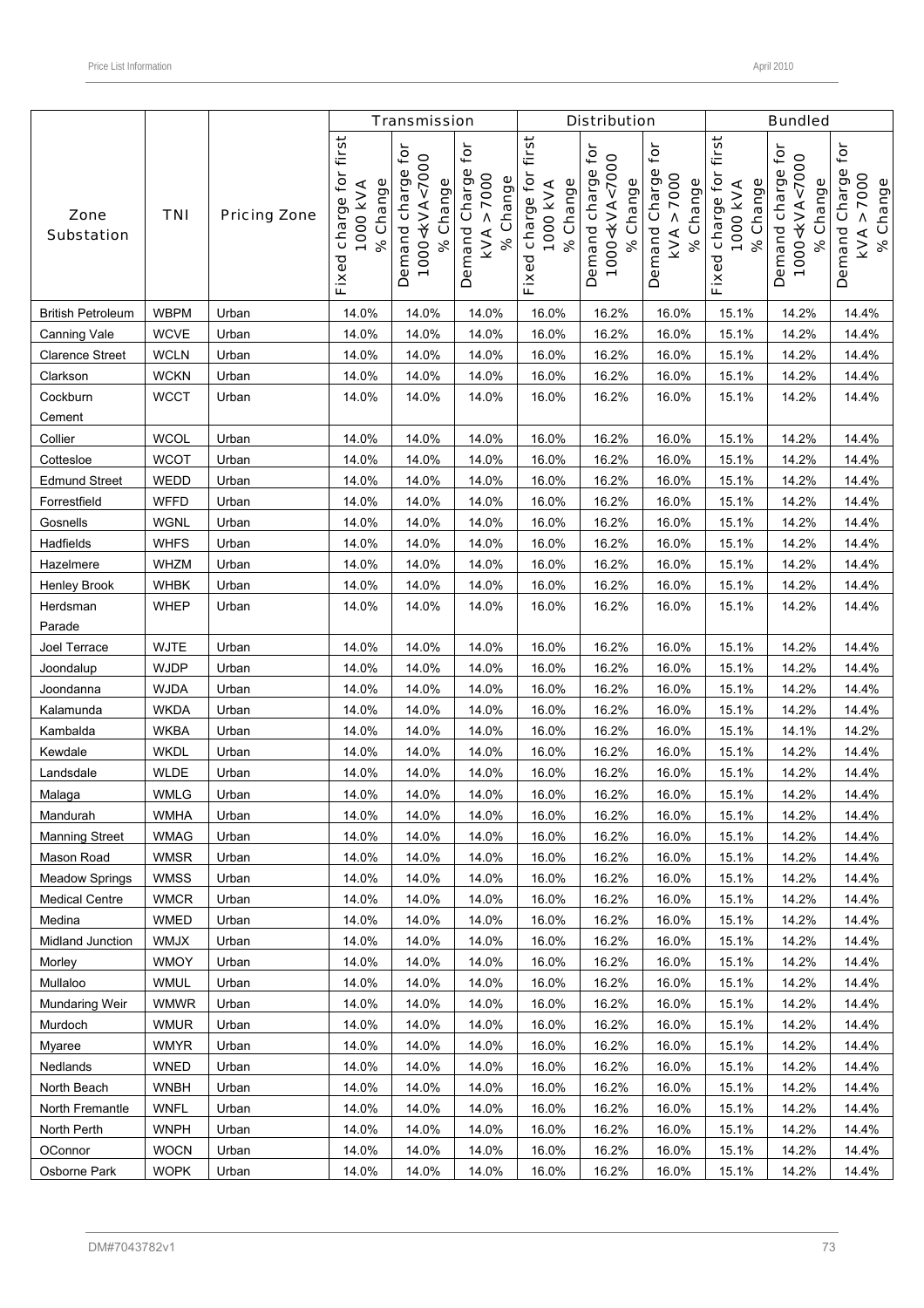|                           |             |                     | <b>Transmission</b>                                          |                                                               |                                                                        | <b>Distribution</b>                               |                                                                         |                                                      | <b>Bundled</b>                                    |                                                                          |                                                      |
|---------------------------|-------------|---------------------|--------------------------------------------------------------|---------------------------------------------------------------|------------------------------------------------------------------------|---------------------------------------------------|-------------------------------------------------------------------------|------------------------------------------------------|---------------------------------------------------|--------------------------------------------------------------------------|------------------------------------------------------|
| Zone<br><b>Substation</b> | <b>TNI</b>  | <b>Pricing Zone</b> | first<br><u>ة</u><br>% Change<br>1000 KVA<br>charge<br>Fixed | Demand charge for<br>1000 <kva<7000<br>% Change</kva<7000<br> | tor<br>7000<br>% Change<br>Charge<br>$\Lambda$<br>Demand<br><b>KVA</b> | first<br>Fixed charge for<br>% Change<br>1000 KVA | <b>jo</b><br>1000 <kva<7000<br>Demand charge<br/>% Change</kva<7000<br> | for<br>Demand Charge<br>7000<br>% Change<br>٨<br>kVA | first<br>Fixed charge for<br>% Change<br>1000 kVA | <b>jor</b><br>1000 <kva<7000<br>Demand charge<br/>% Change</kva<7000<br> | for<br>Demand Charge<br>7000<br>% Change<br>٨<br>KVA |
| Padbury                   | <b>WPBY</b> | Urban               | 14.0%                                                        | 14.0%                                                         | 14.0%                                                                  | 16.0%                                             | 16.2%                                                                   | 16.0%                                                | 15.1%                                             | 14.2%                                                                    | 14.4%                                                |
| Piccadilly                | <b>WPCY</b> | Urban               | 14.0%                                                        | 14.1%                                                         | 14.1%                                                                  | 16.0%                                             | 16.2%                                                                   | 16.0%                                                | 15.1%                                             | 14.1%                                                                    | 14.3%                                                |
| Riverton                  | <b>WRTN</b> | Urban               | 14.0%                                                        | 14.0%                                                         | 14.0%                                                                  | 16.0%                                             | 16.2%                                                                   | 16.0%                                                | 15.1%                                             | 14.2%                                                                    | 14.4%                                                |
| Rivervale                 | <b>WRVE</b> | Urban               | 14.0%                                                        | 14.0%                                                         | 14.0%                                                                  | 16.0%                                             | 16.2%                                                                   | 16.0%                                                | 15.1%                                             | 14.2%                                                                    | 14.4%                                                |
| Rockingham                | <b>WROH</b> | Urban               | 14.0%                                                        | 14.0%                                                         | 14.0%                                                                  | 16.0%                                             | 16.2%                                                                   | 16.0%                                                | 15.1%                                             | 14.2%                                                                    | 14.4%                                                |
| Shenton Park              | <b>WSPA</b> | Urban               | 14.0%                                                        | 14.0%                                                         | 14.0%                                                                  | 16.0%                                             | 16.2%                                                                   | 16.0%                                                | 15.1%                                             | 14.2%                                                                    | 14.4%                                                |
| Sth Ftle Power<br>Station | <b>WSFT</b> | Urban               | 14.0%                                                        | 14.0%                                                         | 14.0%                                                                  | 16.0%                                             | 16.2%                                                                   | 16.0%                                                | 15.1%                                             | 14.2%                                                                    | 14.4%                                                |
| Southern River            | <b>WSNR</b> | Urban               | 14.0%                                                        | 14.0%                                                         | 14.0%                                                                  | 16.0%                                             | 16.2%                                                                   | 16.0%                                                | 15.1%                                             | 14.2%                                                                    | 14.4%                                                |
| <b>Tate Street</b>        | <b>WTTS</b> | Urban               | 14.0%                                                        | 14.0%                                                         | 14.0%                                                                  | 16.0%                                             | 16.2%                                                                   | 16.0%                                                | 15.1%                                             | 14.2%                                                                    | 14.4%                                                |
| University                | <b>WUNI</b> | Urban               | 14.0%                                                        | 14.0%                                                         | 14.0%                                                                  | 16.0%                                             | 16.2%                                                                   | 16.0%                                                | 15.1%                                             | 14.2%                                                                    | 14.4%                                                |
| Victoria Park             | <b>WVPA</b> | Urban               | 14.0%                                                        | 14.0%                                                         | 14.0%                                                                  | 16.0%                                             | 16.2%                                                                   | 16.0%                                                | 15.1%                                             | 14.2%                                                                    | 14.4%                                                |
| Waikiki                   | <b>WWAI</b> | Urban               | 14.0%                                                        | 14.0%                                                         | 14.0%                                                                  | 16.0%                                             | 16.2%                                                                   | 16.0%                                                | 15.1%                                             | 14.2%                                                                    | 14.4%                                                |
| Wanneroo                  | <b>WWNO</b> | Urban               | 14.0%                                                        | 14.0%                                                         | 14.0%                                                                  | 16.0%                                             | 16.2%                                                                   | 16.0%                                                | 15.1%                                             | 14.2%                                                                    | 14.4%                                                |
| Welshpool                 | <b>WWEL</b> | Urban               | 14.0%                                                        | 14.0%                                                         | 14.0%                                                                  | 16.0%                                             | 16.2%                                                                   | 16.0%                                                | 15.1%                                             | 14.2%                                                                    | 14.4%                                                |
| <b>Wembley Downs</b>      | <b>WWDN</b> | Urban               | 14.0%                                                        | 14.0%                                                         | 14.0%                                                                  | 16.0%                                             | 16.2%                                                                   | 16.0%                                                | 15.1%                                             | 14.2%                                                                    | 14.4%                                                |
| Willeton                  | <b>WWLN</b> | Urban               | 14.0%                                                        | 14.0%                                                         | 14.0%                                                                  | 16.0%                                             | 16.2%                                                                   | 16.0%                                                | 15.1%                                             | 14.2%                                                                    | 14.4%                                                |
| Yokine                    | <b>WYKE</b> | Urban               | 14.0%                                                        | 14.0%                                                         | 14.0%                                                                  | 16.0%                                             | 16.2%                                                                   | 16.0%                                                | 15.1%                                             | 14.2%                                                                    | 14.4%                                                |

# 9.6 Demand Length Prices

The % changes in the following table are applicable for reference tariffs: **RT5, RT6, RT7, RT8 & RT11** and the CMD/DSOC is between 1,000 and 7,000 kVA.

|                     | <b>Demand-Length Charge</b> |                           |  |  |
|---------------------|-----------------------------|---------------------------|--|--|
|                     | For kVA >1000 and first     | For kVA >1000 and         |  |  |
| <b>Pricing Zone</b> | 10 km length                | length in excess of 10 km |  |  |
|                     | % Change                    | % Change                  |  |  |
| CBD                 | N/A                         | N/A                       |  |  |
| Urban               | 16.0%                       | 16.1%                     |  |  |
| Mining              | 14.2%                       | 15.0%                     |  |  |
| Mixed               | 16.0%                       | 15.9%                     |  |  |
| Rural               | 15.6%                       | 15.8%                     |  |  |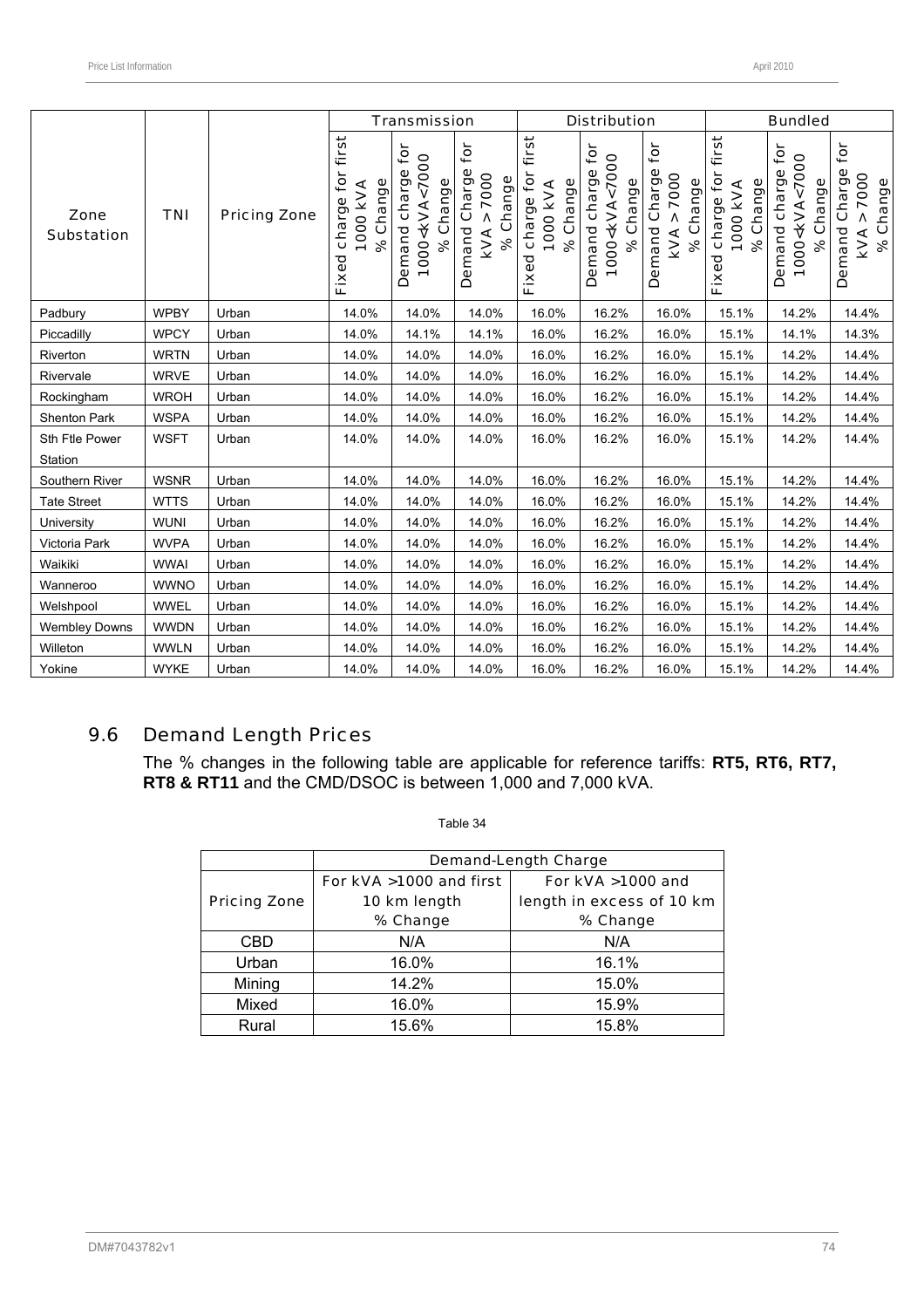The % changes in the following table are applicable for reference tariffs: **RT7, RT8 & RT11** and the CMD/DSOC is at least 7,000 kVA.

#### Table 35

|                     | <b>Demand-Length Charge</b> |                               |  |  |
|---------------------|-----------------------------|-------------------------------|--|--|
|                     | For first 10 km length      | For length in excess of 10 km |  |  |
| <b>Pricing Zone</b> | % Change                    | % Change                      |  |  |
| CBD                 | N/A                         | N/A                           |  |  |
| Urban               | 16.0%                       | 15.9%                         |  |  |
| Mining              | 13.6%                       | 15.6%                         |  |  |
| Mixed               | 16.0%                       | 16.2%                         |  |  |
| Rural               | 15.2%                       | 15.8%                         |  |  |

### 9.7 Control System Service Prices

The % changes in the following table are applicable for reference tariff: **RT11, & TRT2**.

Table 36

|                                           | <b>Price</b> |
|-------------------------------------------|--------------|
|                                           | % Change     |
| Control System Service Price (Generators) | 14.0%        |

The % changes in the following table are applicable for reference tariff: **TRT1**.

Table 37

|                                      | <b>Price</b><br>% Change |
|--------------------------------------|--------------------------|
|                                      |                          |
| Control System Service Price (Loads) | 14.0%                    |

### 9.8 Metering Prices

The % changes in the following table are applicable for reference tariffs: **RT1, RT2, RT3, RT4 & RT12**.

| Table 38 |  |
|----------|--|
|----------|--|

|                                 | <b>Fixed Price</b> | <b>Variable Price</b> |                |                 |                 |
|---------------------------------|--------------------|-----------------------|----------------|-----------------|-----------------|
|                                 |                    | Anytime               | <b>On Peak</b> | <b>Shoulder</b> | <b>Off Peak</b> |
|                                 | % Change           | % Change              | % Change       | % Change        | % Change        |
| <b>Reference tariff 1 - RT1</b> |                    |                       |                |                 |                 |
| <b>Metering Price</b>           | 16.0%              | 15.9%                 |                |                 |                 |
| Reference tariff 2 - RT2        |                    |                       |                |                 |                 |
| <b>Metering Price</b>           | 16.0%              | 15.9%                 |                |                 |                 |
| Reference tariff 3 - RT3        |                    |                       |                |                 |                 |
| <b>Metering Price</b>           | 16.0%              |                       | 16.0%          |                 | 16.0%           |
| <b>Reference tariff 4 - RT4</b> |                    |                       |                |                 |                 |
| <b>Metering Price</b>           | 16.0%              |                       | 16.0%          |                 | 16.0%           |
| Reference tariff 12 - RT12      |                    |                       |                |                 |                 |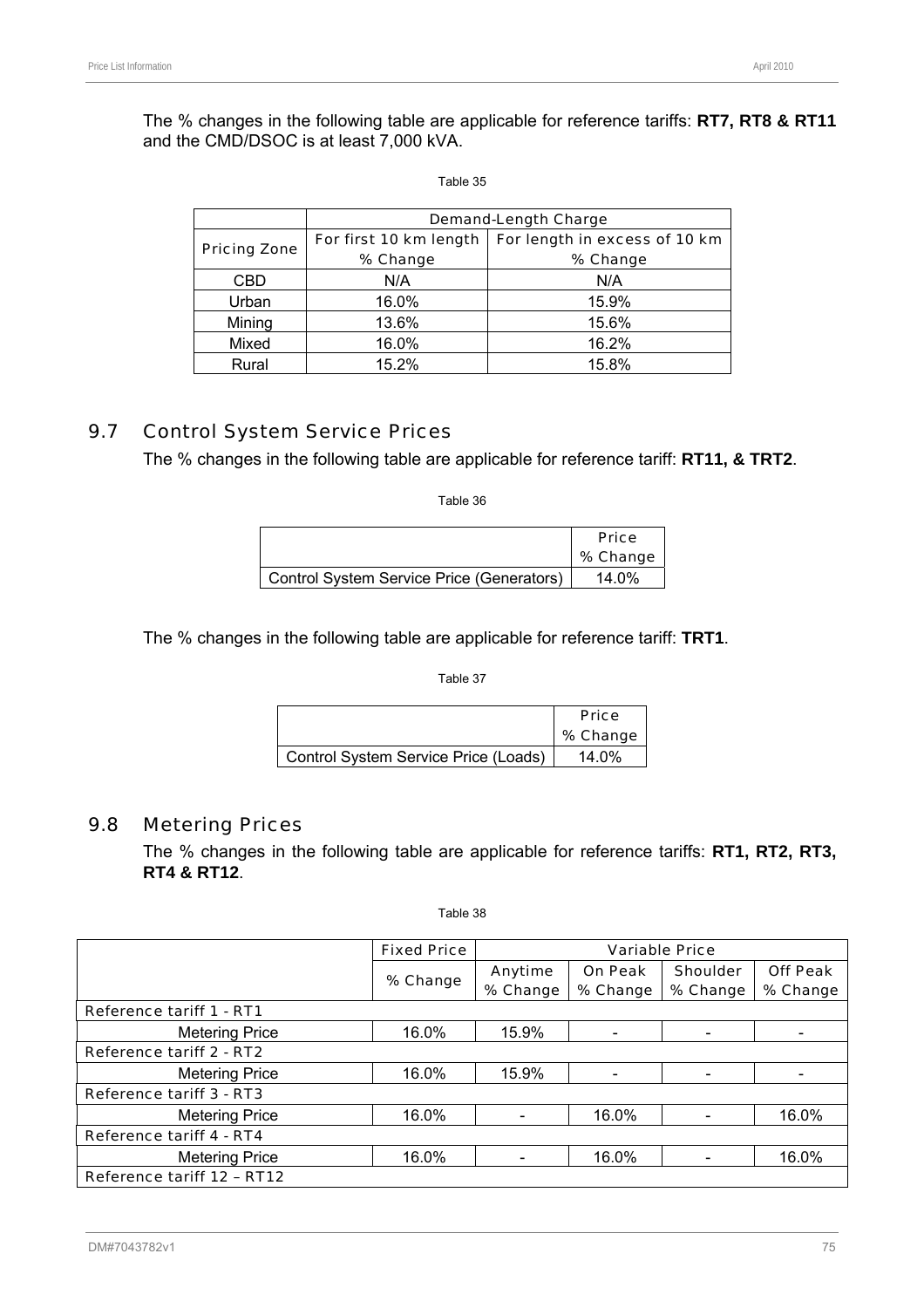|                       | <b>Fixed Price</b> | <b>Variable Price</b> |                |                                |                 |
|-----------------------|--------------------|-----------------------|----------------|--------------------------------|-----------------|
|                       | % Change           | Anytime               | <b>On Peak</b> | <b>Shoulder</b>                | <b>Off Peak</b> |
|                       |                    | % Change $\vert$      |                | % Change   % Change   % Change |                 |
| <b>Metering Price</b> | 16.0%              | $\sim$                | 16.0%          | 16.0%                          | 16.0%           |

The % changes in the following table are applicable for reference tariffs: **RT5, RT6, RT7, RT8 & RT11**.

#### Table 39

| <b>Metering Equipment Funding</b> | <b>Voltage</b>                            | % Change |
|-----------------------------------|-------------------------------------------|----------|
| <b>Western Power funded</b>       | <b>High Voltage</b><br>(6.6 kV or higher) | 16.0%    |
|                                   | Low voltage<br>(415 volts or less)        | 16.0%    |
|                                   | <b>High Voltage</b><br>(6.6 kV or higher) | 16.0%    |
| <b>Customer funded</b>            | Low Voltage<br>(415 volts or less)        | 16.0%    |

The % changes in the following table are applicable for reference tariffs: **TRT1 & TRT2**.

Table 40

|                              | % Change |
|------------------------------|----------|
| <b>Transmission Metering</b> | 14.0%    |

### 9.9 Administration Prices

The % changes in the following table are applicable for reference tariffs: **RT7 & RT8**.

Table 41

| <b>Peak Demand</b> | % Change |
|--------------------|----------|
| >=7,000 kVA        | 16.0%    |
| <7,000 kVA         | 16.0%    |

# 9.10 Low Voltage Prices

The % changes in the following table are applicable for reference tariff: **RT8**.

| Category | % Change |
|----------|----------|
| Fixed    | 16.0%    |
| Demand   | 16.0%    |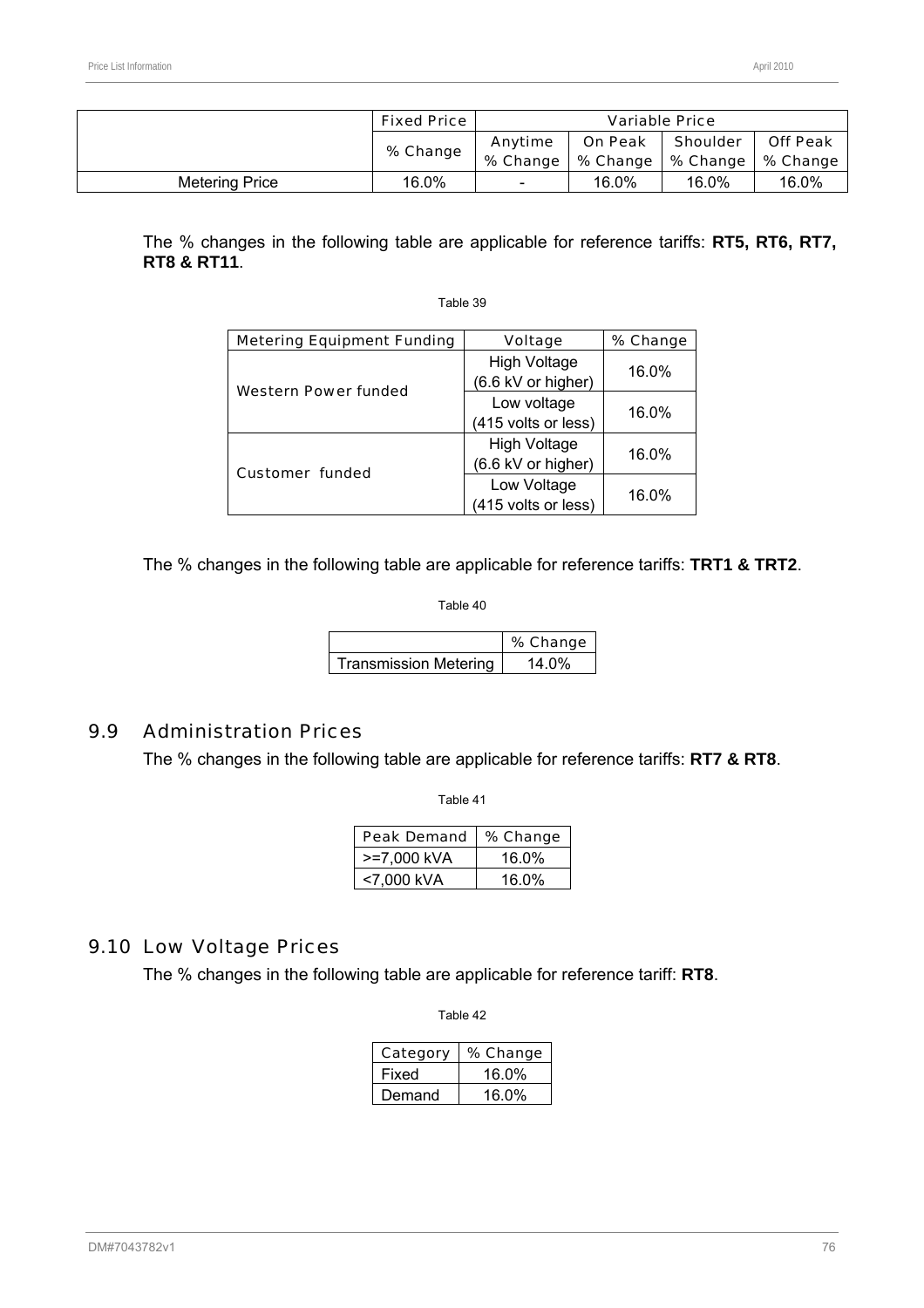# 9.11 Streetlight Asset Prices

The % changes in the following table are applicable for reference tariff: **RT9**.

| <b>Light Specification</b> | <b>Annual Charge</b><br>% Change |
|----------------------------|----------------------------------|
| 50W MV                     | 16.0%                            |
| 70W MH                     | 16.0%                            |
| 70W HPS                    | 16.0%                            |
| 80W MV                     | 16.0%                            |
| <b>125W MV</b>             | 16.0%                            |
| <b>150W MH</b>             | 16.0%                            |
| <b>150W HPS</b>            | 16.0%                            |
| <b>250W MH</b>             | 16.0%                            |
| <b>250W HPS</b>            | 16.0%                            |
| <b>250W MV</b>             | 16.0%                            |
| 400W MV                    | 16.0%                            |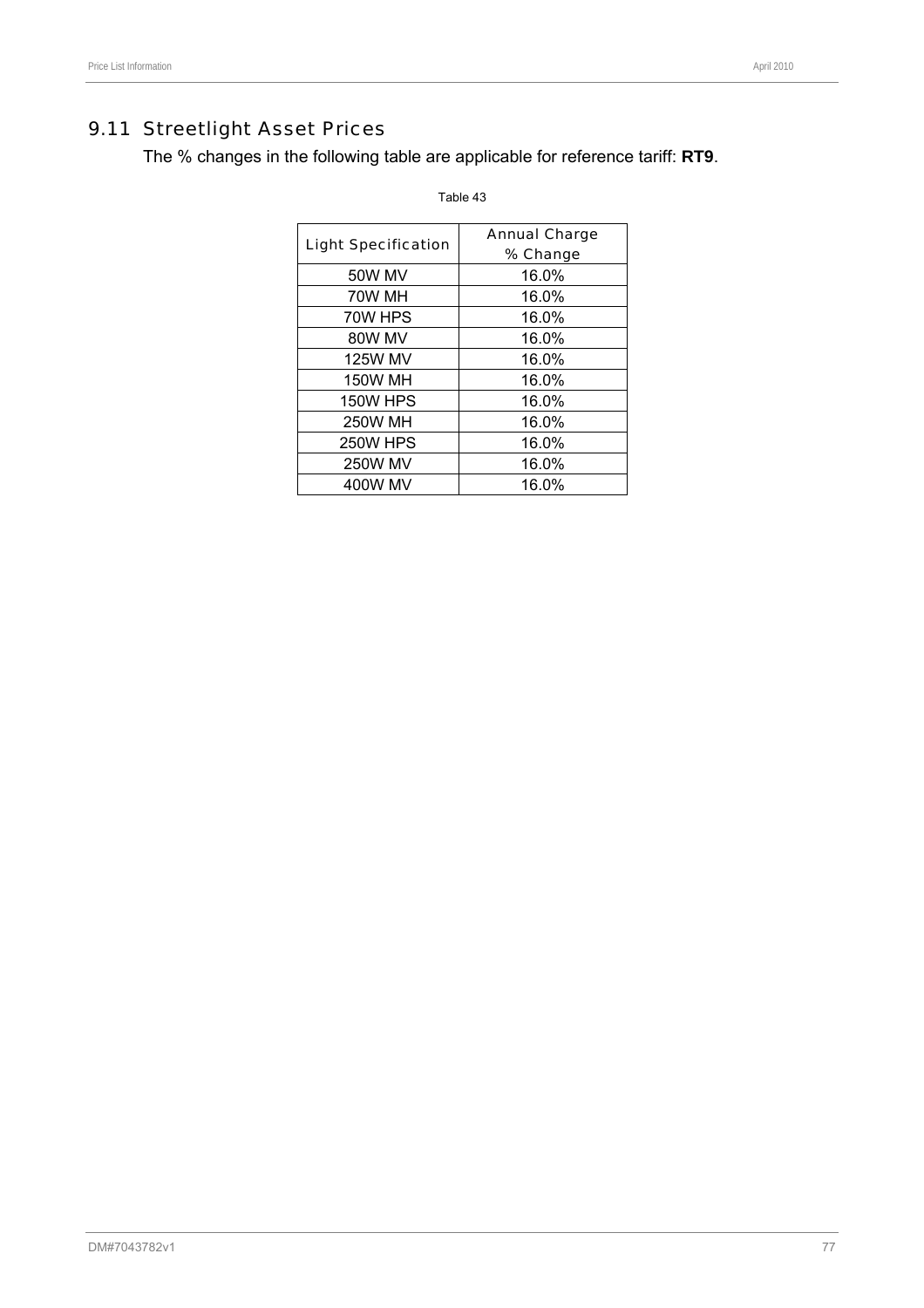# Appendix A - Price Setting for New Transmission Nodes **Policy**

This policy applies when a new transmission node is established.

Transmission "use of system" prices for both entry and exit points are derived using the computer based analysis tool T-Price, based on historical load flow information. In the case of new sites, historical data is not available.

However, there is a need for both Western Power and the prospective user to have a fairly accurate TUOS price and connection price. Western Power requires the prices to determine future revenues from the connection, and any associated capital contribution. The user requires the price and capital contribution for the purposes of project feasibility, and their internal approval processes.

This policy addresses this issue by providing a degree of price certainty over the medium term.

### **Policy Statement – Transmission Use of System Price (TUOS)**

This policy will apply to new connection points on the transmission and distribution system where the prospect is that it will be a single connection point.

- 1. Western Power will nominate a TUOS price consistent with all the principles described in this document based on the best available knowledge of the network parameters including asset values and expected load flows. This would also include necessary assumptions for maximum demand and utilisation at the new connection and also any other new or forecast connections.
- 2. That nominated nodal TUOS price will then be adjusted annually in line with the average TUOS price adjustment for all transmission nodes.
- 3. Once that connection point is established the nominated TUOS price (adjusted in accordance with step 2) will apply at the commencement of the access contract, with annual price adjustments at the start of each financial year of no greater than (plus or minus) the annual pricing side constraint as detailed in the Access Arrangement. (Thus, the nominated TUOS price will converge over time with and future price based on future T-Price runs.)
- 4. The TUOS price will be published once the connection point is commissioned.